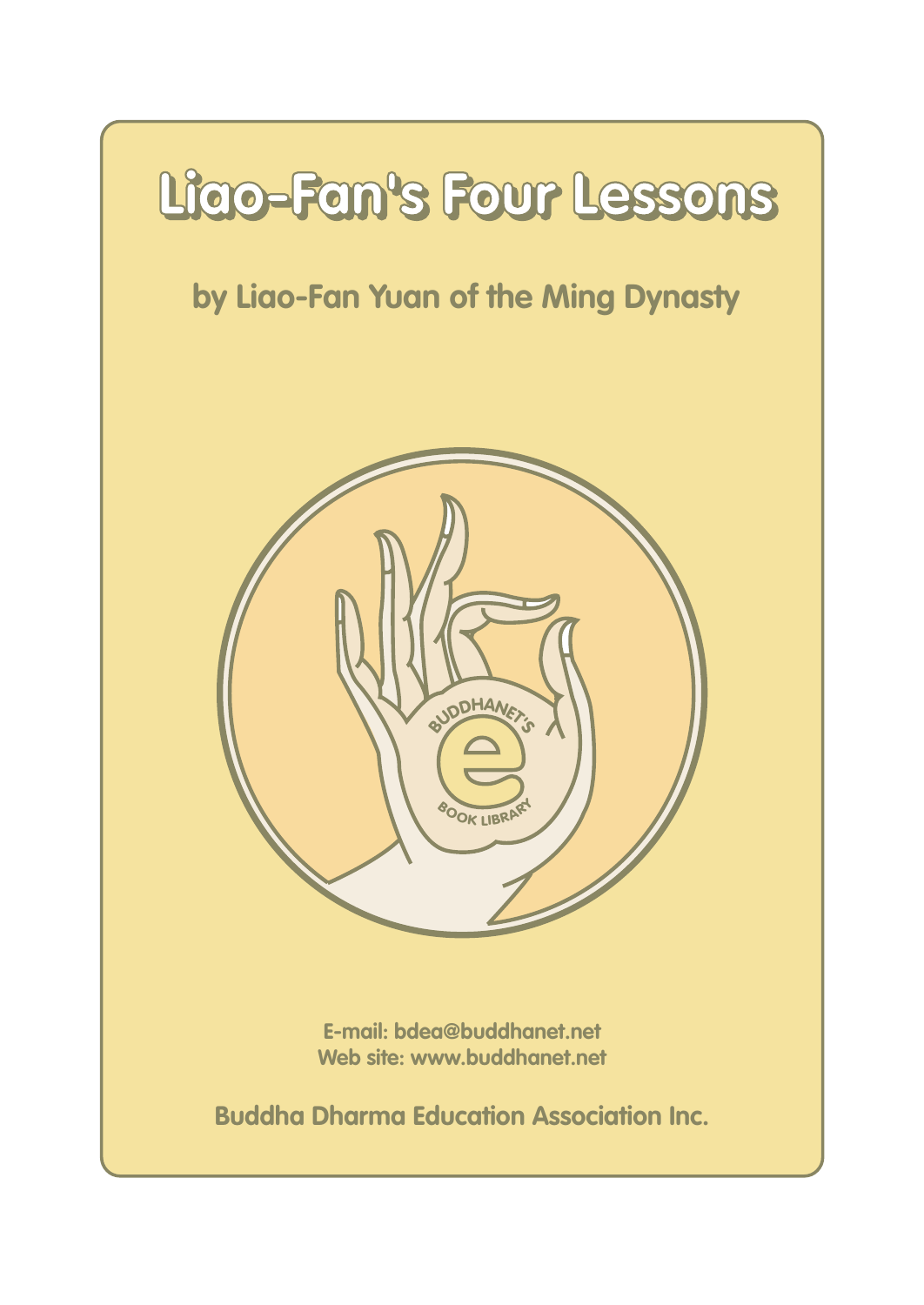## Liao-Fan's Four **Lessons Audio Book**

Liao-Fan's Four Lessons Audio Book



A magnificent knowledge that can move one's life.

The famous Japanese scholar, Yasuoko Masahiro is an ardent promoter of this book. Mr. Yasuoko has suggested that the Emperor of Japan and every Japanese Prime Minister treat this book as a national treasure. Anyone who wishes to govern should study the book carefully. Mr. Yasuoko also praised this book as

"A magnificent knowledge that can move one's life."

閱畢請輾轉贈送・功德無量

Printed in Taiwan (This book not to be sold.) FOR FREE DISTRIBUTION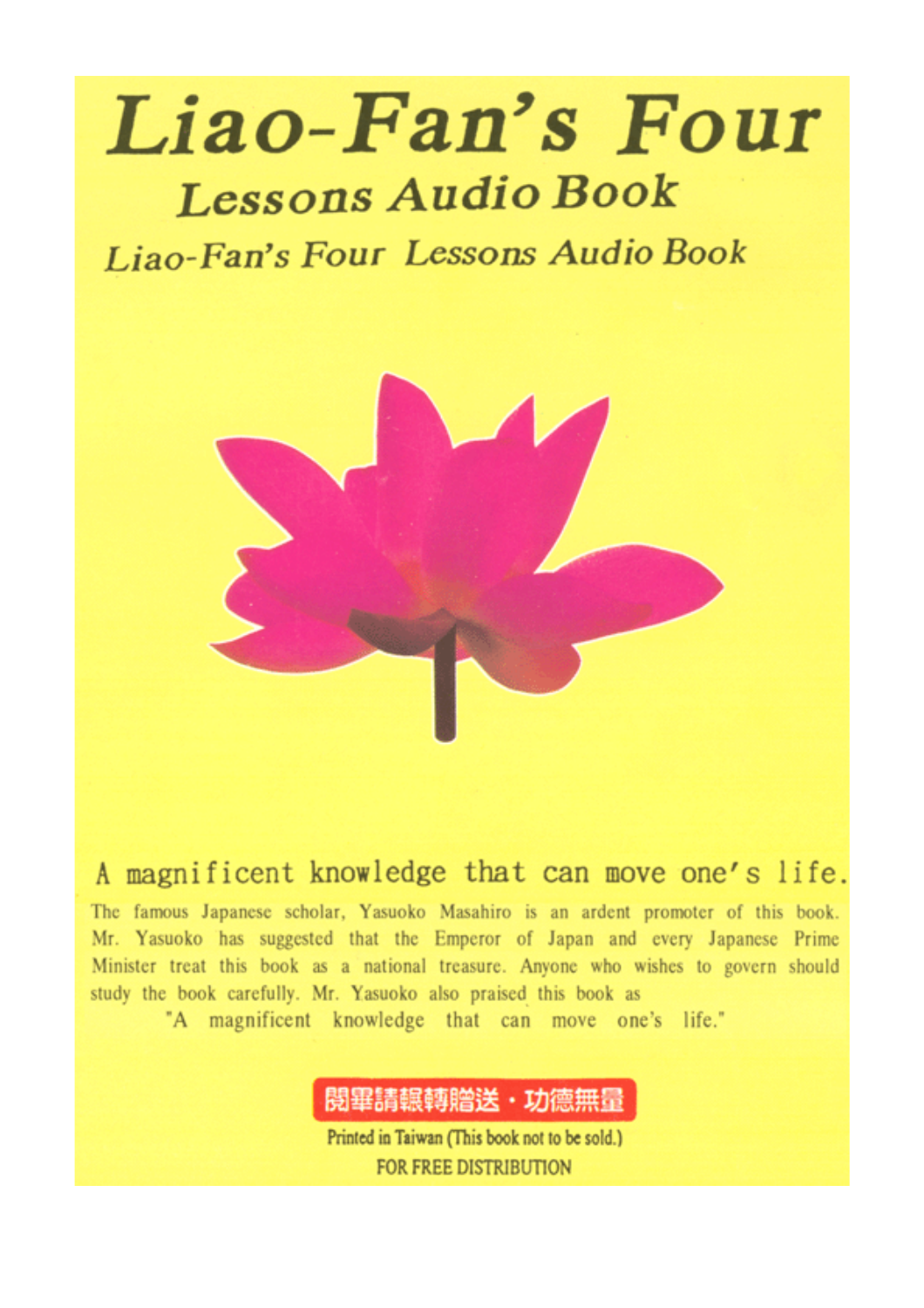### CONTENTS

| LIAO-FAN'S FOUR LESSONS (AUDIO BOOK) $\ldots$ 7-8                |
|------------------------------------------------------------------|
| THE FIRST LESSON:<br>LEARNING TO CREATE DESTINY  11              |
| THE SECOND LESSON:                                               |
| THE THIRD LESSON:<br>THE WAY TO CULTIVATE KINDNESS  72           |
| THE FOURTH LESSON:<br>THE BENEFIT OF THE VIRTUE OF HUMILITY  150 |
|                                                                  |
| LIAO-FAN'S TIMELINE (IN CHINESE SCRIPT)  171                     |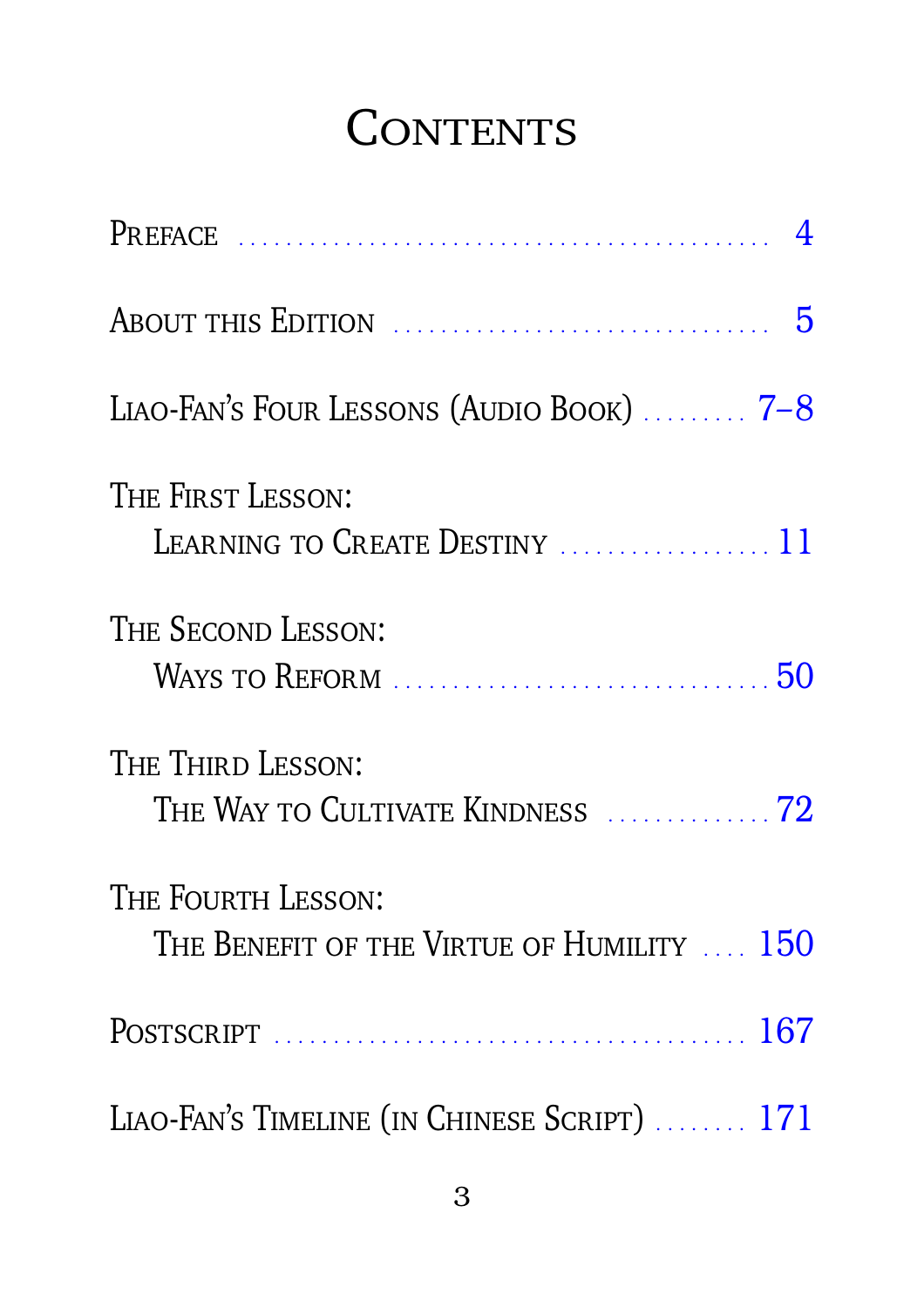#### <span id="page-3-0"></span>PREFACE

The book of *Liao Fan*'*s Four Lessons* is not only widely read among the learned families of China and treasured by them as a family heirloom, it has also borne long and profound influence on Japan's political and economic administrations. The famous Japanese Han scholar, Yasuoko Masahiro is an ardent promoter of this book. He has suggested that the Emperor of Japan and every Japanese Prime Minister should treat this book as a national treasure and that they should memorize the lessons, read them diligently and understand the lessons given in the book thoroughly. Anyone who wishes to govern should study the book carefully.

Yasuoka Masahiro praised this book as "magnificent knowledge that can move one's life". This book has influenced the youth of the Meiji era greatly, left its mark in China for four hundred years and deeply impressed upon Japanese society for a hundred years. *Liao Fan*'*s Four Lessons*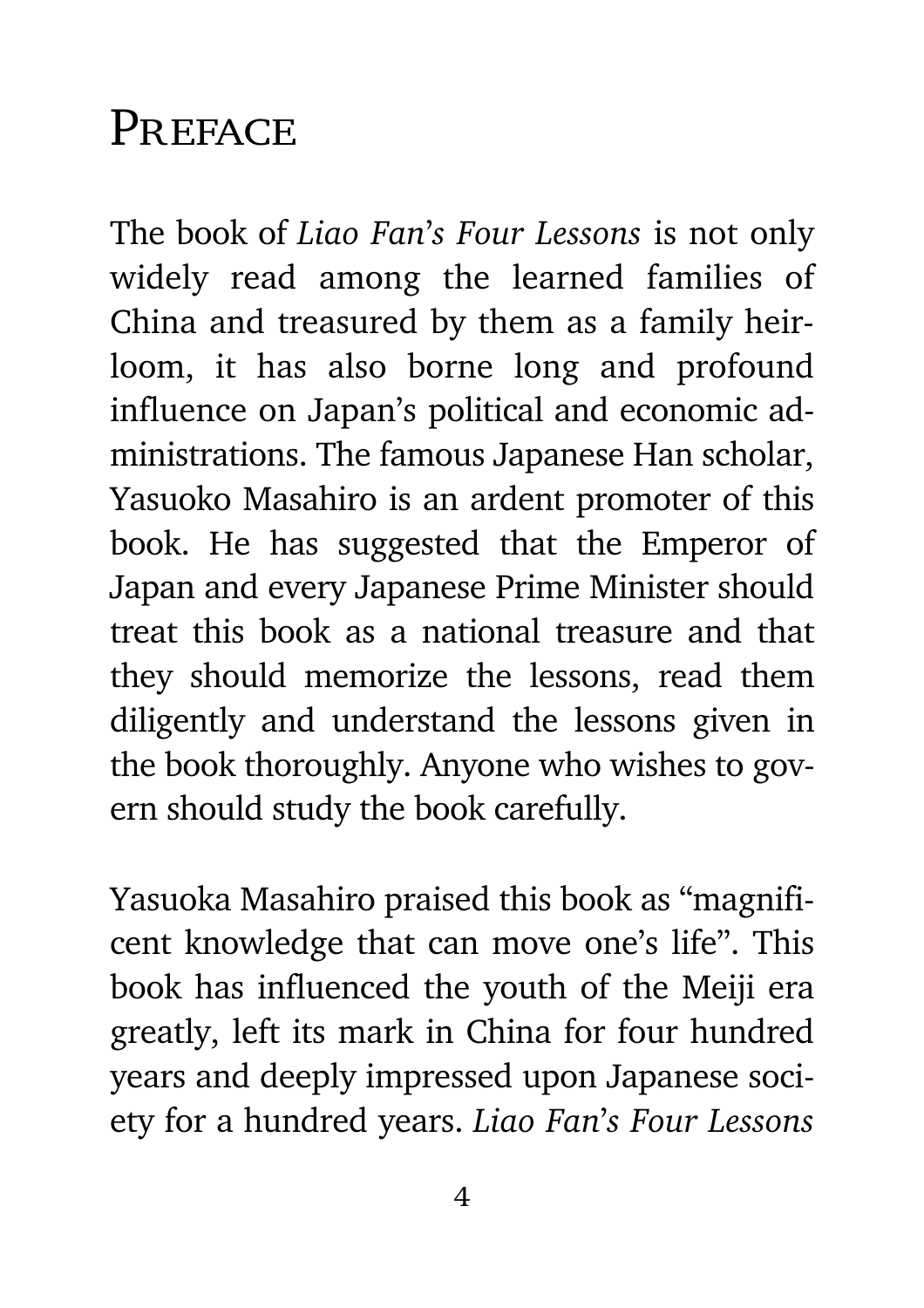<span id="page-4-0"></span>is a good book, worthy of repeated study by youths – as well as anyone else – who strive to do better in their lives.

*Liao Fan*'*s Four Lessons* is divided into four chapters. If one takes twenty minutes each day to read one chapter, this book can be finished in four days. If one reads this book continuously for one year, he will be able to understand deeply the meanings within. This book also comes with explanatory footnotes and contemporary Chinese literary translation for easy reading.

### ABOUT THIS EDITION

The English version tape-recorded books titled *Liao Fan*'*s Four Lessons* are brought forth primarily to benefit the migrant Chinese who settled overseas and their younger generation, who have inevitably become less and less familiar with Chinese Culture; to introduce them to the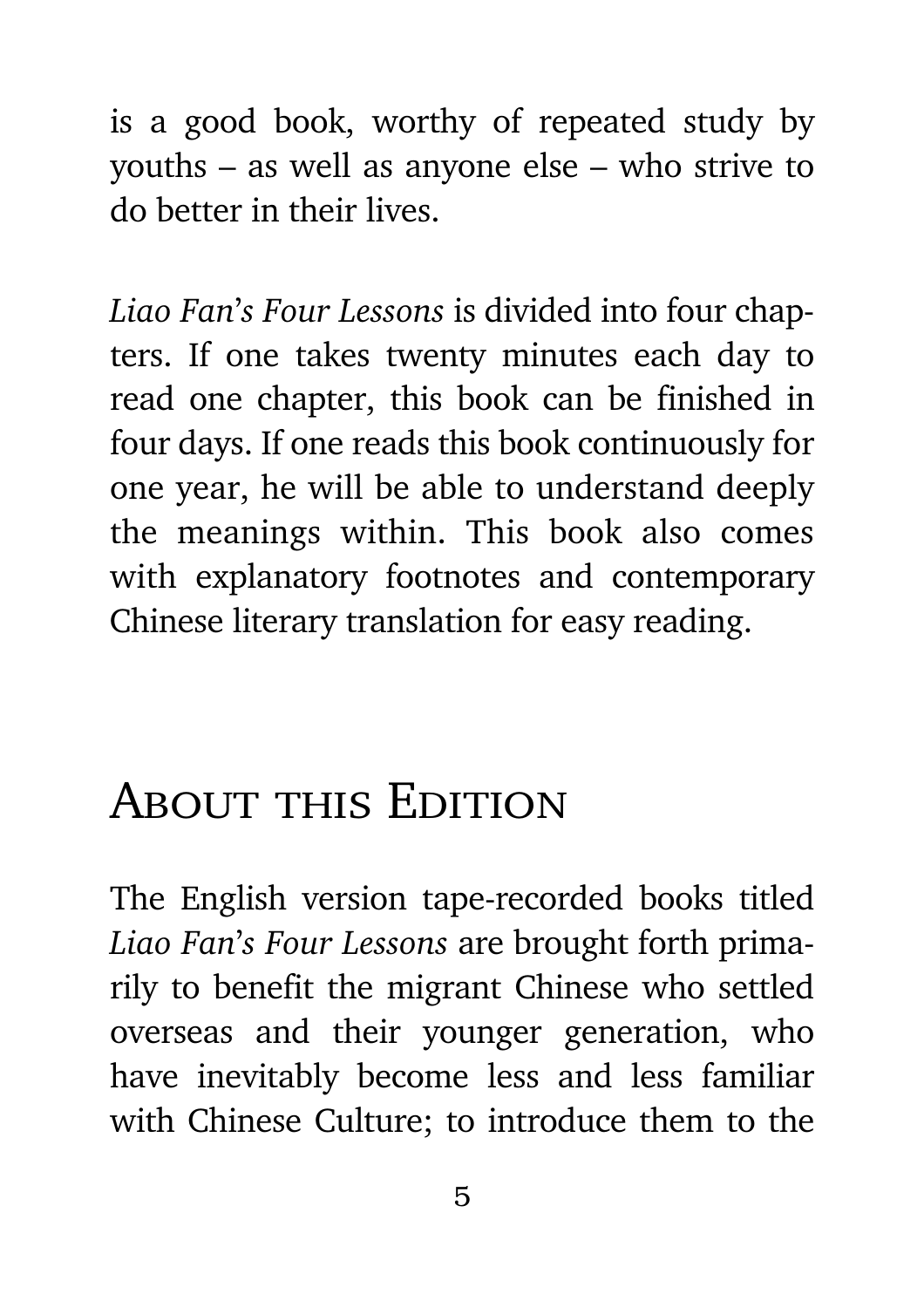Chinese Culture in a systemic manner, and simultaneously to propagate the right Dharma/ Teachings of Buddha in centres all over the world. With these ready-packed tape-recorded materials and reference readings (which are very useful) we trust and believe the Dharma/ Teachings of Buddha will definitely bloom and blossom, like the young bamboo shoots sprouting cheerfully out of the ground immediately after the spring showers; and shall spread to each and every corner, each and every ethnic group around the world, bringing forth freedom to humanity and allaying unnecessary fear among people.

Last, but not least, they shall provide guiding principles to enable men to live their lives better, to handle matters better and ultimately to become better people; also to promote "A pure heart leads to pure land, a peaceful mind leads to a peaceful world" as the basis and foundation of practicing and learning the Dharma/ Teachings of Buddha to the fullest.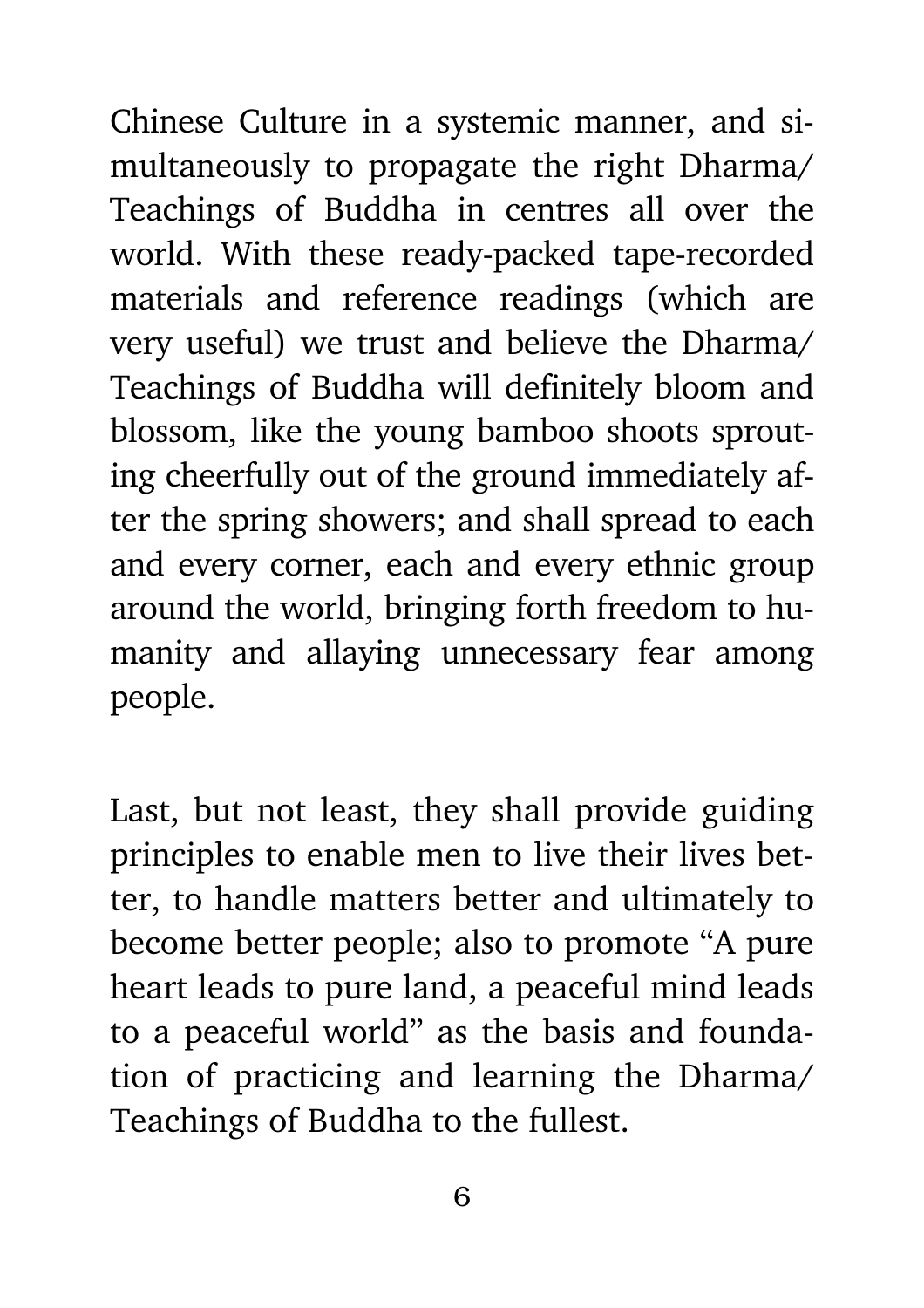#### <span id="page-6-0"></span>Liao-Fan's Four Lessons(Audio Book)

The information provided in this handout may be helpful to the listener in acquiring a clearer understanding of the key teachings in *Liao-Fan*'*s Four Lessons*.

The Three Ways to Reform:

**l**. One must feel shame. **2**. One must know fear. **3**. One must have determination and courage. One can change through action, change through reasoning, or change from the heart.

THE DIFFERENT KINDS OF GOODNESS:

- 1. Real 2. False 3. Honest 4. Crooked 5. Hidden 6. Visible
- 7. Seeming 8. Unseeming 9. Improper 10. Proper 11. Half 12. Full
- 13. Big 14. Small 15. Difficult 16. Easy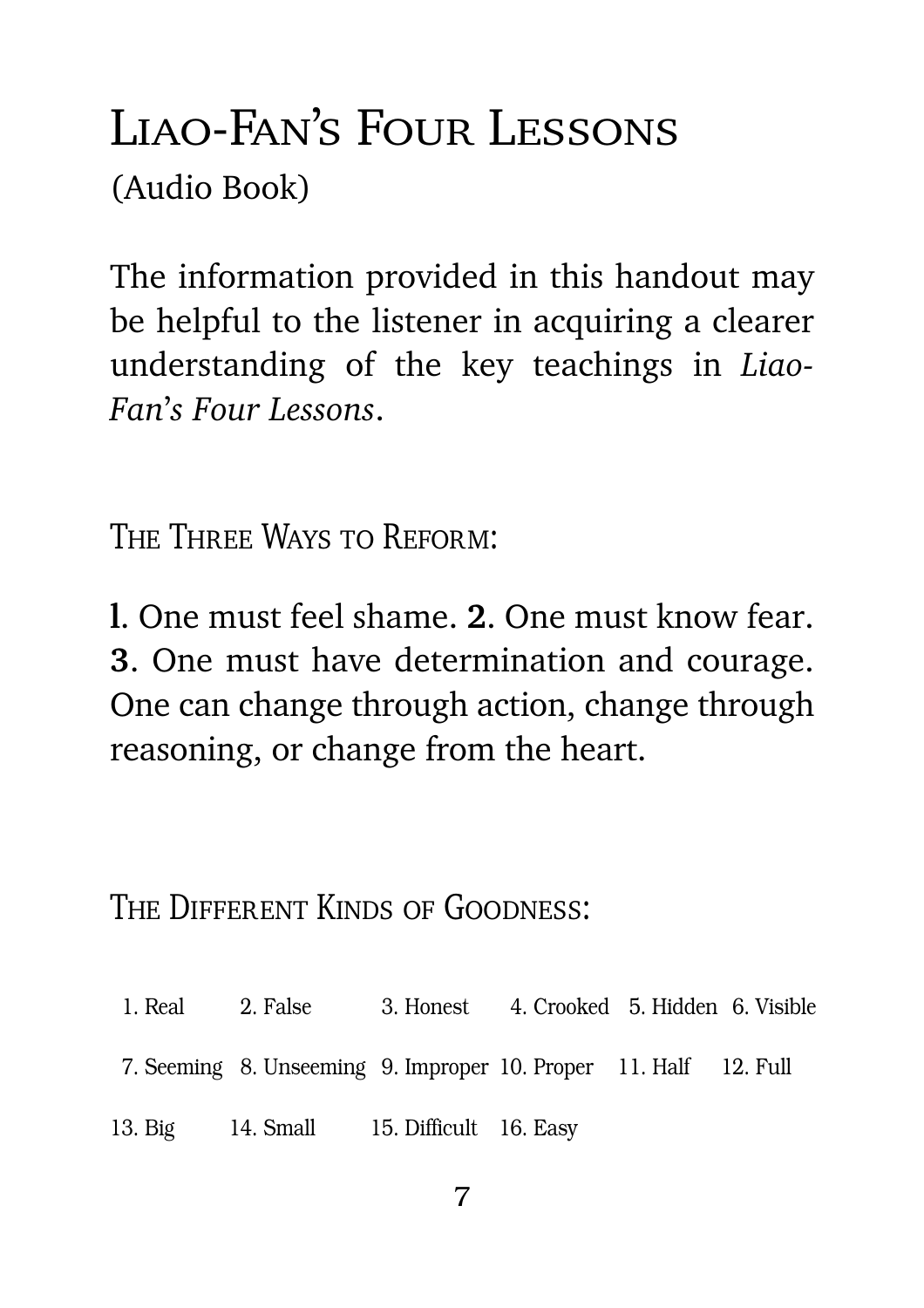#### Liao-fan's Four Lessons (Audio Book)

Original Work by Mr. Liao-Fan Yuan of the Ming DynastyInterpreted by Mr. Zhi-Hai HuangRe-edited by Liao-Fan's Work TeamSponsored and recorded byThe Foundation of Liao-Fan's Four Lessons

*Liao-Fan*'*s Four Lessons* was originally written during China's Ming Dynasty by Mr. Liao-Fan Yuan. The book was intended to teach his son, Tien-Chi Yuan, how to recognize the true face of destiny, how to tell good from evil, and the method for correcting one's faults and practicing kind deeds. It also provided living proof of the rewards and outcomes of people who practiced kind deeds and cultivated virtue and humility. Relating from his own experience of changing destiny, Mr. Yuan himself was a living embodiment of his teachings. After hearing this wonderful book, one may feel more open and confident towards life, and at the same time, courageously compelled to follow the example of Liao-Fan in changing one's original destiny.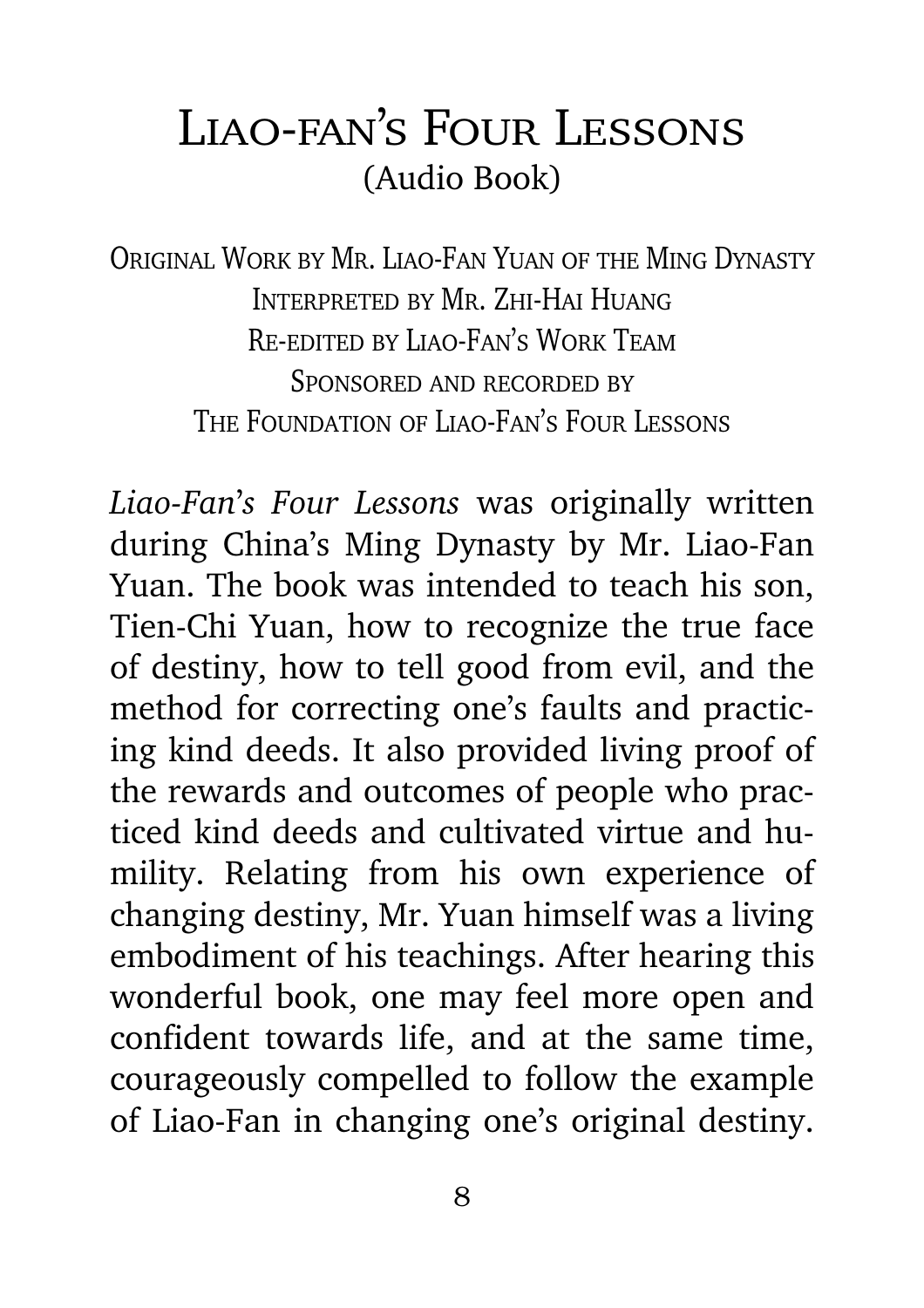*Liao-Fan*'*s Four Lessons* is truly a rare book which is not only precious to an individual's spiritual needs, but is also capable of transforming unhealthy attitudes in today's society.

While listening to the lessons, one may wonder why the Chinese placed so much emphasis on examinations. In the olden days of Chinese civilization, studying was held in highest regard, whilst all other occupations were considered low-class. The Chinese government selected its officials through a system of meritocracy; many levels of imperial examinations were given to all who wished to take them. It was very difficult to pass these tests, and one had to be very learned and talented in writing essays. Those who did pass had the chance to advance to high government positions and live a life of wealth and prominence. People who couldn't pass the examinations were not recognized, no matter how smart or able they were otherwise. That was the reason many youths of that time turned to studying for the exams in the hope of a prosperous future.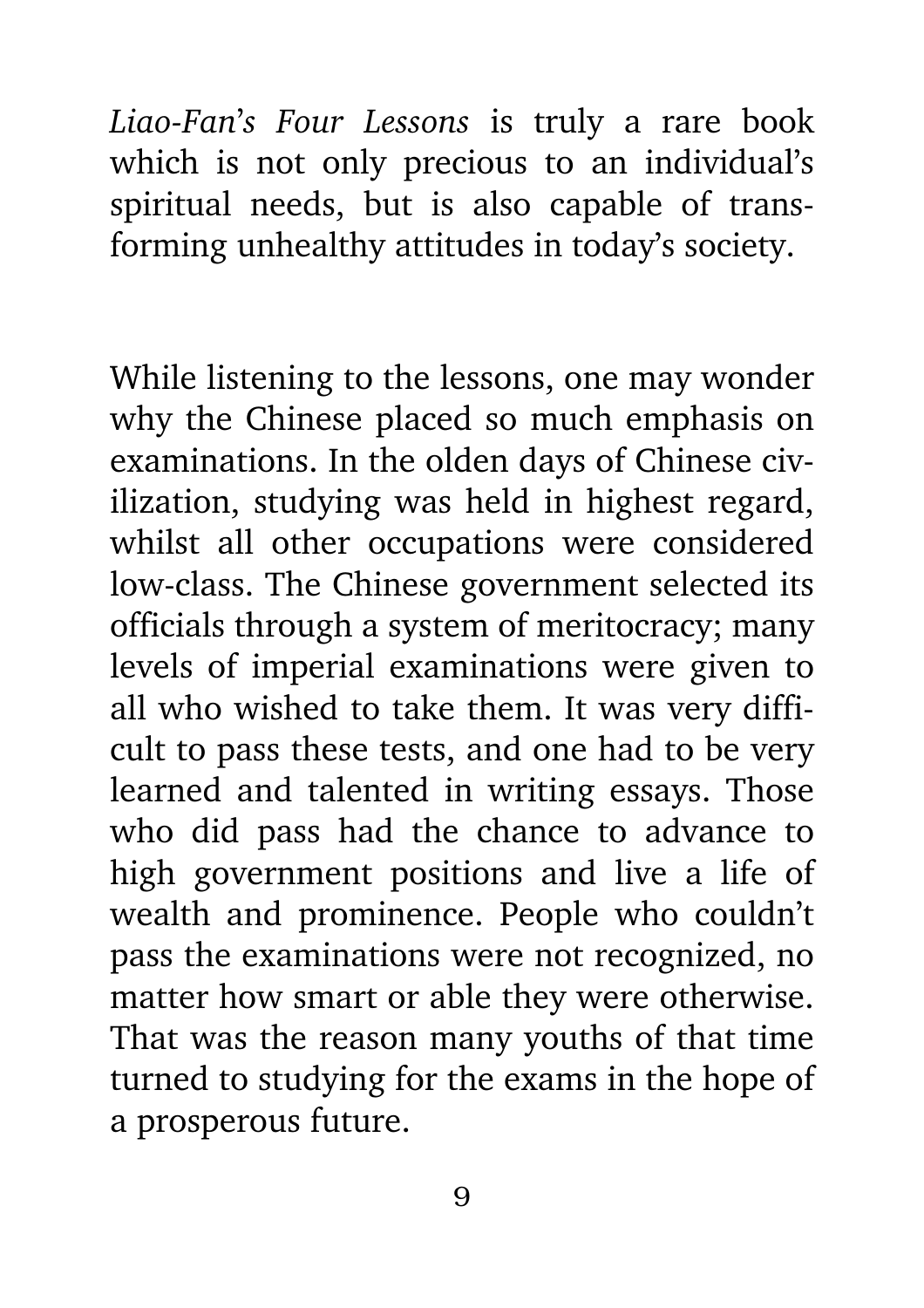Since the original work of Liao-Fan was written in classical Chinese, it tended to be poetic and terse, making the book hard to read and understand for modern-day people. In early 1900, Mr. Zhi-Hai Huang added a detailed commentary to the book using modern Chinese. This edition of *Liao-Fan*'*s Four Lessons* became very popular and benefited many people of his time. However, as time went on, even Mr. Huang's edition became too tedious for today's readers, so the influence of this beneficial book was greatly reduced. In view of this sad situation, *The Foundation of Liao-Fan*'*s Four Lessons* is devoted to the reorganization, editing, and reprinting of the book, allowing better access and understanding to these wonderful teachings. Today, with the sponsorship of kind people, this edition of *The Brief Explanation of Liao-Fan*'*s Four Lessons* has been reproduced as *Liao-Fan*'*s Four Lessons Audio Book*. After listening to it, we hope that everyone will learn the spirit of Liao-Fan in changing one's destiny and create a brighter future for oneself, the society, the nation, and all people of the world.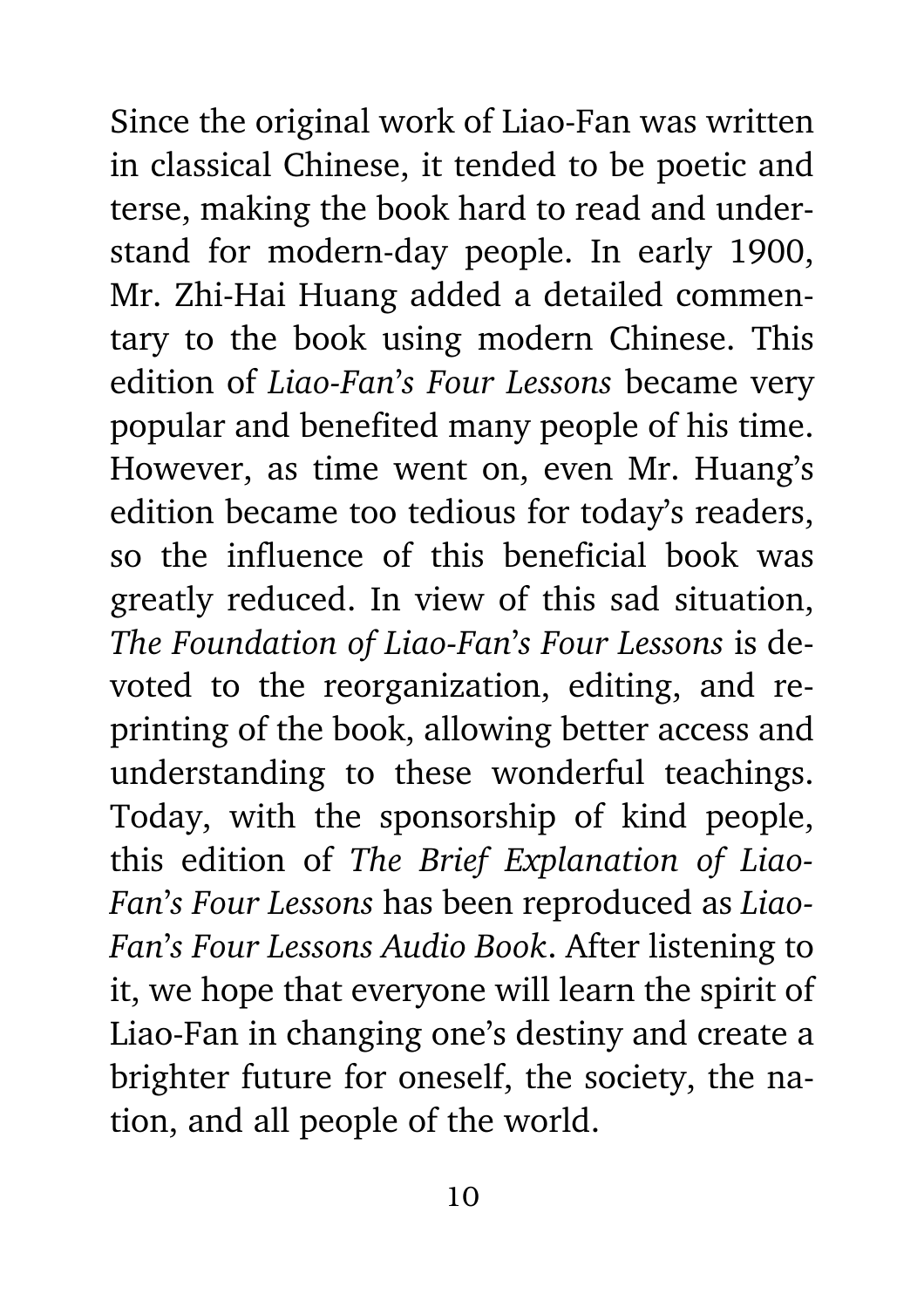### <span id="page-10-0"></span>The First Lesson: LEARNING TO CREATE DESTINY

[Narrator]: "*Creating Destiny*" *is about forming one*'*s fate rather than being bound by it. The Lesson of Learning to Create Destiny herein discusses the principle behind fate and the knowledge necessary to change it. By relating his own experience and trials at changing destiny*, *Mr. Liao Fan Man taught his son*, *Tien-Chi*, *not to be bound by fate*, *but rather to put forth his best effort in practicing kindness and cutting off evil. One should not reject doing a kind act simply because it seems to be a minute goodness*, *or commit an evil deed simply because it appears to be a small evil. If one practices in a proper manner*, *it is assured that one*'*s destiny can be changed. It is often said*, "*Refraining from all evil and practicing all forms of kindness brings about the dispersion of disasters and the coming of fortune*"*. This is the principle behind creating one*'*s destiny.*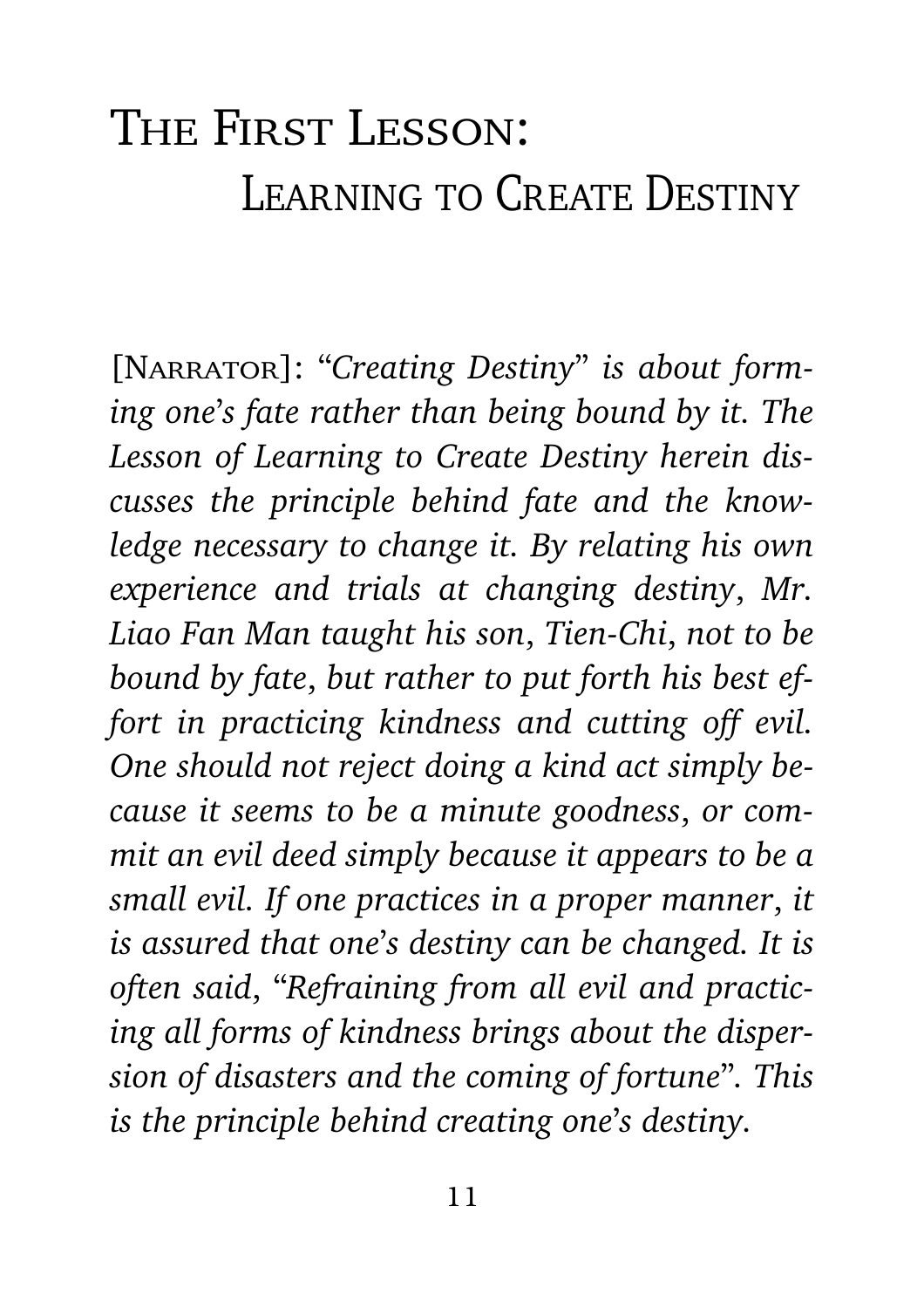[Liao-Fan]: My father passed away when I was young, and mother persuaded me to learn medicine instead of becoming a scholar. Mother said to me:

[MOTHER]: Learning medicine will be a good way to support yourself and also to help others. Besides, having a skill on hand, you will never have to worry about making a living, and you can even become famous through your medical skills. This has always been an ambition your father had for you.

[Liao-Fan]: One day, at the Compassionate Cloud Temple, I met an elderly but distinguished looking man who had a long beard and had such a look of a sage that I immediately paid my respects to him. The old man told me:

[OLD MAN]: You are destined to become a government official. You can attain the rank of Erudite First Level Scholar next year, why aren't you studying for the exam?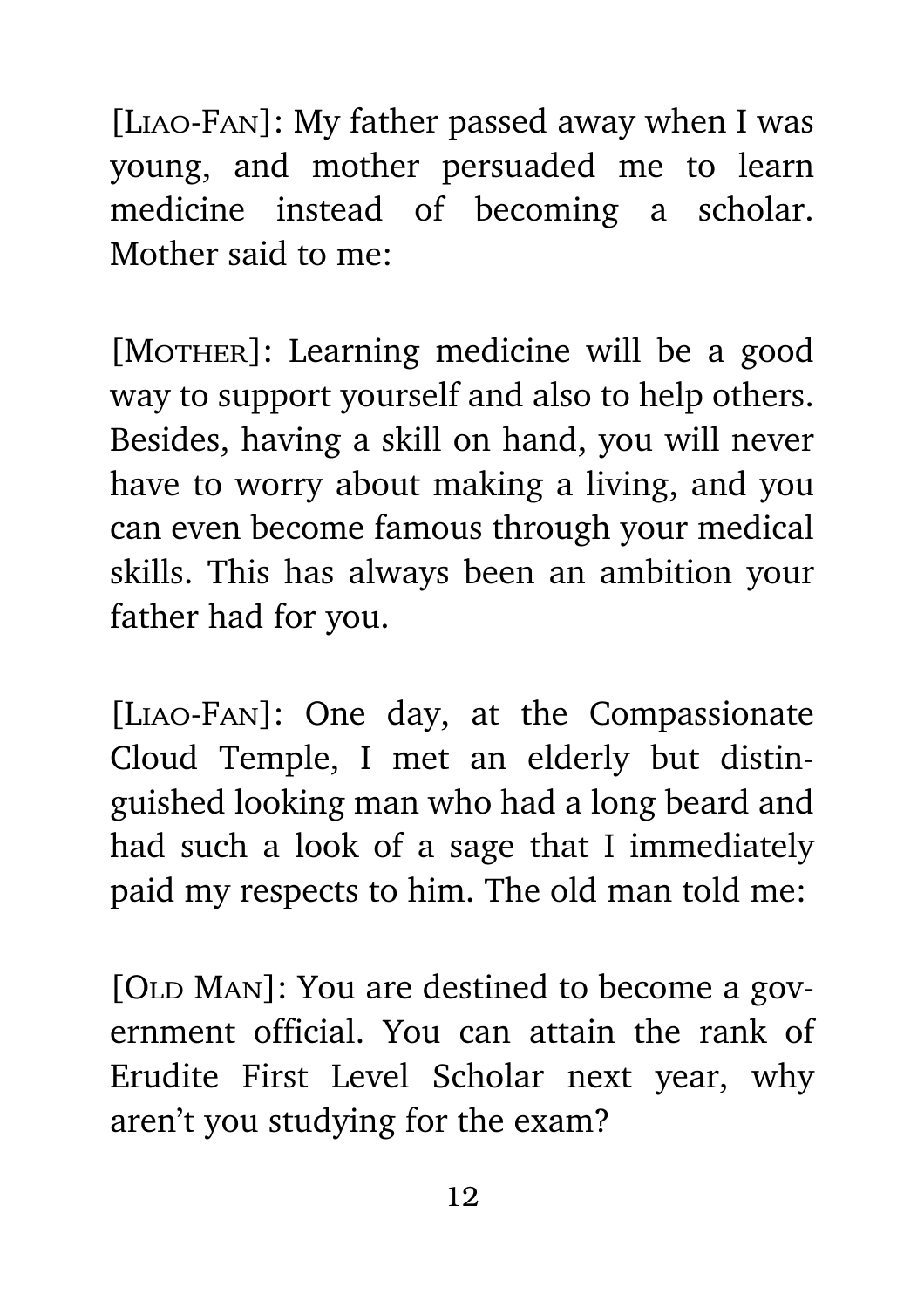[Liao-Fan]: So I told him of my mother's instructions to give up scholarly study for learning medicine. Then I asked for his name, birthplace, and residence. He replied:

[OLD MAN]: My last name is Kong. I came from Yunnan Province. I have inherited the knowledge of Mr. Shao, who developed the art of prediction very well. By calculations, I'm supposed to pass it on to you.

[LIAO-FAN]: Therefore, I led Mr. Kong to my home and told my mother about him. Mother told me to treat him well and said:

[MOTHER]: Since Mr. Kong is so good at predicting the future, he must also know our past. Let's ask him and test his authenticity.

[Liao-Fan]: As a result, I found Mr. Kong's calculations to be very accurate, even in very small cases. After hearing his words of advice, I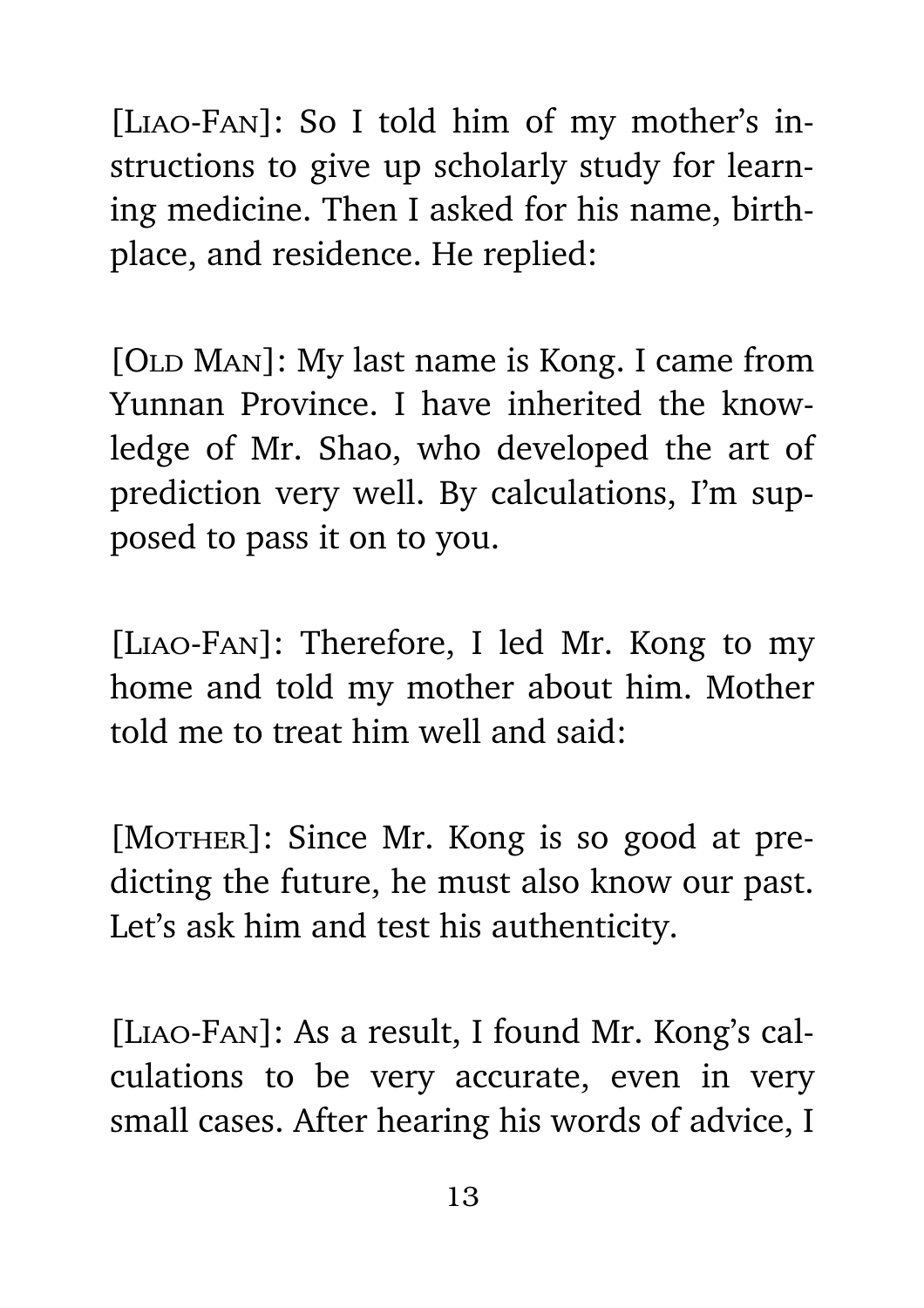once again thought about studying. I then consulted with my cousin Shen-chen. He recommended thus:

[Cousin]: "My friend, Mr. Hal-gu Yu is teaching at the home of Yo-fu Sheng. It would be very convenient for me to take you there for boarding and studying.

[Liao-Fan]: This was how I became Mr. Yu's student. Once again Mr. Kong made a prediction for me. He said:

[Mr. Kong]: As a student, you will place fourteenth in the county examination, seventy-first at the regional exam, and ninth at the provincial examination.

[Liao-Fan]: The following year, at the three places of examination, I placed exactly as he had predicted. Then Mr. Kong calculated the predictions for my entire life. He said: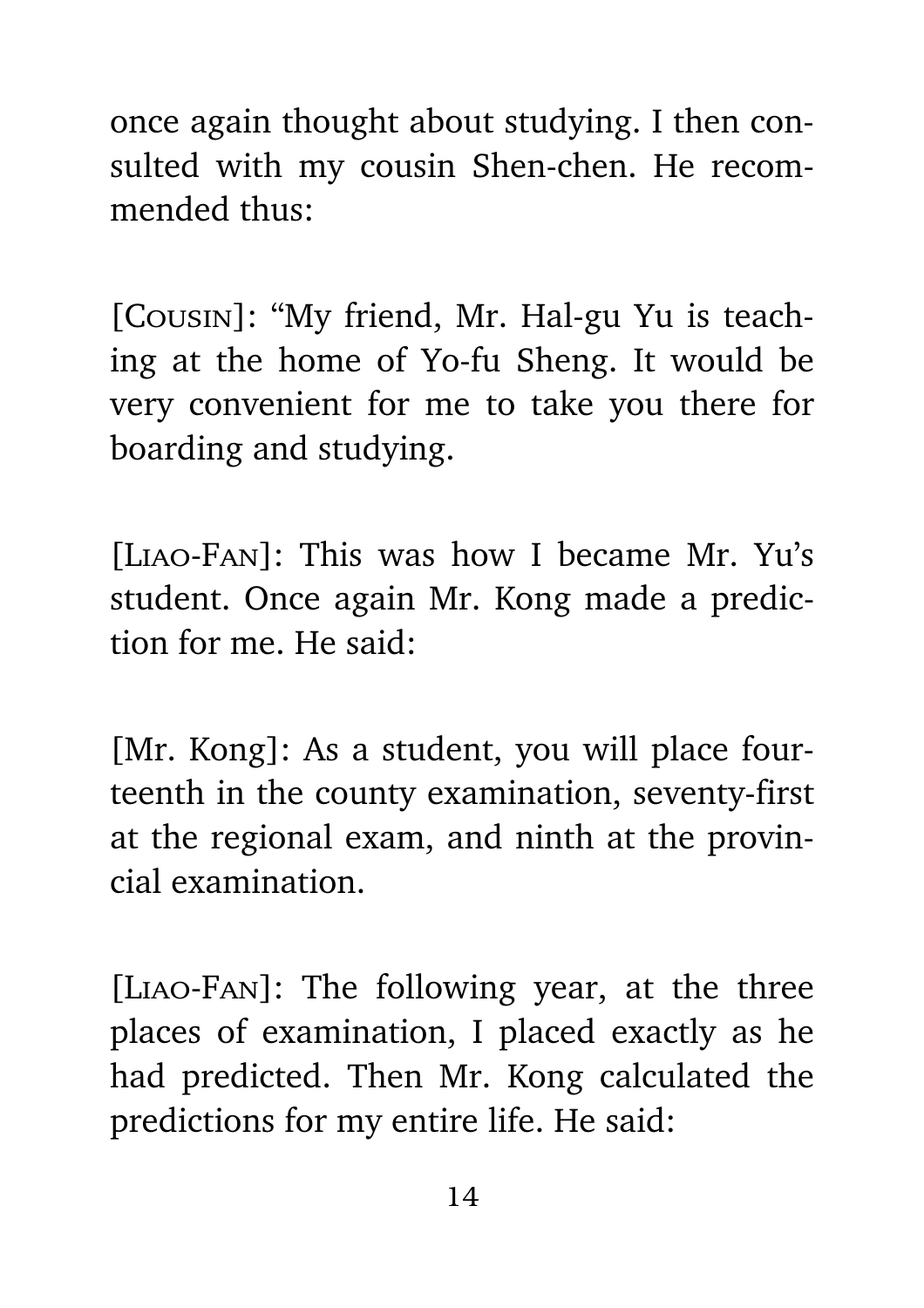[MR. KONG]: You will pass such and such a test in such and such a year, you will become a civil servant in such a year, and in such a year you will get a promotion. Finally, you will be appointed as a magistrate in Szechuan Province. After holding that office for three and a half years, you will resign and return home. At the age of fifty-three, you will die around one o'clock in the morning on August 14th. It's a pity that you will not have a son.

[LIAO-FAN]: I recorded and remembered all that he said. From then on, the outcome of every examination I took turned out exactly as Mr. Kong predicted. Mr. Kong also predicted that I would be promoted only after receiving a salary in the weight of ninety-one dans and five dous of rice. However, I had received only seventy-one dans of rice when the senior educational official, Mr. Tu, recommended me for a promotion. I secretly began to doubt Mr. Kong's predictions.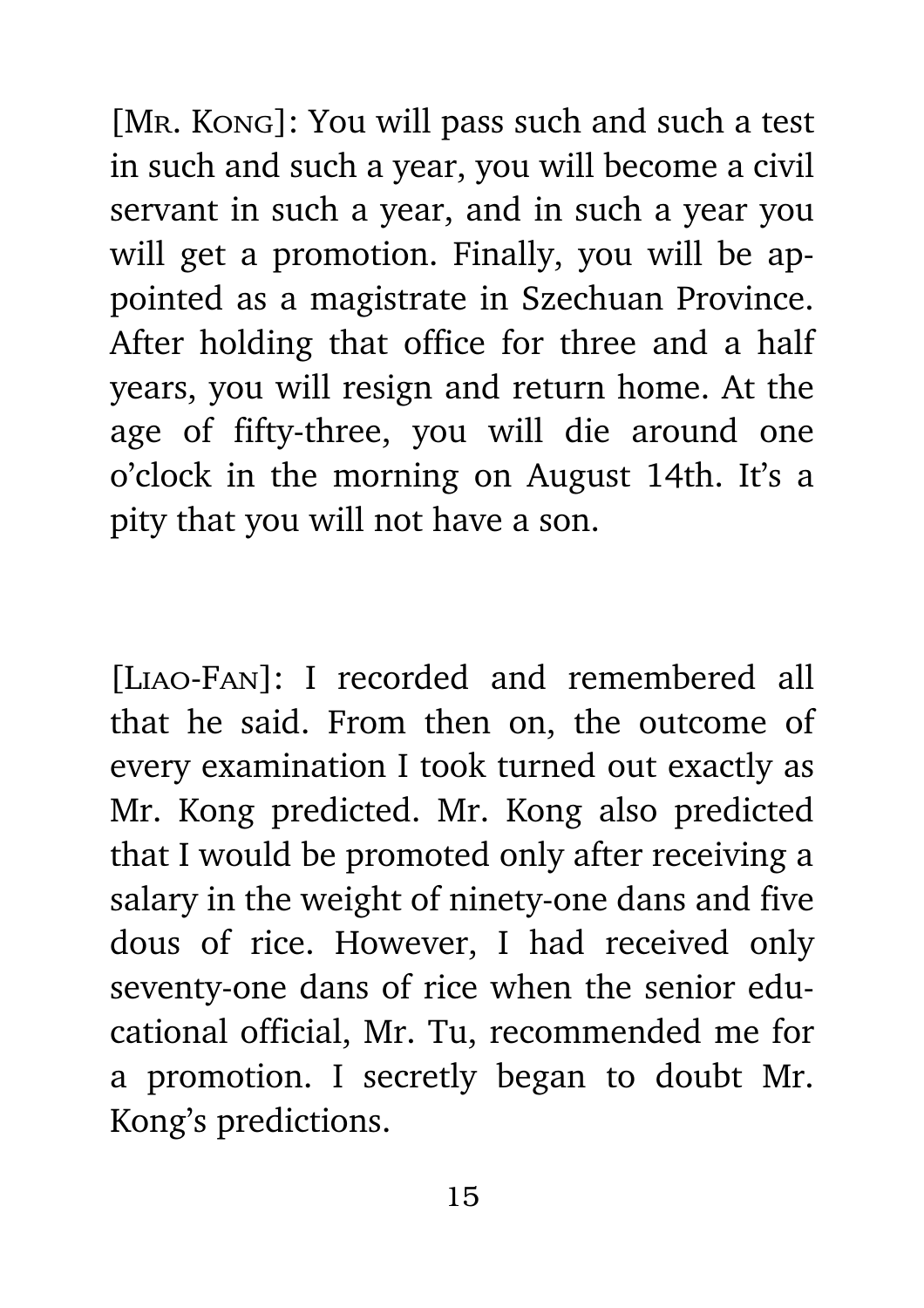Nevertheless, the prediction turned out to be correct after all, because the recommendation was turned down by Mr. Tu's superior, Mr. Yang. It was not until several years later, when Mr. Chiu-min Ying saw my old exam papers, he exclaimed:

[MR. Ying]: These five essays are as well written as reports to the Emperor! How can we bury the talents of such a great scholar?

[Liao-Fan]: Mr. Ying wanted the magistrate to issue an official order for me to become a candidate for 'imperial student' under his authority. After undergoing this eventful promotion, my calculations showed that I had received exactly ninety-one dans and five dous of rice. From then on, whether it was promotion, rank, or wealth, I deeply believed that all came in due time.

[NARRATOR]: Even the length of one's life is predestined.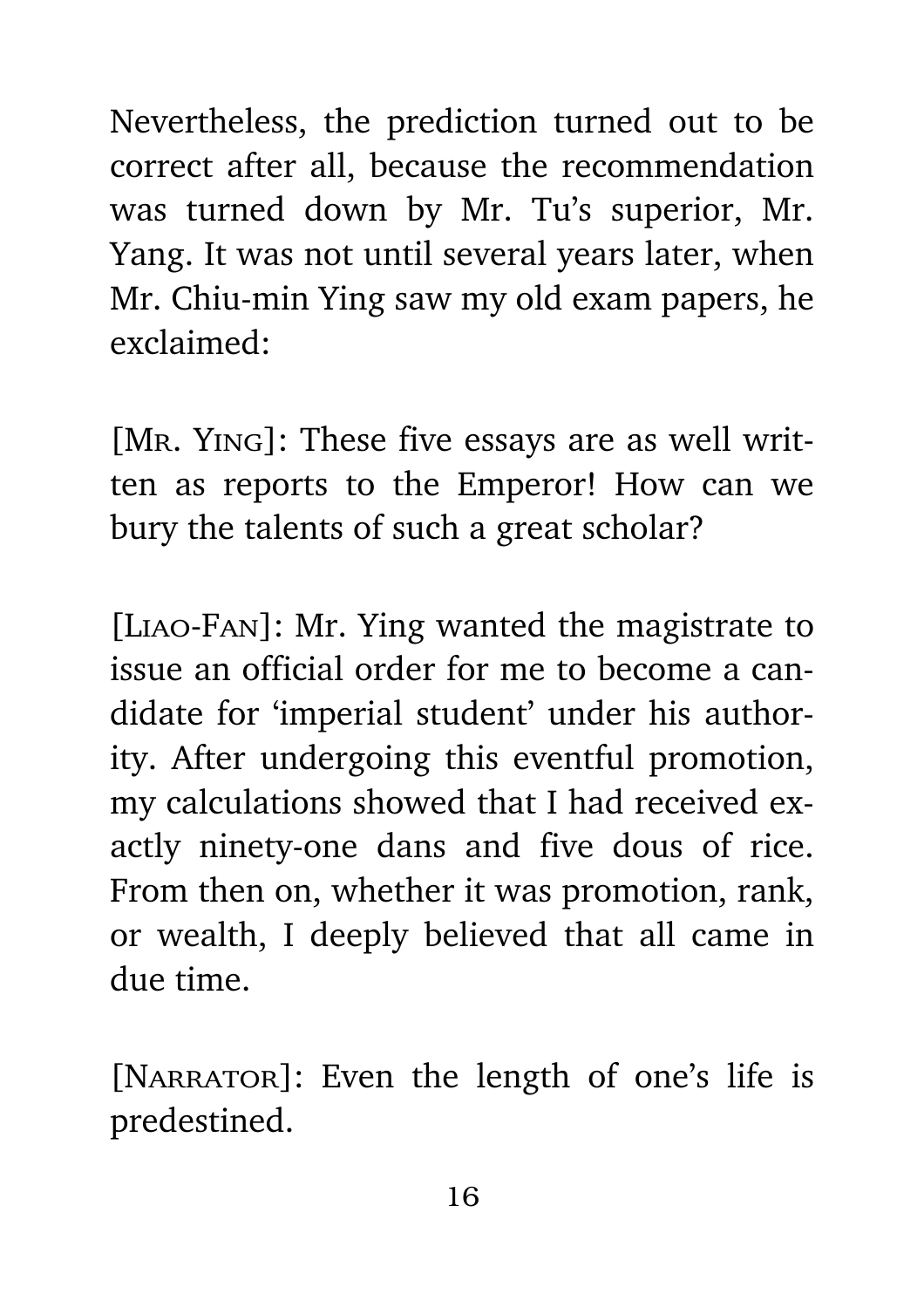[Liao-Fan]: I began to view everything in a more detached manner and ceased to seek gain and profit.

After being selected as an imperial student, I was to attend the university at Beijing. During my year-long stay at the capital, my interest in meditation grew and I often sat silently without giving rise to a single thought. I lost interest in books and did not study at all. Before I was to enter the national university at Nanking, I paid a visit to the enlightened Zen master Yun Gu at Chi-shia Mountain. We sat face to face in the Zen Hall for three days and nights without ever falling asleep. Master Yun Gu questioned me saying:

[MASTER YUN GU]: The reason why mundane people are unable to attain sagehood is because they have too many wandering and false thoughts running through their minds. In our three-day meditation, I have not observed the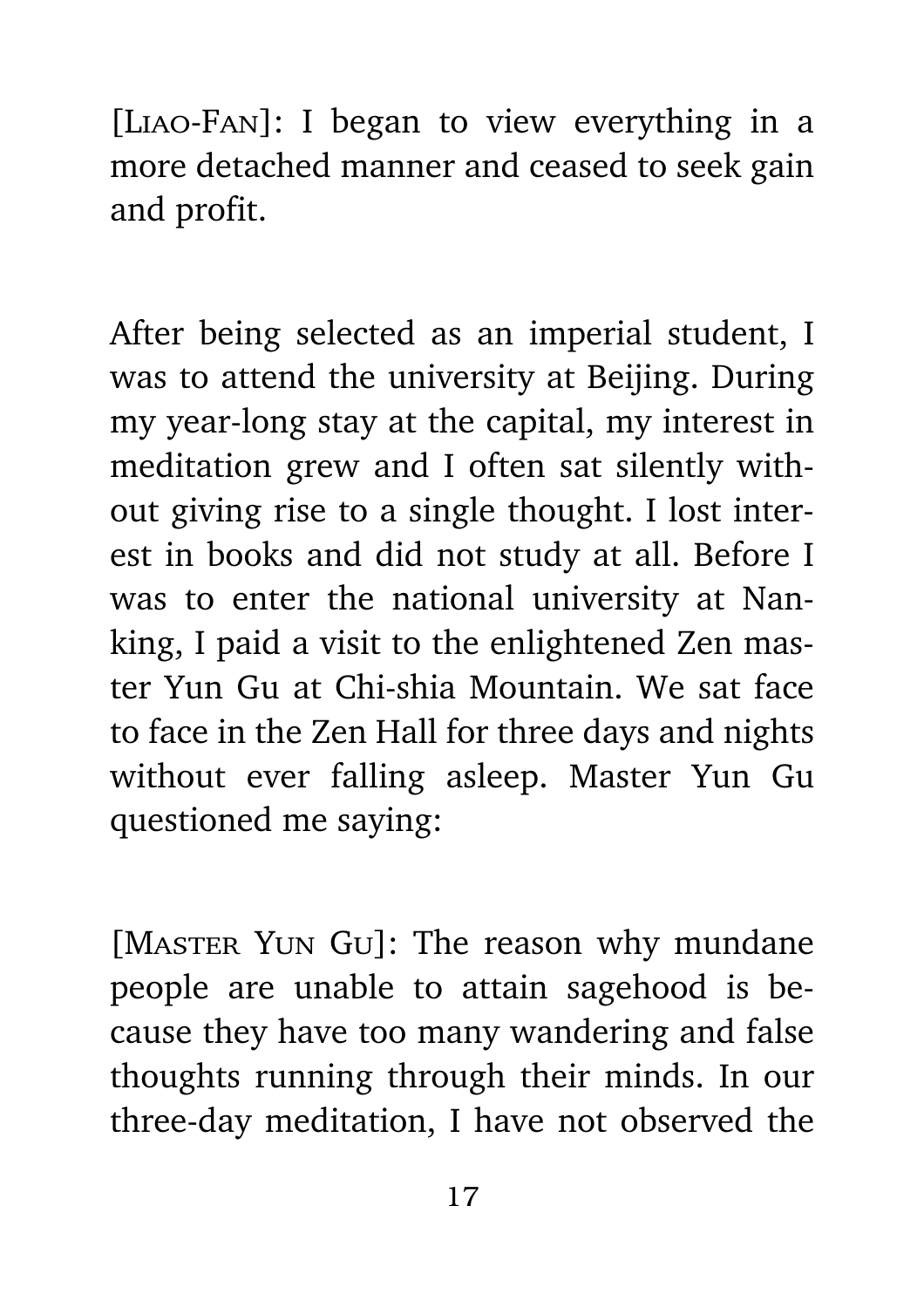slightest wandering thought arise in you – why is this so?

[Liao-Fan]: I replied, "Mr. Kong has clearly predicted the entire outcome of my life. I have seen that the time of life, death, promotion, and failure are all predestined. There is no use or need for me to think about it or to desire anything. That's why you have not seen me give rise to a single wandering thought." Master Yun Gu laughed and said:

[MASTER YUN GU]: I thought you were someone of remarkable capabilities! Now I realize you are nothing but a common mundane person!

[Liao-Fan]: Feeling confused by what he said, I asked the Master to explain. He answered:

[MASTER YUN GU]: An average person's mind is forever occupied by his wandering and imagi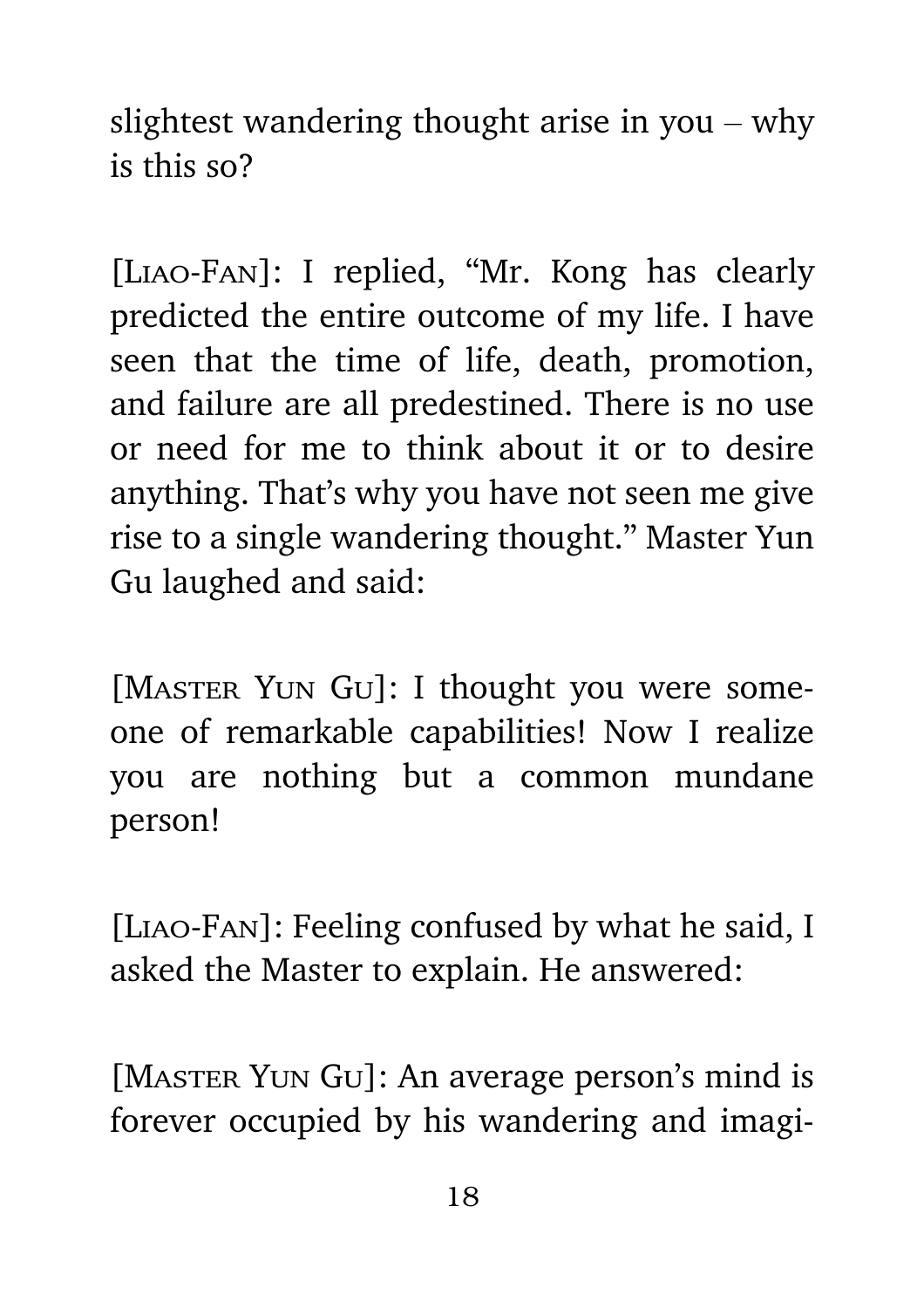nary thoughts, so naturally their lives are bound by the chi of ying-yang and fate. We cannot deny the fact that fate exists, but only ordinary people are bound by it. Fate cannot bind those who cultivate great kindness.

[NARRATOR]: Because their virtues accrued from kind acts are so great, these acts will alter their 'original' destiny for the better.

[MASTER YUN GU]: The merits accrued can actually change their destiny from suffering to happiness, poverty to prosperity, and short lives to longevity. Similarly, fate cannot bind those who commit great evils.

[NARRATOR]: When a person's evil deeds are so great and powerful, they will cancel out the fortune and prosperity predetermined in his original fate, and his life can be transformed from good to bad.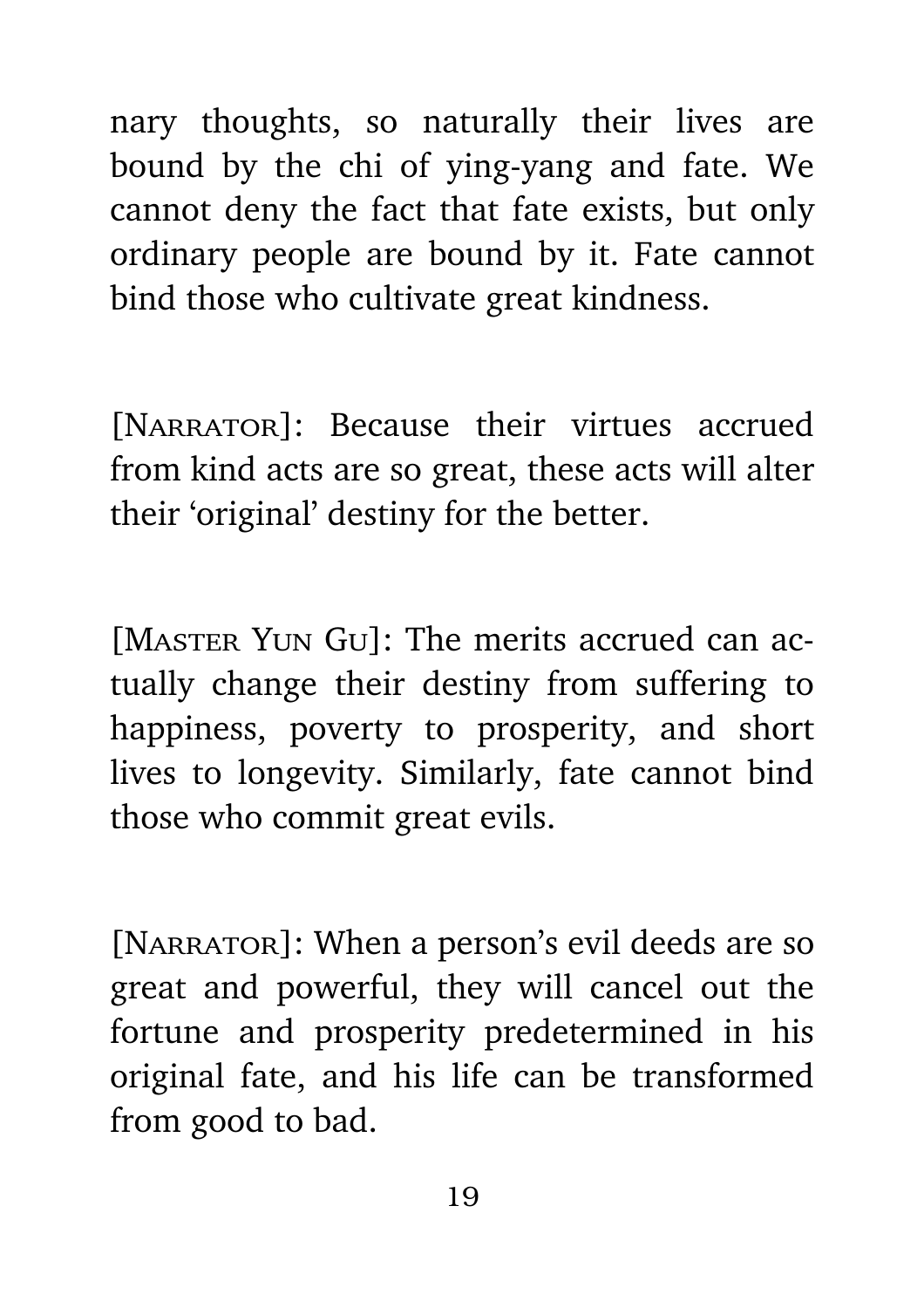[MASTER YUN GU]: For the past twenty years, you have lived your life according to Mr. Kong's predictions and did not do a thing to change it. Instead, you became bound by your own fate. If you're not considered as a mundane mortal, then who is?

[Liao-Fan]: Taken aback, I proceeded to ask Master Yun Gu, "According to you then, is it true that one can change one's fate, that one can escape from it?" The Master answered:

[MASTER YUN GU]: Fate is created by ourselves. Good fortune or bad fortune are also determined by ourselves. When I commit evil, disasters are bound to strike. When I cultivate kindness, good fortune will naturally come my way. It says so in all the great ancient books of wisdom. In the Buddhist teachings, it is written that if one wishes for and seeks wealth, position, a son, a daughter, or longevity, one can attain them. One only has to cultivate kind deeds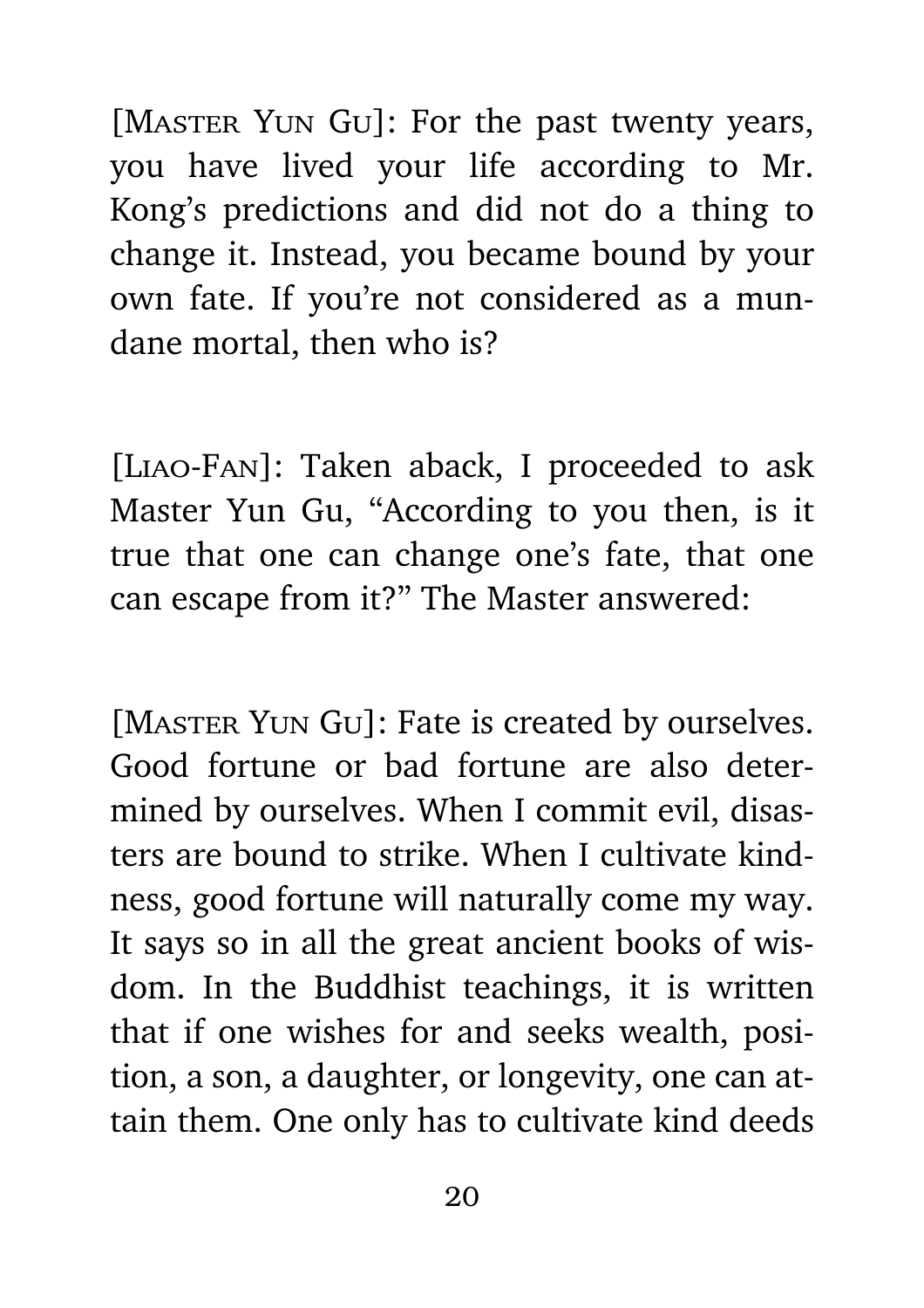in order to escape the control of fate. Since untruthful speech is one of the greatest offenses in Buddhist teachings, we can be assured that these are not lies. Buddhas and Bodhisattvas certainly have no reasons to deceive us.

[Liao-Fan]: I did not quite understand what he meant by 'attaining all that one wished for', and so I asked him, "Mencius once said:

[Mencius]: Whatever is sought for can be attained. The seeking is in oneself.

[Liao-Fan]: This refers to inner qualities such as virtue, kindness, and morality. These are all qualities one can work towards. However, when it comes to outside factors such as wealth, fame, and prestige, how can we seek and attain them? Don't these have to be granted by others in order to be achieved? The Master replied:

[MASTER YUN GU]: Mencius was correct, but you misinterpreted his meaning. Hui-Neng, the Sixth Patriarch of the Zen school has taught that: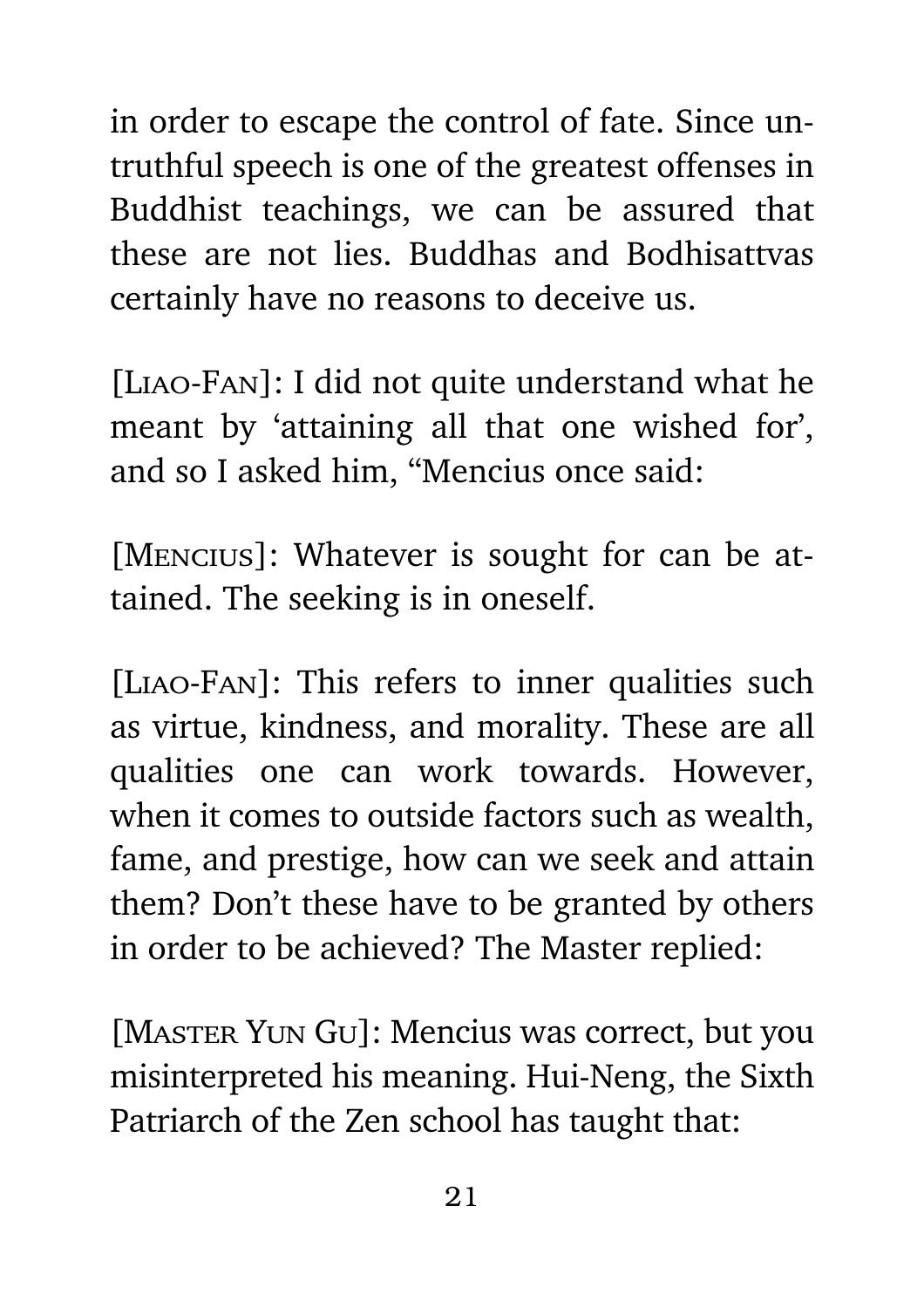[Hui-Neng]: All the fields of merit are within one's own heart. If one seeks from within, one can be in touch with all fortunes and disasters. The outside is merely a reflection of the inside.

[MASTER YUN GU]: By seeking within ourselves, we can not only attain the inner qualities of virtue, kindness, and morality, but we can also attain wealth, fame, and prestige.

[NARRATOR]: If wealth, fame, and prestige are embodied in one's fate, then one will attain them even without having to seek. If they are not, then one cannot attain them even through plotting and scheming.

[MASTER YUN GU]: Therefore, if one cannot reflect within his own heart but instead blindly seeks fame, fortune, and longevity from external sources, then this seeking will be in vain. Just as Mencius once said: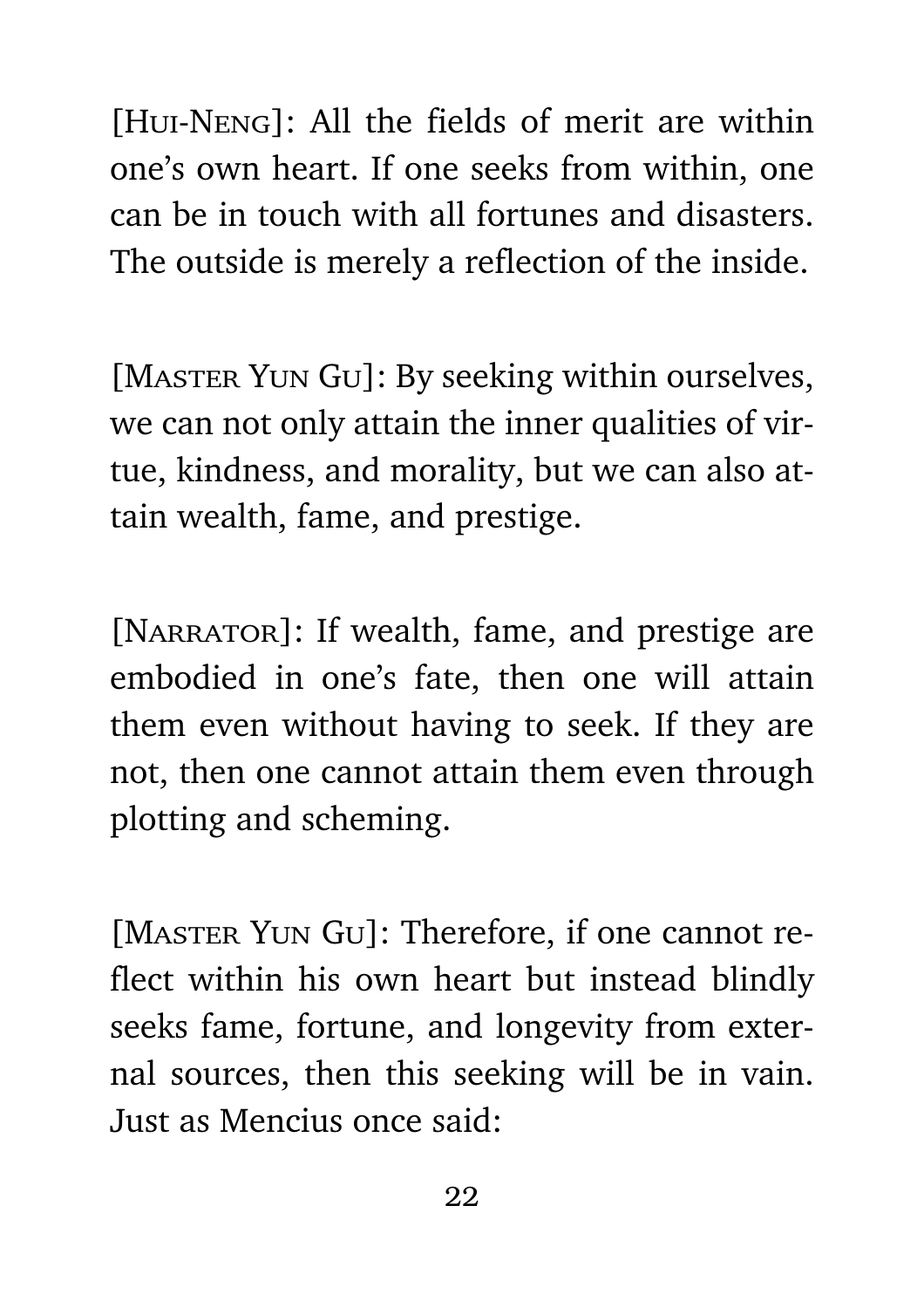[Mencius]: In seeking, one should follow the right path. In attaining, one attains what one's destiny entitles him to.

[NARRATOR]: Whatever is attained in the end is still part of one's own fate.

[MASTER YUN GU]: If one tries to seek these qualities from the outside, and even goes to the extent of committing evil deeds for them, then one will not only lose one's inner qualities of virtue and kindness, but predetermined fortune as well. Furthermore, evils committed in one's greedy mind to obtain more, will often reduce the fortune of one's original fate. From this we can see that no benefit is derived from blind seeking.

[Liao-Fan]: Master Yun Gu continued to ask:

[MASTER YUN GU]: What were Mr. Kung's predictions regarding your entire life?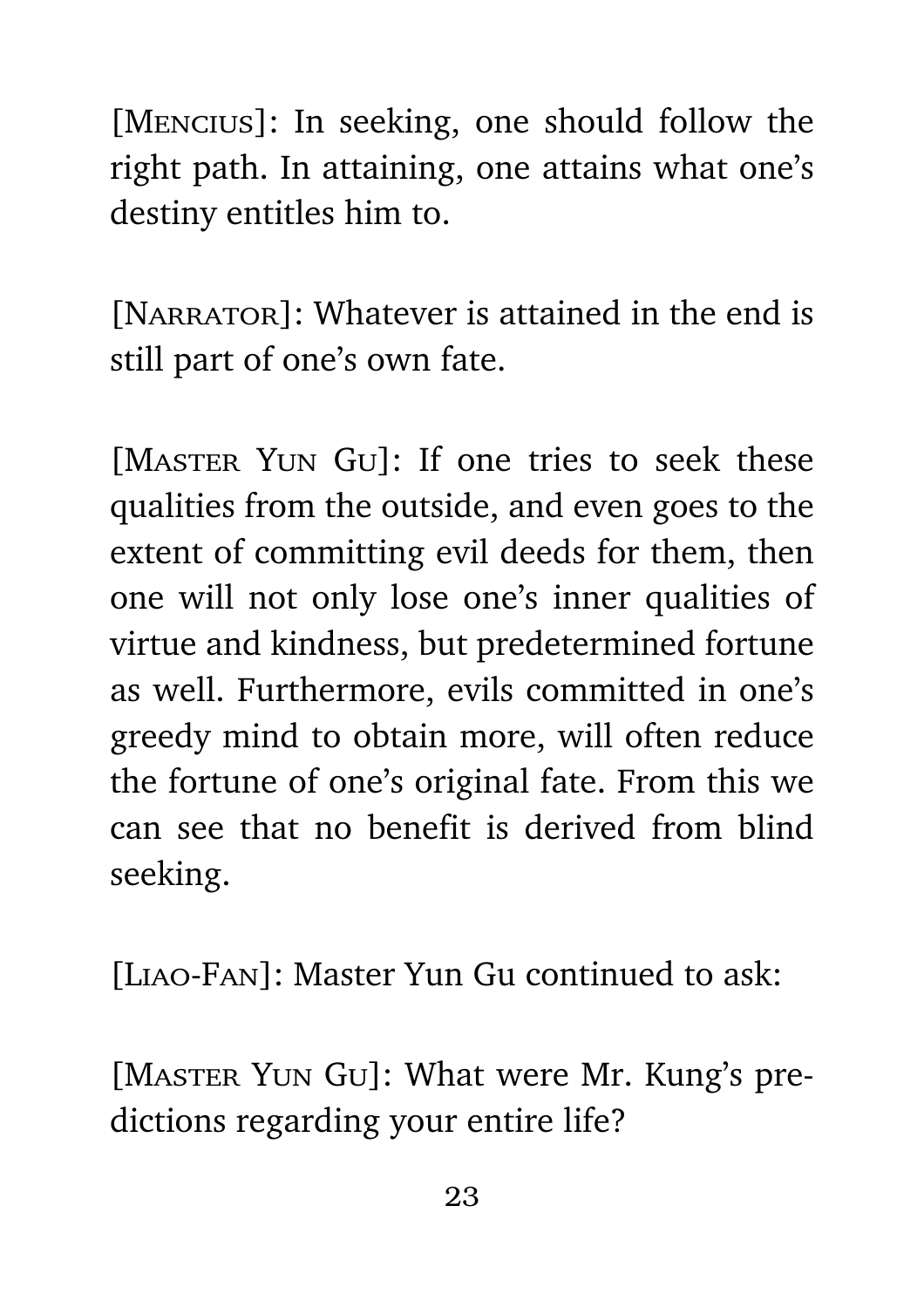[Liao-Fan]: I told him in great detail, from the placement positions in the examinations, to my appointment as an official, and finally, the date of my death.

[MASTER YUN GU]: Do you feel you deserve imperial appointments or a son?

[Liao-Fan]: I reflected upon my previous deeds and attitudes in the past for a long time. Then I answered him saying, "No, I do not feel I deserve an imperial appointment or a son. Those who receive imperial appointments all have the appearance of good fortune, and I do not. I do not work towards accumulating virtues to build up my fortune, either. I am very impatient, intolerant, undisciplined, and speak without any restraint. I also have a strong sense of pride and arrogance. These are all signs of scant fortune and non-virtue. How is it possible for me to receive an imperial appointment?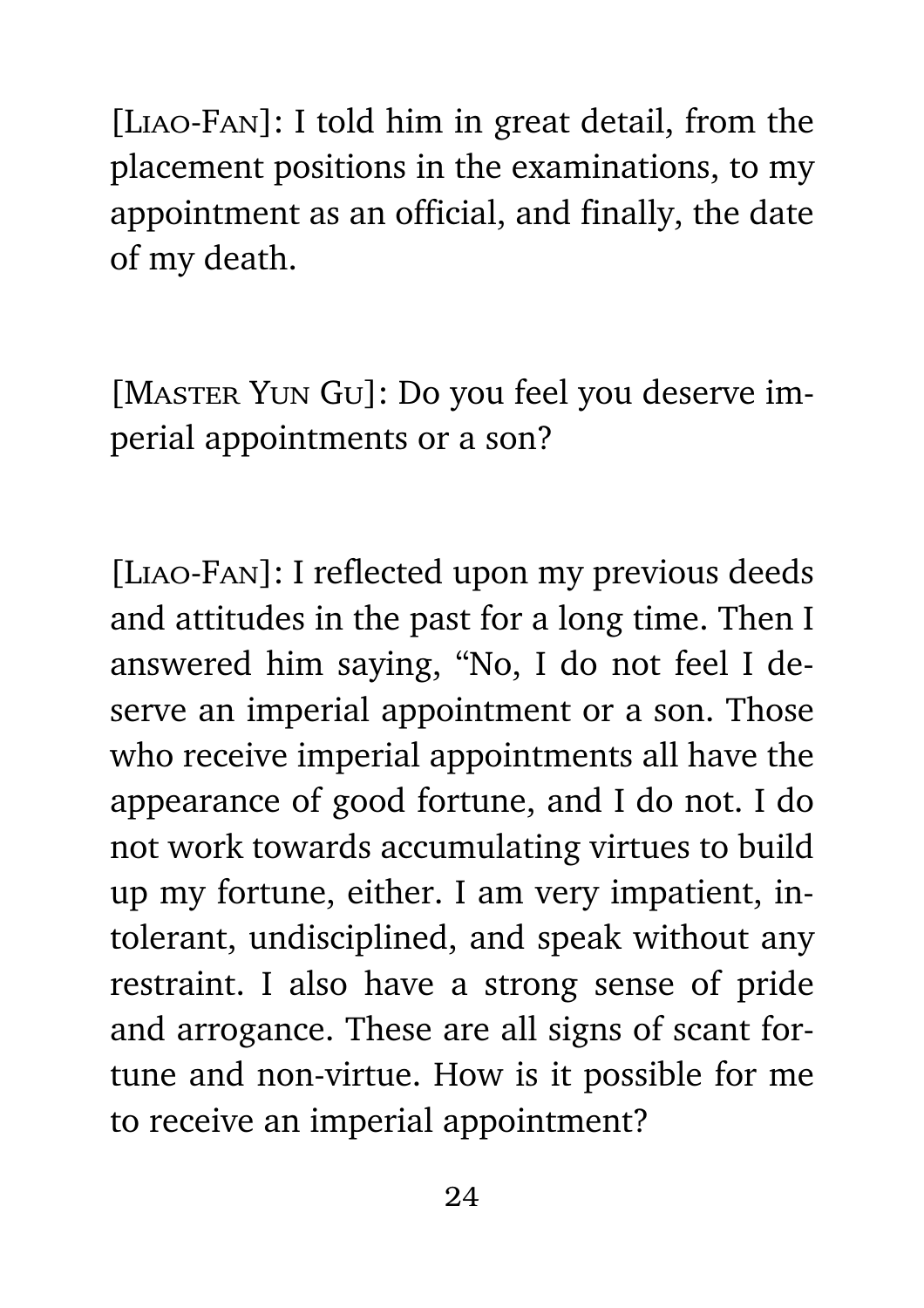[NARRATOR]: Next we will see why Liao-Fan has no children. Liking cleanliness is a good thing, but it can become a personality problem if one gets too immaculate. There is an old saying, 'life springs from the dirt of the earth, and water too clean often harbors no fish.'

[Liao-Fan]: The first reason why I feel I do not deserve a son is because I am addicted to cleanliness, resulting in the lack of thoughtfulness for others. The second reason is that:

[NARRATOR]: 'Harmony is the cultivator of all life'.

[Liao-Fan]: But I have a quick temper and easily become angry. The third reason is based on the principle that:

[NARRATOR]: 'Loving kindness is the basis of reproduction, and harshness is the root of sterility'.

[Liao-Fan]: I overly guard my own reputation and cannot sacrifice anything for the sake of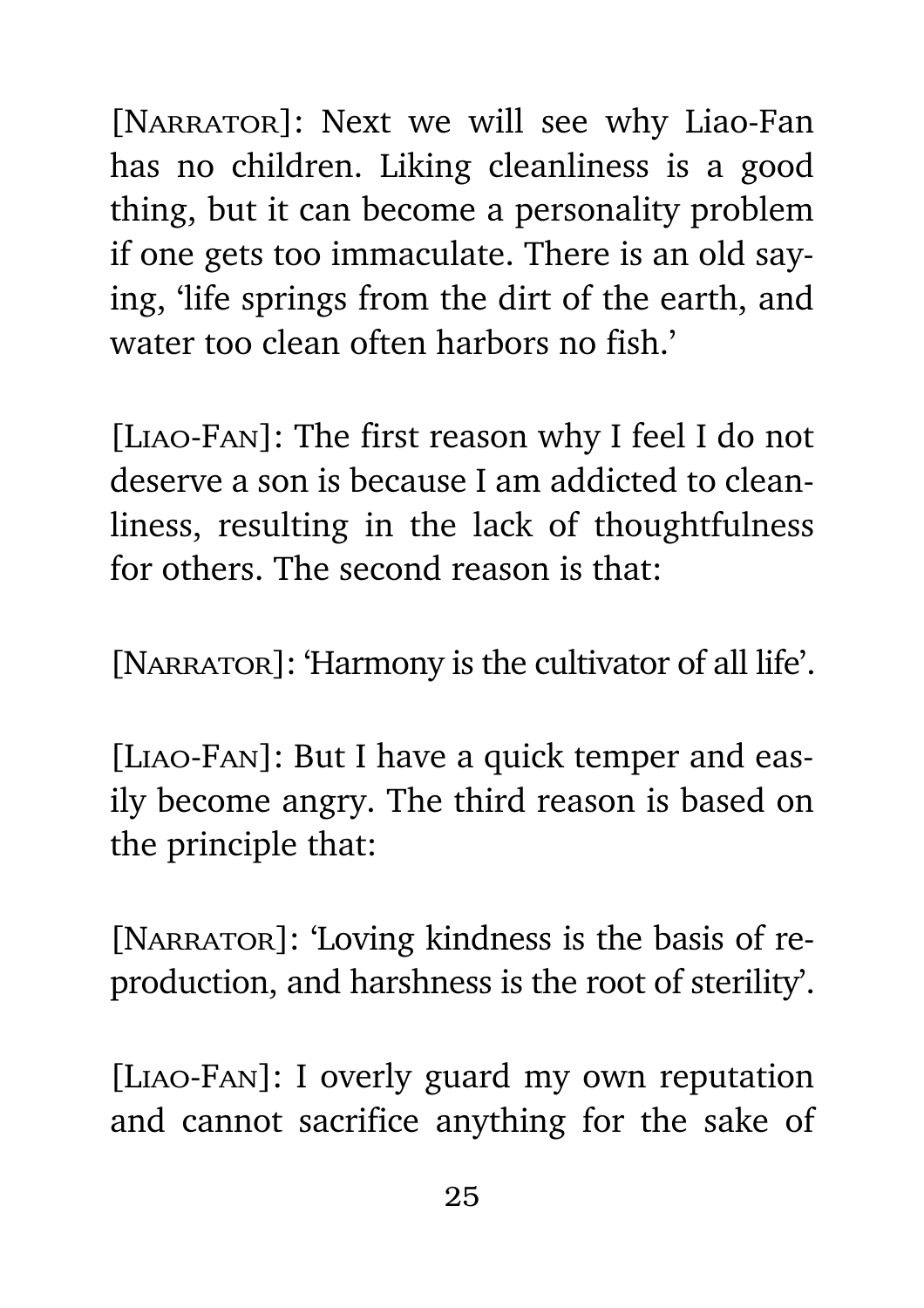others. The fourth reason is that I talk too much, which wastes a lot of *chi*, or energy. The fifth reason is that I also delight in drinking alcohol, and that depletes my spirit.

[NARRATOR]: To remain healthy, one must not sleep during the daytime and stay up through the nights.

[Liao-Fan]: The sixth reason I do not have a son is my habit of staying up nights, not knowing how to conserve my energy. Aside from these, I have many, many, other faults which are too numerous to mention.

[MASTER YUN GU]: According to you then, there are too many things in life you do not deserve, not only fame and a son!

[NARRATOR]: We should know that both good and bad fortune are all formed from one's heart; a wise person knows that everything one achieves or fails at in life are only consequences of their own actions and thoughts.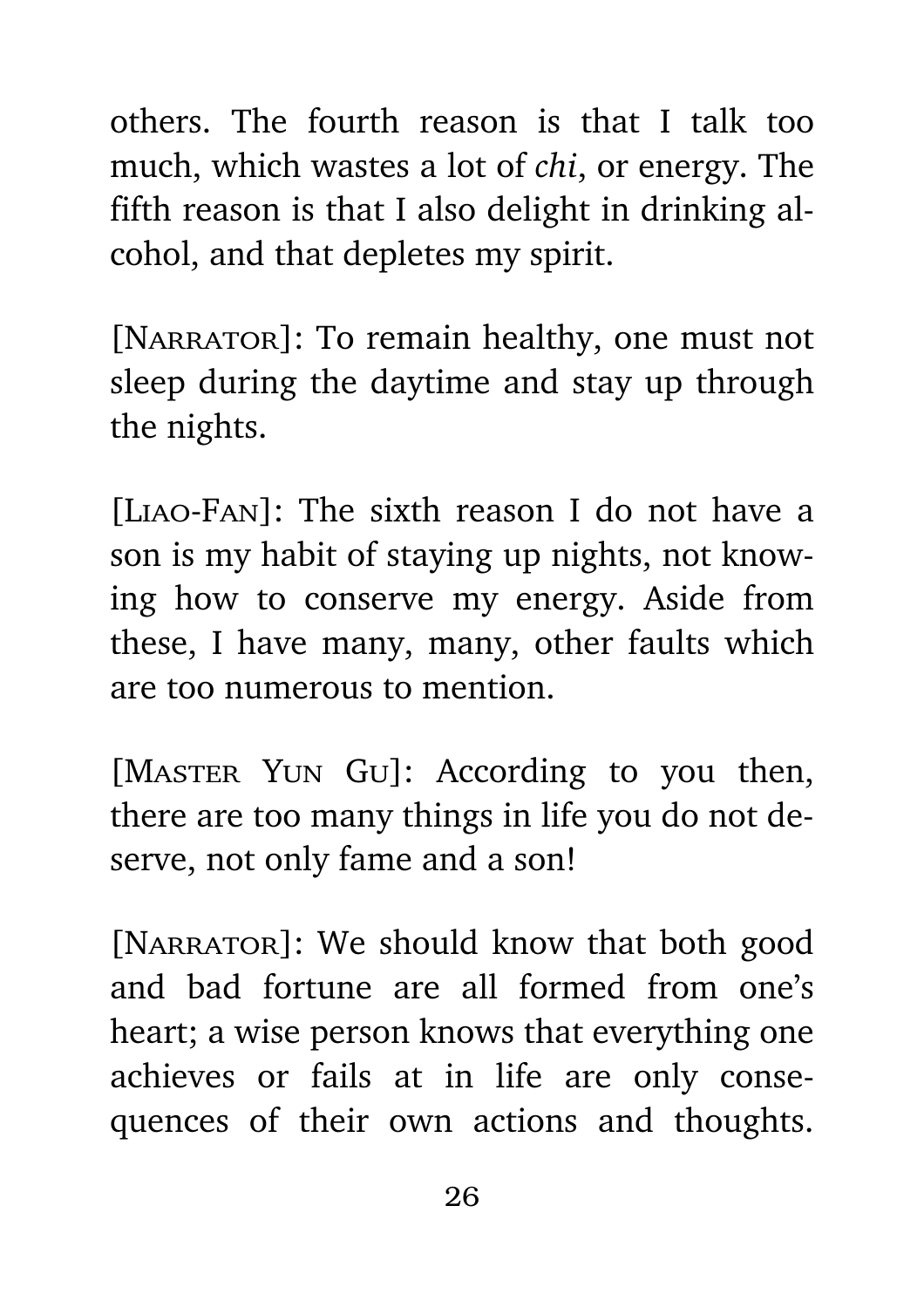Only a fool assumes that all is the work of fate and destiny!

[MASTER YUN GU]: We must understand that those who have thousands of dollars in this life must have cultivated the fortune worthy of that amount in the past. Those who have hundreds of dollars must also have fortune which is worthy of containing that sum. Those whose fate is to die of starvation, in fact were meant to die in that manner. We must understand that the fate of these people was created by their own past thoughts and actions; the retribution today is simply the fruit of their deeds. Heaven does nothing more than punish evil beings with the suffering they deserve, and reward kind ones with the fortune they deserve.

[NARRATOR]: The following section is Master Yun Gu's advice to Liao-Fan, using the views of worldly folk, persuading him to cultivate virtue.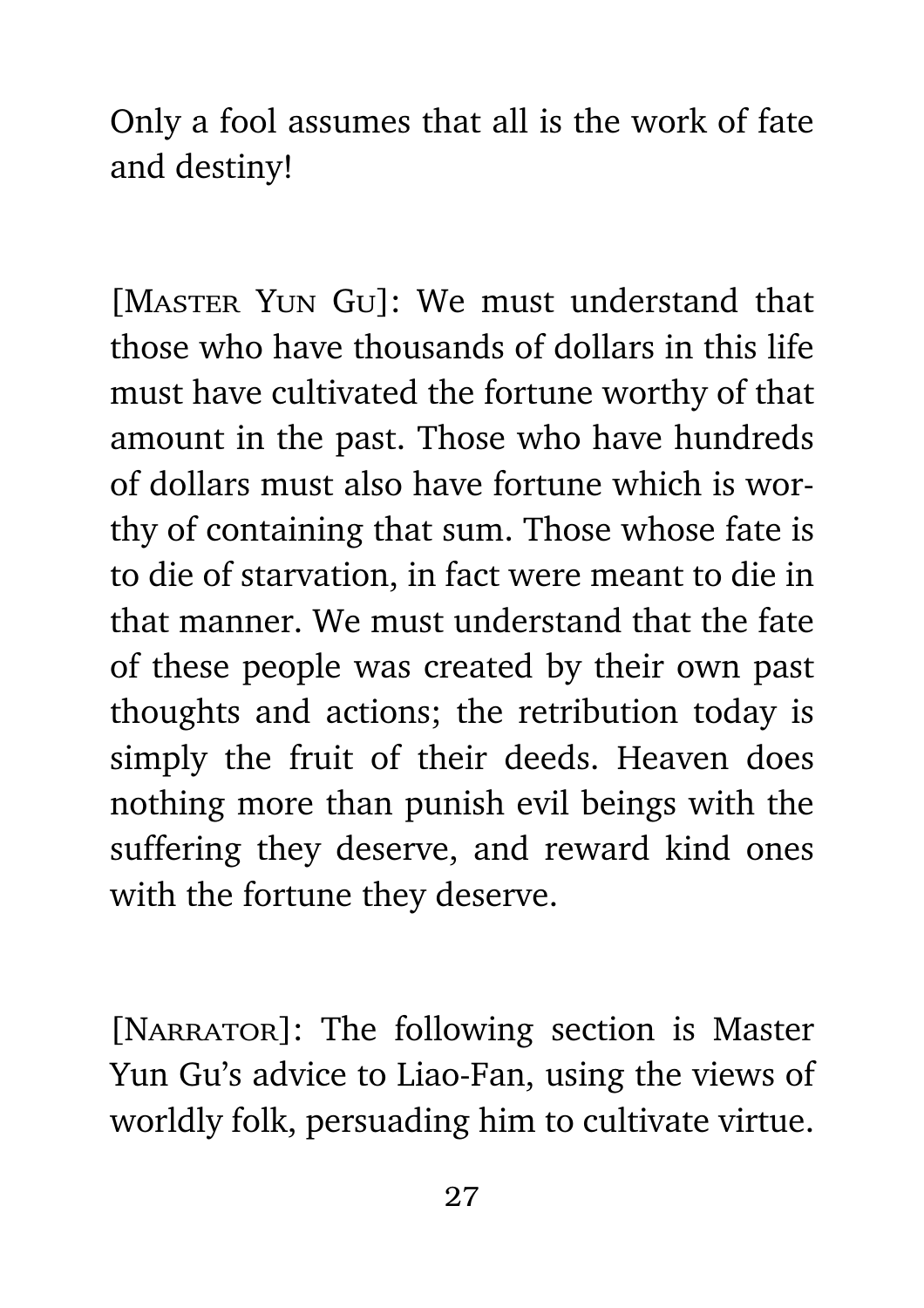[MASTER YUN GU]: Bearing children is similar to bearing fruit from seeds; if the seeds are planted well, so will be the fruits they bear. If the seeds are not planted well, then the fruits will become malnourished. For example, if a person has accumulated enough merit and virtue for a hundred generations, then he or she will have descendants to last a hundred generations. One who accumulates enough merit and virtue to last ten generations will then have ten generations of descendants to live out that fortune. The same goes for three generations or two generations. For those who have no descendants at all, it is because they have not accumulated enough good merit and virtue – they may have amassed sins instead!

Now that you recognize your own shortcomings, you can work to change and reform the misdeeds which cause you to not have a son or become an imperial official. You must cultivate virtue, tolerance, and treat others with compassion and harmony. You must also care for your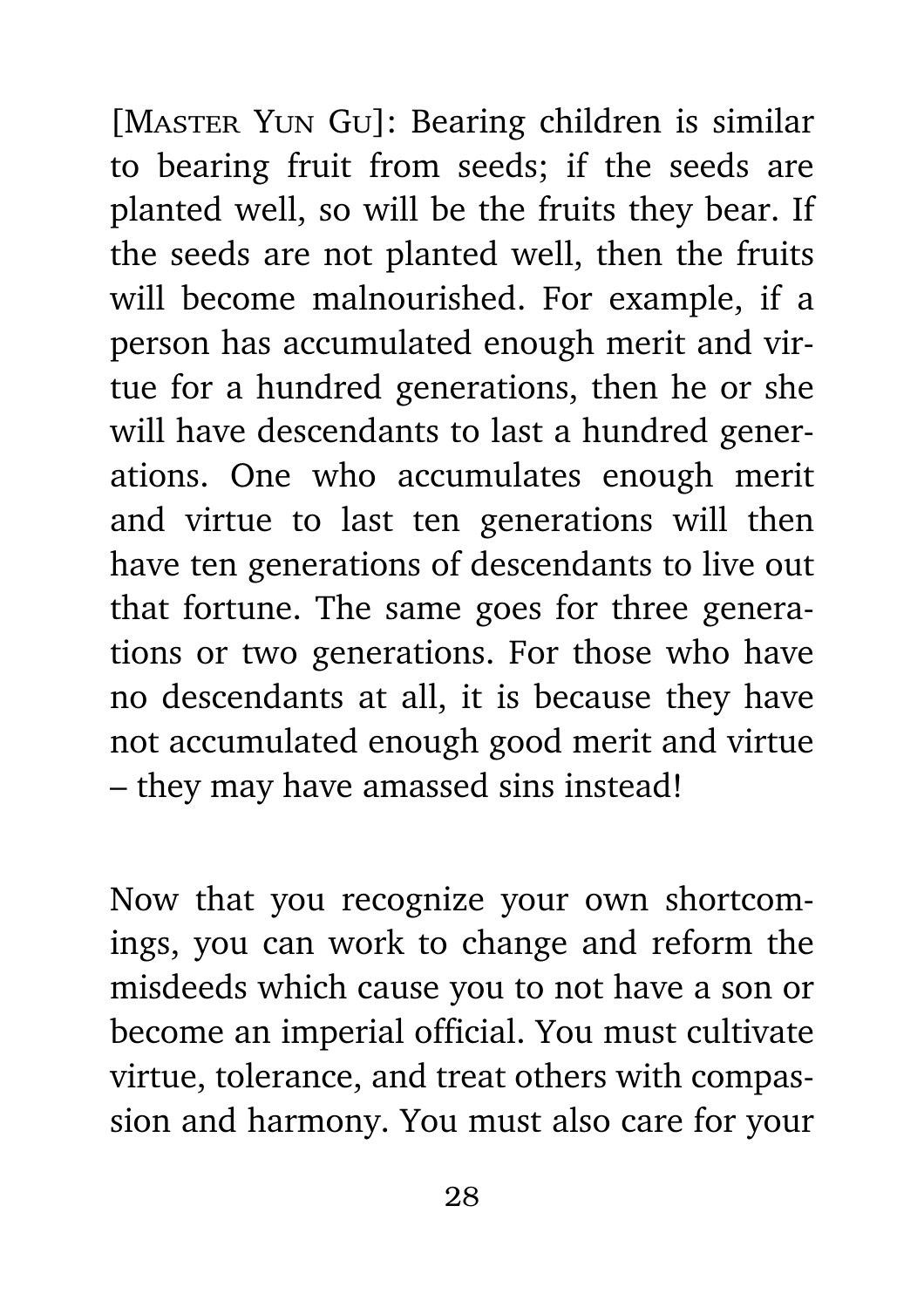health and conserve your energy and spirit. Live as though everything of the past dissolved yesterday, and all of the future begins today. If you can accomplish this, then you are a person born anew. If even our physical body is governed by the law of fate, then how can a mind of virtue and discipline not evoke a response from heaven? As said in the *Tai Ja Chapter* in the Chinese *Book of History…*

[NARRATOR]: 'One may run from the decrees of heaven, but one can never escape the retribution for one's own evil deeds'. In other words, one can alter the retribution due from past deeds, but if one continues to behave immorally, then there is no chance of avoiding disaster.

[Master Yun Gu]: It is also said in the *Book of Poems…*

[NARRATOR]: 'A person should often reflect upon his own thoughts and actions, to see if they accord with the ways of heaven. If one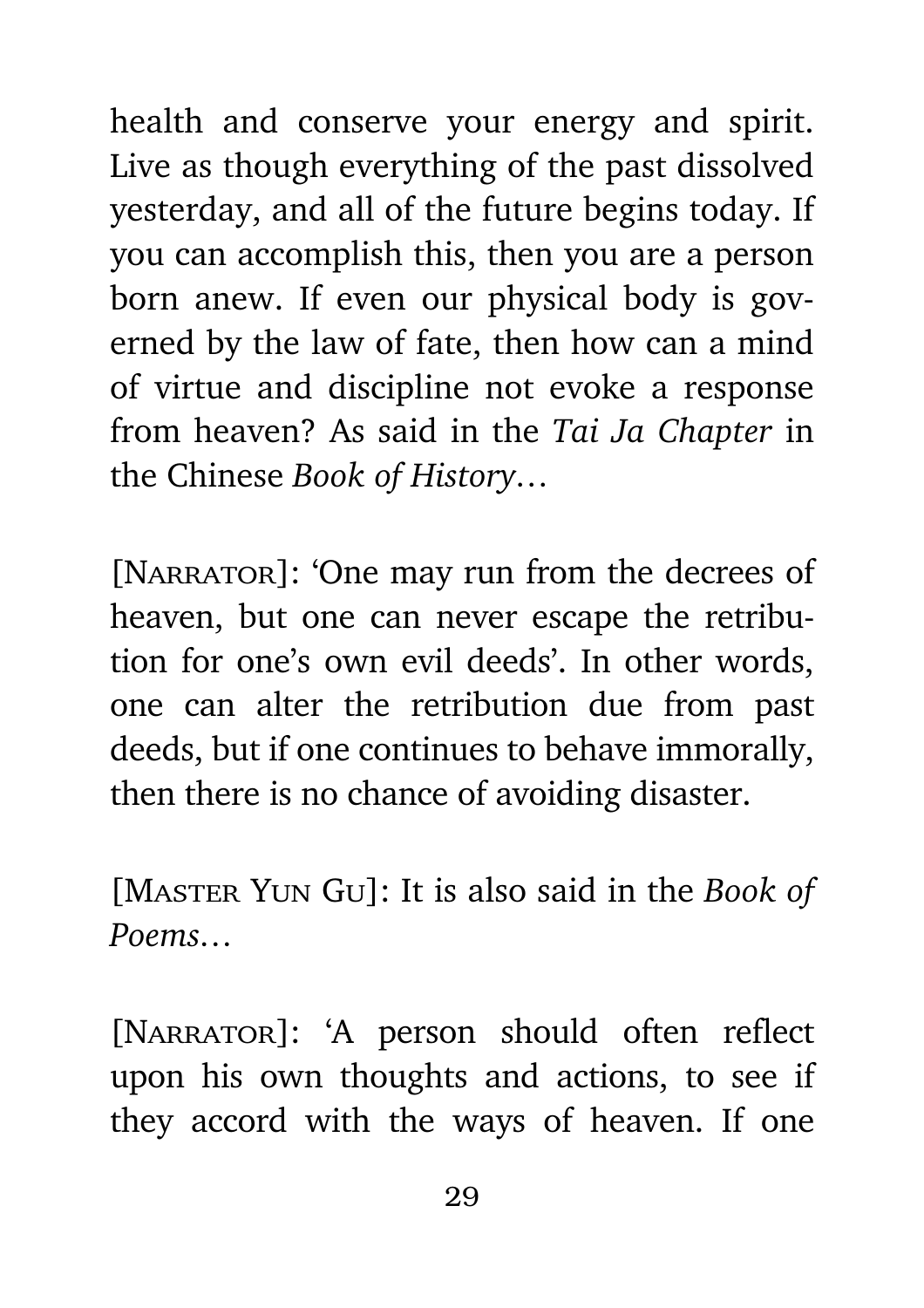practices thus, then fortune will come without being sought. The choice to seek either good fortune or to bring about adversity is all up to you.'

[MASTER YUN GU]: Mr. Kong had predicted that you would not receive an imperial appointment or have a son. We can think of these as the decrees of heaven, but even that can still be changed. You only need to reform your ill ways, practice kind deeds and work to accumulate merit and virtue. These are your own transactions to create fortune, no one can take it away. How is it then possible that you will not get to enjoy it?

[Narrator]: The *I Ching*, *Book of Change*, was written to help kind people bring about good fortune and avoid adversity.

[MASTER YUN GU]: If everything is predestined with no room for change, how can we improve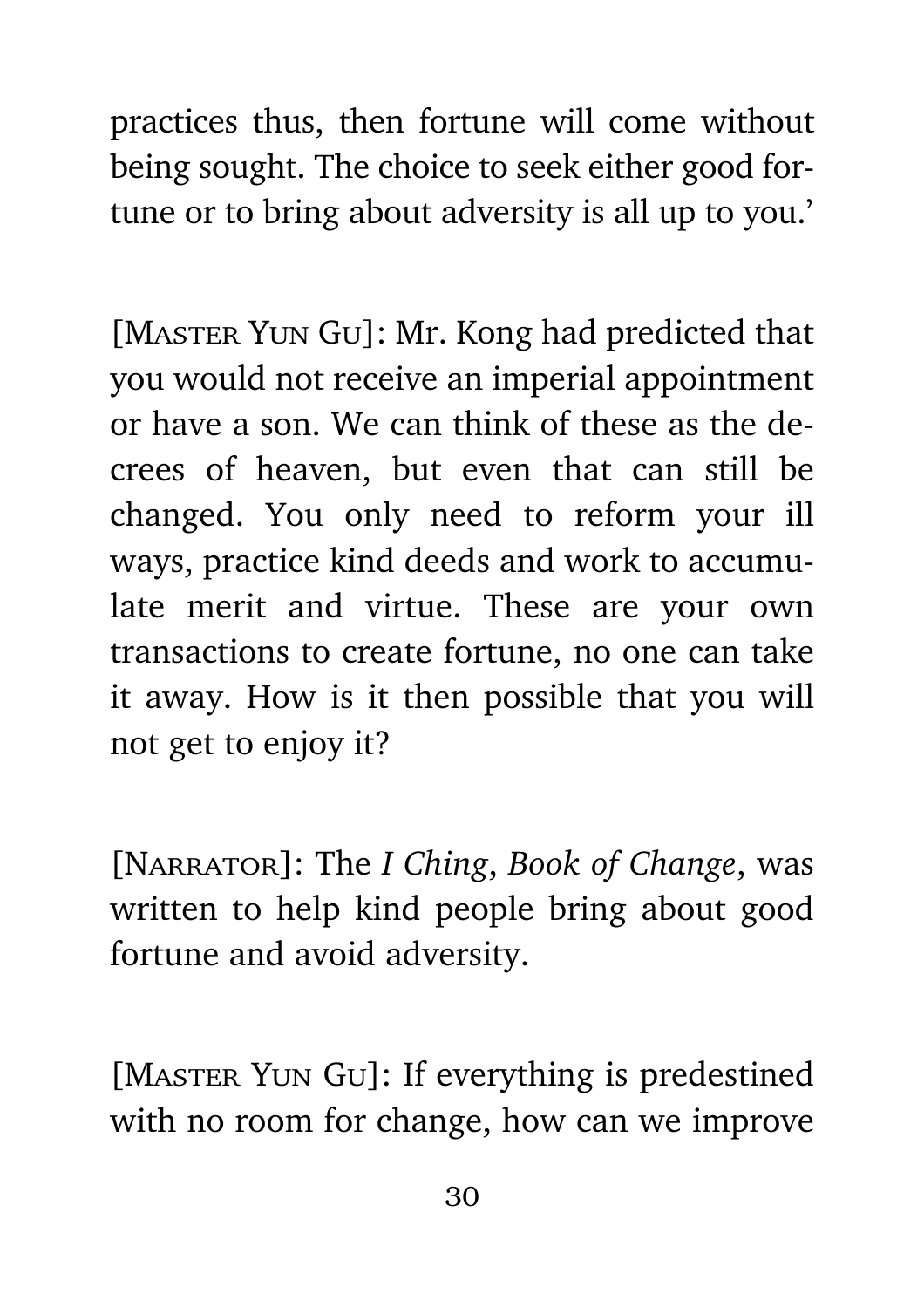upon our fortune and avoid adversity? The very first chapter of *I Ching* also said…

[NARRATOR]: 'Families who often perform kind deeds will have an excess of good fortune to pass onto the next generations.'

[MASTER YUN GU]: Do you believe in this?

[Liao-Fan]: I understood and believed in the Master, and paid my respects to him in gratitude. Then I began to repent of all my past wrongdoings, whether large or small, in front of the Buddha image. I wrote down my wish to pass the imperial examinations, and vowed to complete three thousand meritorious deeds to show my gratitude towards heaven, earth, and ancestors. Upon hearing of my vow, Master Yun Gu showed me a chart, and taught me how to keep a daily record of the kind and evil acts I committed. He told me that bad deeds could neutralize the merits I accrue from good deeds.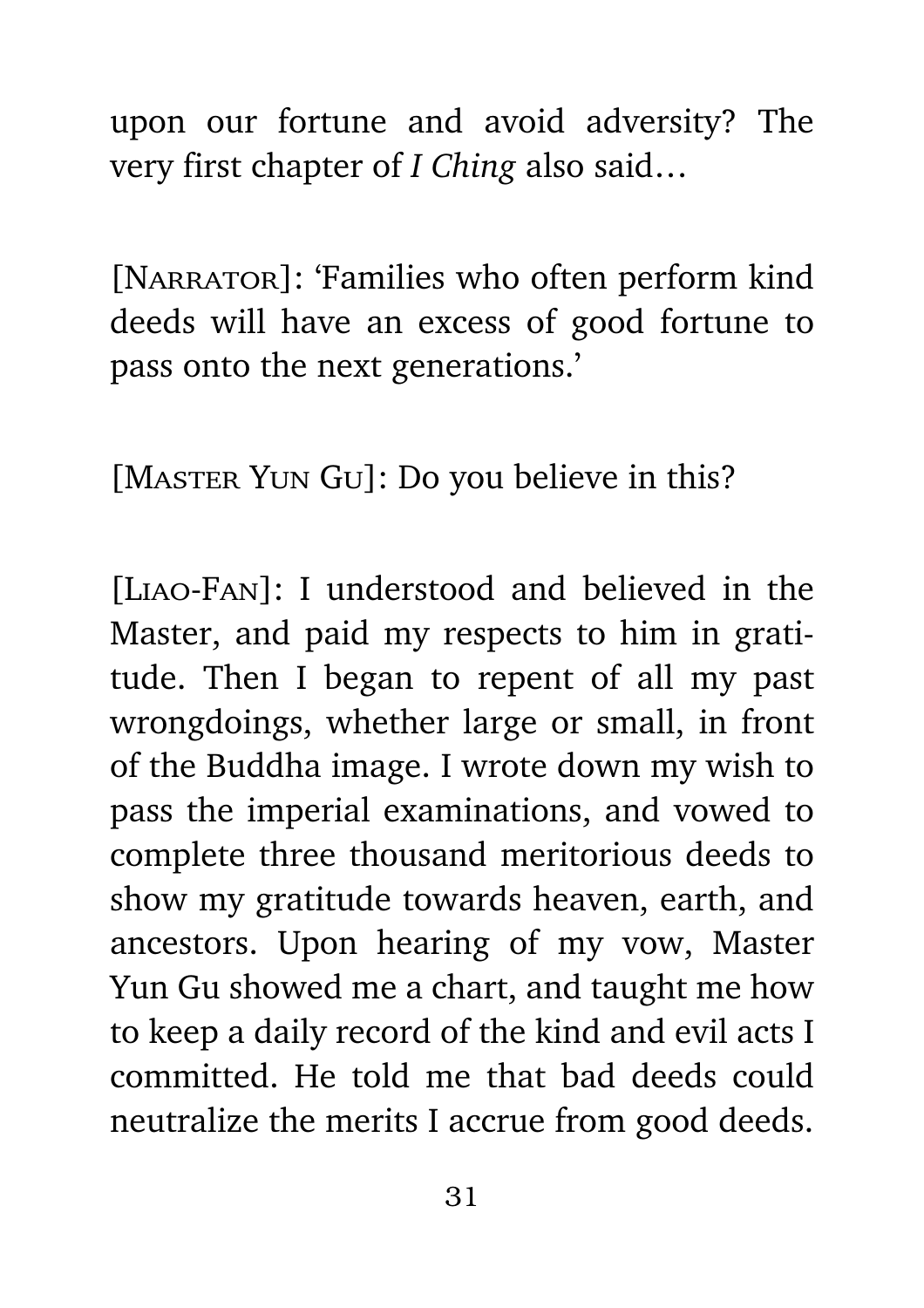The Master also taught me how to recite the *Jwun Ti Mantra*; it is a way to train my mind for single-minded concentration. Only with a pure and unscattered mind could what I seek for come true. Master Yun Gu then said:

[MASTER YUN GU]: You can also learn the proper way to practice the art of written mantras. It is said, "Those who practice the art but do not know the right way to do it will be laughed at by gods and spirits." The secret behind writing mantras is the absence of thought from start to finish. In the process of drawing, one must not give rise to a single improper thought; even kind thoughts have to be let go of. Only under these circumstances can a mantra be successful. When one prays or seeks something in terms of changing fate, it is important that one does it when the mind is still. In this way, wishes will be easily fulfilled.

Mencius stated in his *Principle of Forming Destiny* that: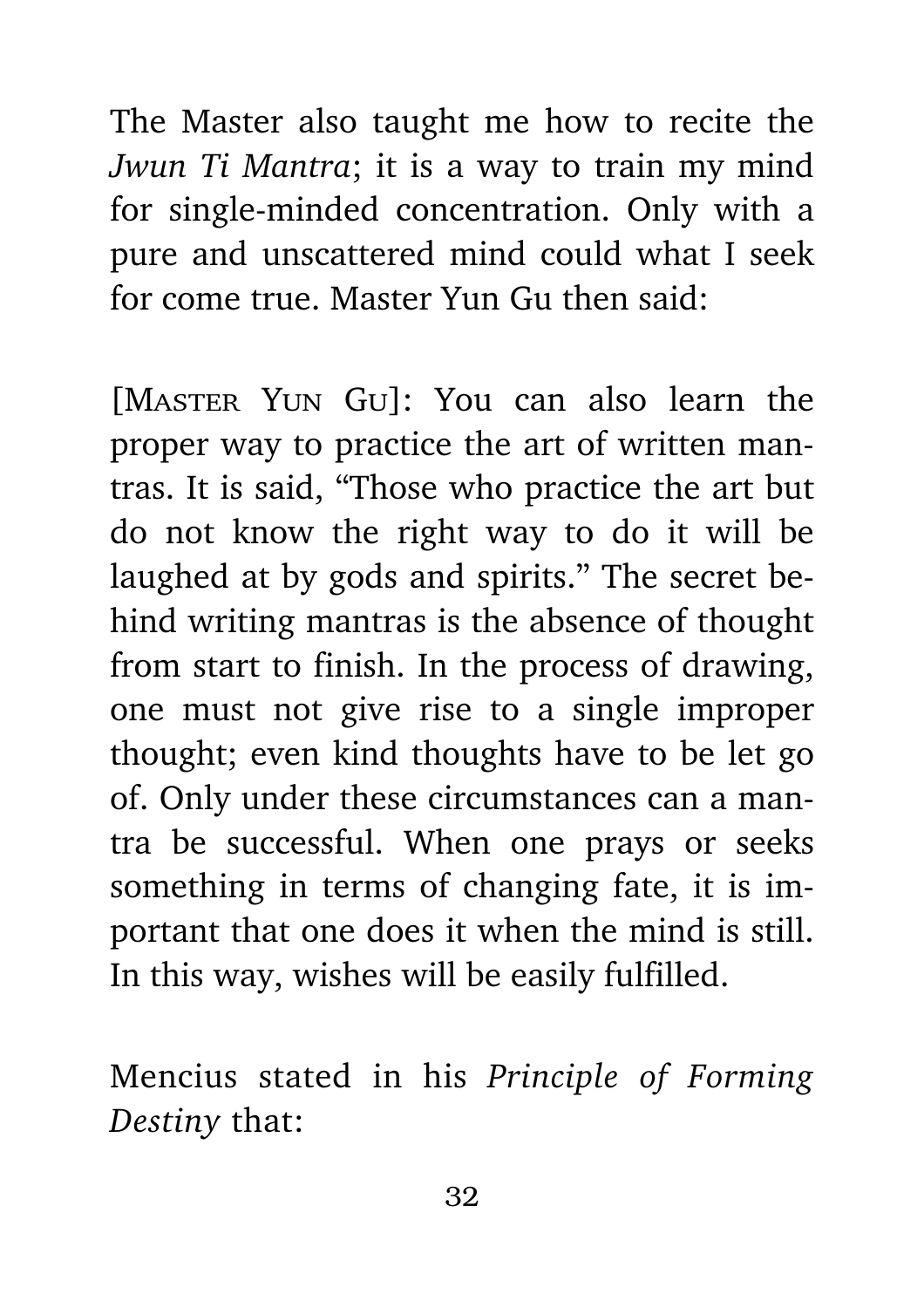[Mencius]: There is no difference between longevity and short life.

[MASTER YUN GU]: At first glance, one would find this hard to understand – how can longevity and short life be the same? In actuality, when we look within our hearts, we will find no duality, no difference. We should see everything with eyes of equality and live morally regardless of good or bad times. If one can practice accordingly, then one can master the fate of wealth and poverty.

Therefore, when we are able to create and form our own destiny, it does not matter whether we are presently rich or poor.

[NARRATOR]: Just as a wealthy man should not become careless in his thoughts and actions because he is rich, a poor man should not resort to committing evil deeds due to his poverty. In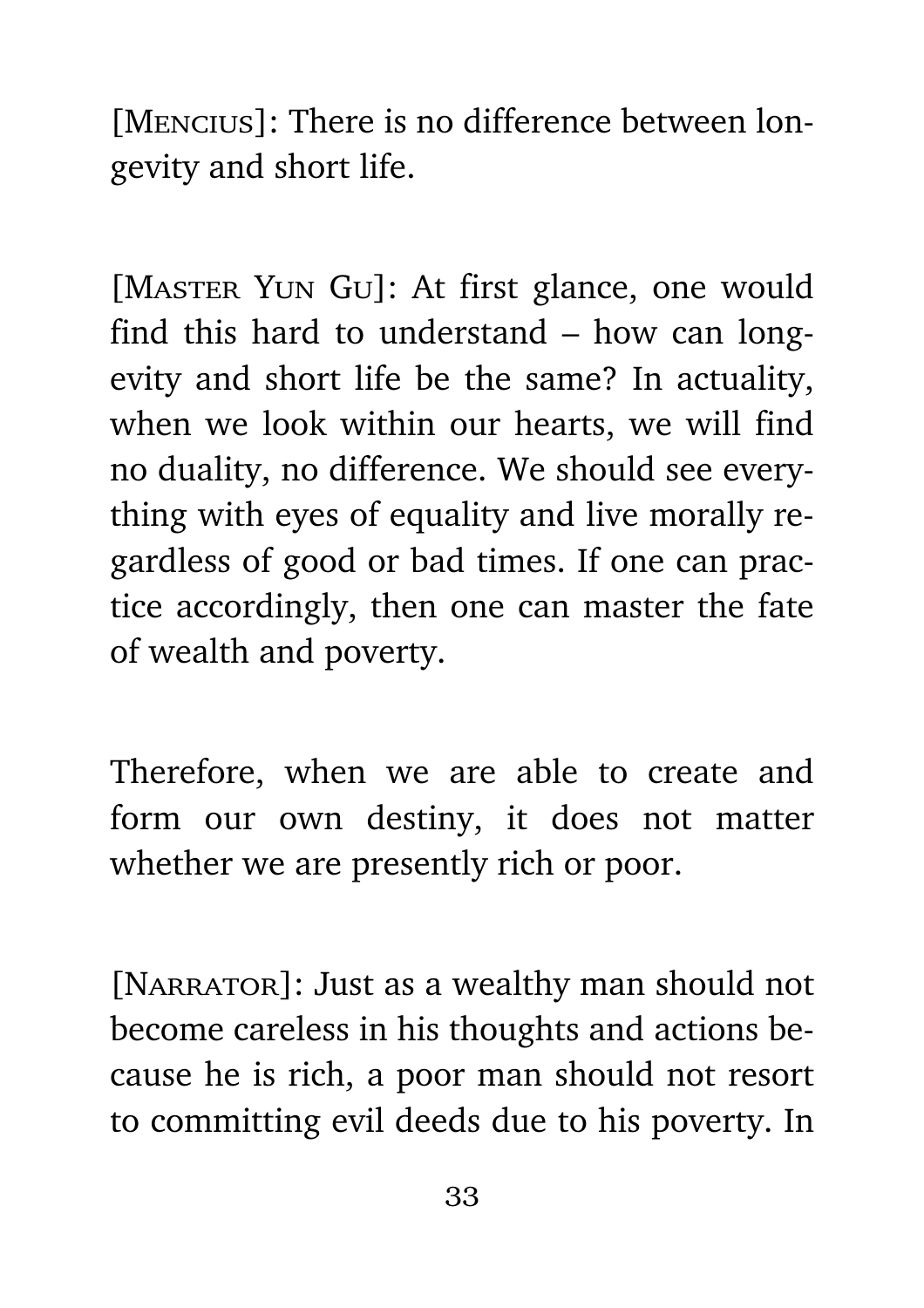either case, one should keep to one's place in society and be a virtuous person.

[MASTER YUN GU]: If one can practice morality regardless of conditions, then he or she will surely change a poor life into a prosperous one, and a prosperous life into an even longer lasting prosperity.

One should also look upon long life and short life equally. A person who knows he is shortlived should not think, 'I'm going to die soon anyway, so there's no point in being virtuous, I should steal and kill for my benefit while I can.'

[NARRATOR]: Instead, one who already knows he has a short life to live should be even more diligent in cultivating kindness, hoping to gain a longer life next time, and perhaps his or her merits from practicing kindness can even lengthen the present life.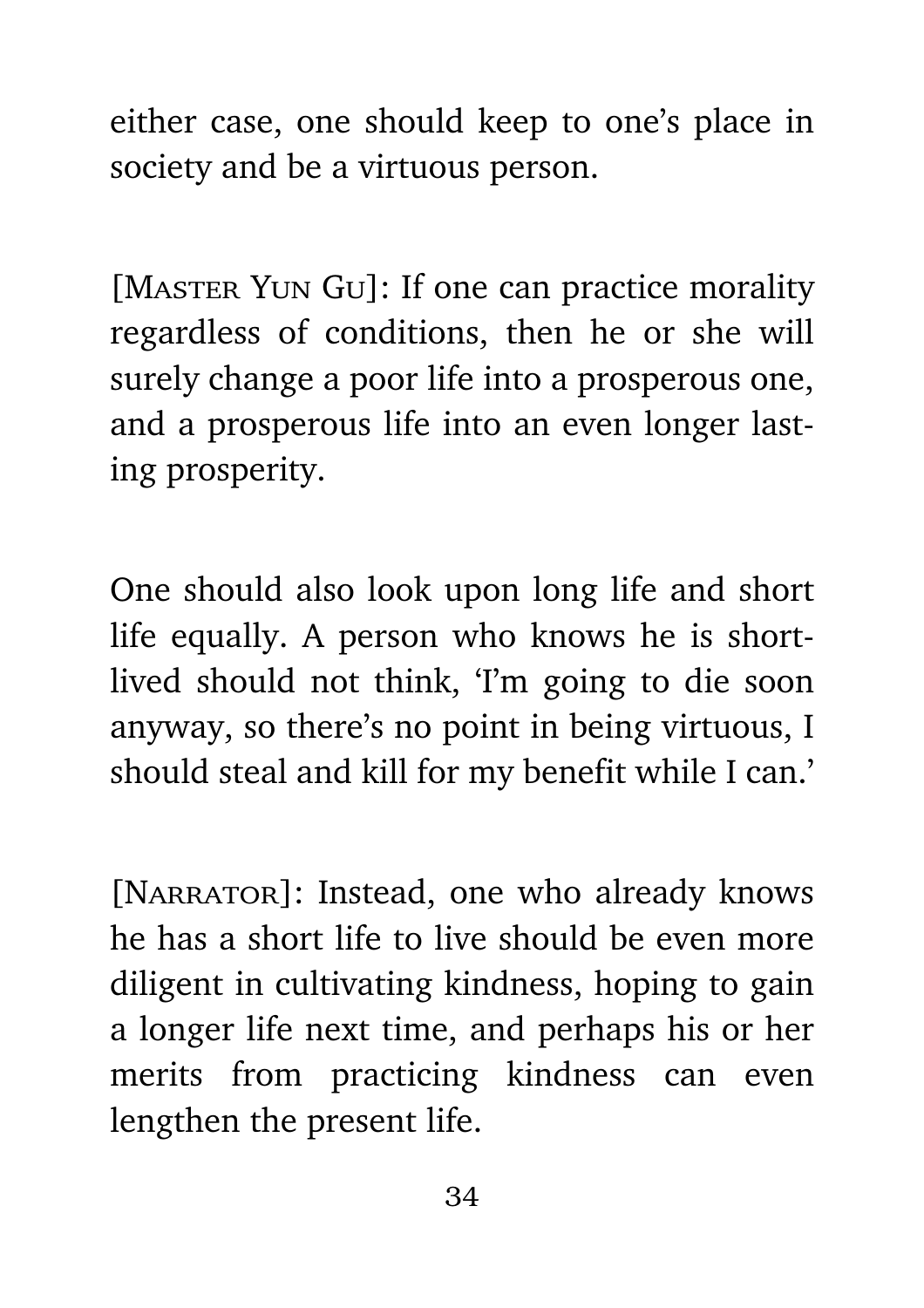[MASTER YUN GU]: One who is long-lived should not think, 'I have all the time in the world, it doesn't matter if I do some evil once in while.'

[NARRATOR]: We should know that longevity does not come easily, and should be cherished and used to cultivate even more kindness and virtue. Otherwise, you may very well use up your longevity all too soon.

[MASTER YUN GU]: If you understand this principle, then you will be able to change a short life into a long life through virtuous behavior.

The issue of life and death is the most critical issue of one's life. Therefore, long and short life is also the most important issue to us. The same applies to wealth and poverty, low and high prestige. These are all encompassed by the issue of long and short life.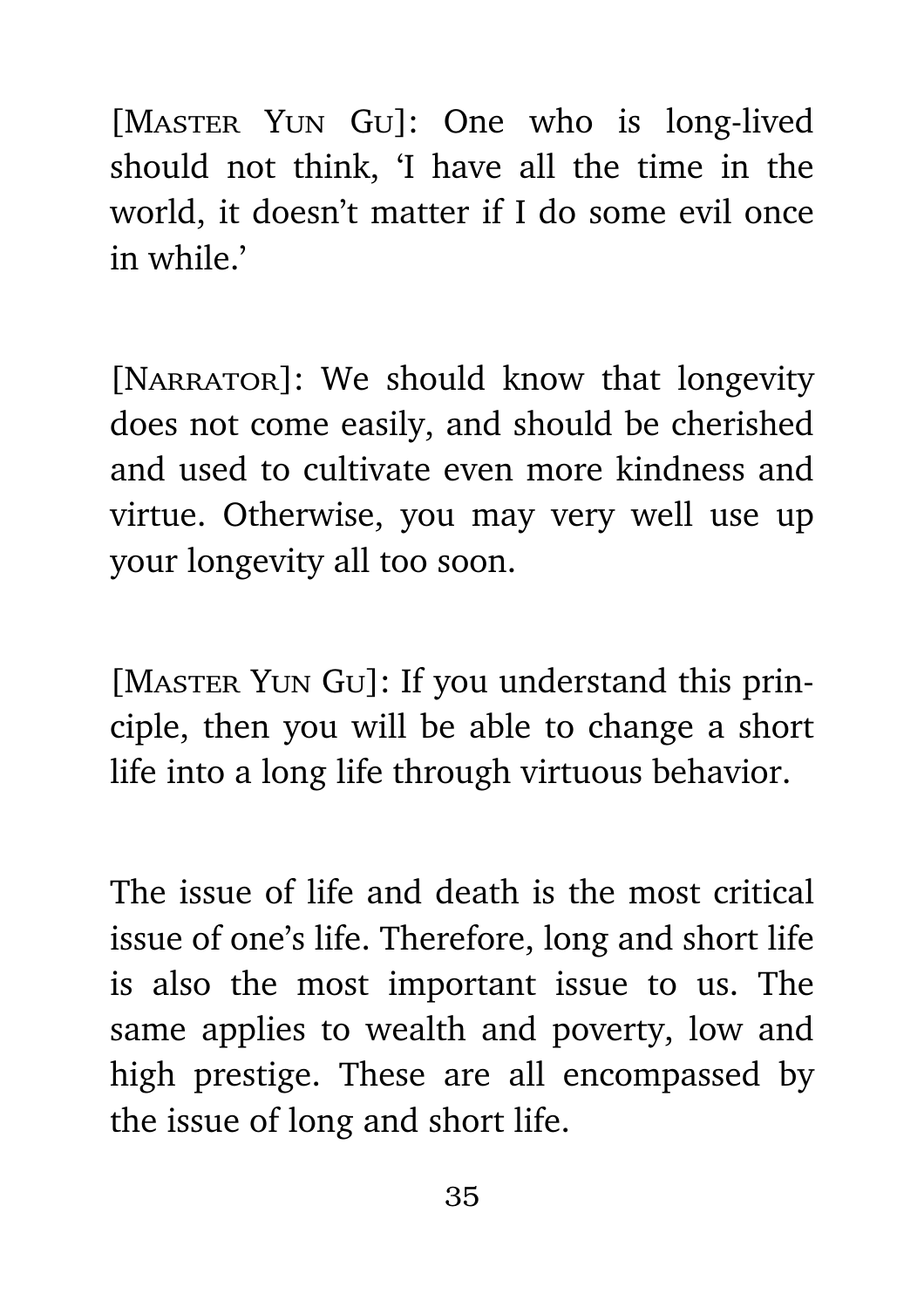[NARRATOR]: That is why Mencius did not need to mention the latter in his principle of creating destiny, since he had already spoken about long and short life.

[Liao-Fan]: Master Yun Gu then told me about Mencius's teaching on cultivating the self. He said that:

[MASTER YUN GU]: One who wishes to cultivate himself must do so day by day, and be mindful of his conduct at every moment, ensuring that no transgressions are made. As for changing one's destiny, that depends on the accumulation of merit, seeking for a response from the heavens. When cultivating the self, one should be aware of one's own faults, and resolve to correct them just as in curing a sickness. Perseverance is required, and attainment comes when one's practice matures and ripens. In that case, one's destiny will most definitely change for the better. We should work toward severing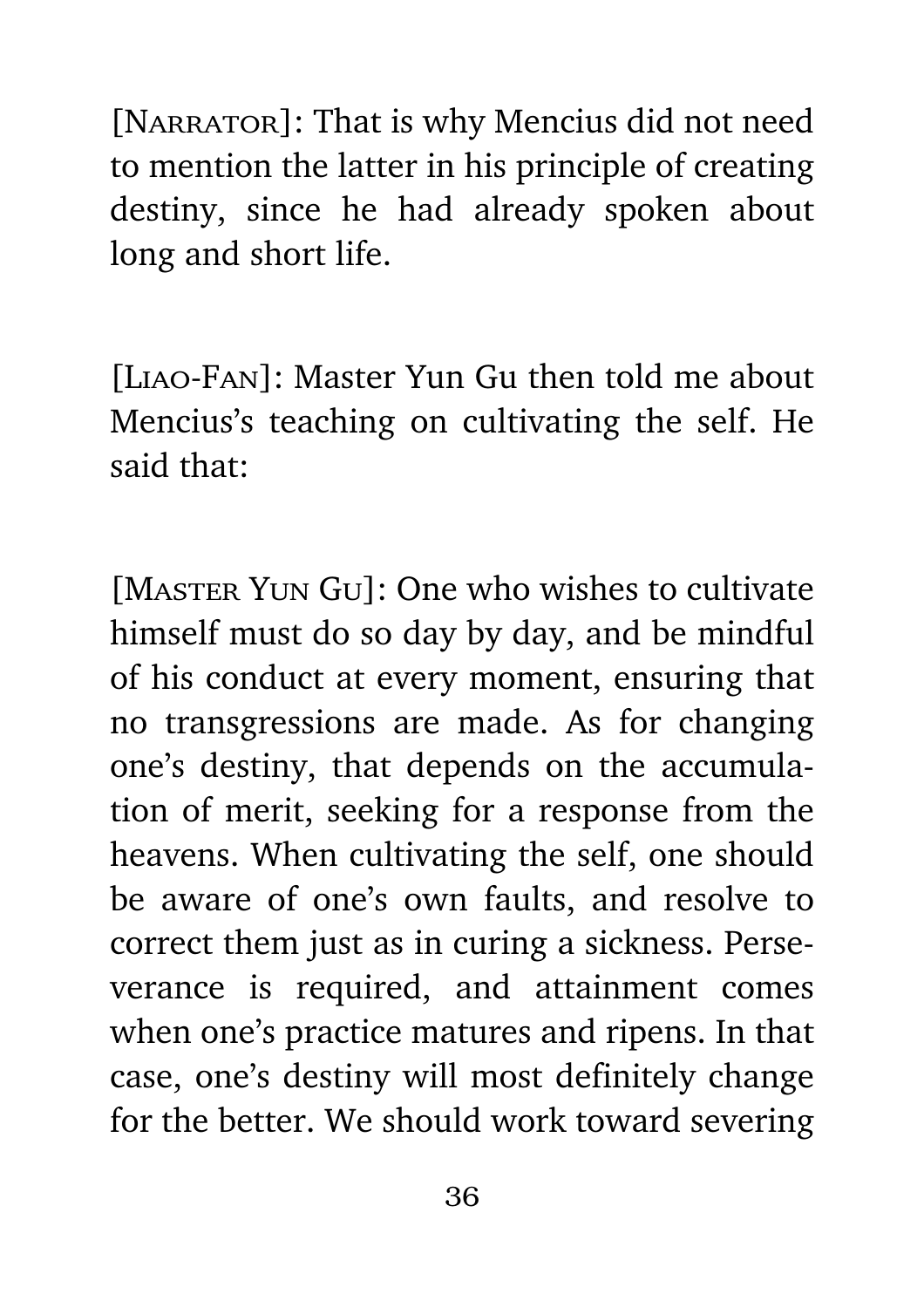all bad habits and thoughts. It would be quite an accomplishment for the true benefits of these teachings to be felt once you reach the state of 'no thought'.

The actions of worldly people usually follow their thoughts. Whatever has to be 'thought' is not considered natural. I know that you are still unable to accomplish the state of 'no thought', but if you practice reciting the *Jwun Ti Mantra* continuously, it will help you to overcome scattered thoughts in the mind. When you recite, you must not think of reciting, but recite consciously and diligently without any attachment. When the reciting becomes second nature to you, it will be efficacious.

[NARRATOR]: But the essence of this practice can only be understood after you practice it.

[Liao-Fan]: My name used to be Shuei Hai, which meant 'broad learning', but after receiv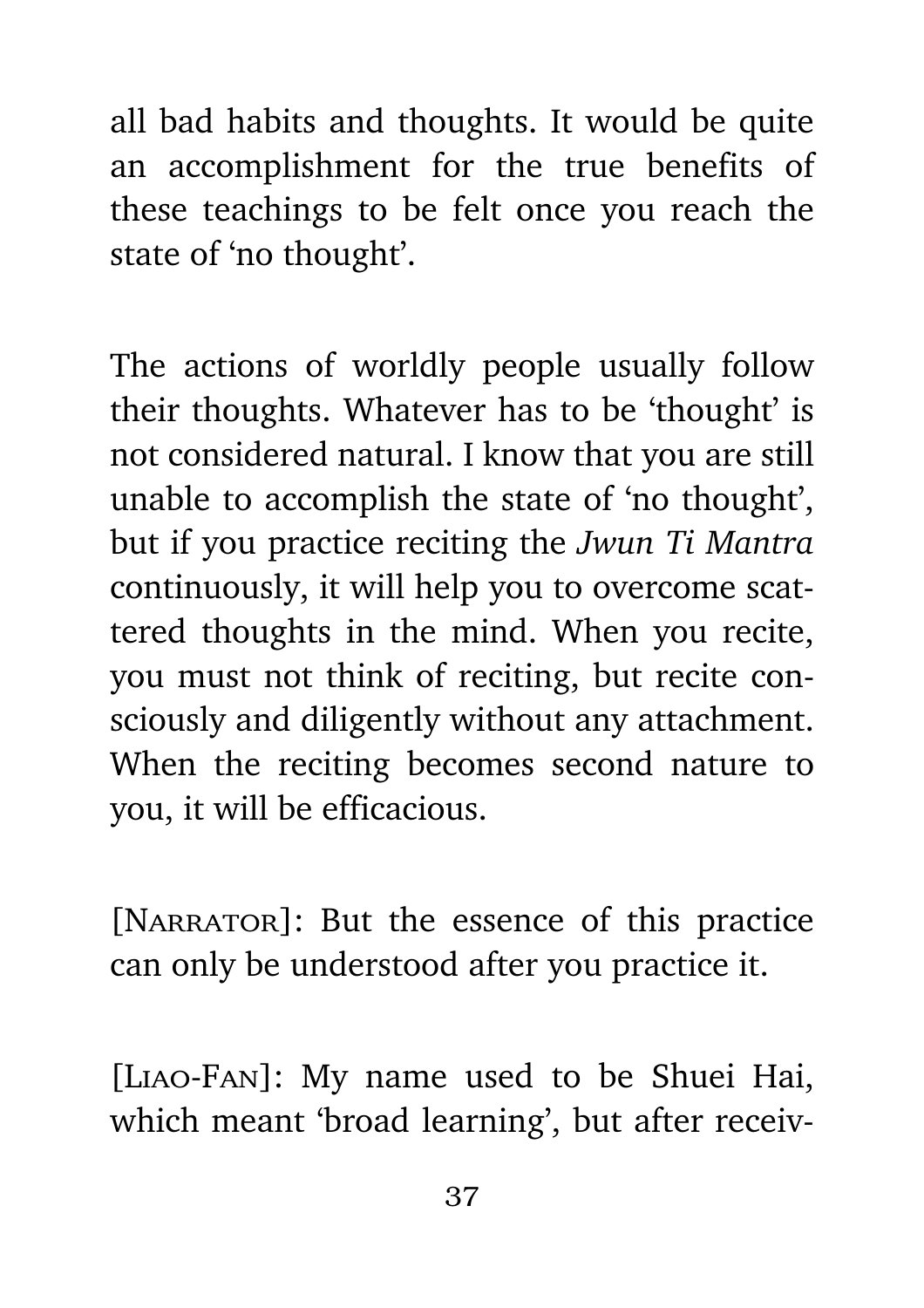ing these teachings from Master Yun Gu, I changed it to Liao Fan, which means 'transcending the mundane'. It signified my understanding of the fact that destiny is created by ourselves, and I did not wish to be like worldly people, who allow destiny to control them.

From then on, I began to be constantly aware of my thoughts and actions, and I was very cautious and careful in whatever I did. Soon I felt quite different from before. In the past, I used to be careless and lived my days in distraction, and had no self-discipline at all. Now, I found myself being naturally respectful, careful and conservative in my thoughts, speech, and actions. I maintain this attitude even when I'm alone, for I know that there are spirits and gods everywhere who can see my every action and thought. Even when I encounter people who dislike or slander me, I can take their insults with a patient and peaceful mind, and not feel compelled to quarrel with them.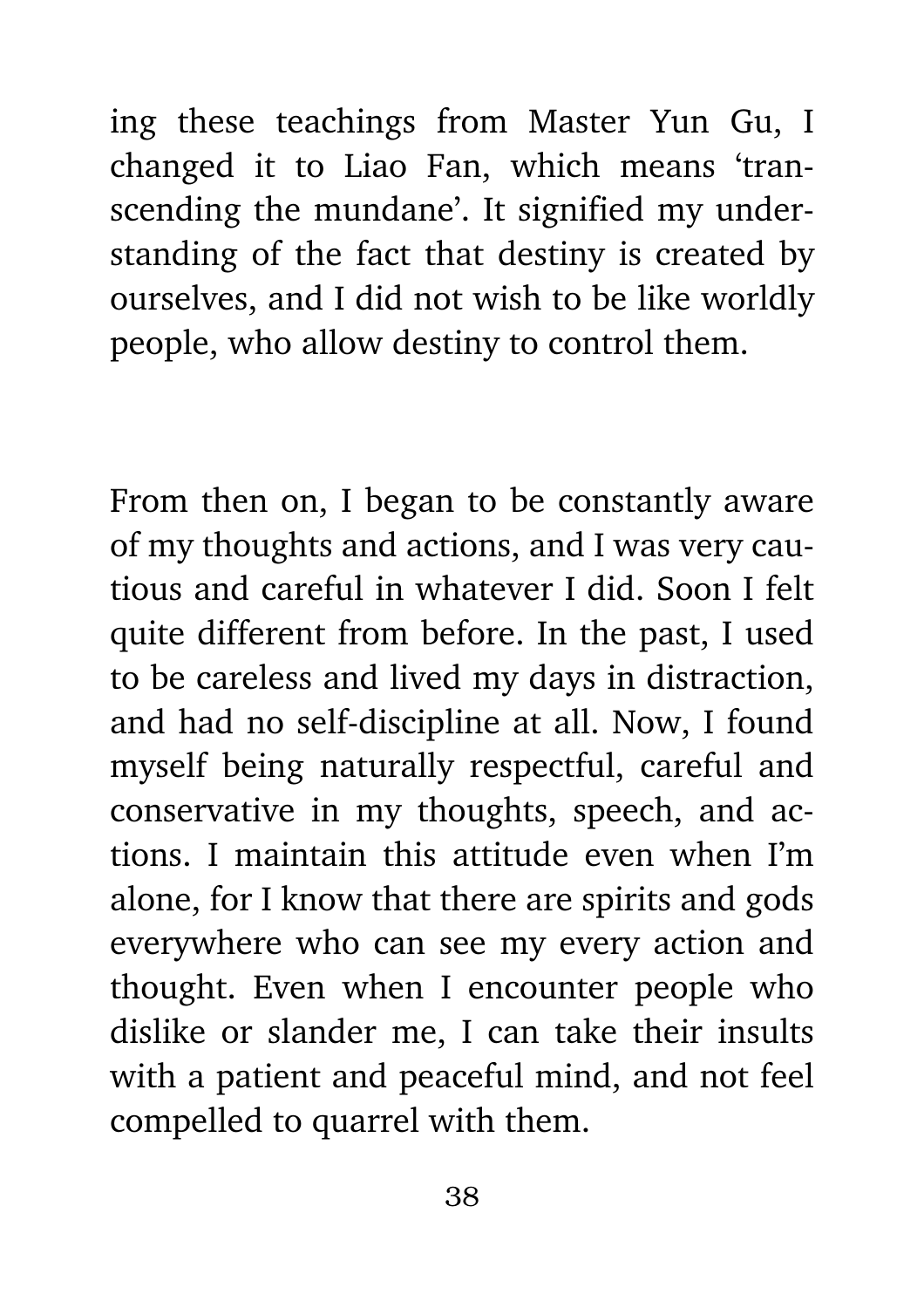The year after I met Master Yun Gu, I took the preliminary imperial exam in which Mr. Kong had predicted I would come in third place. Amazingly, I came in first! Mr. Kong' s predictions were beginning to lose their accuracy. He had not predicted I would pass the imperial exam at all, but that autumn, I did! None of these were part of my original destiny. Master Yun Gu had said that:

[MASTER YUN GU]: Destiny can be changed.

[LIAO-FAN]: And now I believe it more than ever!

Although I had corrected a lot of my faults, I found that I could not wholeheartedly do the things I ought to do. Even if I did do them, it was forced and unnatural. I reflected within and found that there were still many wrongs in my being.

[NARRATOR]: Such as seeing an opportunity to practice kindness and not being eager enough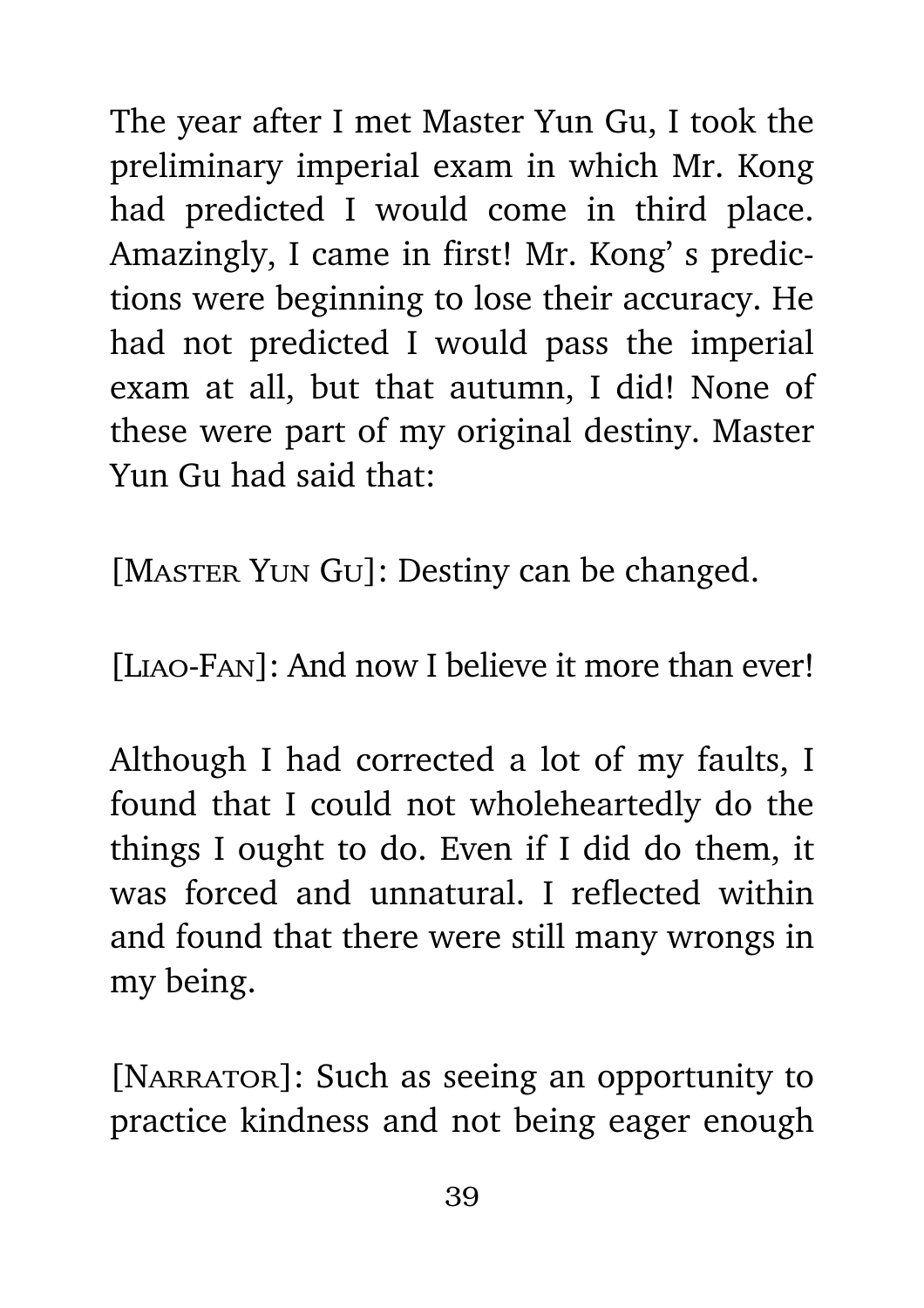to do it; or, harboring doubts when helping others in need.

[Liao-Fan]: Sometimes I forced myself to act kindly, but my speech was still untamed and offensive. I found I could contain myself when sober, but after a few drinks, I would lose selfdiscipline and act without restraint. Although I often practiced kind deeds and accumulated merits, my faults and offenses were so numerous, they seemed to outnumber my good deeds. A lot of my time was spent vainly and without value. It took me more than ten years to complete the three thousand meritorious deeds I had vowed to do.

I was not able to dedicate the merits from these three thousand kind deeds at a temple until I returned to my hometown in the south a few years later. Then I made my second wish, and that was for a son. I vowed to complete another three thousand good deeds. A few years later,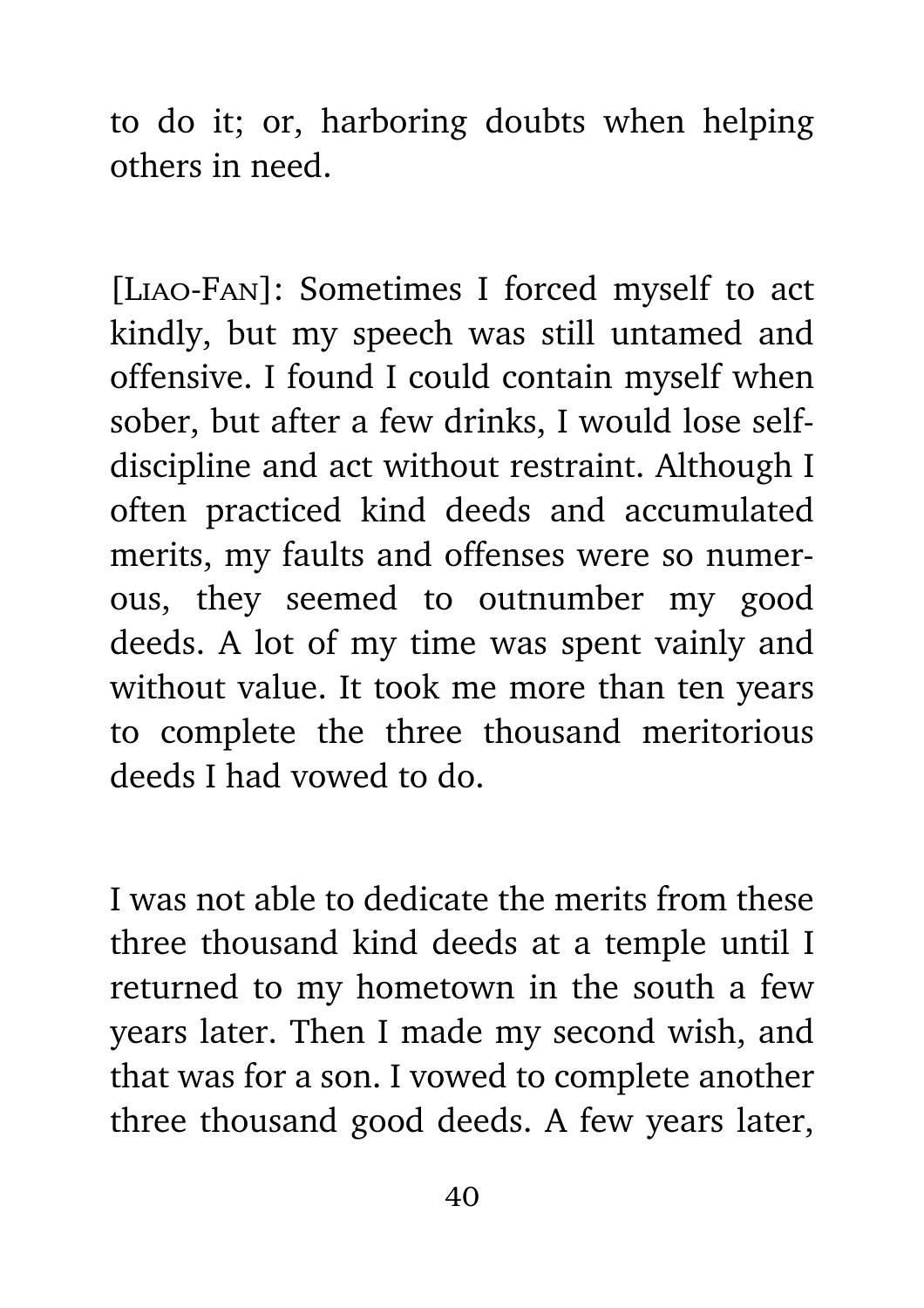your mother gave birth to you, and named you Tien-chi.

Every time I performed a kind deed, I would record it in a book. Your mother, who could not read or write, would use a goose feather dipped in ink and make a red circle on the calendar for every kind deed she did. Sometimes she gave food to the poor, or bought living creatures from the marketplace to free in the wild. She recorded all of these with her circles on the calendar. At times she could accumulate more than ten red circles in one day!

[NARRATOR]: That means she performed more than ten kind deeds in a single day.

[Liao-Fan]: Every day we practiced like this, and in four years, the three thousand deeds were completed. Once again I made the dedications, this time in our home. On September 13th of that same year, I made my third wish,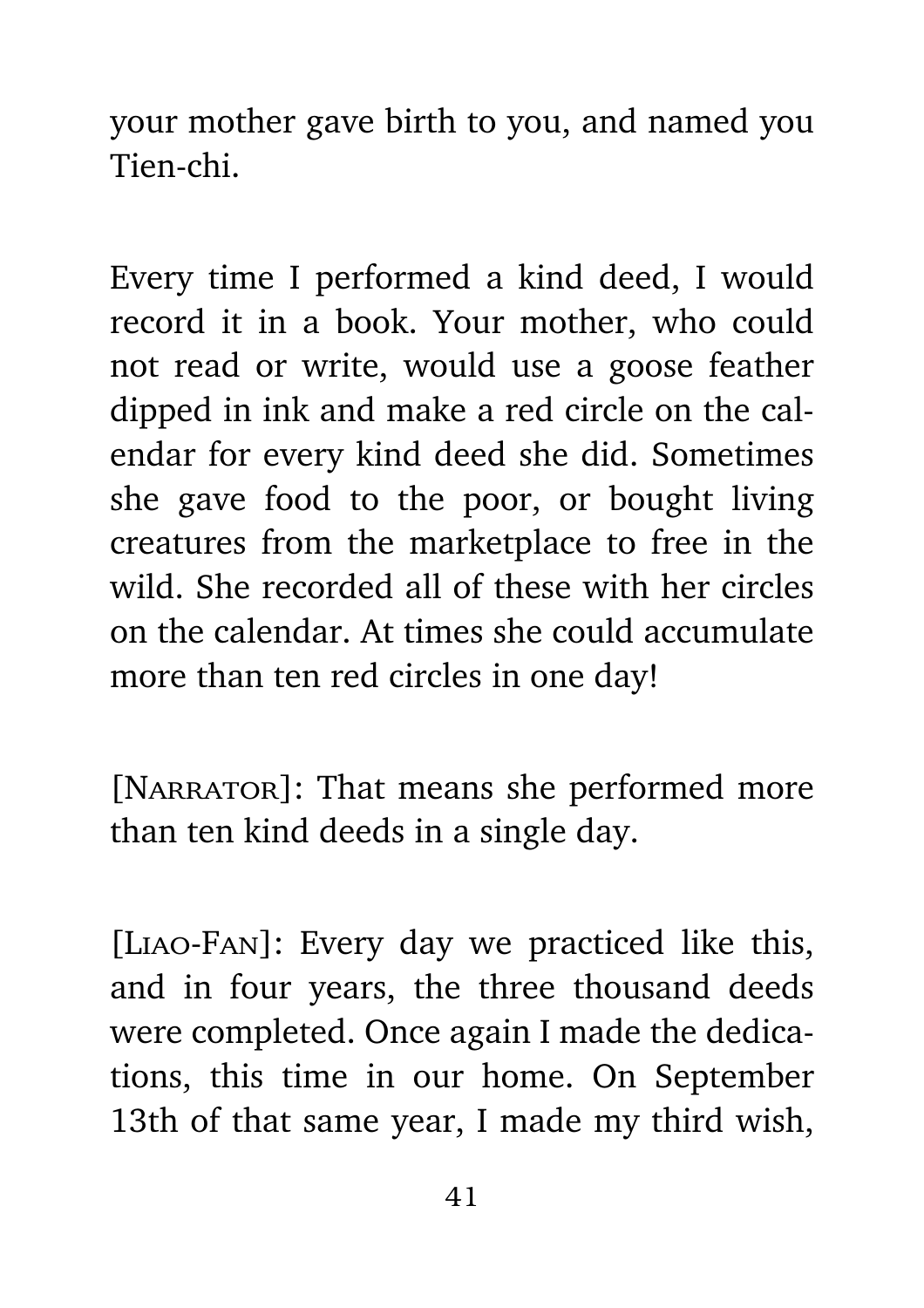and that was to pass the next level in the imperial exam, the *jin-shr* level. I also vowed to complete ten thousand meritorious deeds. After three years, I attained my wish and passed the *jin-shr* level. I was also made the mayor of Bao-di prefecture. While in that office, I prepared a small booklet to record my merits and faults, and called it *The Book of Disciplining the Mind*.

[Narrator]: The book was called *Disciplining the Mind* in hopes of helping him avoid selfish and improper thoughts.

[Liao-Fan]: From that day, I recorded all my good and bad deeds in that booklet, and kept it on my desk. Every evening, I would burn incense and make a report of my deeds to the heavens at the little altar in the garden. Once, your mother was concerned when she saw that I had not accumulated many merits and asked: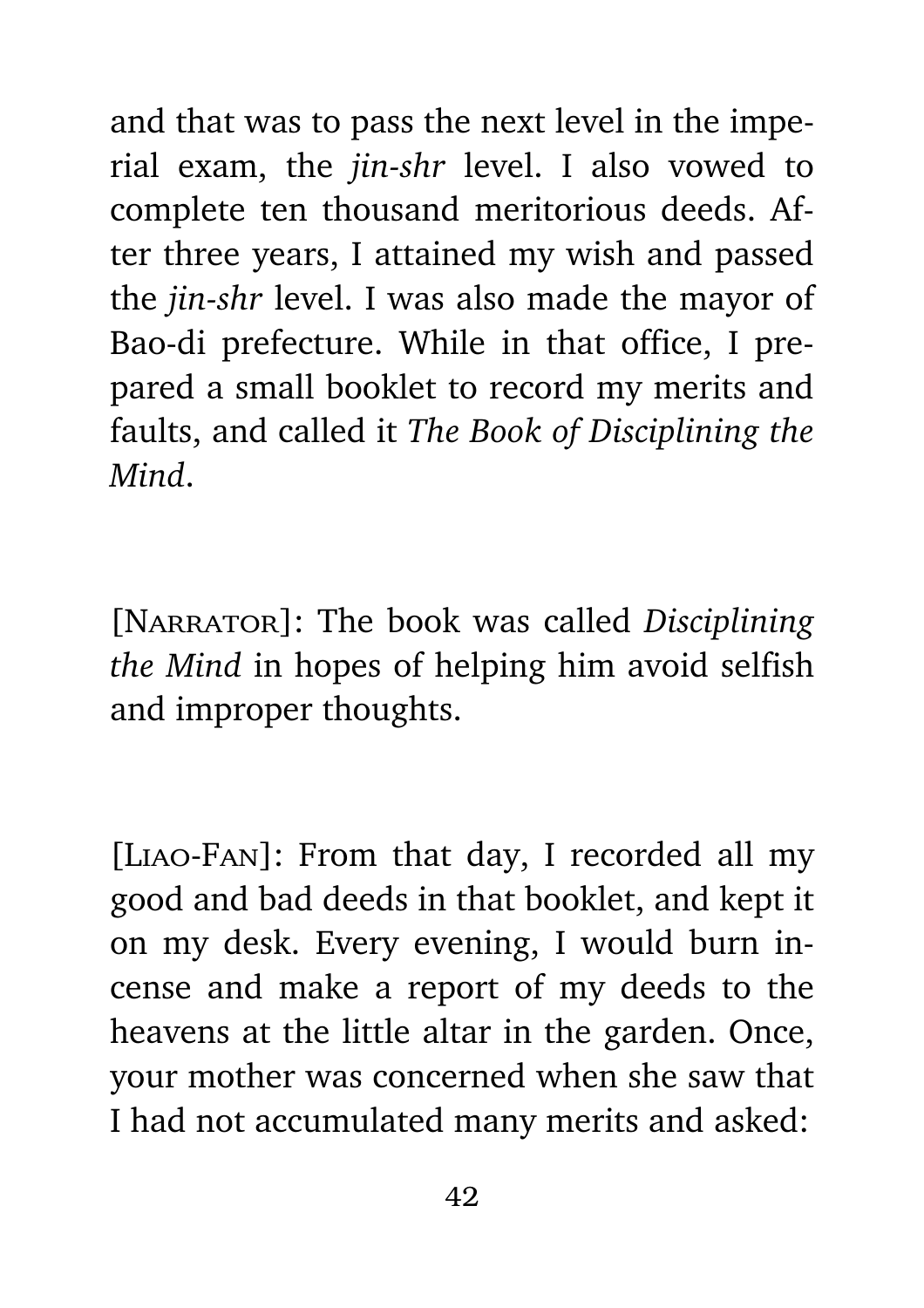$[Mother]:$  In the past, I was able to help you in your accumulation of kind deeds, and we were able to complete the three thousand meritorious deeds. Now, you have made a vow to complete ten thousand kind deeds, and there are fewer opportunities to practice them here at the government residence; how long will it be before your vow can be fulfilled?

[Liao-Fan]: That night, after your mother spoke these words, I dreamed of a heavenly being, and told him of my difficulty in completing the ten thousand kind deeds. The heavenly being said to me:

[Heavenly being]: When you became mayor, you reduced the taxes on the rice fields; that was a great kind deed, and that deed itself was worth ten thousand merits. Your vow is already fulfilled!

[Liao-Fan]: As it turned out, the farmers in Bao-di prefecture had to pay a very high tax,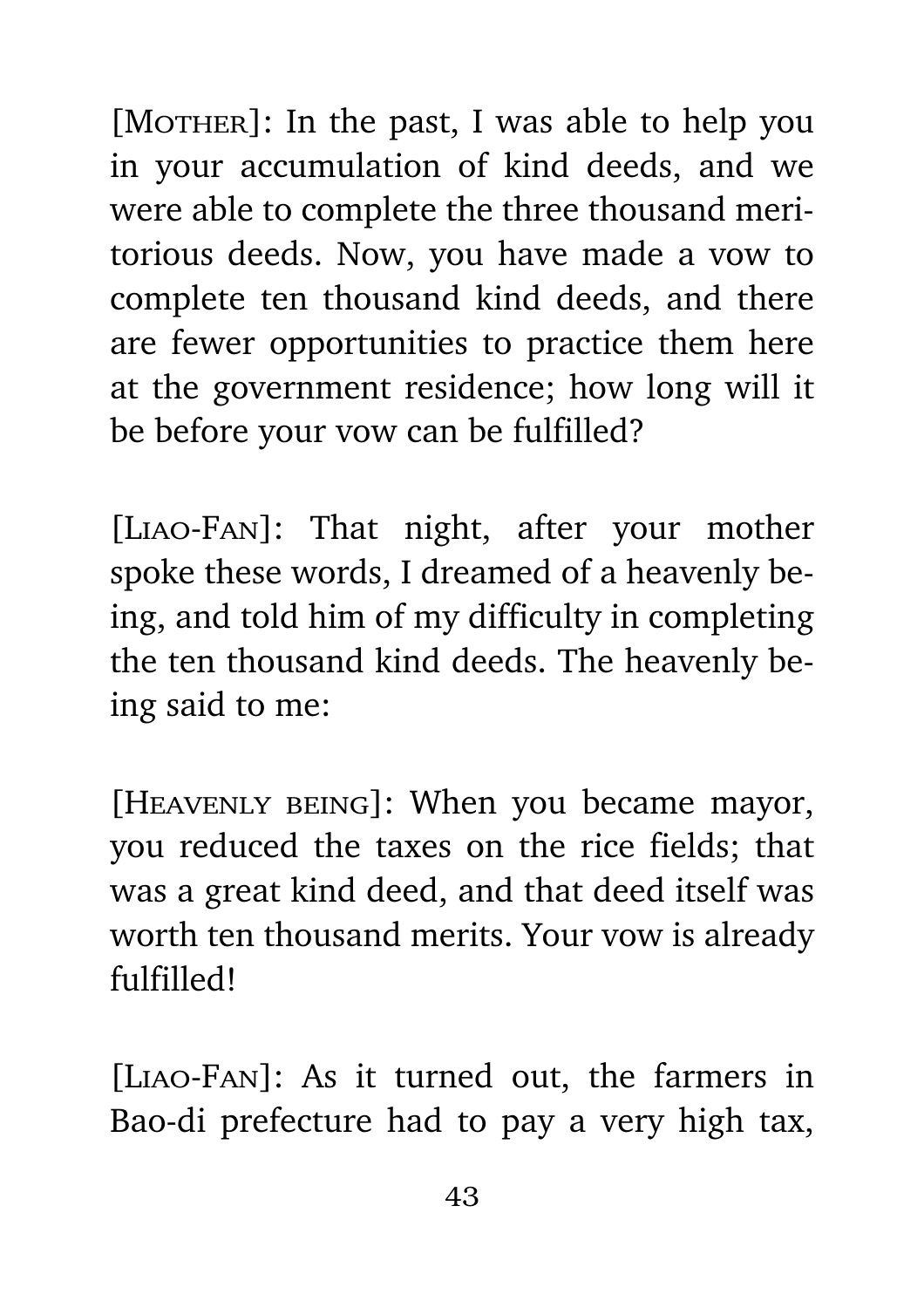and when I came to office, I reduced the taxes on the rice fields by nearly half. But still, I felt strange…

[NARRATOR]: How did the heavenly being know about the tax deduction? Liao-Fan still held doubts and wondered how a single deed could be worth ten thousand merits.

[Liao-Fan]: Coincidentally, the Zen Master Huan-yu was traveling from the Five Plateau Mountains and stopped in Bao-di. I invited him over and told him of my dream, and asked whether it was believable. Master Huan-yu said:

[MASTER HUAN-YU]: When doing kind deeds, one must be true and sincere, and not seek any rewards, or act with falsity. If one does a kind deed with such a true and sincere heart, then one deed can indeed be worth the merit from ten thousand kind deeds. Besides, your act of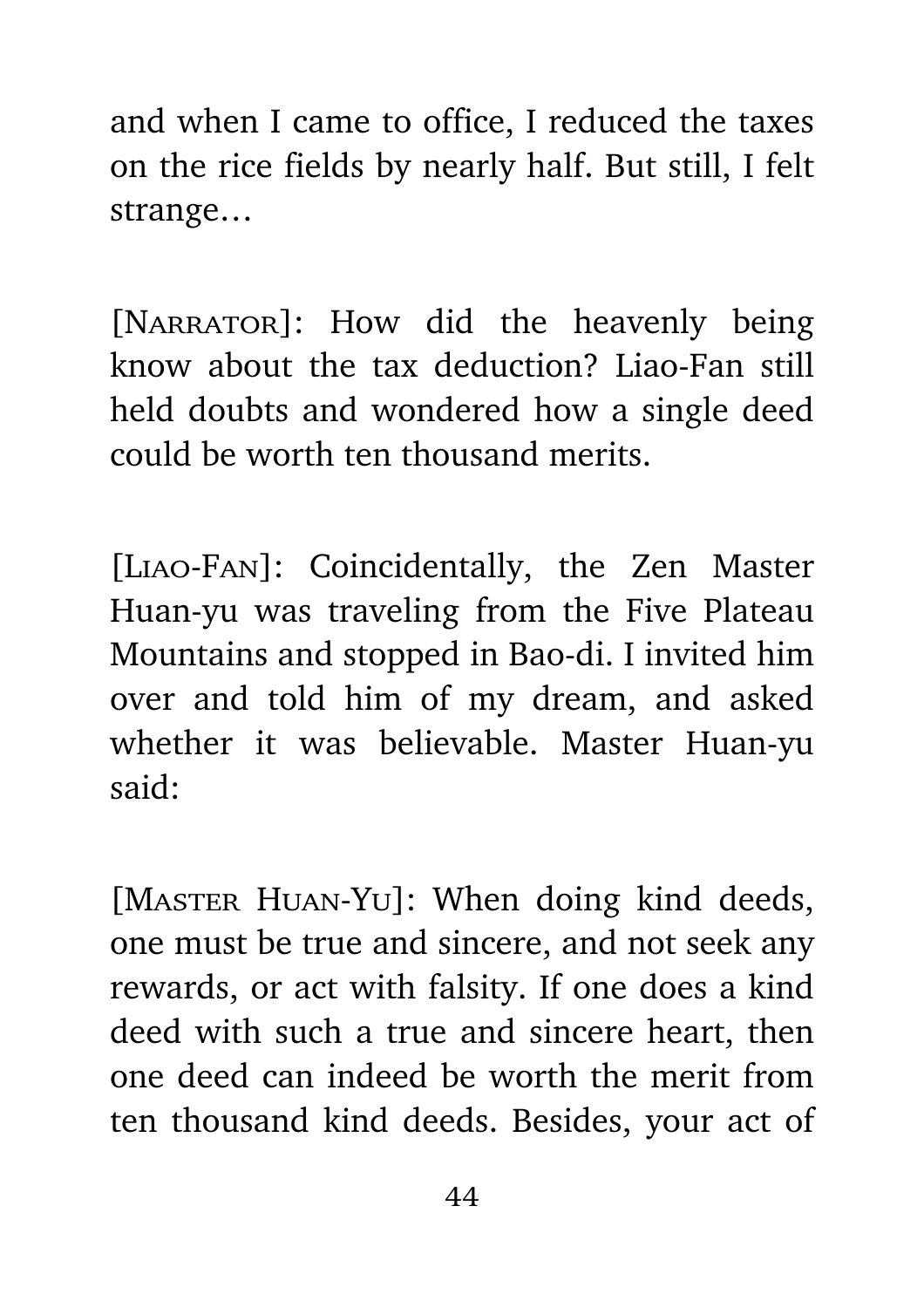reducing the taxes in this prefecture benefits more than ten thousand people; you have relieved the suffering of heavy taxes on all these farmers. The fortune you will gain from this act will surely be great!

[Liao-Fan]: Upon hearing his words, I was overwhelmed with gratitude and immediately gave a month's salary for him to take back to the Five-Plateau Mountains as donation. I asked the Master to use the money to offer food for ten thousand monks and dedicate the merits for me.

Mr. Kong had predicted that I would die at the age of fifty-three. However, I survived that year with no illnesses though I did not ask the heavens for a longer life. Now I am sixty-nine, and I have lived sixteen more years than what was destined!

The Chinese *Book of History* had said: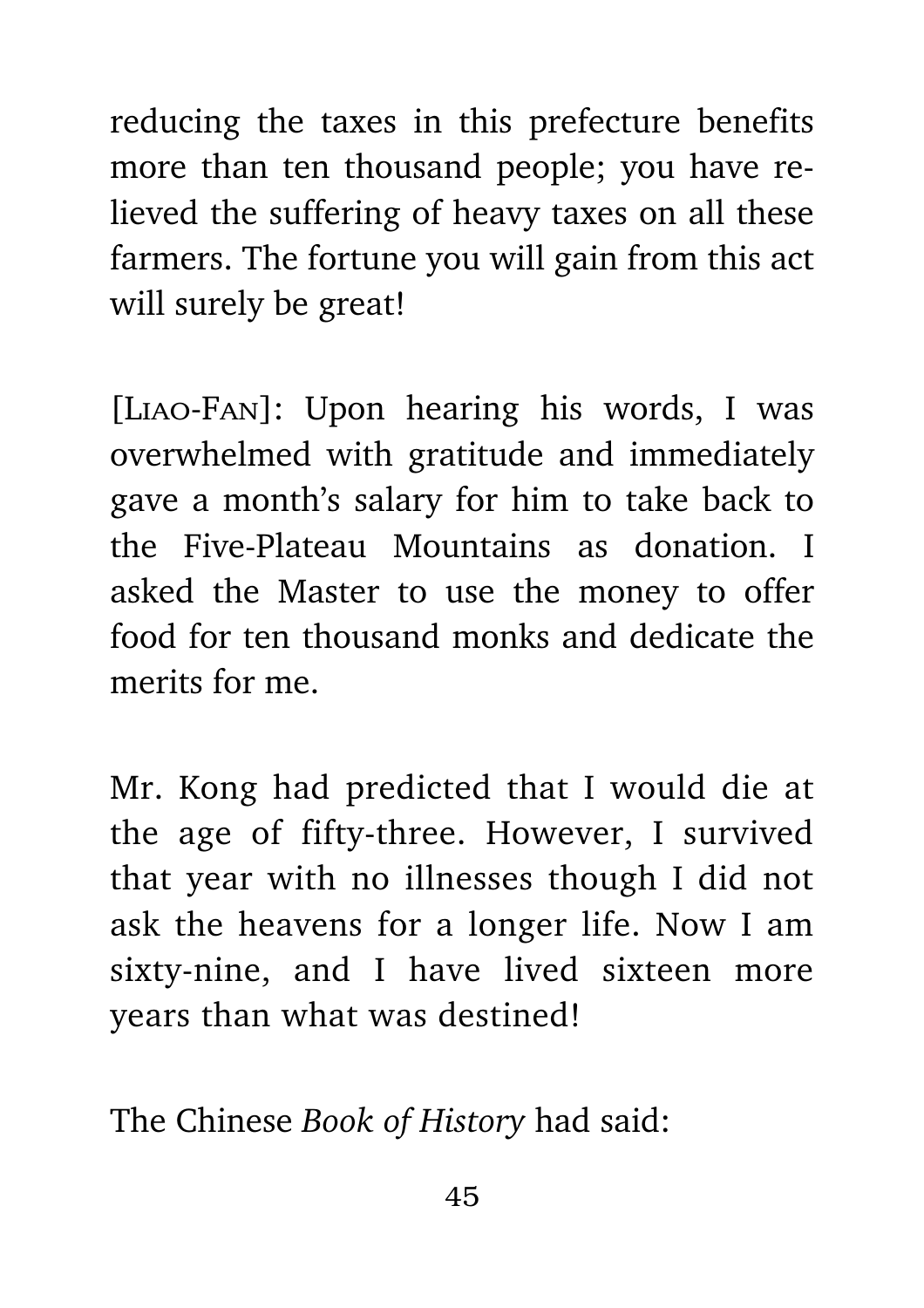[NARRATOR]: 'The way of the Heavens is undetermined, and so is one's destiny.'

[Liao-Fan]: It is also said that:

[NARRATOR]: 'Destiny is not set, but is only created and determined by oneself.'

[Liao-Fan]: These are all true, and I have come to understand that both fortune and adversity are all results of one's own doings. These are truly the words of sages and saints! If one is to say that fortune and adversity are all determined by the heavens, then I would consider that person to be mundane and common.

Tien-Chi, my son, I wonder how your life will be? In any case of destiny, we should always prepare for the worst; therefore, even in times of prosperity, you must act as if you were not prosperous, and when things are going your way, you must be mindful of adversity. When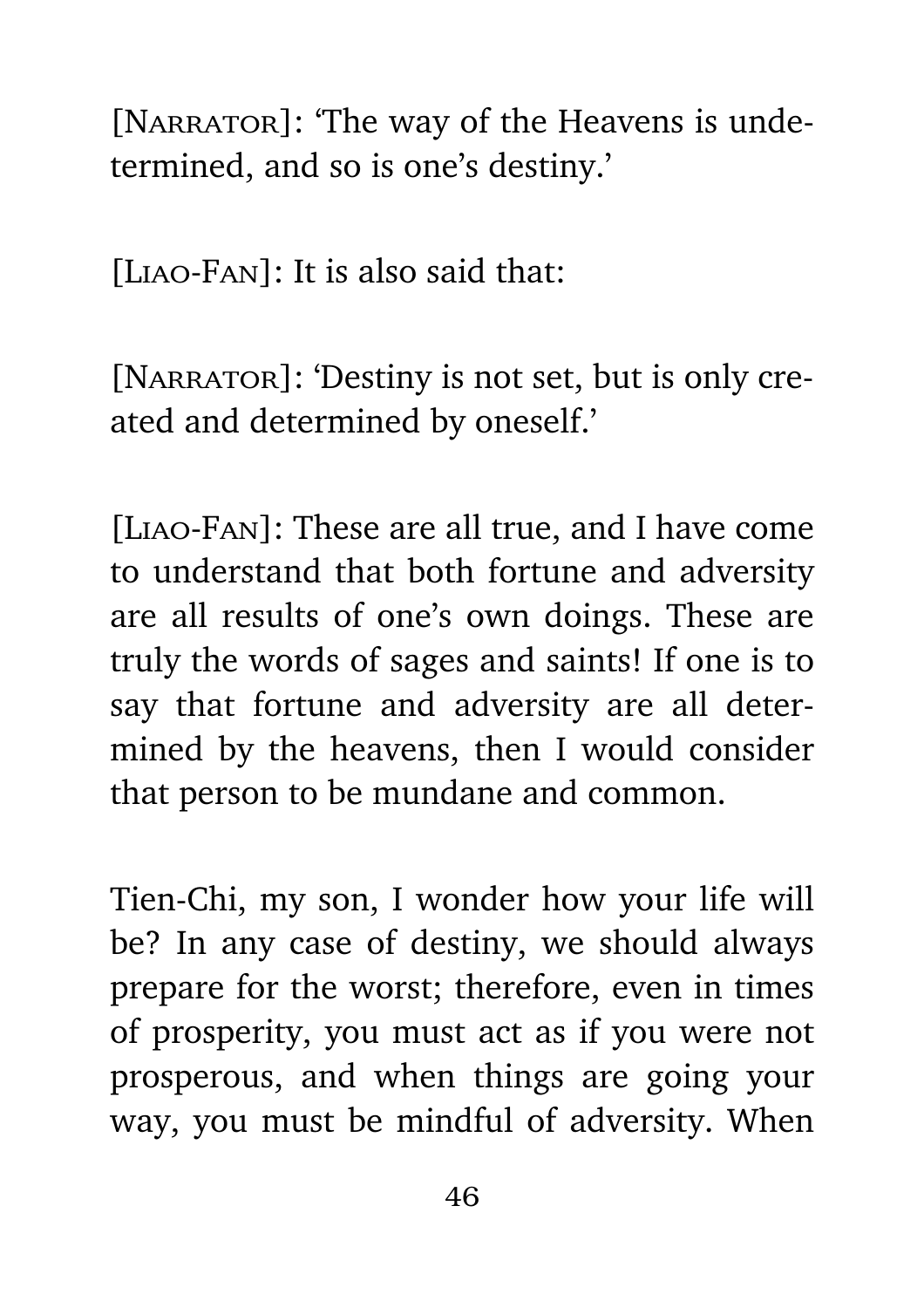you are wealthy, be mindful of poverty, and when loved and respected by all, you must remain careful and conservative. When the family is greatly respected and revered, you must carry yourself humbly, and when your learning is broad and deep, you must not display it, but keep it humbly within.

[NARRATOR]: The six ways of contemplation mentioned above are a means to tackle the problem from its opposite side. If one can thus cultivate the mind, then virtue and morality will grow and fortune will increase on its own.

[Liao-Fan]: When mindful of the past, we should spread the virtues of our ancestors, and when mindful of the present, we should conceal the faults of our own parents. This is what Mencius said as:

[Mencius]: 'Parents caring for children and children caring for parents'.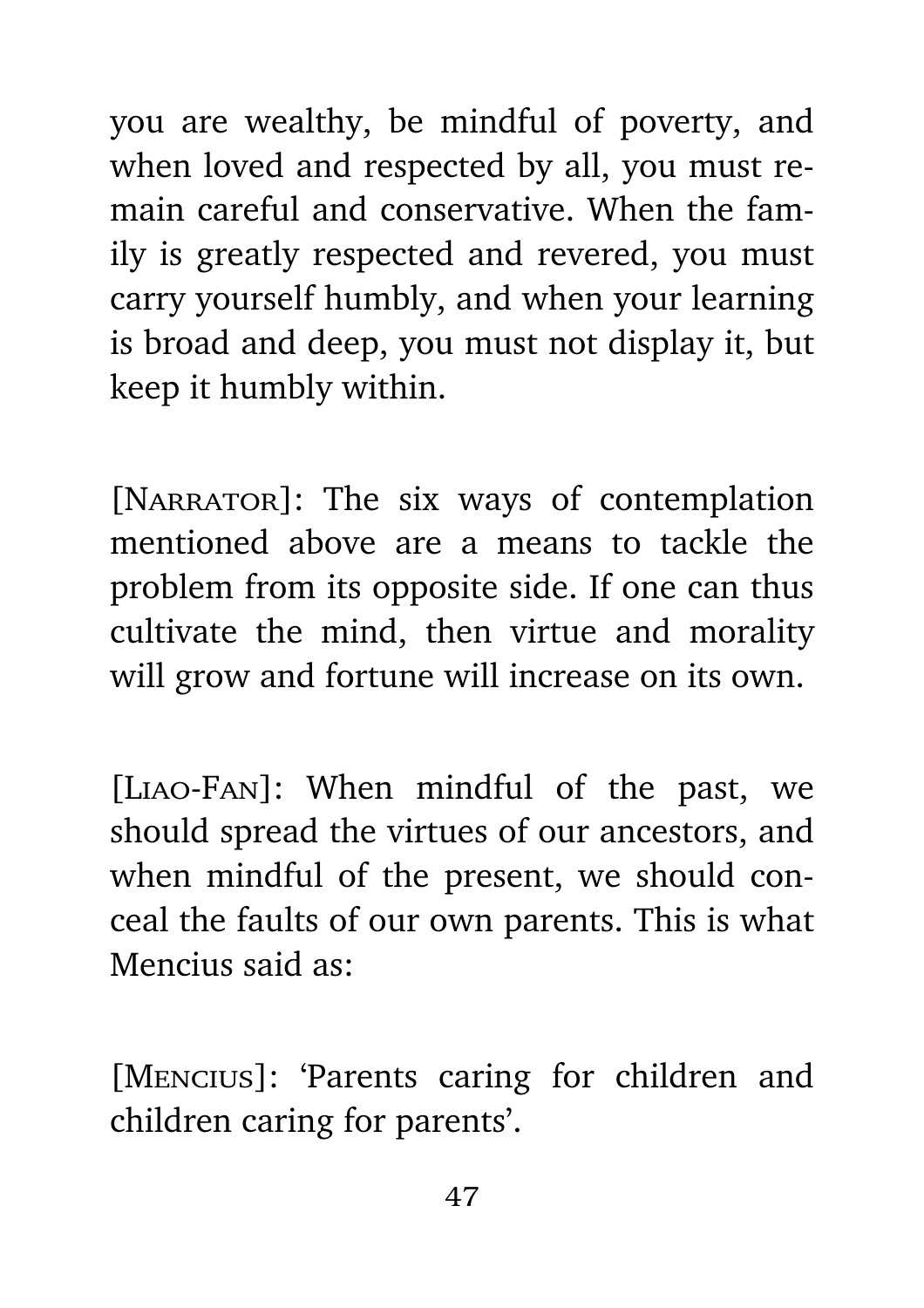[Liao-Fan]: When mindful of the nation, we should think of how we can repay its kindness to us, and when mindful of the family, we should think of how to bring about good fortune. When mindful of the outside, we should think of how to help those in need around us, and when mindful of within, we should prevent wicked thoughts and improper actions from arising.

[NARRATOR]: These six contemplations are all positive ways to cultivate good character. If one can practice accordingly, one will surely become a true gentleman.

[Liao-Fan]: A person must be able to detect his faults every day in order to correct them every day. If you are unable to detect any faults in yourself, then improvement of character is out of the question. There are many intelligent people in the world who refuse to cultivate morality and virtue, and cannot put forth diligent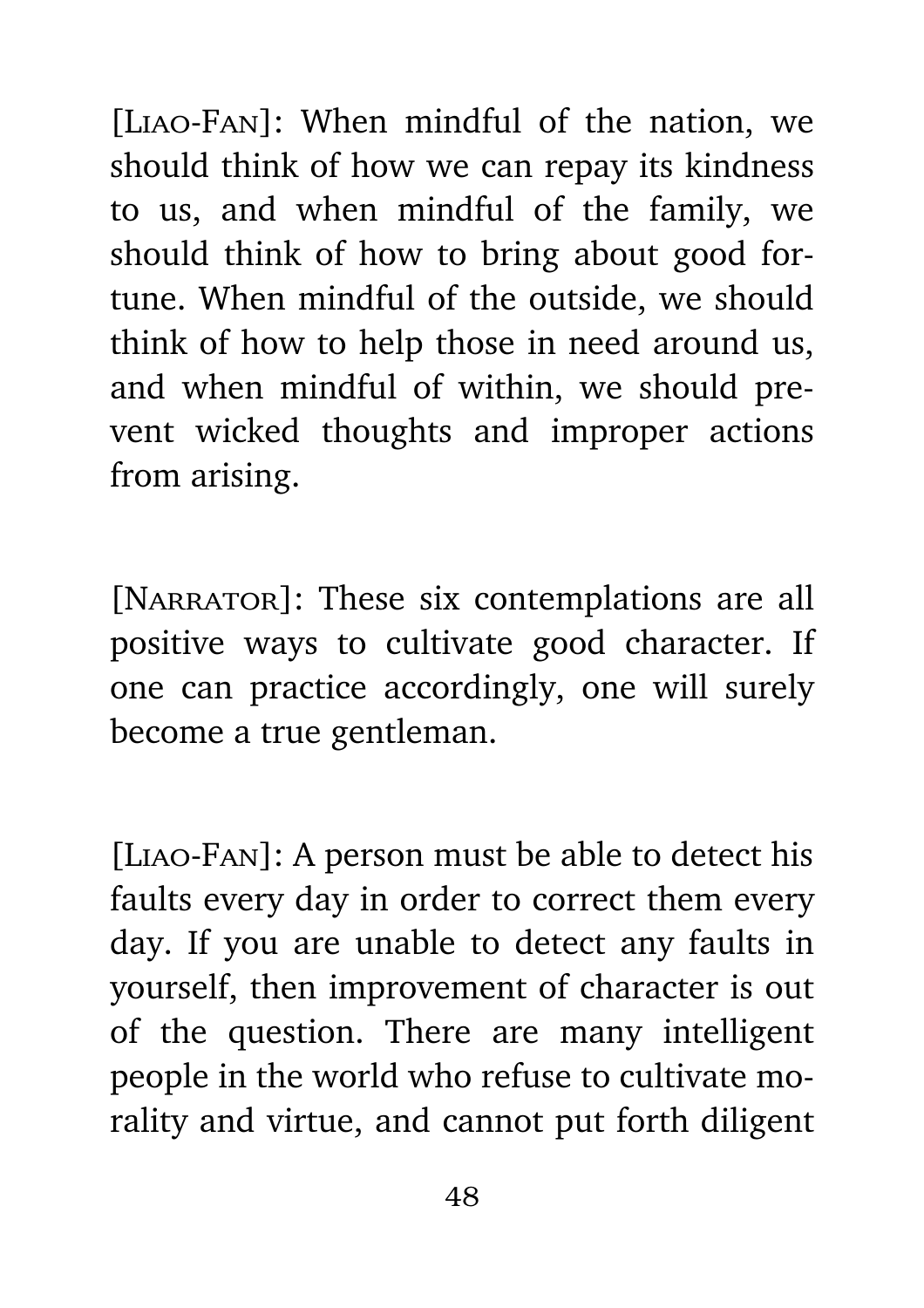effort in their work. Their failures later in life are owed to a single word: Laziness.

The teachings which Master Yun Gu taught are truly the most worthy, deep, real, and proper teachings, and I hope you will study them closely and practice them with all your effort. You must use your time wisely and not let it slip by in vain.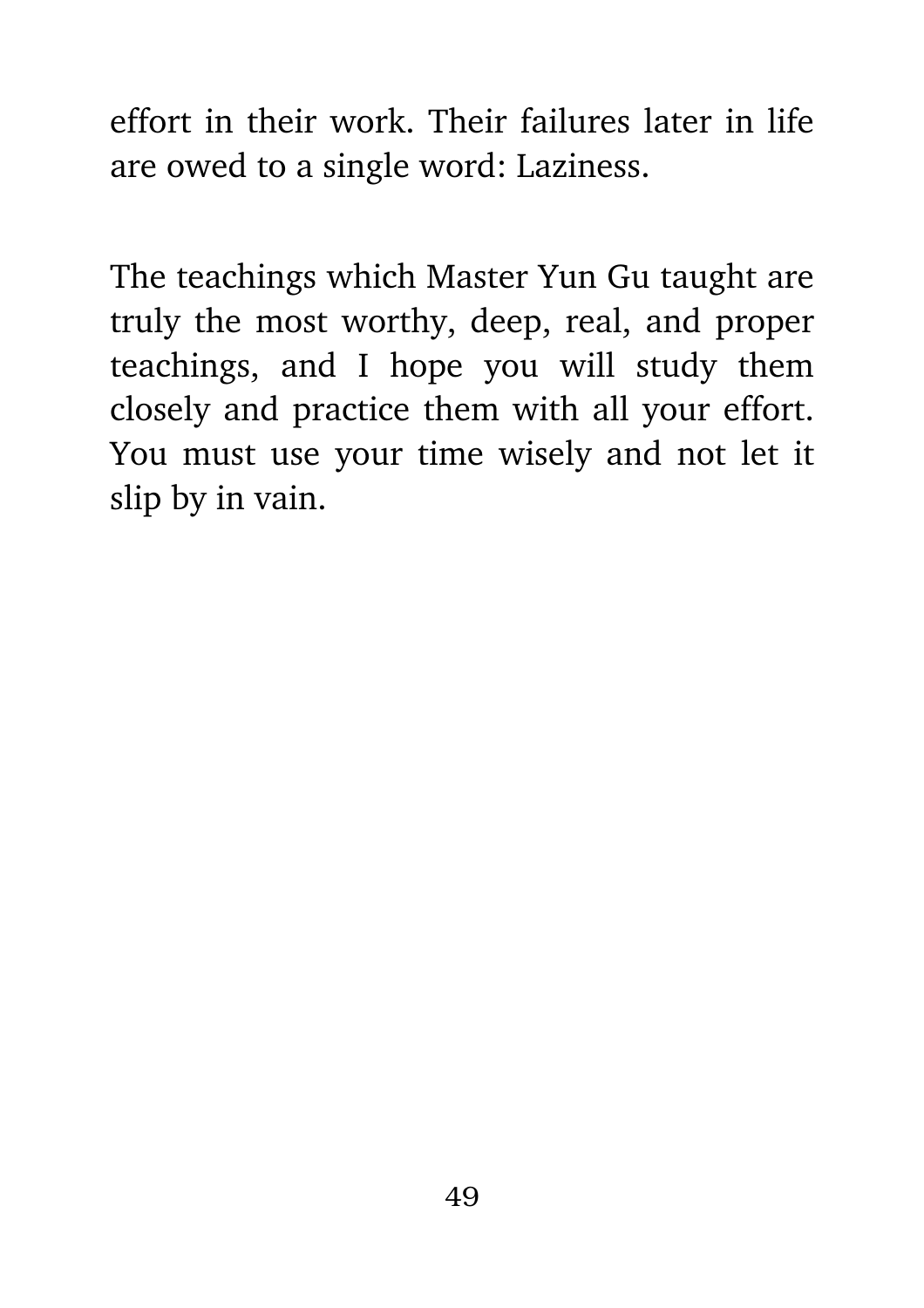## THE SECOND LESSON: WAYS TO REFORM

[NARRATOR]: *How can we be free from faults when we were not born as saints or sages*? *Confucius once said*, "*One with faults should not fear to correct them.*" *After Liao-fan spoke of the ways to create destiny*, *he proceeded to tell his son about the three ways to reform. First*, *one must feel shame*, *second*, *one must know fear*, *and third*, *one must have determination and courage. If we are mindful of correcting even the tiniest mistake*, *then large wrongdoings would naturally be avoided.*

[NARRATOR]: The Spring-Autumn Period mentioned throughout this book refers to a period in China's history over 2,000 years ago when the country was undergoing great change and turmoil.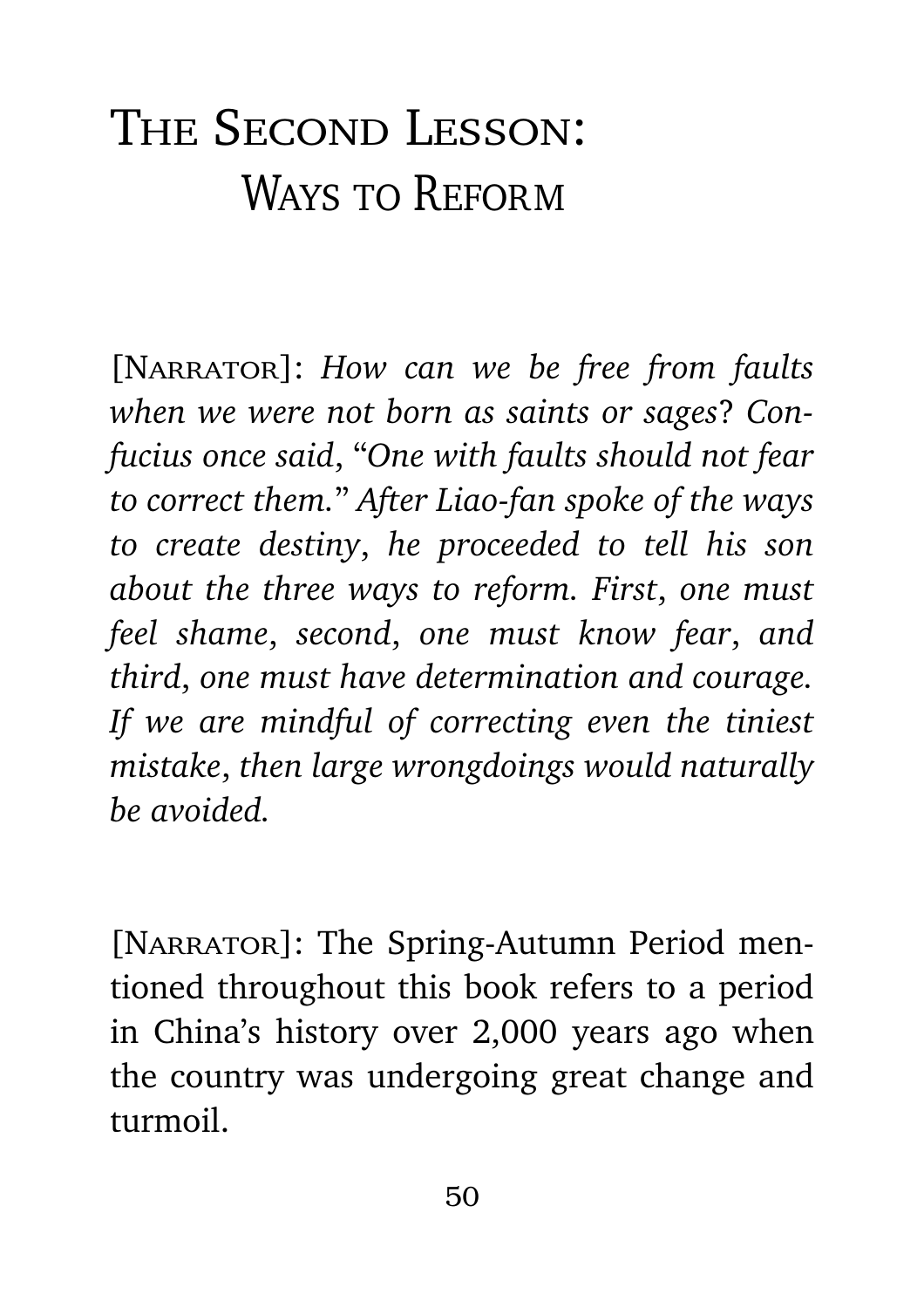[Liao-Fan]: During the Spring-Autumn Period, China was divided into several small nations. Many prestigious advisors and counselors of these nations were able to accurately predict whether a person's future would be good, bad, disastrous or fortunate, based on their observation of that person's speech and behavior. These can all be seen recorded in several history books.

Usually, there are signs which signal of impending danger or coming good fortune. These signs are a reflection of one's heart; though it is the heart from which thoughts arise, the body and its limbs can fully portray a person's character.

[NARRATOR]: For instance, if a person is kindhearted, then his every gesture would indicate steadiness and solidity. If a person is evil and mean, then his body and limbs would naturally portray a petty and small character.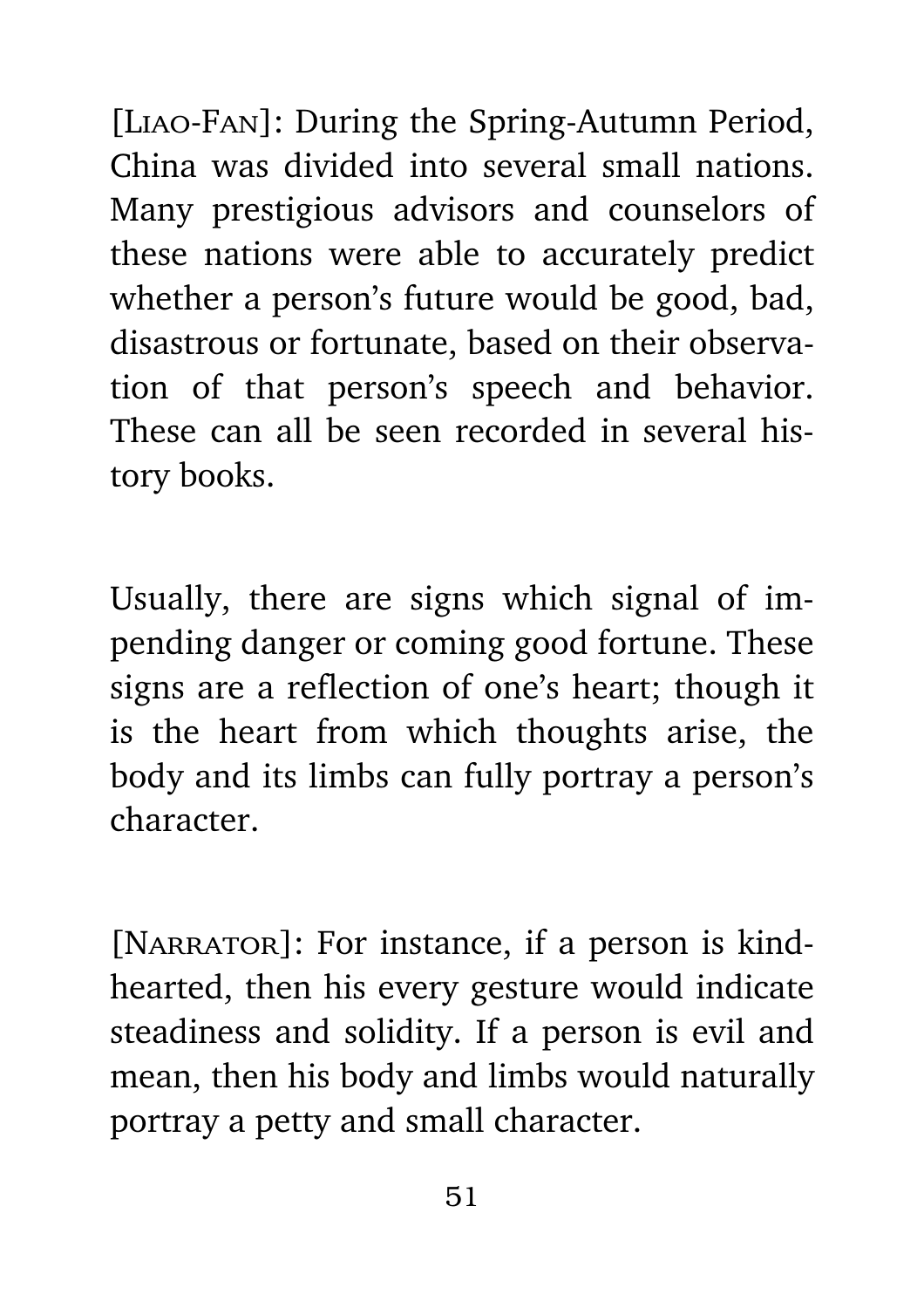[Liao-Fan]: Often a person is more fortunate when he tends toward kindness and invites trouble when he tends toward meanness.

Worldly people often do not see what is actually going on, as if their vision was blurred. Since they cannot see reality, they claim that fortune and disasters are unpredictable.

When a person is absolutely honest and truthful, his heart is in agreement with the heart of heaven. Therefore, when one can use this sincere attitude in treating people and dealing with everyday matters, good fortune will naturally follow. This means that in observing someone, we only need to pay attention to his behavior. If his behavior portrays kindness, then you will know for sure in advance that his good fortune is not far behind.

[NARRATOR]: On the contrary, when we see unkind behavior from a person, we will know that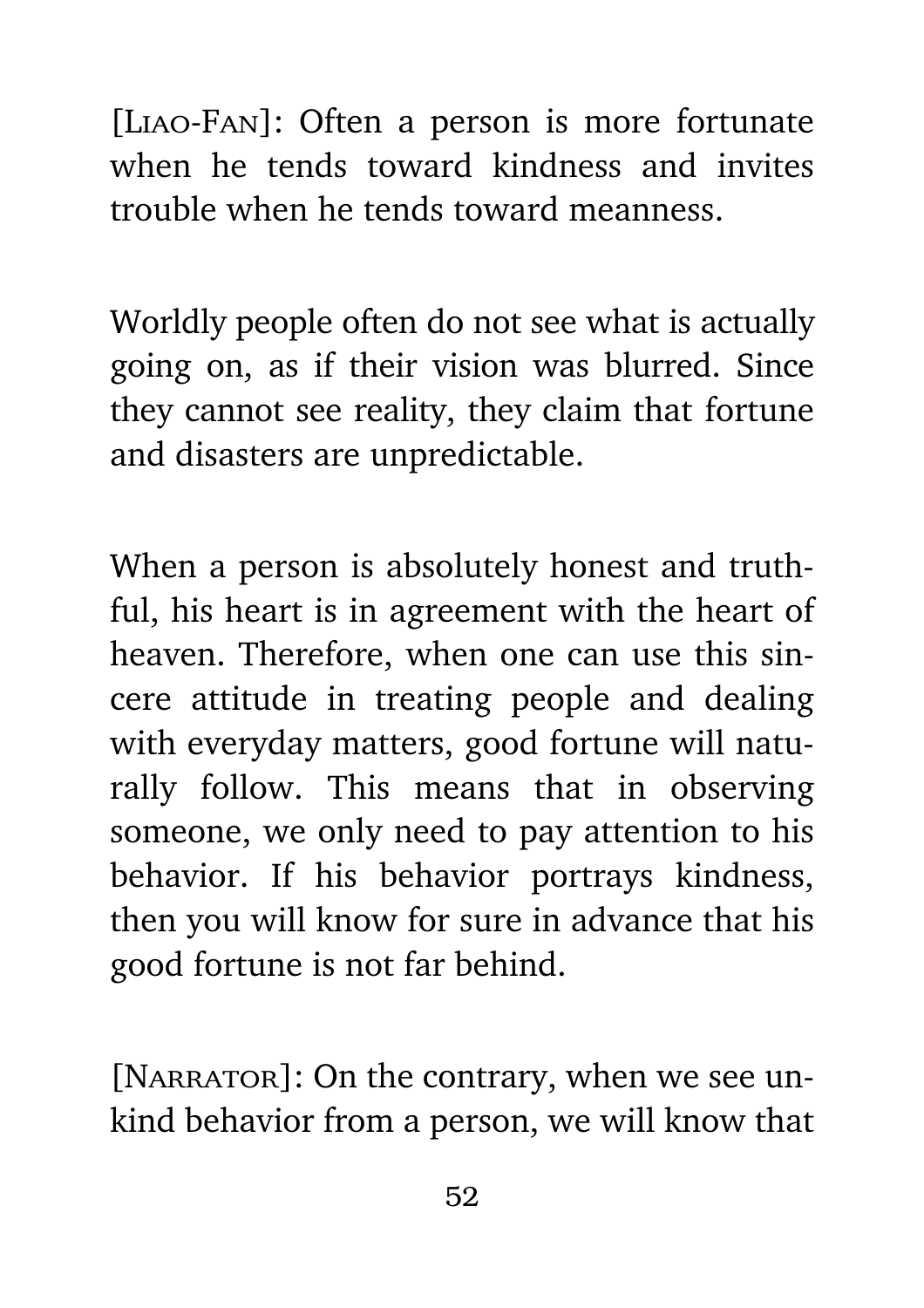troubles await him. If you really want to have good fortune, and stay away from adversity, it is necessary to first reform your faults before practicing kind deeds.

[Liao-Fan]: There are three ways to reform one's faults: First, one must feel shame. Think of all the ancient saints and sages whose names and teachings have lasted through hundreds of generations. They were people just like us, but why is my name tarnished and my reputation ruined in just one lifetime? I find that it is because I over-indulge myself in material pleasures and have been badly influenced by the polluted environment. I also secretly do many things I'm not supposed to do, and think others won't know about it. Sometimes I disregard the nation's laws and am not ashamed of it. Without realizing it, I stoop lower each day until I'm no different from an animal. There is nothing else in the world which calls for more shame and remorse than these behaviors. Mencius once said: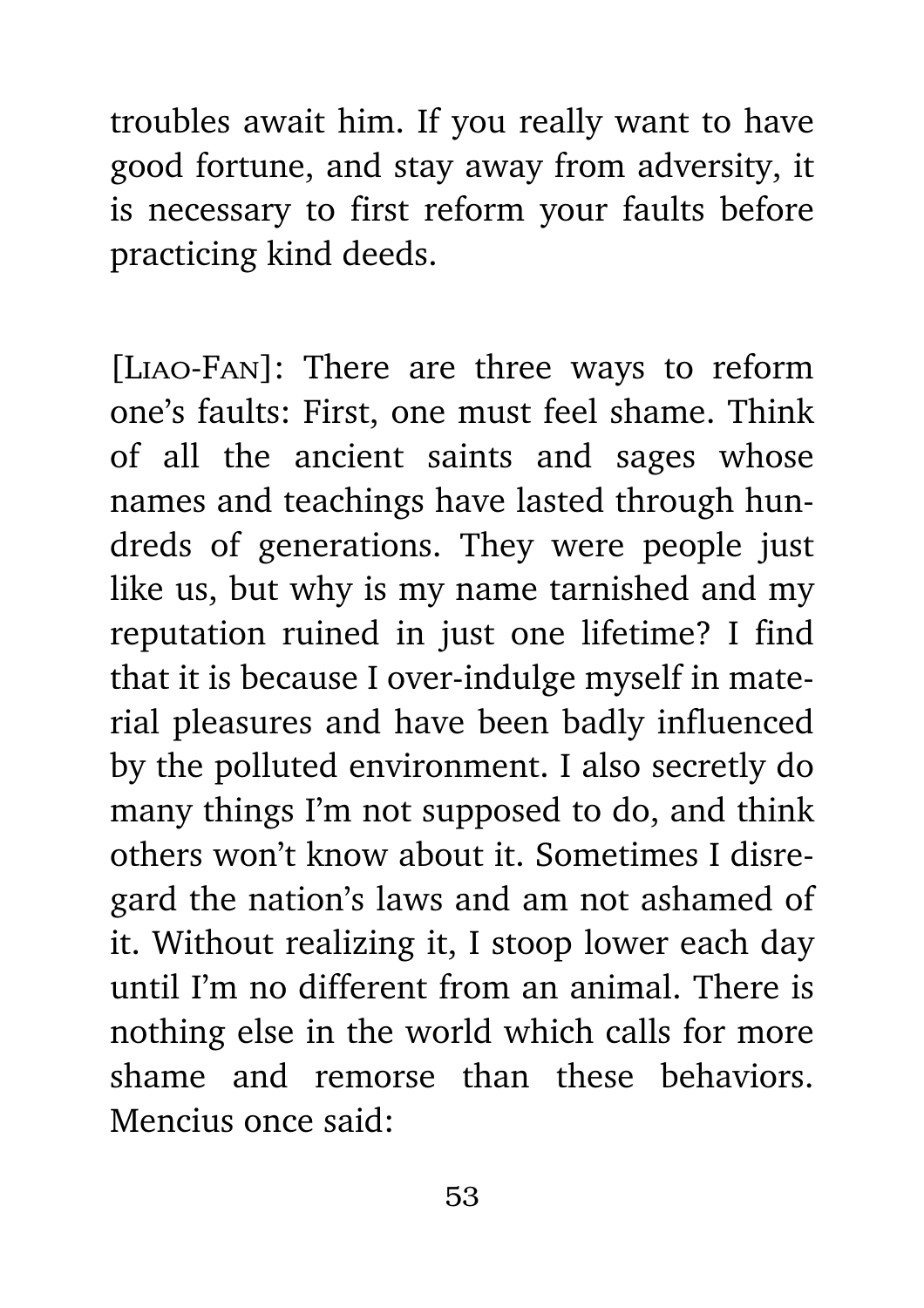[MENCIUS]: "Shame" is the greatest and most important word in a person's lifetime. Why? Because one who knows shame will put forth his best effort in reforming faults and will eventually attain sagehood or become a saint. One who cannot comprehend the word 'shame' will be unrestrained and immoral. This person would then be just like an animal.

[Liao-Fan]: These are really key words to reforming your faults.

The second way to reform is that one must know fear. What are we to fear? We must know that the heaven, earth, spirits, and gods all hover over our heads in observation.

[NARRATOR]: They are different from man in that they can see everything without obstruction. Therefore, it is not easy to deceive them.

[Liao-Fan]: Even when my wrongdoings are done in a place where nobody is around to wit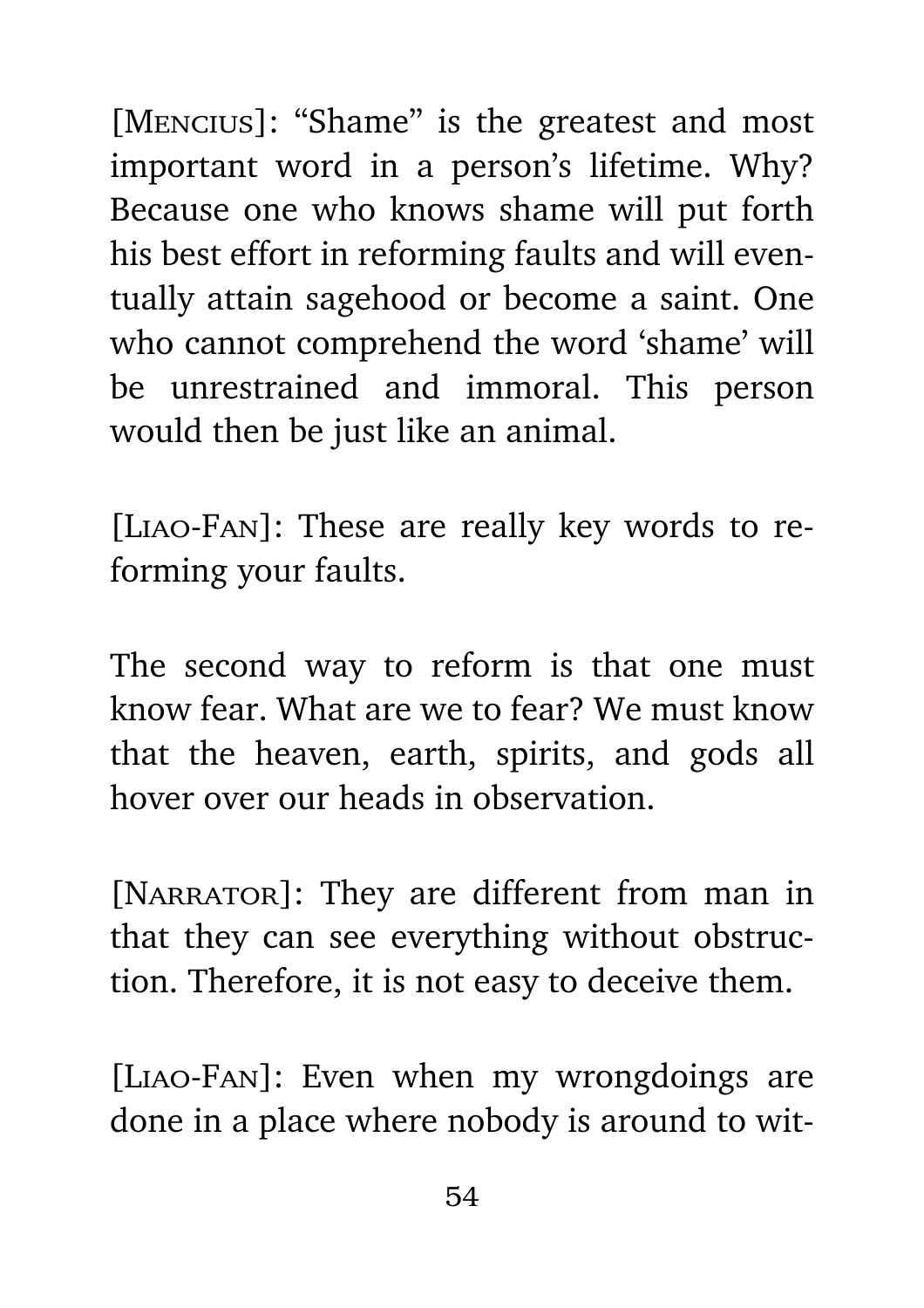ness them, the heaven, earth, spirits and gods are just like a mirror, clearly reflecting all my faults. If my offense is serious, then all kinds of disasters will befall me; if the fault is minor, it will still deduct from my current fortune. How can I not feel fear?

Every moment, even when I'm in an empty room, the spirits and gods watch over me very carefully and record everything. We can try covering up our evil doings from others…

[NARRATOR]: ...but the spirits and gods can see through to our hearts and know our every action.

[Liao-Fan]: Ultimately, we cannot deceive ourselves. We would feel embarrassed and dishonored if others happened to see our misdeeds. Therefore, how can we not be constantly cautious of our every actions and be fearful of the consequences they might evoke?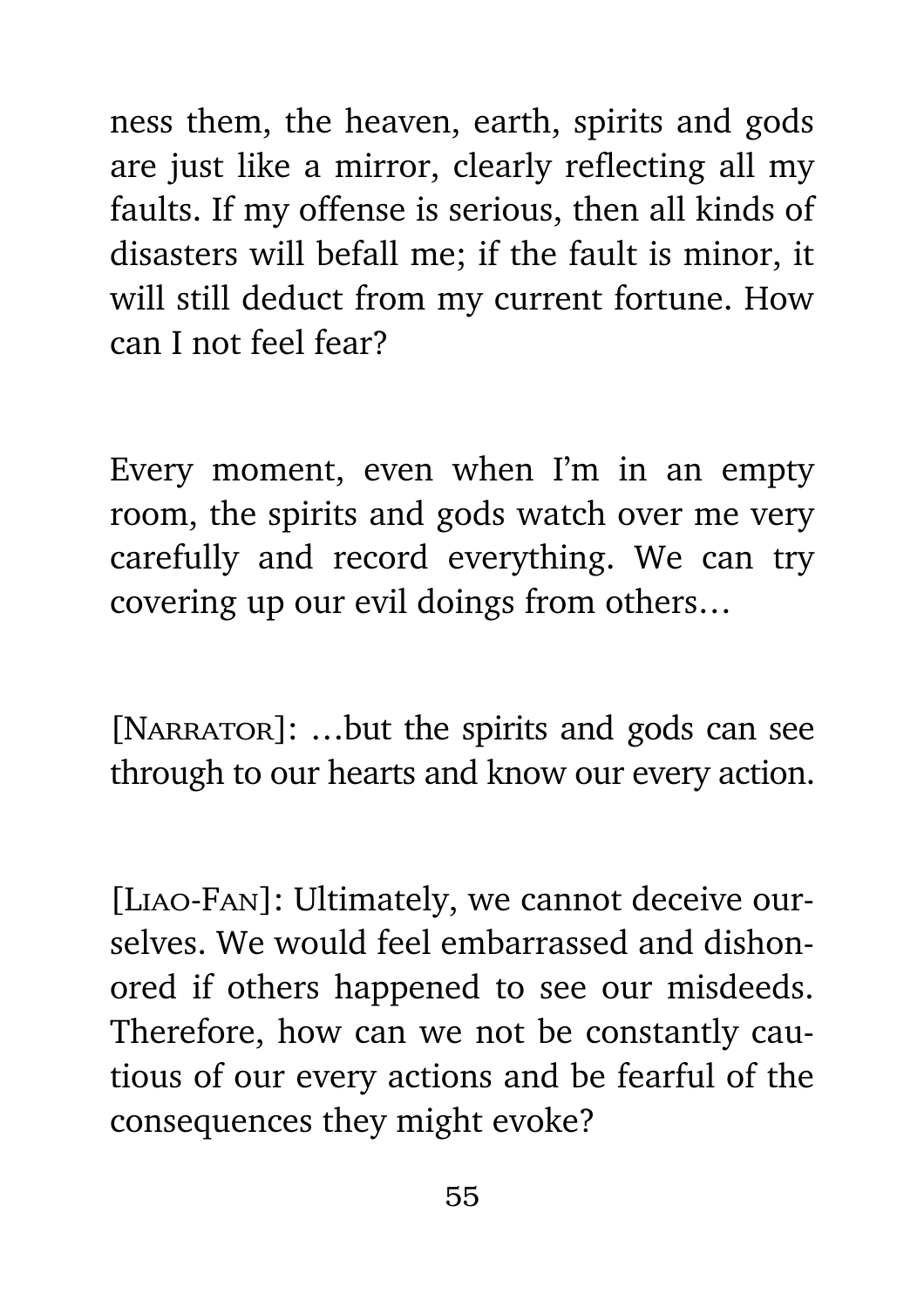But there's more to it! As long as a person still has one breath left, then he has the chance to repent of the most serious mistakes and offenses.

[NARRATOR]: Once, a person who behaved badly during his entire lifetime felt remorse just when he was about to die. He had realized his past mistakes and regretted all the bad things he had done. His heart came to a very kind thought, and immediately afterwards, he passed away peacefully.

[Liao-Fan]: This is to say, if a person can have an overwhelming and courageous kind thought at the most important moment, then it can cleanse away hundreds of years of accumulated sins. This is just like how only one lamp is necessary to bring light into a valley that has been dark for a thousand years. Therefore, it does not matter how long one has been sinful, or if the offenses were newly made; he or she is a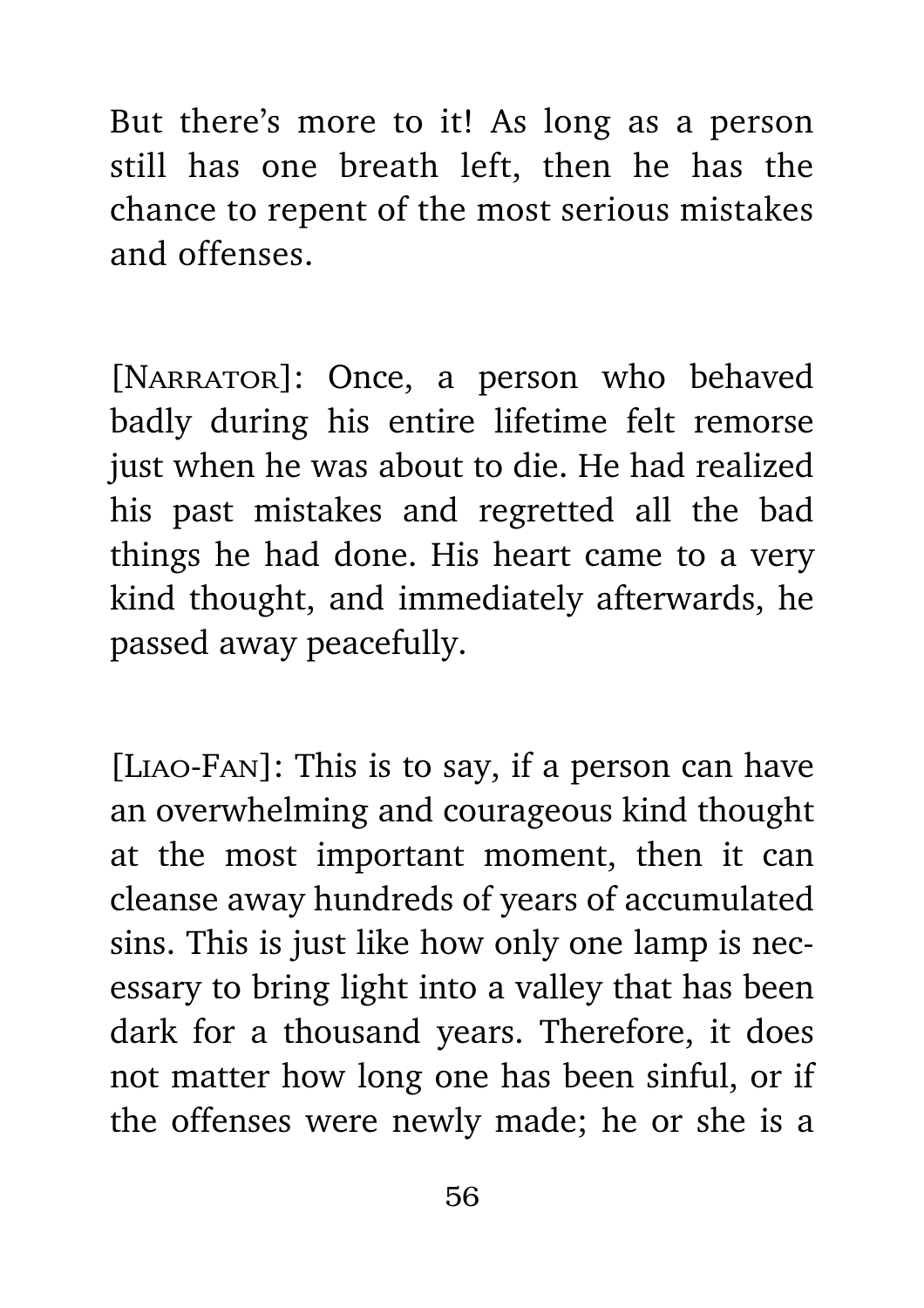surpassing person as long as they are able to change!

[NARRATOR]: Though we make mistakes, it is good to correct them. But don't think it is all right for you to do bad things now because you can always repent later. This is definitely not allowed. If one commits a wrongdoing purposely, then the sin is even greater than before.

[Liao-Fan]: Besides, we are living in a tumultuous and constantly changing world. Our body, being made of flesh and blood is extremely perishable. If our next breath does not come, then this body will no longer be part of us. By then, even if we did want to reform, we would not have the chance to do so.

[NARRATOR]: Also, when a person dies, he cannot take any worldly possessions with him; for only his karma stays with his spirit.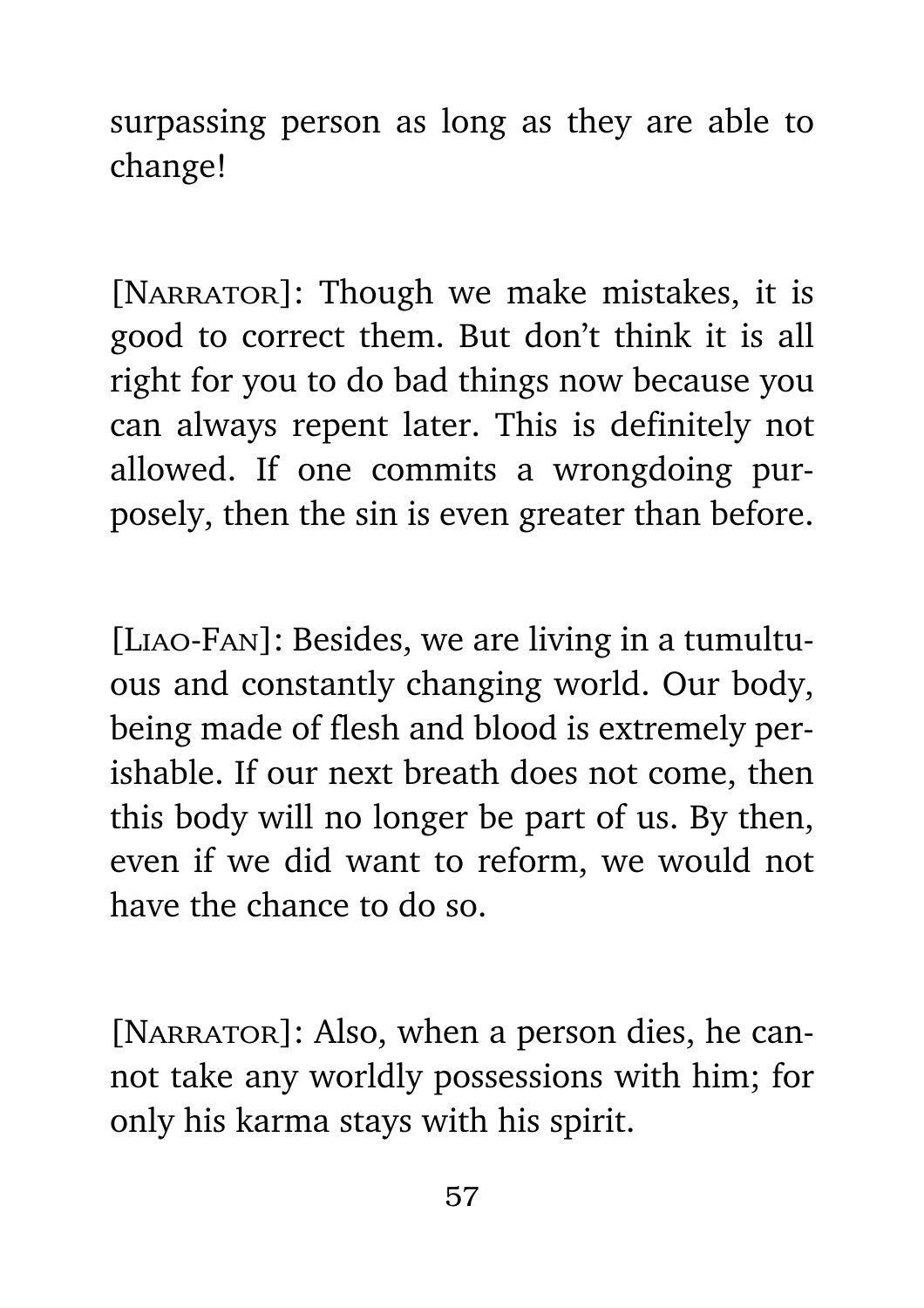[Liao-Fan]: Therefore, when you commit evil, your retribution in the physical world is a bad reputation and name which will last for hundreds and thousands of years. Even filial children and loving grandchildren cannot cleanse your name for you. Whereas in your afterlife, you might end up in hell suffering immeasurable pain. Even the saints, sages, Buddhas, and Bodhisattvas you may meet cannot save or help you from your consequences. So how can one not be fearful?

The third way to reform is: one must have determination and courage.

[NARRATOR]: A person who hesitates to reform his faults is one who really does not want to change, but is content with what he can get away with.

[Liao-Fan]: His willpower may not be strong enough, making him afraid to change his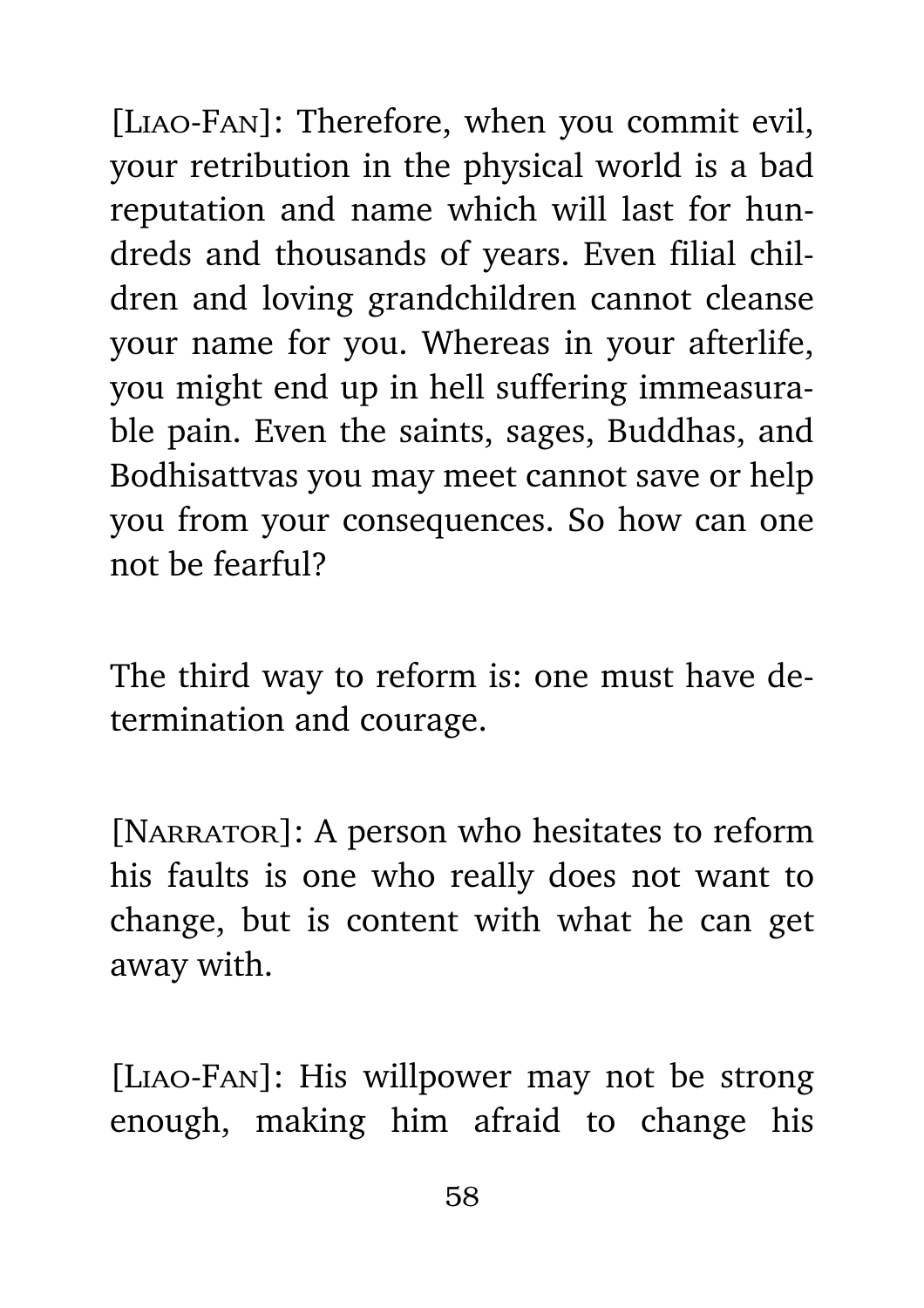wrongdoings. For a reform to take place, one must use all his efforts and resolve to change immediately. One should not doubt or wait to reform one's faults. We should not postpone our resolve to change until tomorrow or the day after. A minor fault is like a thorn sticking into our flesh, and should be quickly removed. A big fault is like a finger bitten by a poisonous snake. We must cut off that finger without hesitation to prevent the poison from spreading and taking our life.

If a person can follow the three ways of shame, fear, and determination to reform, then his personality will surely be transformed. Just as a thin layer of ice is melted by the sun's rays in springtime, one's faults will also disappear when dealt with through these three ways.

There are also three methods of practice in helping one reform. First, is changing through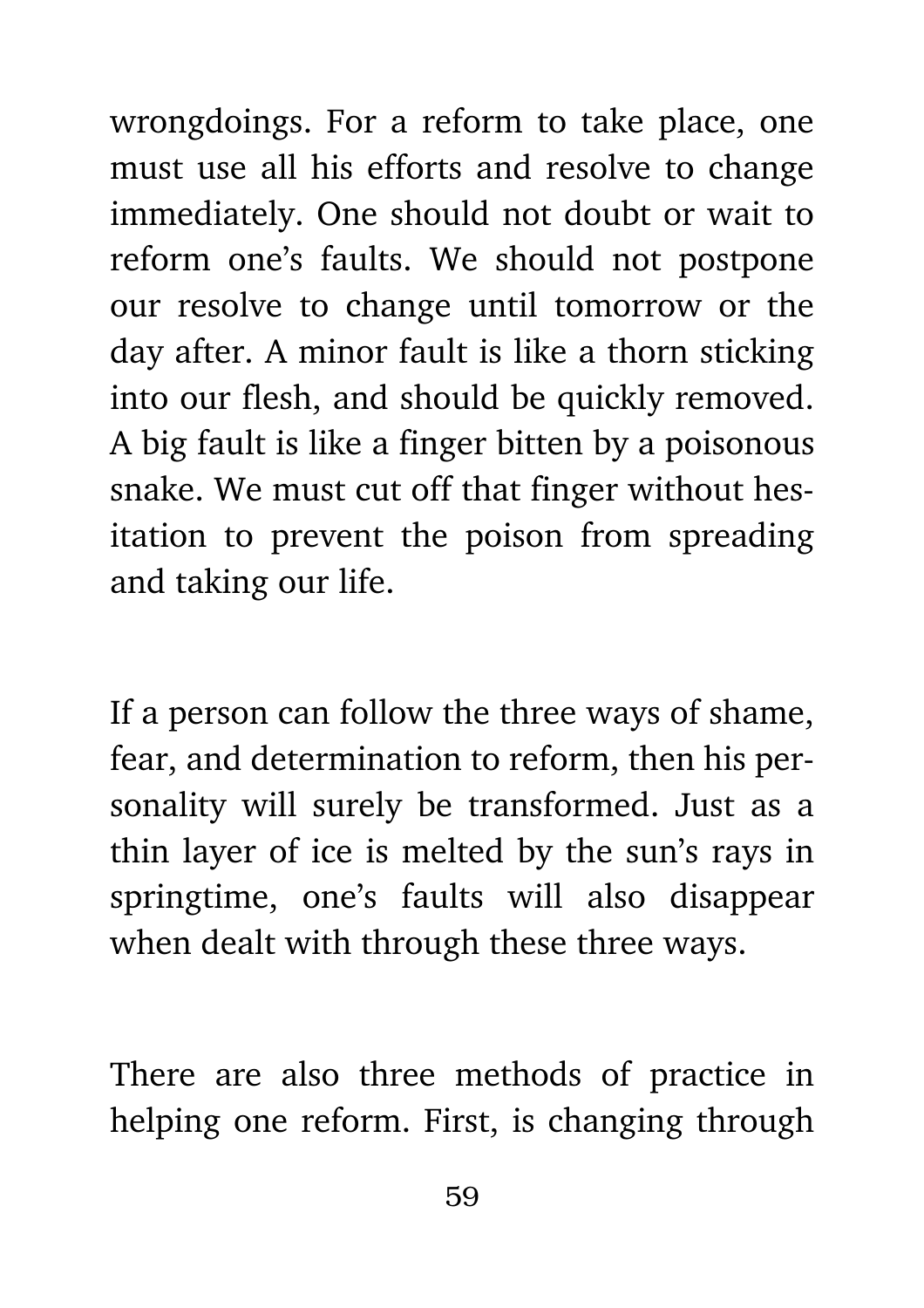action; second, is changing through reasoning, and third, is changing from the heart.

[NARRATOR]: Since the methods vary, so do the results of change. First let us talk about changing through action.

[Liao-Fan]: For example, if I killed living beings in the past, I now vow not to kill again, starting today. If I was angry and yelled at others in the past, I vow not to get angry, starting today. This is how a person changes through action, and refrains from repeating a wrongdoing by vowing not to do it again. However, it is a hundred times harder if you force yourself not to do something, than if you just stopped doing it naturally. If you do not uproot your faults, but merely suppress them, the faults will eventually resurface even if you have temporarily stopped doing them. Therefore, the method of changing through action cannot help you get rid of your faults permanently.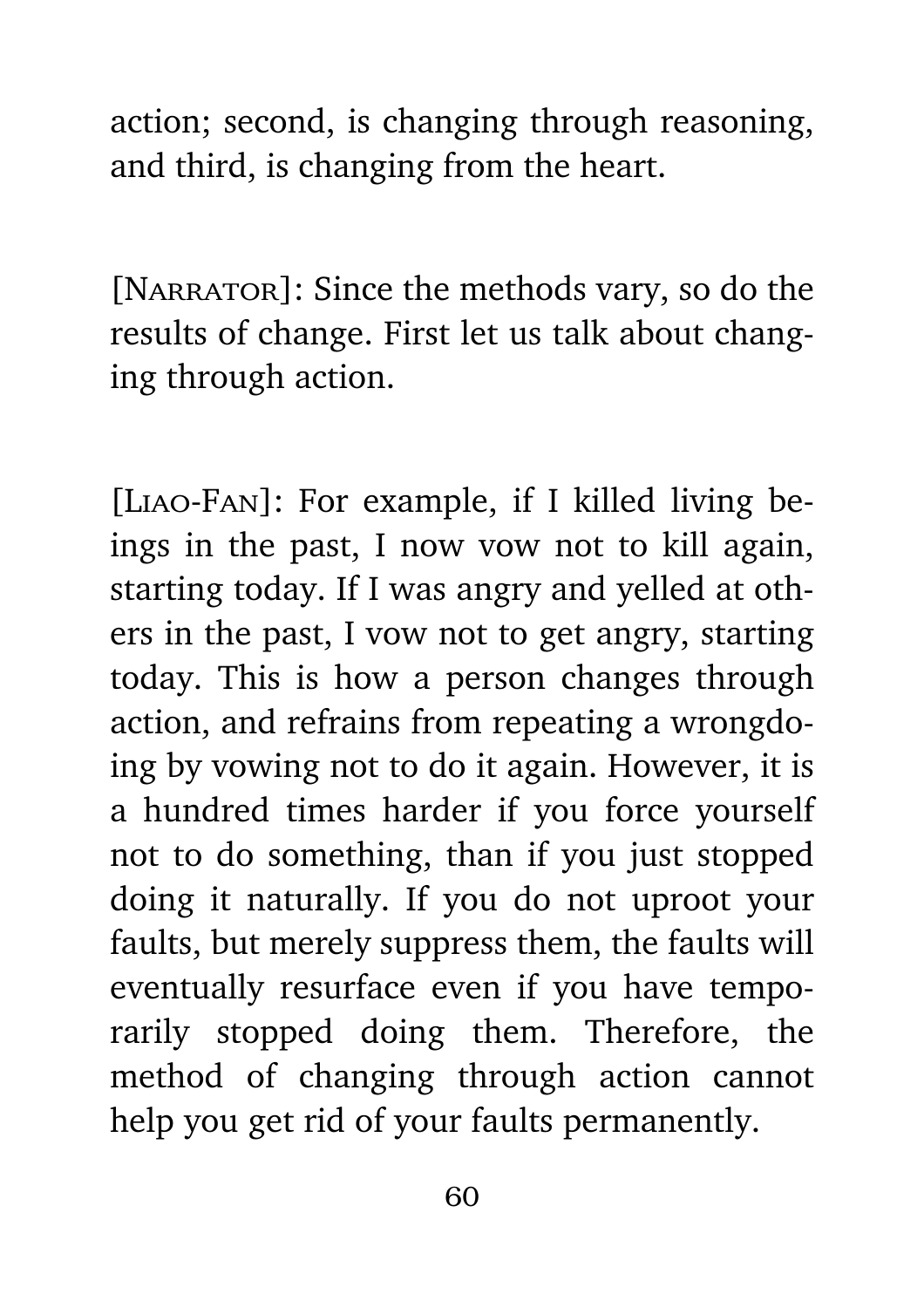Second, let me explain changing through reasoning. A person who tries to reform can refrain from wrongdoings by understanding the reason and principle underlying why he should not do it. In the instance of killing, one can reform through contemplating.

[NARRATOR]: Loving all living things is the virtue of heaven. All living beings love life and are afraid to die. How can I be at peace with myself by taking another's life to nurture my own? At times, animals were even cooked alive, such as fish or crabs. They may not have been completely slaughtered before going into the cooking pot. Such pain and suffering reaches down into the bones, how can we be so cruel to these animals? When we eat, we use all kinds of expensive and tasty things to nourish our bodies, enough to fill the whole dinner table! But once the meal is done, even the delicacies become body waste and are excreted. The result of our killing accomplishes nothing. We can be nourished just as well by consuming vegetarian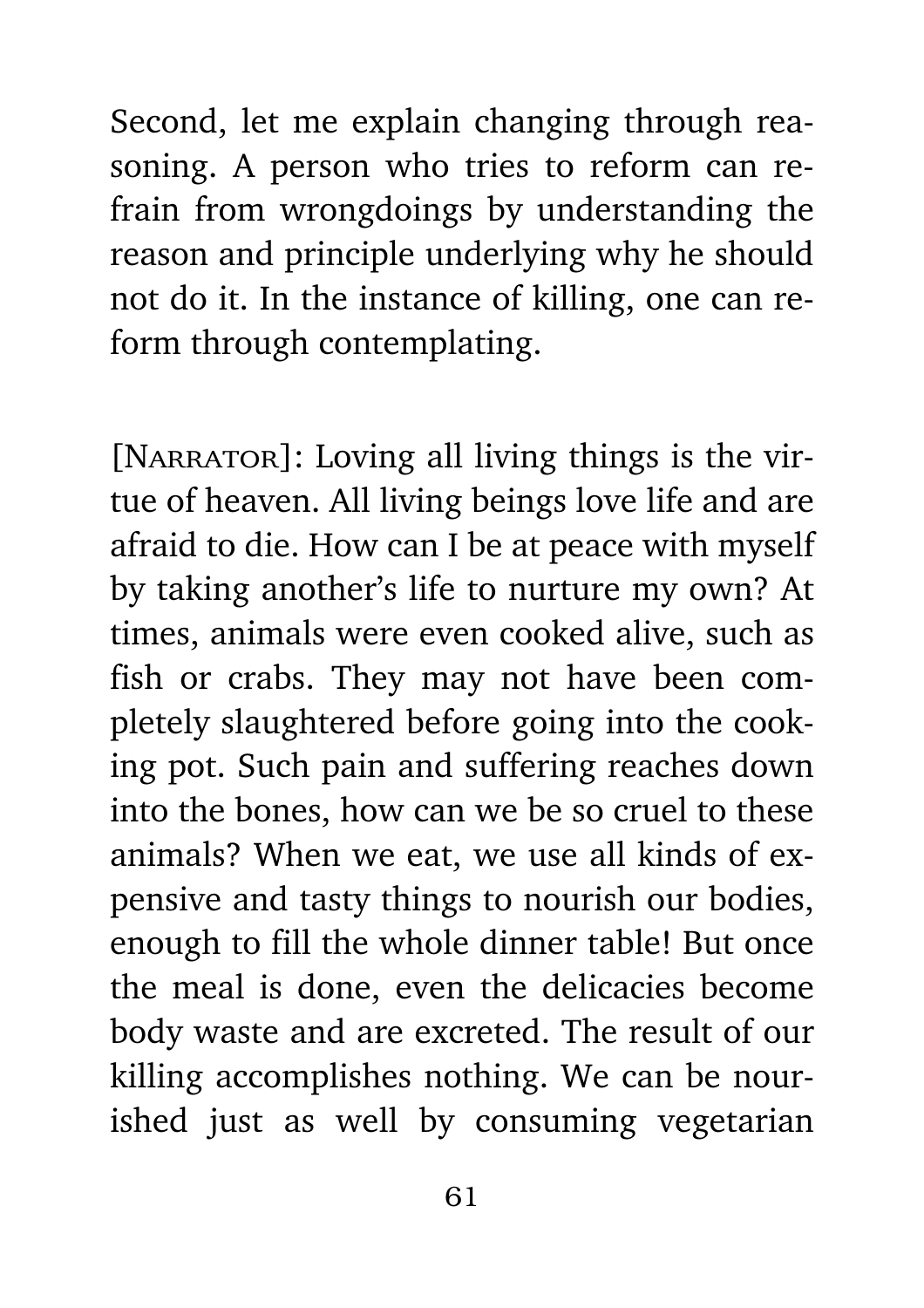foods. Why let your stomach become a graveyard and reduce your fortune through the sin of killing?

[Liao-Fan]: Think again of all the living beings with flesh and blood. Like us, they have a consciousness. We should cultivate virtue and allow these living beings to feel safe around us. How can we continue to harm their lives and make them hate us? If you think about it, you will naturally feel sorrow for these animals and be unable to swallow their flesh.

Here's another example of *change through reasoning*. One who often gets angry should stop and think of the fact that everyone has their individual strengths and weaknesses. According to my reasoning, if I touched on someone else's weakness, I should pity him for his weaknesses and forgive his shortcomings. If someone offends me for no reason at all, then it is their problem, and that has nothing to do with me.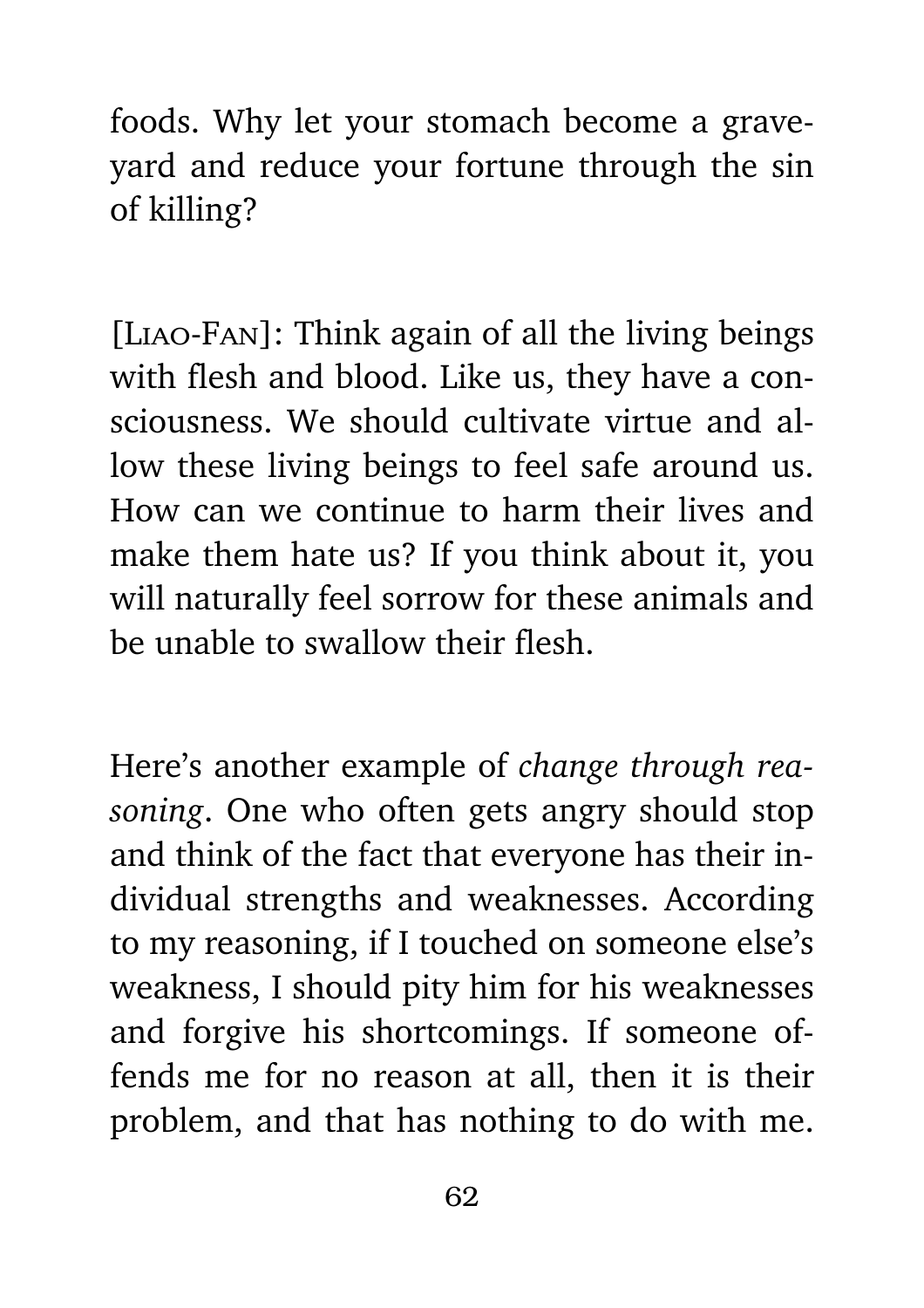There is no reason for me to get angry. I can also think…

[NARRATOR]: ...there isn't a right minded person who thinks he is always right, for anyone who thinks he is perfect must be a fool. There isn't a learned person who blames another for being knowledgeable, because a truly learned person would be humble, and he will only criticize himself and treat others with tolerance. Therefore, one who complains about others is not a genuine learned person.

[Liao-Fan]: Therefore, when things do not go the way we wish, it is because we haven't cultivated our virtues and morals, and have not accumulated enough merits to move others! We should always reflect upon ourselves first and see whether we have mistreated others.

[NARRATOR]: If we practice thus and diligently cultivate this virtue, then adversity and slander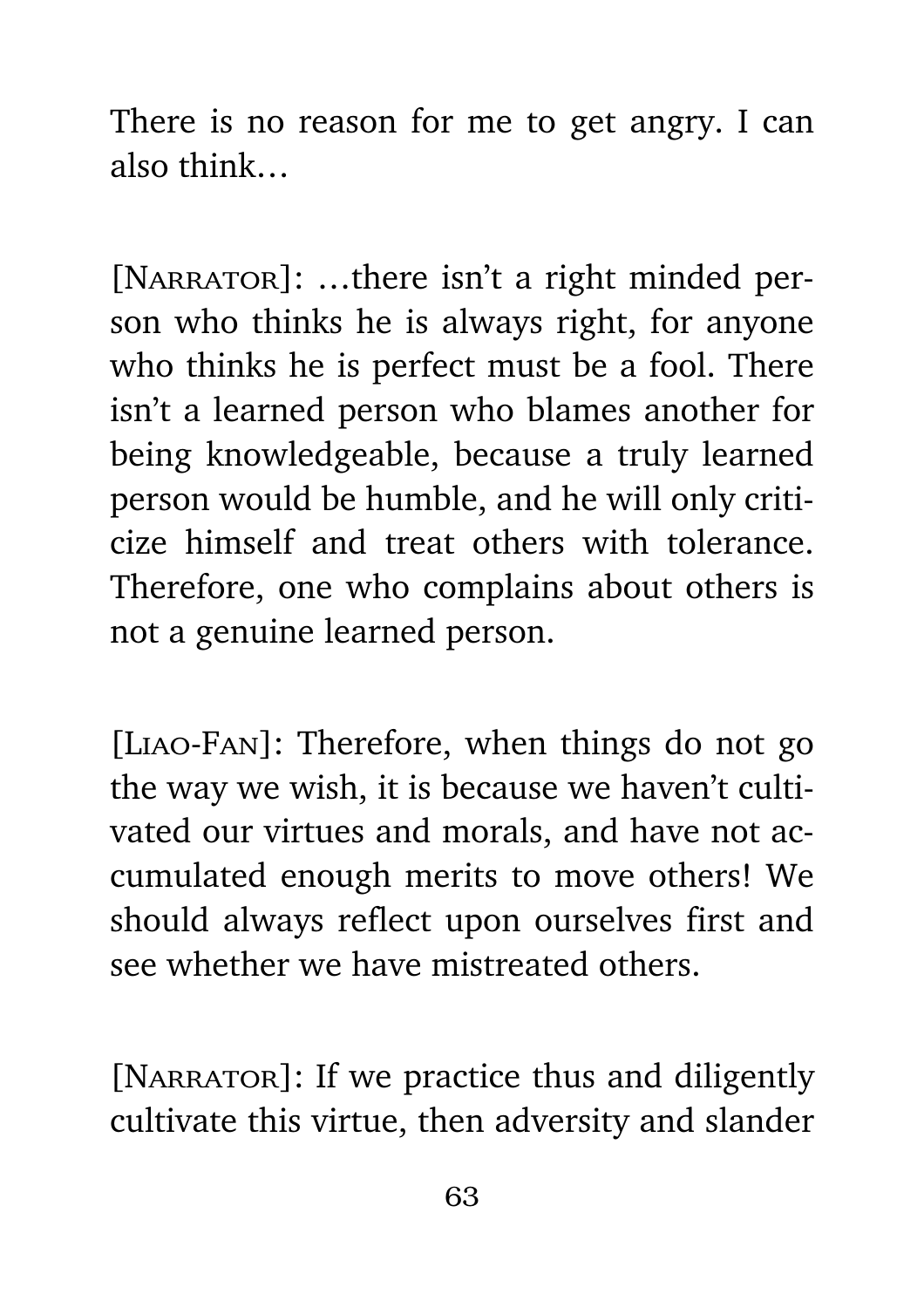can actually become our training ground to refine our character and to fulfill our goals.

[Liao-Fan]: Therefore, we should be very glad to accept someone else's criticism and teachings. What is there to be angry and complain about?

Additionally, to remain unmoved by slander is like letting a torch burn itself out in space. If we hear others slandering us and try to defend ourselves, it would be like the spring silkworn spinning its own cocoon. There was an old saying which stated:

[NARRATOR]: 'One who ties himself in a cocoon is looking for suffering'.

[Liao-Fan]: Therefore, no benefit but harm is derived from getting angry. There are other faults and offenses we can change along the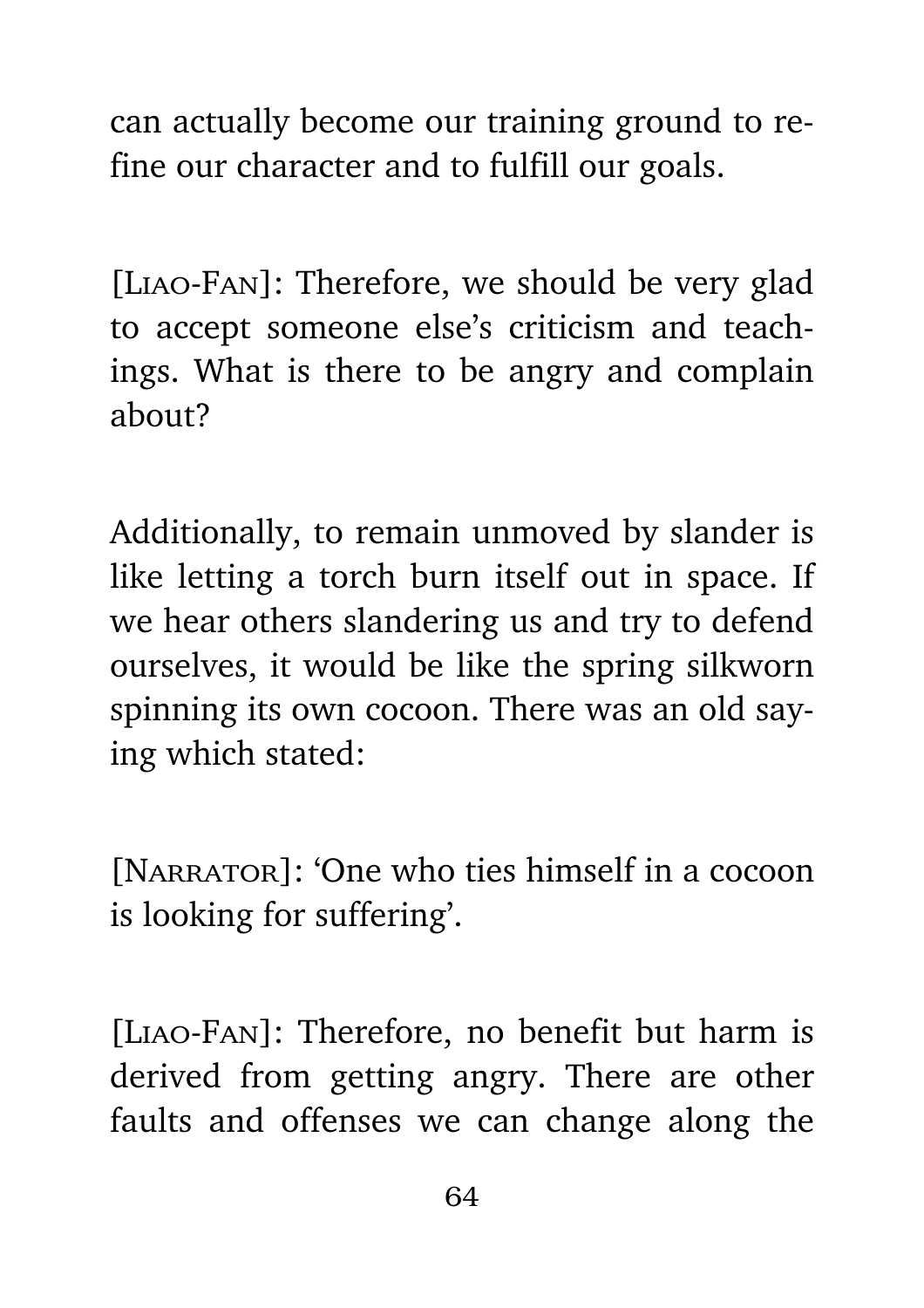same lines. If we can understand the reasoning behind the need for reform, we will not make the same mistakes twice.

Lastly, what is meant by *changing from the heart*? Though a person's faults can amount to thousands of different types, they all stem from thoughts of the mind. If my heart is stilled of thoughts, then actions will not arise and faults can be avoided. If your heart is rooted in vices such as desire, fame, profits, or anger, you don't have to find ways to get rid of each fault. All you need is a sincere, kind heart and the willingness to practice kind deeds. As long as your heart is virtuous and kind, then naturally your mind will not generate any improper thoughts.

All mistakes stem from the heart; therefore, one should change from the heart. It is like getting rid of a poisonous tree. If you want to put an end to it, you must uproot it altogether so it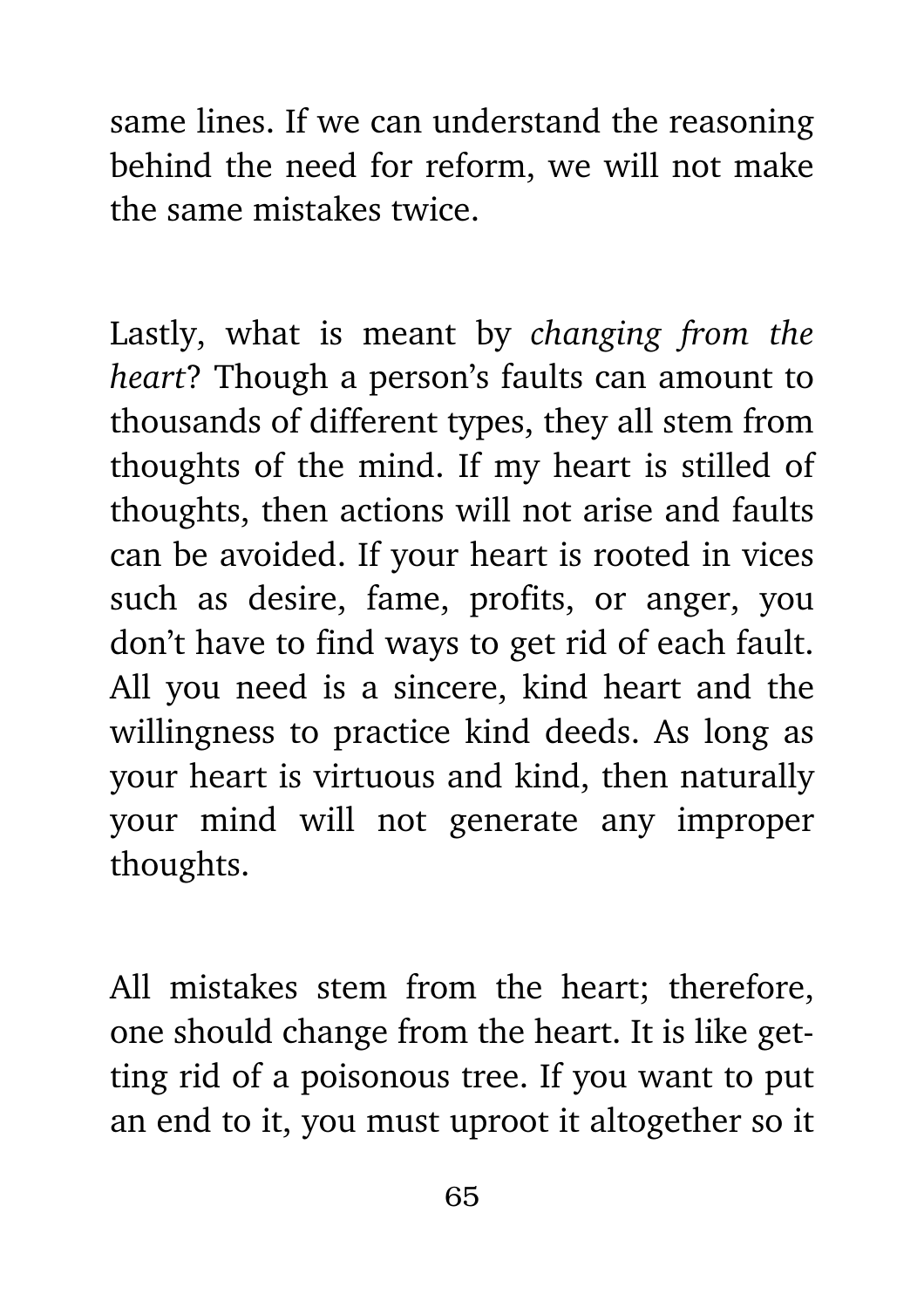cannot grow again. Why exert yourself to no avail by pulling out its leaves one by one and cutting it twig by twig?

The best way to reform our faults is through cultivating our hearts. If we are willing to cultivate our hearts, then it is possible to purify our faults right away.

[NARRATOR]: This is because wrongdoings originate from the heart.

[Liao-Fan]: Purifying the heart can erase all improper and bad thoughts before they are carried out in action.

If my heart is pure, I can recognize and stop an evil thought as soon as it arises. The immoral idea will disappear the moment I lay my conscious on it. If I am unable to succeed at reforming a fault through changing the heart,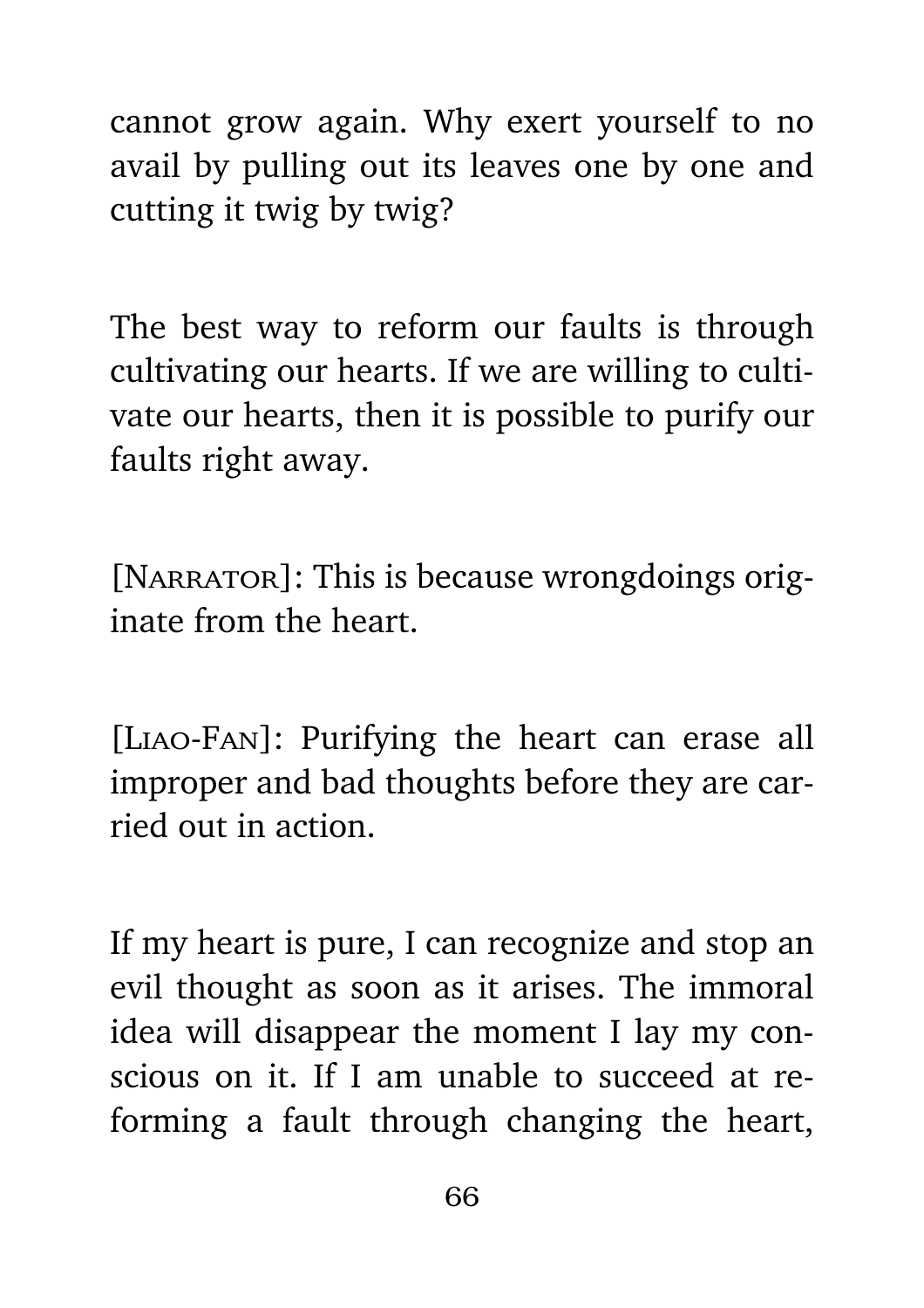then I will try at the level of understanding, knowing the reasons why I need to make the change. If I cannot succeed with this, then I will try to reform by changing through action and force the thought to dissipate. The best way is by cultivating the heart and understanding the reason behind the need to change. The alternative way is by forcing ourselves not to commit the wrongdoing again. Sometimes all three methods have to be used to succeed at reforming a fault.

[NARRATOR]: Don't be a fool by dismissing the best way and preferring the alternative way.

[Liao-Fan]: But even when one vows to change, assistance is needed to truly reform. We will need constant reminders from true friends who are witnesses to our actions in everyday life. As for our good and bad thoughts, we can ask the spirits and gods to be our witnesses. I practice this by writing down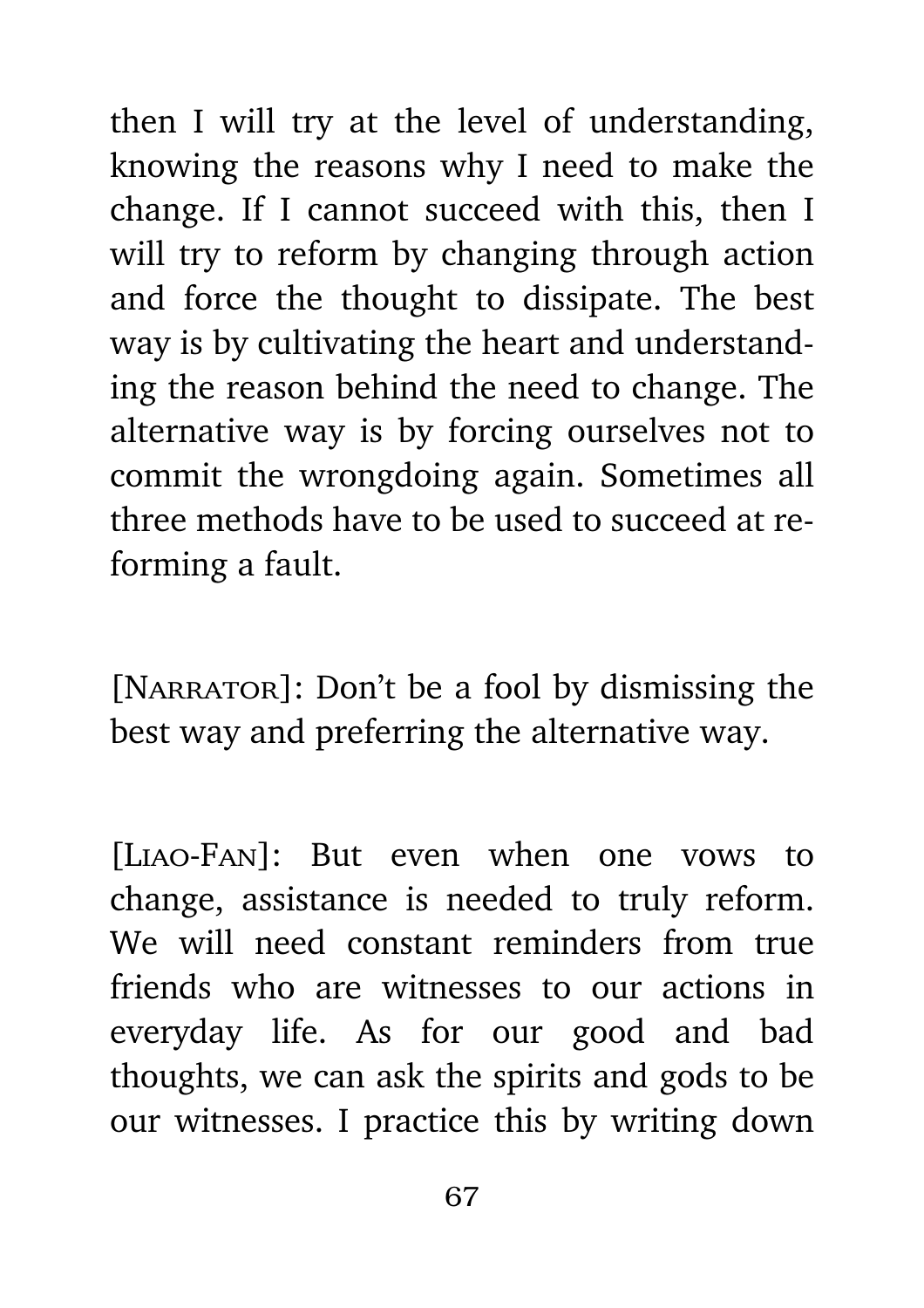all my faults and reporting them to the heavens, earth, spirits, and gods. You also need to repent sincerely and wholeheartedly from morning to evening without laxity. If one can sincerely repent for one to two weeks, then for one to three months, continuing this way, then one will definitely attain results and benefits.

[NARRATOR]: What are the benefits of repentance? For one, you may feel very much at ease, and your heart will feel light and generous. A dumb person may suddenly become wise, and one can maintain a clear and relaxed mind even in a disturbing and confusing environment. One would also feel a great knowledge of everything. One would be able to drive out all hatred upon seeing an enemy and keep a happy attitude. One may dream of spitting out black things, a sign of expelling improper thoughts and negative energy, leaving the heart much cleaner and purified. One may also dream of the ancient saints or sages who have come to promote and help them, or dream of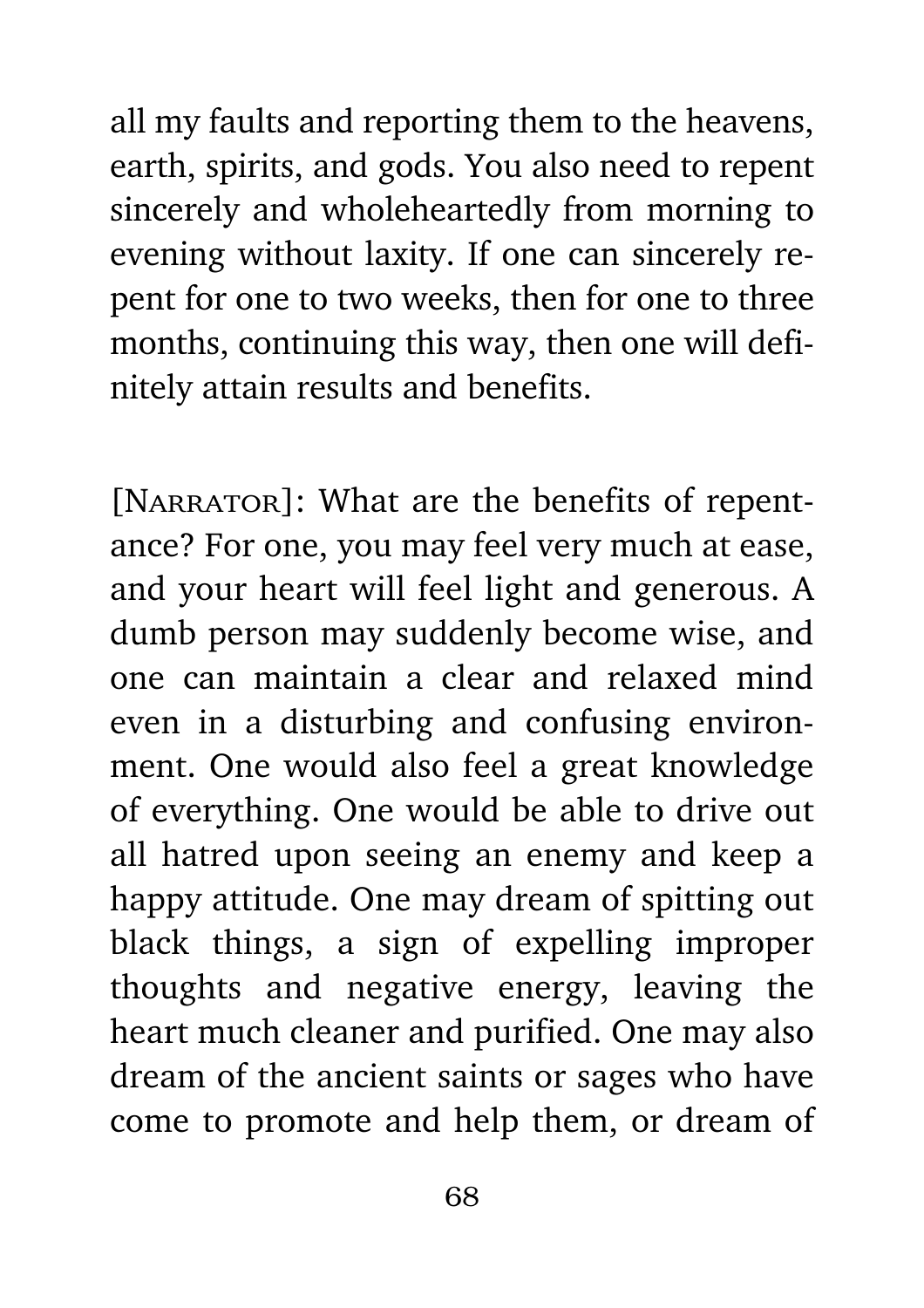flying in space without a care in the world. One may also dream of all kinds of colorful flags and ornately decorated canopies. These unusual phenomena are all indications of a successful reform and dissolving of past offenses.

[Liao-Fan]: However, one must not consider seeing these phenomena as a sign of perfection. Instead, one must resolve to further improve the self and put forth greater effort to reform.

During the Spring-Autumn period of China's history, there was a high senior government official in Wei, named Bwo-yu Chu. When he was twenty, he was already mindful of his past faults. He studied his mistakes and tried to correct them thoroughly. At the age of twentyone, he felt he still had not completely corrected all his faults. When he was twenty-two, he felt as if twenty-one was spent dreamily,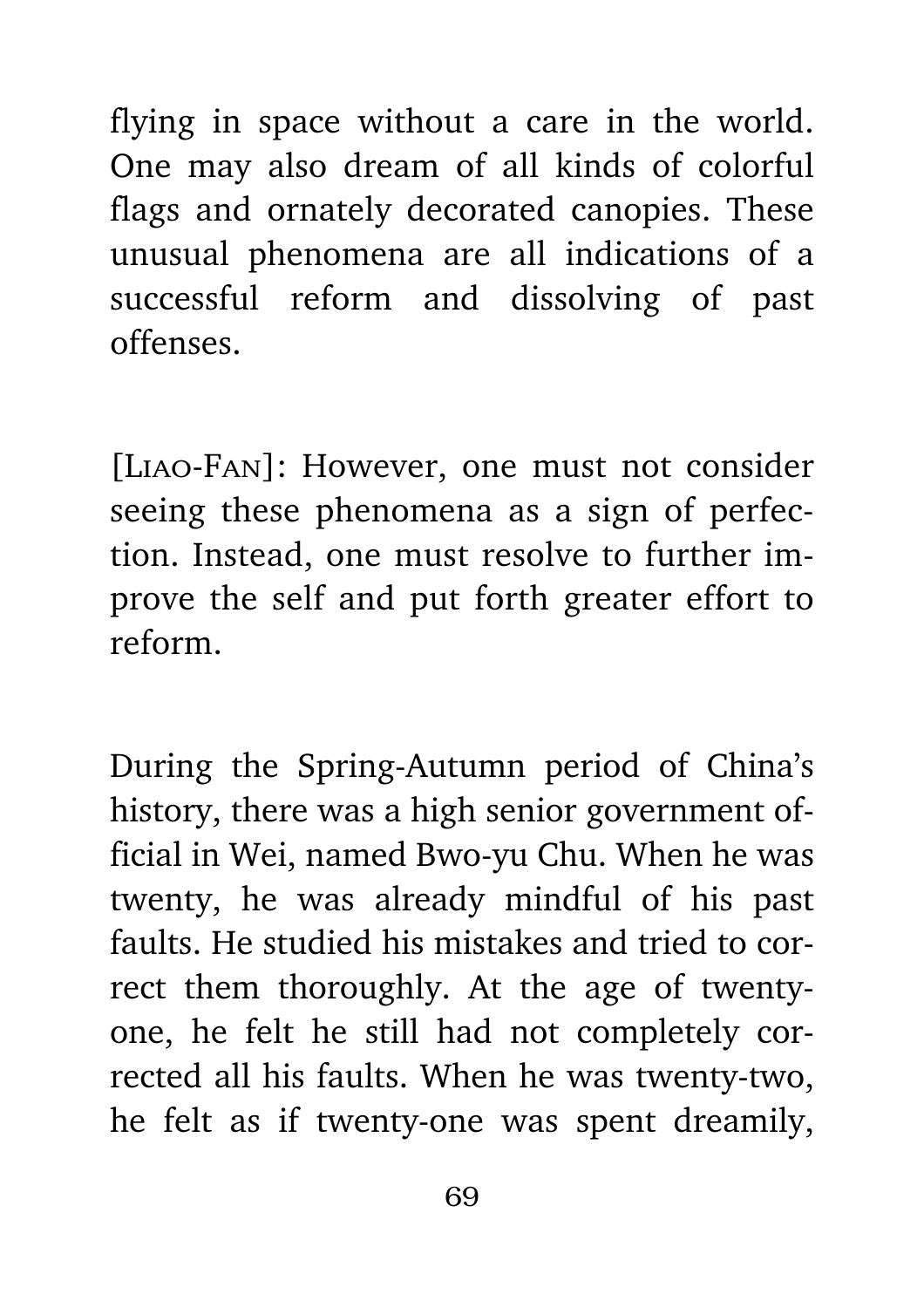without practical improvement. Thus, year after year, he continued to correct his faults. When he reached fifty, Bwo-yu still felt that the past forty nine years were full of wrongdoings.

[NARRATOR]: This was how particular our ancestors were regarding the correction of faults!

[Liao-Fan]: We are all just common people and our mistakes are as numerous as the spines on a porcupine. Oftentimes when we look back, we do not even see our own faults. This is because we are careless, and do not know how to reflect on our own actions. It is as if a cataract is growing in our eye, we become so blind we cannot even see that we're making mistakes every day!

There are also indications when people have accumulated too many offenses and sins.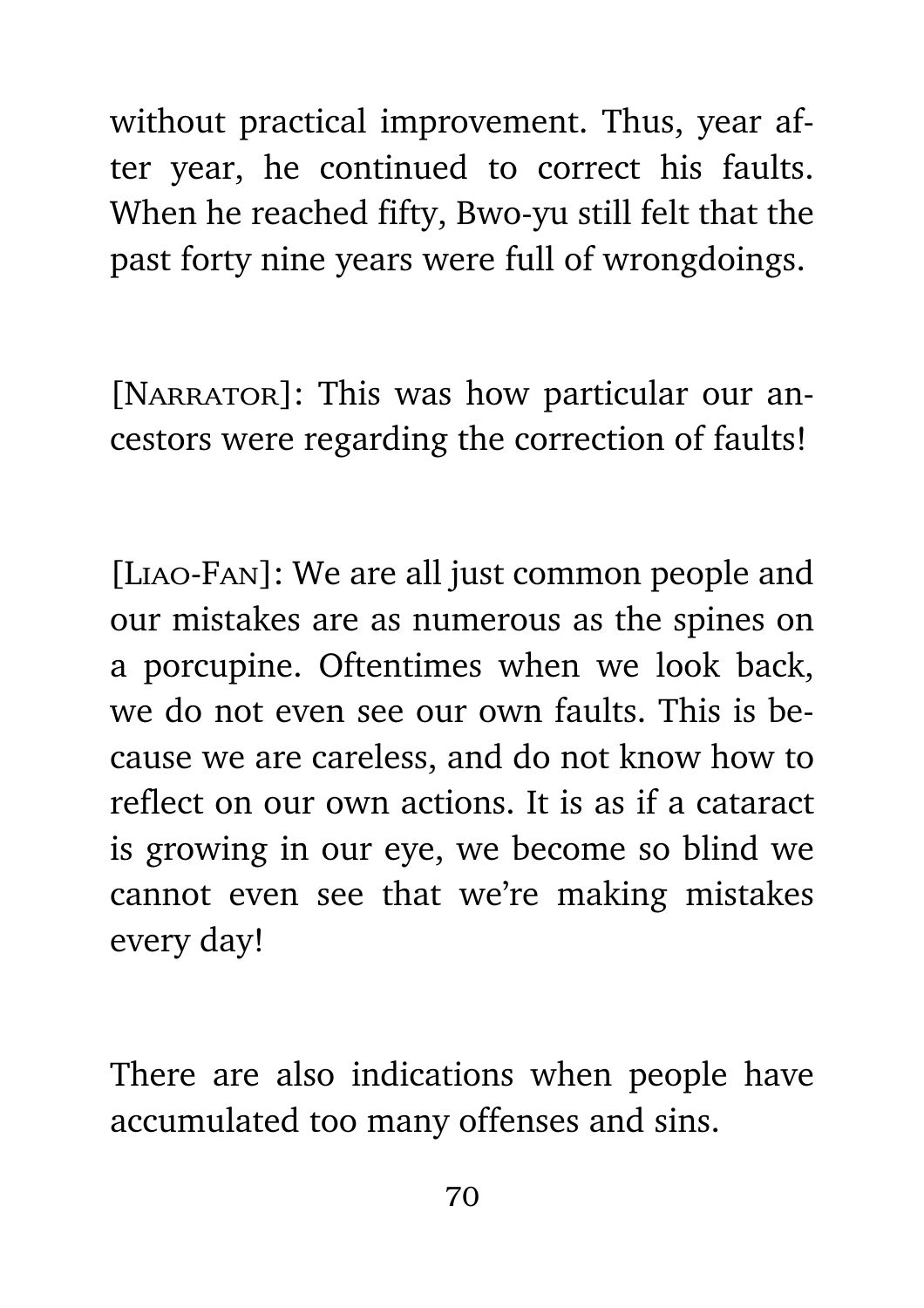[NARRATOR]: For instance, one's heart may feel confused and oppressed, lacking energy and spirit. One becomes extremely forgetful, full of worries and feels embarrassed and depressed upon meeting a virtuous gentleman. One becomes displeased at hearing righteous reasoning, and when showing kindness to others, is in turn treated with hostility. One will constantly have nightmares where everything is upside-down, and will talk incoherently and behave abnormally. These are the symptoms of those who have accumulated too many sins and offenses!

[Liao-Fan]: If you have any of the above symptoms, you should immediately gather your willpower and reform all faults. It is necessary to form a new life for yourself. I hope you will not delay!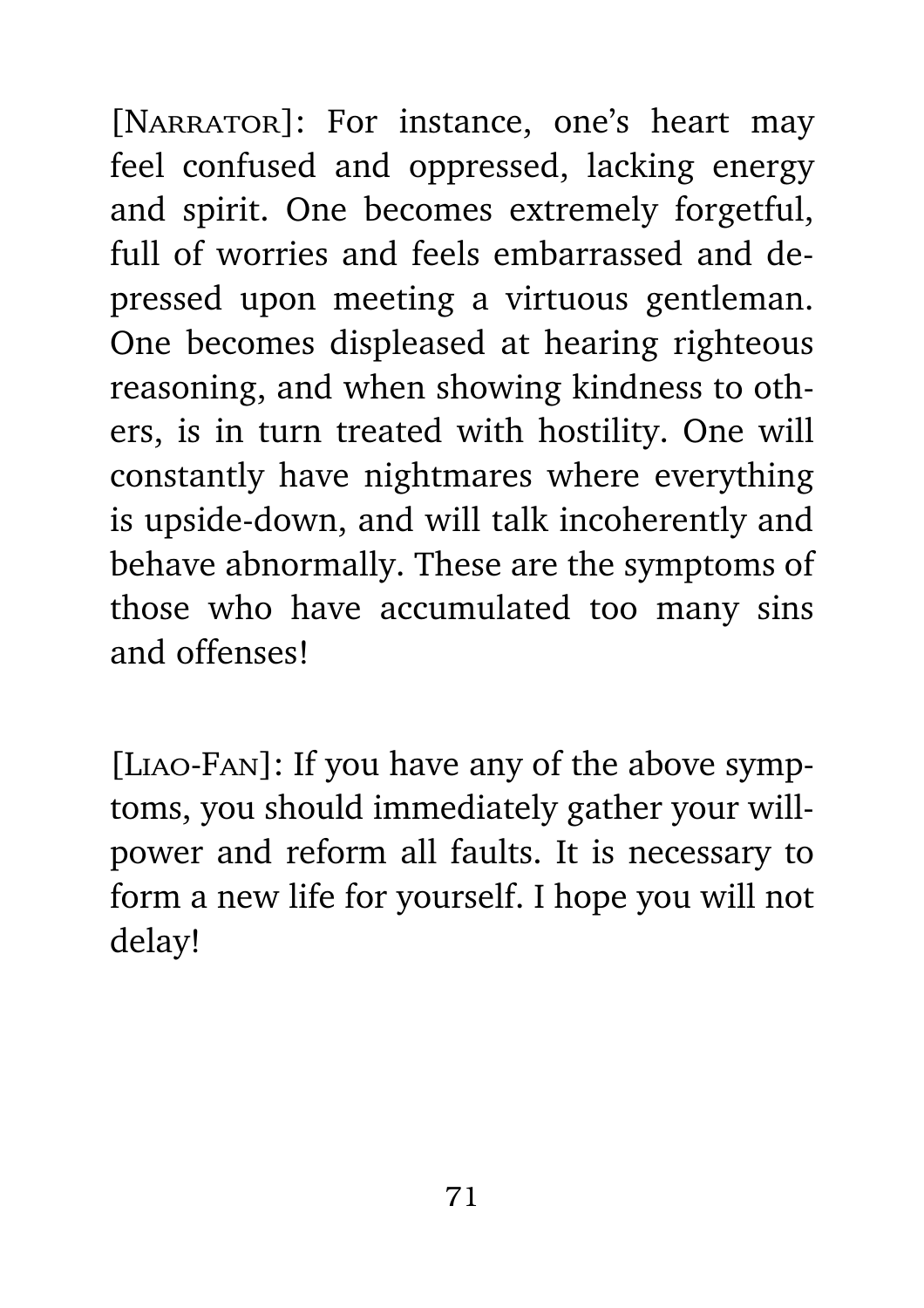## The Third Lesson: THE WAY TO CULTIVATE KINDNESS

[Narrator]: *The previous chapter spoke about the many ways to correct one*'*s faults in this present life*, *naturally assuring that a good life will not become a bad one. However*, *we are still unable to transform a bad life into a good one. Though we may be good and virtuous in this life*, *we do not know if we committed offenses in past lives. The retribution for past deeds still has to be undergone. Therefore*, *in order to change a bad life into a good life*, *we not only have to reform our faults*, *but also practice all forms of kindness and build upon our virtue. Only in this way can we rid ourselves of the karma created in the past. Once the number of our kind practices accumulates*, *our bad life will naturally turn into a good life*; *thus*, *the practice of changing destiny can be proven*!

[Liao-Fan]: The *I Ching*, *Book of Change* stated: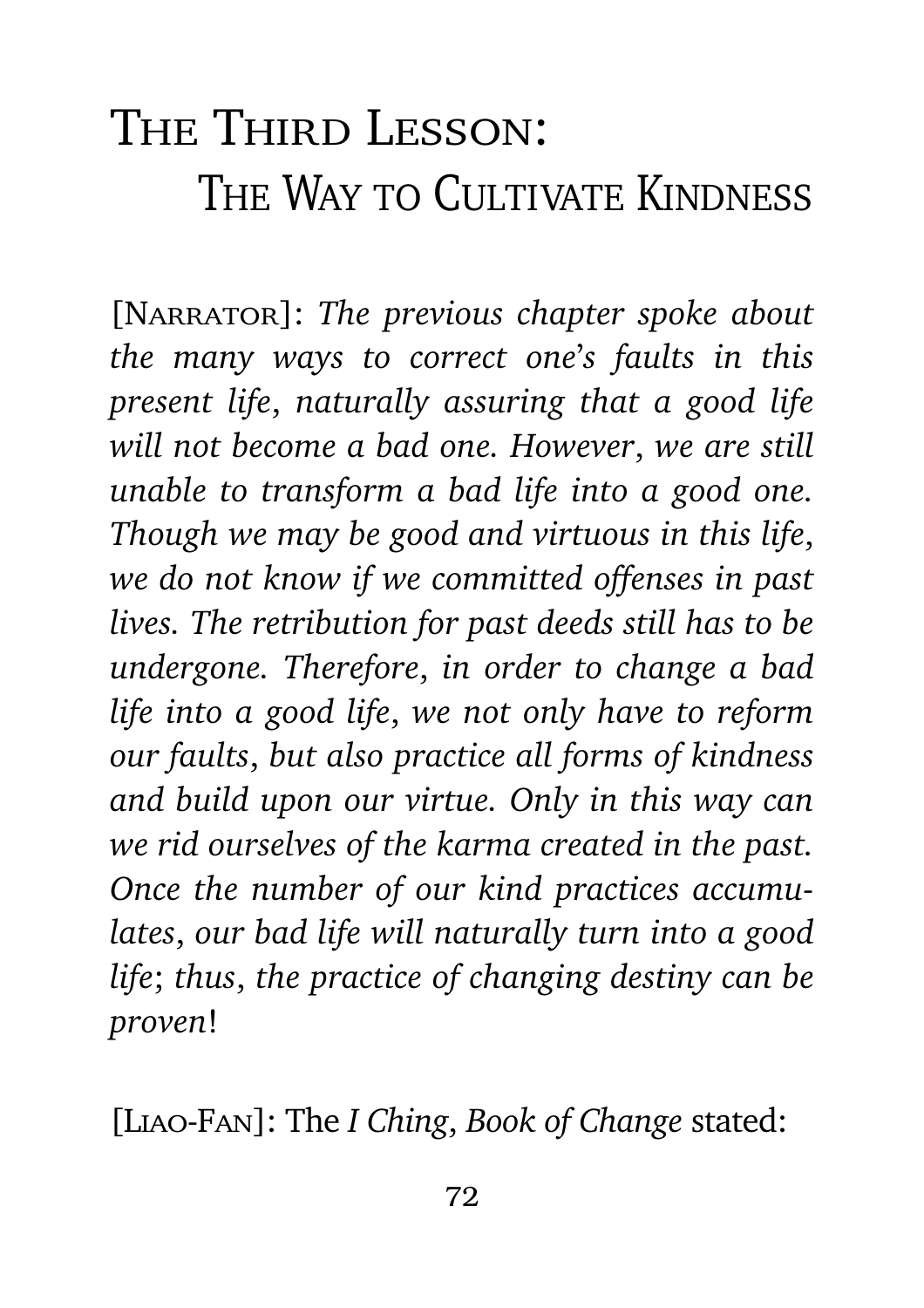[NARRATOR]: "Families who perform kind deeds will accumulate fortune which can outlast many generations".

[Liao-Fan]: Let me give you an example. Once there was a family by the name of Yen. Before they agreed to give their daughter in marriage to the man who later became Confucius' father, they looked into the past deeds of the family. After finding the family to be one that practiced kindness and accumulated virtues, the Yen family felt assured that their daughter would be marrying into a family that would be prosperous with outstanding descendants. Sure enough, their daughter later gave birth to Confucius.

Confucius had once praised Shwun, an emperor of early China, on his filial piety, saying:

[CONFUCIUS]: Due to his great filial piety, Shwun and his ancestors will be known and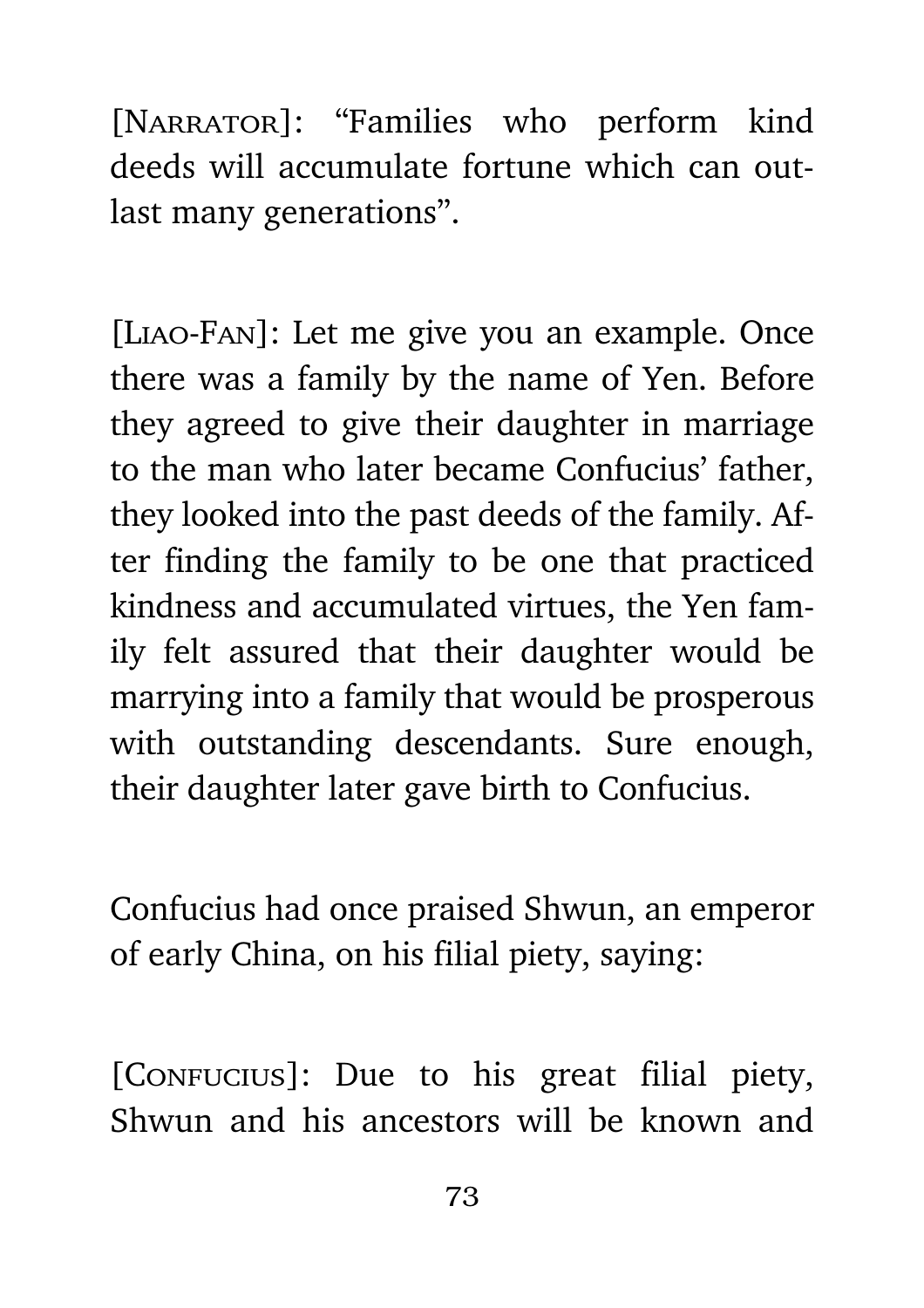respected by others. His offspring will be prominent for many, many generations.

[Liao-Fan]: These sayings were later proven true through history. Now I will prove to you in these true stories that merits can be attained through performing kind deeds.

In Fukien Province, there was a prominent man named Rong Yang who held a position in the imperial court as the Emperor's teacher. His ancestors were boat people who made a living by helping people cross the river. Once, there was a storm which lasted so long that fierce flooding washed away all the people's houses. People, animals, and goods were carried down-river by the current. Other boaters took advantage of the situation and strove to collect the floating goods. Only Rong Yang's grandfather and great grandfather took interest in rescuing the drowning people. They did not take any of the goods that floated by. The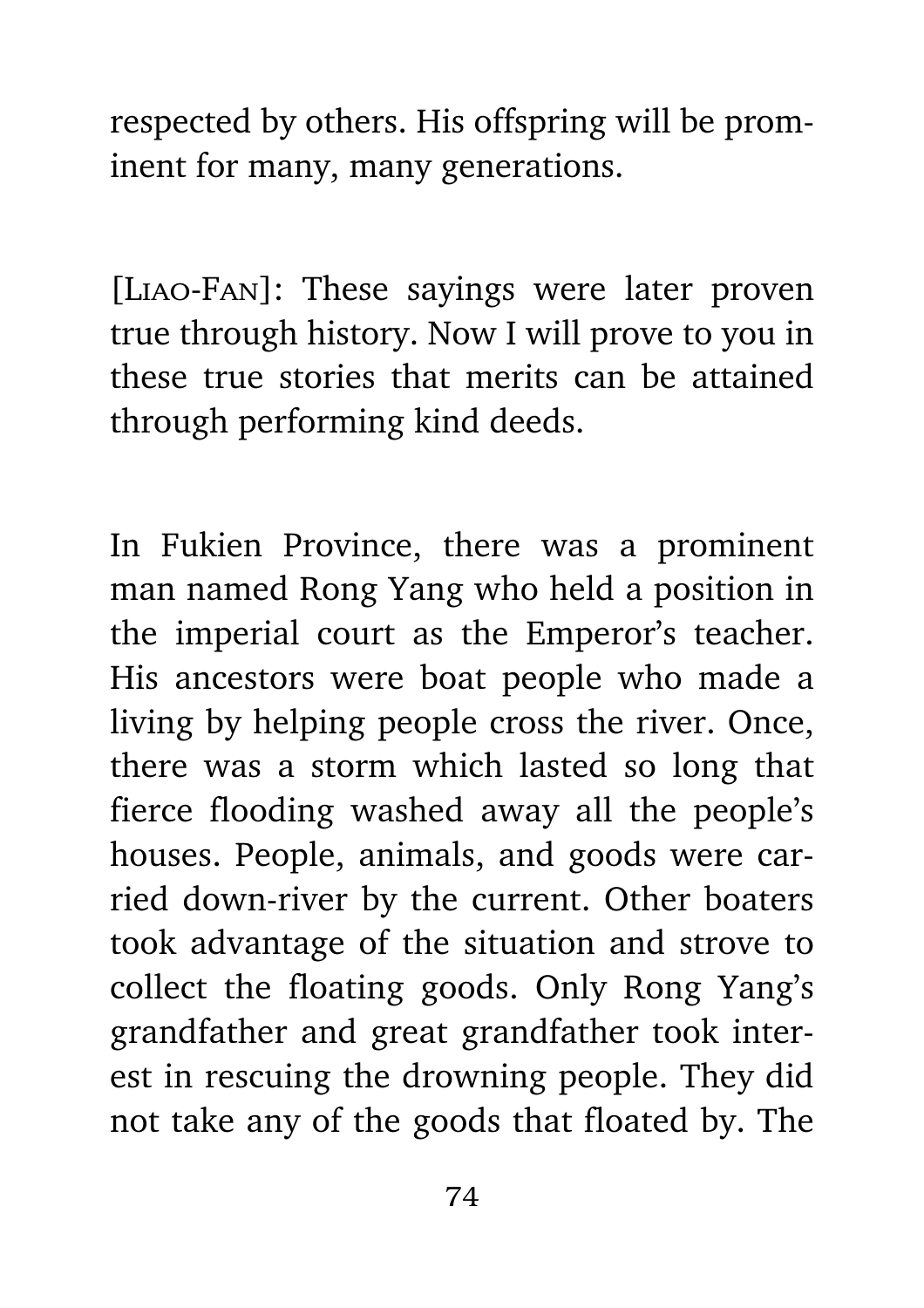other boaters all laughed and thought them to be very stupid. Later on, when Rong Yang's father was born, the Yang family gradually became wealthy. One day a saint disguised as a Taoist monk came to the Yang family and said:

[Taoist]: Your ancestors have accumulated a lot of merit; your offspring should enjoy wealth and prominence. There is a special place where you can build your ancestral tomb.

[Liao-Fan]: So they followed the Taoist's suggestion and shortly after, Rong Yang was born. Rong Yang passed the imperial examination when he was only twenty years old and later received imperial appointments.

[NARRATOR]: The emperor had even bestowed his grandfather and great grandfather with the same imperial honors. His descendants are still very prominent today.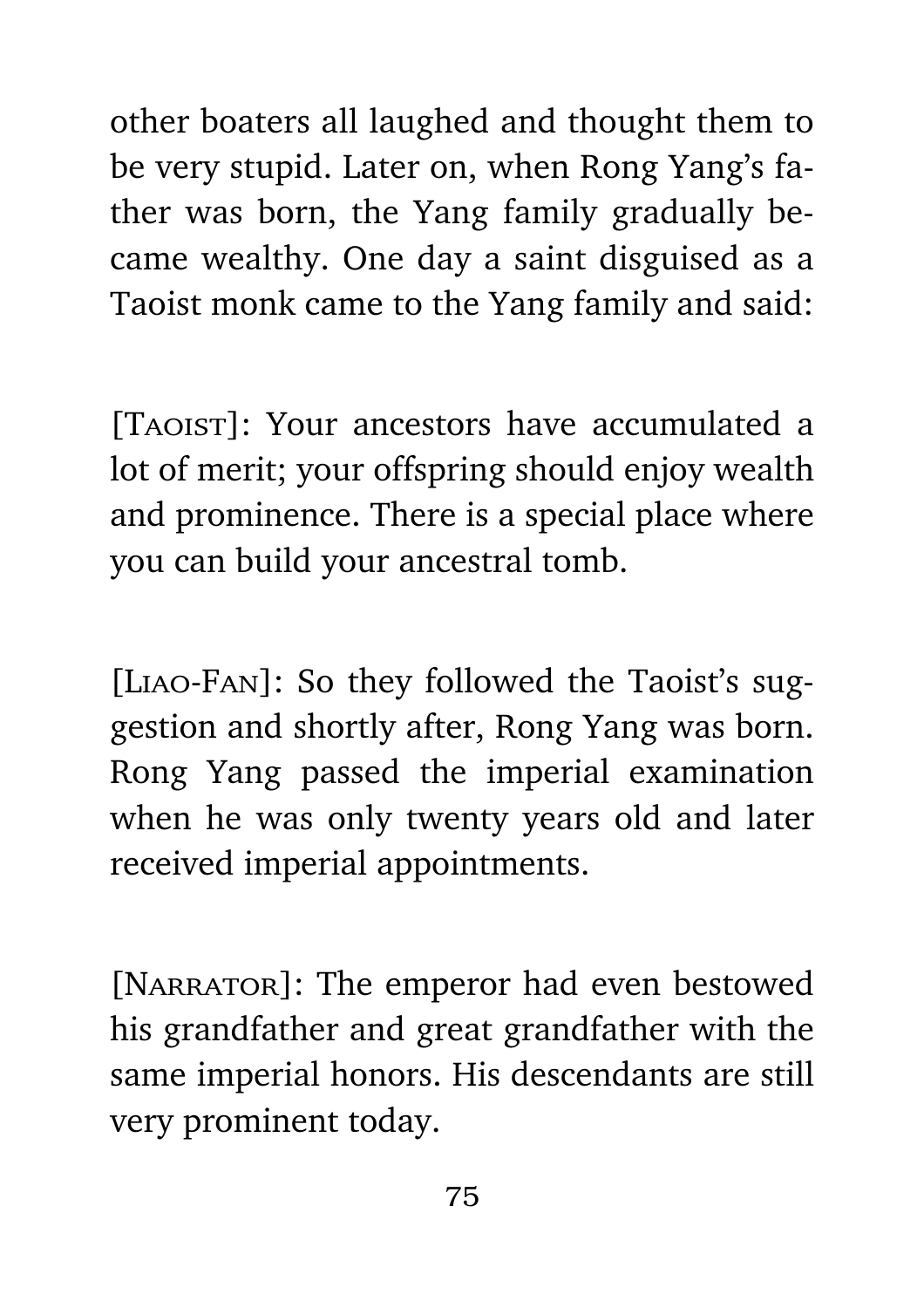[Liao-Fan]: Zi-cheng Yang from the prefecture of Ninpo, Chehkiang Province is another example. Zi-cheng worked as a member in the staff of the prefectural courthouse. He was a kind, humane, and law-abiding man. Once, the prefectural magistrate punished a criminal by beating him until his blood spilled out onto the ground. The magistrate's anger did not subside and as he was about to continue, Zi-cheng knelt and pleaded with him to stop beating the prisoner. The magistrate said:

[MAGISTRATE]: It's all right for you to plead, but how can I not be angry when this person has broken the law!

[Liao-Fan]: Zi-cheng replied:

[ZI-CHENG]: When even those in government positions of prestige and power are corrupted and do not follow the Righteous Path, how can one expect the common people to abide by laws and orders? Also, extreme beating can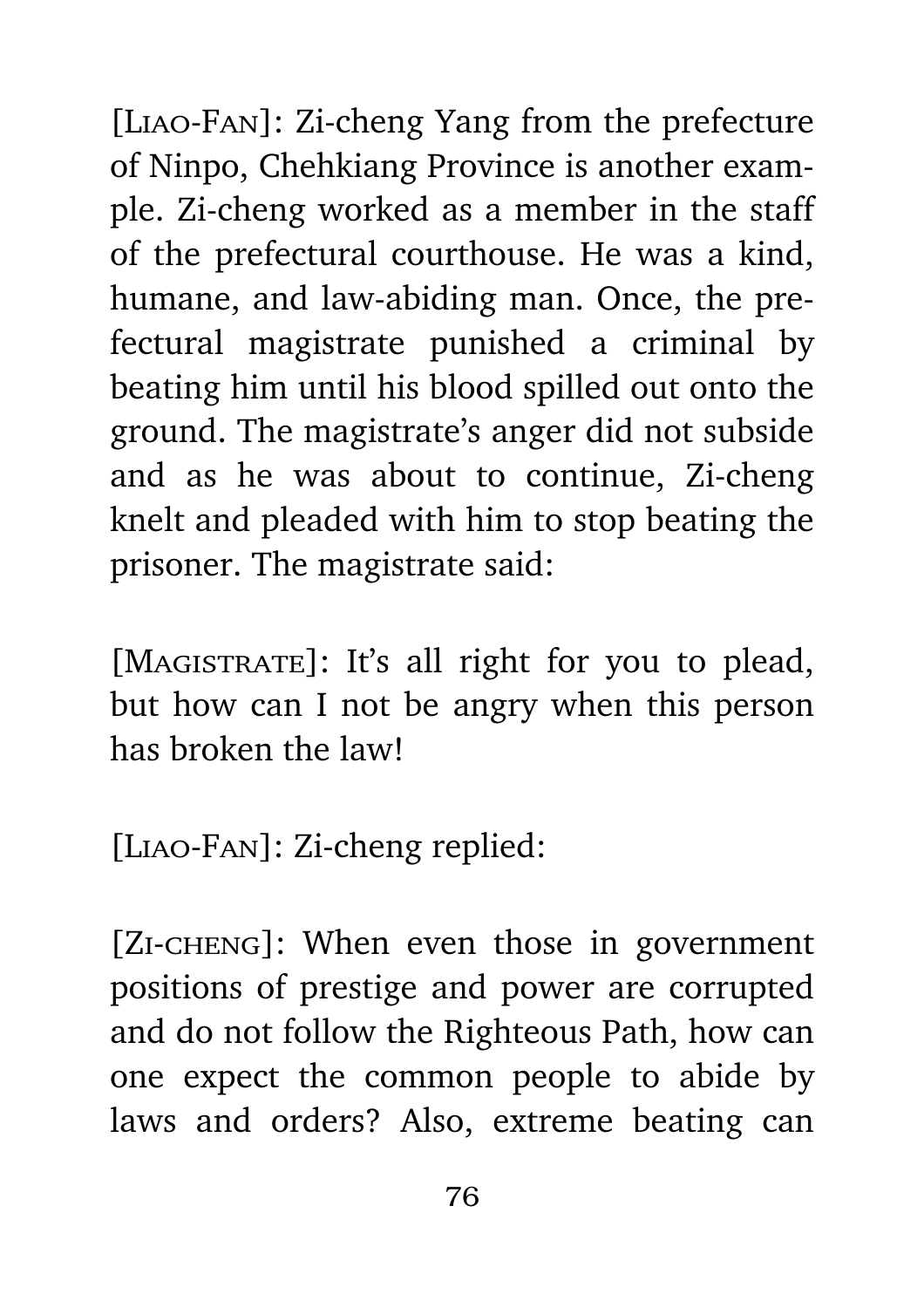force an innocent suspect to plead guilty. Thus in a case like this we should be more understanding.

[Liao-Fan]: The magistrate was quite touched by Zicheng's speech and ceased the beating. Although Zi-cheng came from a very poor family, he never took any bribes. If the prisoners were short of food, he would always take food from his own home, even if it meant going hungry himself. This practice of compassion never ceased and eventually Zi-cheng had two sons.

[NARRATOR]: The elder's name was Shou-chen and the younger was named Shou-zi. Both sons became very prominent, and held important government positions. Even the descendants of the Yang family remained prominent for a long time as well.

[Liao-Fan]: Here is another true story that happened during the Ming Dynasty. Once, an or-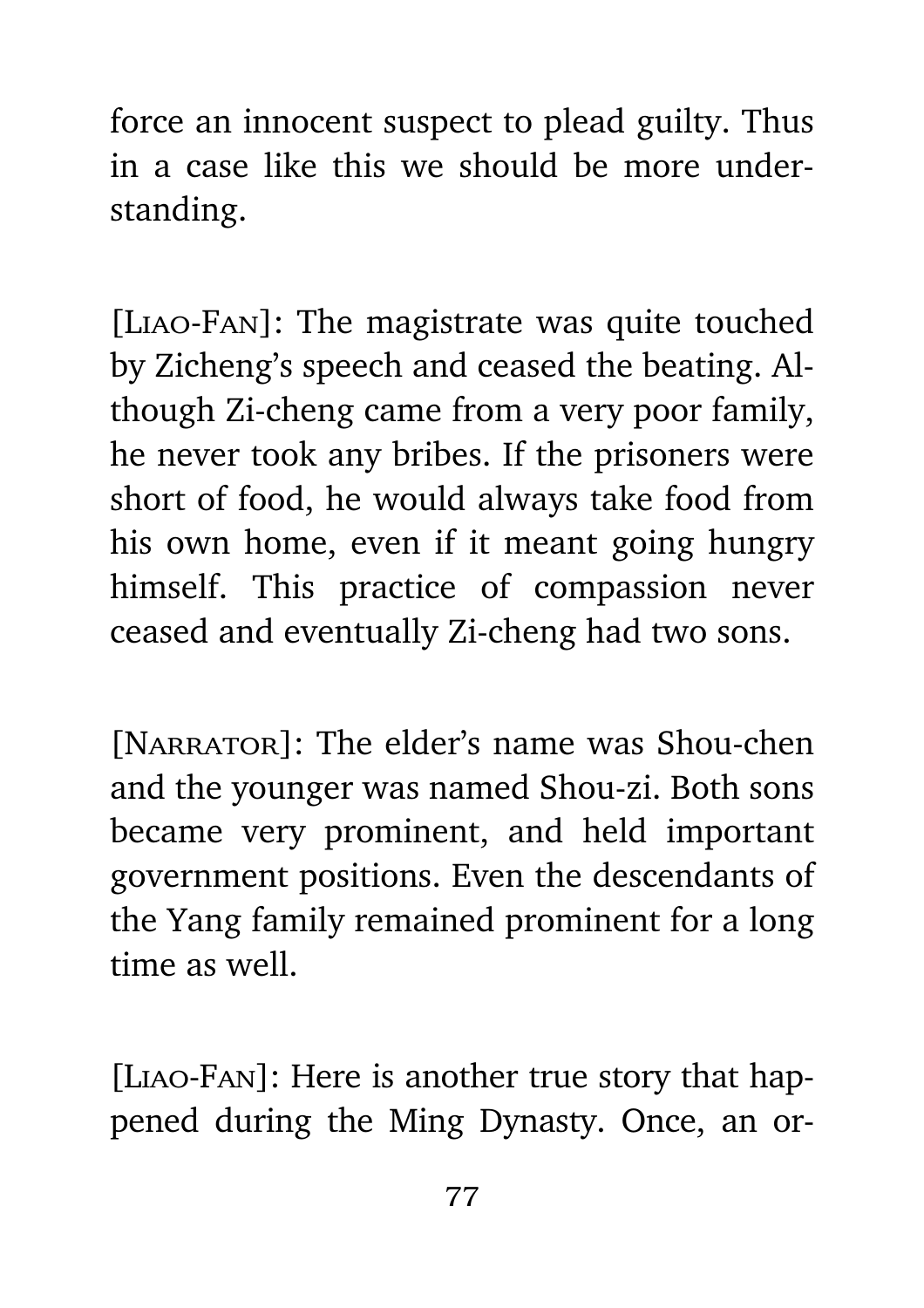ganization of bandits appeared in Fukien Province. The Emperor appointed General Hsieh to lead the imperial army to pacify them. General Hsieh wanted to make sure that the innocent were not accidentally killed in the hunt for bandits. So, he managed to attain a list of those who belonged to the organization and commanded that a white flag be given secretly to those who did not belong with the bandits. They were told to place the flag on their door when the imperial army came to town and the soldiers were ordered not to harm the innocent. With this one thought of kindness, General Hsieh saved tens of thousands of people from being killed.

[NARRATOR]: Later, his son Chian Hsieh placed first on the imperial exams and later became an advisor to the emperor. His grandson Pei Hsieh also placed highly on the exams.

[Liao-Fan]: Another example is the Lin family from Fukien. Among their ancestors was an old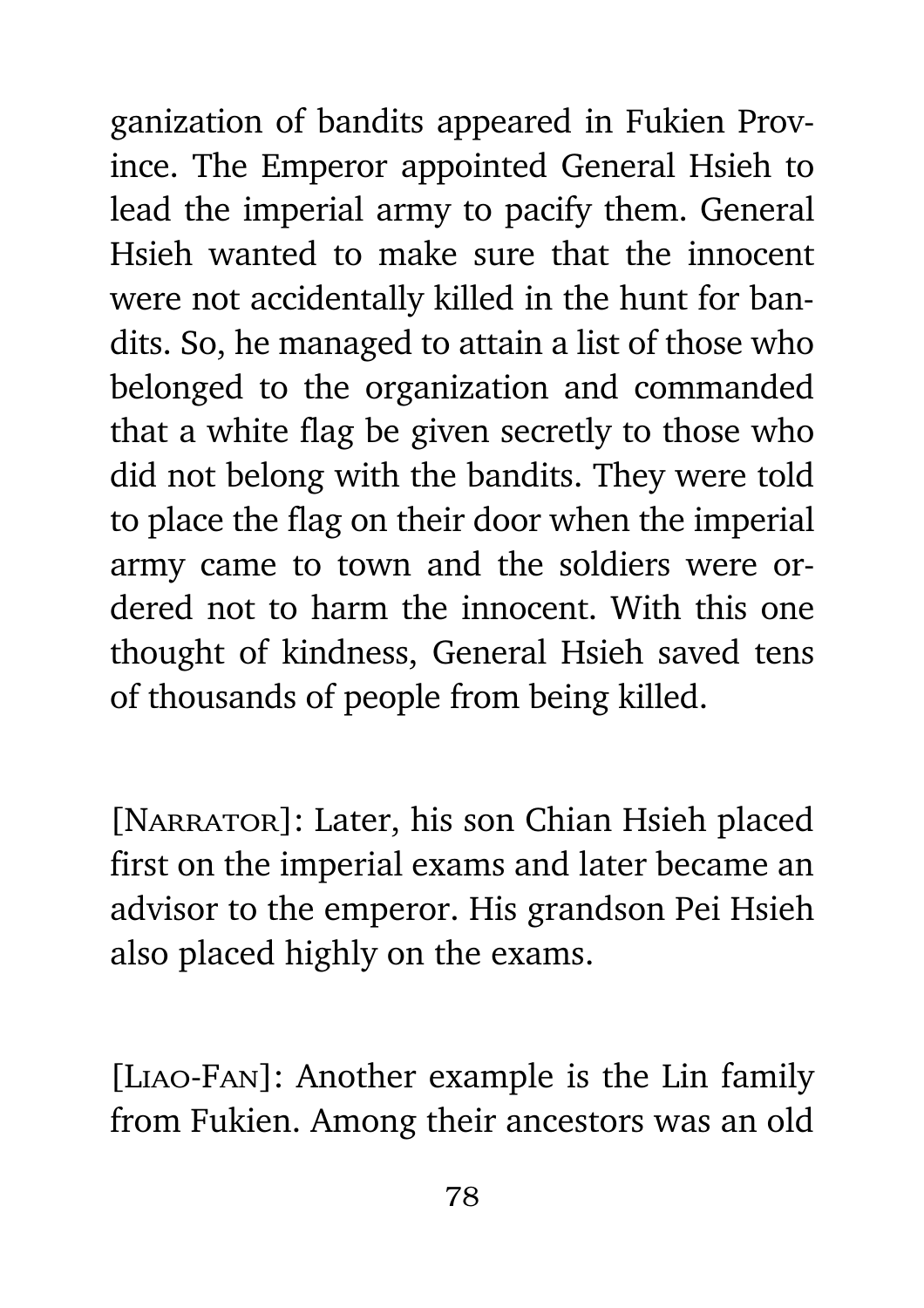lady who was very generous. Every day she made rice balls to give to the poor, and always gave as many as they asked for. There was a Taoist monk who came every day for three years and each time would ask for six or seven rice balls. The old lady always granted his request and never expressed any displeasure. The Taoist monk, who was actually a heavenly being who came to test the depth of her kind heart, realized the deep sincerity of this woman's kindness and said:

[TAOIST]: I have eaten your rice balls for three years with nothing to show my gratitude in return. Perhaps I can help you in this way: On the land behind your house there is a good place where you can build the ancestral grave. If you are placed there in the future, the number of your descendants who will have imperial appointments will be equivalent to the number of seeds in a pound of sesame seeds.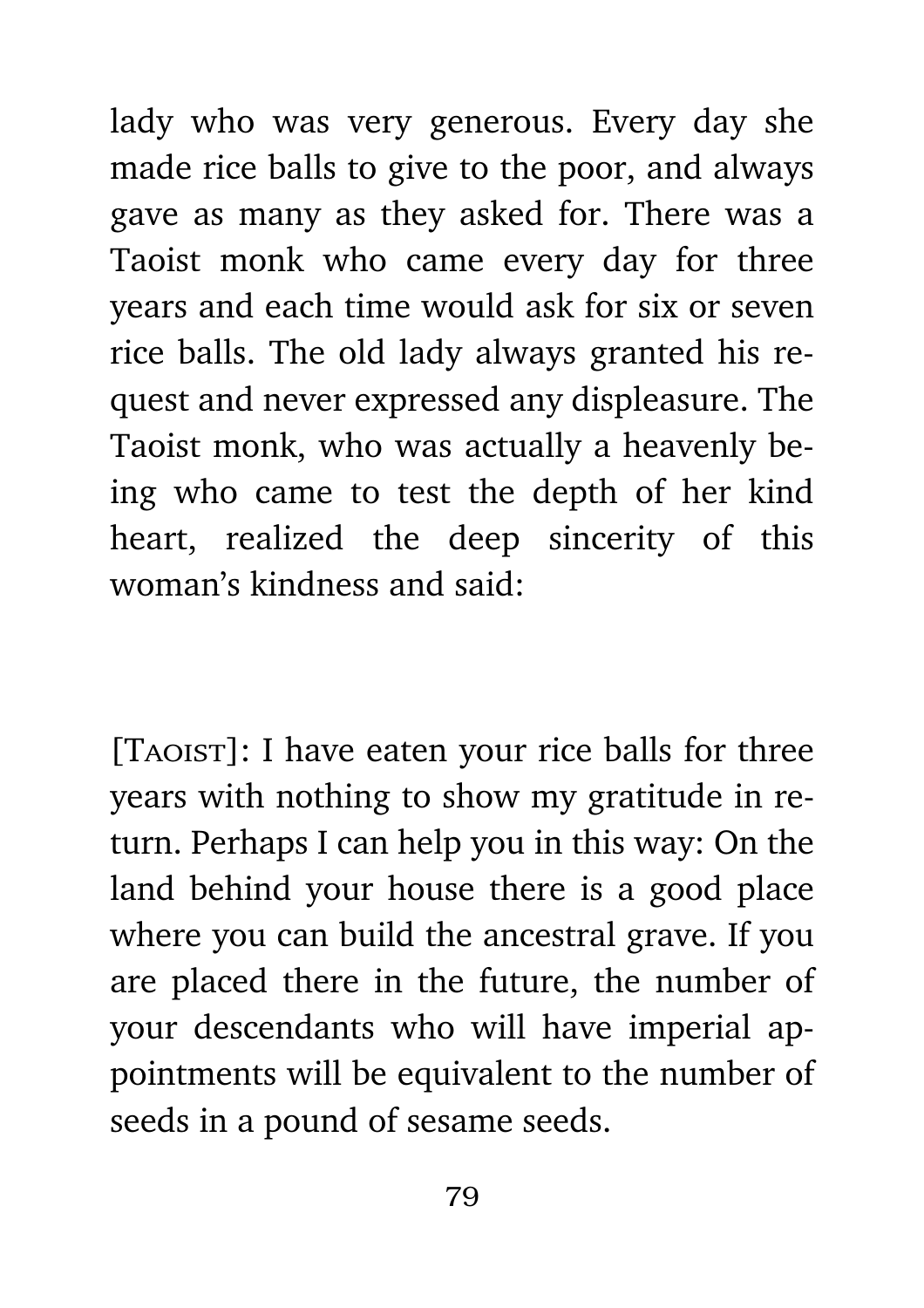[LIAO-FAN]: When the old lady passed away, the Lin family followed the Taoist's suggestion and buried her at the designated place. The first generation after that, nine men passed the imperial exams, and it continued that way for every succeeding generation.

Another example comes from the father of an imperial historian whose name was Chi Feng. One winter many years ago, Chi Feng's father was on his way to school when he encountered a person frozen in the snow. Finding the man still breathing, he quickly took off his coat to wrap around the frozen man. He carried him back home and revived him. That night he dreamed of a heavenly being who told him:

[Heavenly being]: You helped the dying man out of utter sincerity, this is a great virtue. I will bring the famous General Han-chi of the Sung Dynasty to be reborn as your son.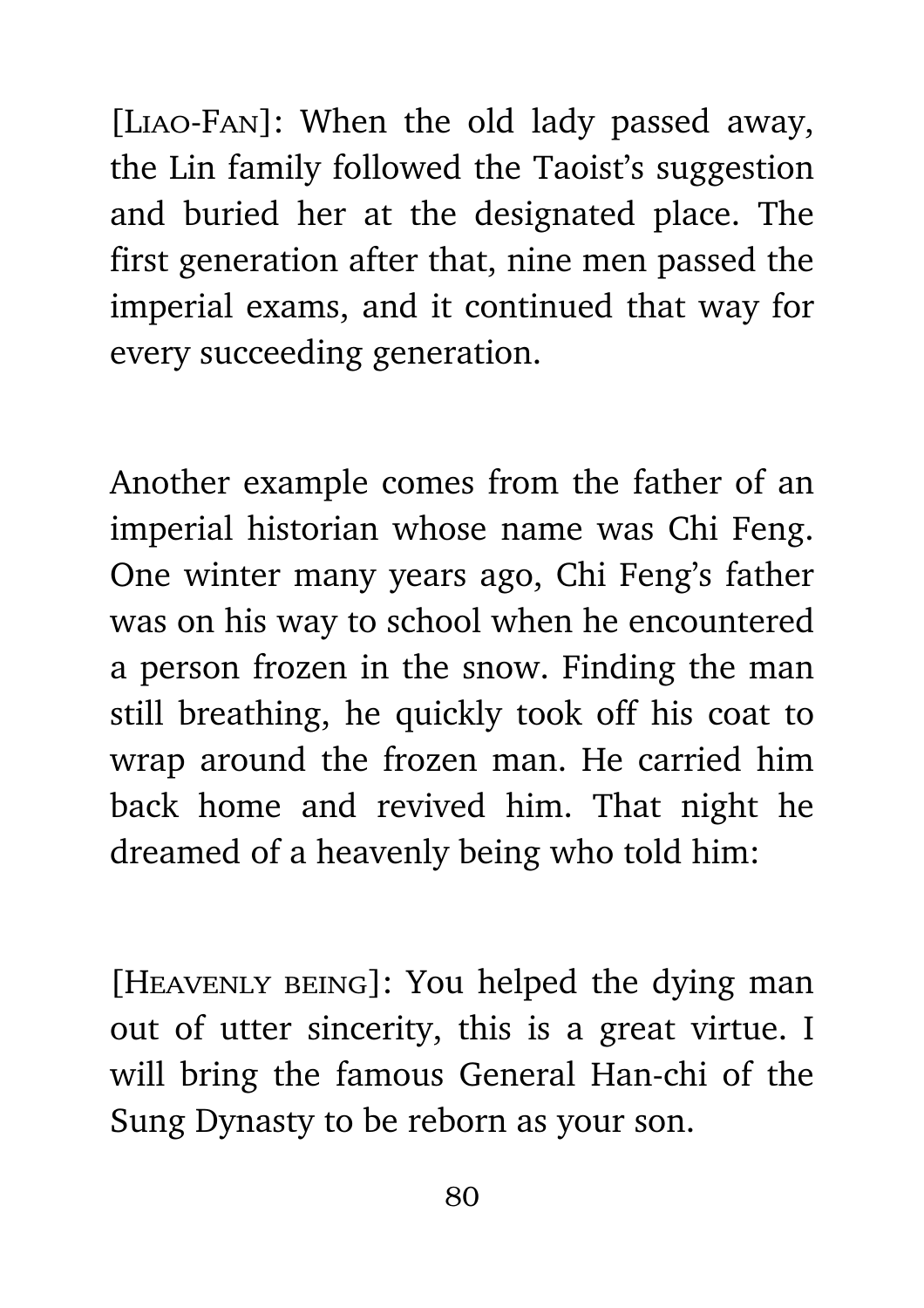[Liao-Fan]: Later the child was born and his nickname was Chi.

Another example is of Ta-jo Ying, the imperial secretary who lived in Tai-chou. When he was young, he used to study in remote mountain areas. At night he often heard the sounds of ghost and spirits but he never feared them. One day he heard a ghost say happily to another ghost:

[GHOST 1]: There's a village woman whose husband left home a long time ago and has not returned. Her in-laws think that their son is dead and are forcing her to remarry. Tomorrow night she is going to commit suicide here, and will replace me so that I can be reborn.

[NARRATOR]: The souls of those who commit suicide have to wait for another to die at the same place they did in order to leave the ghost realm and attain rebirth at a higher level.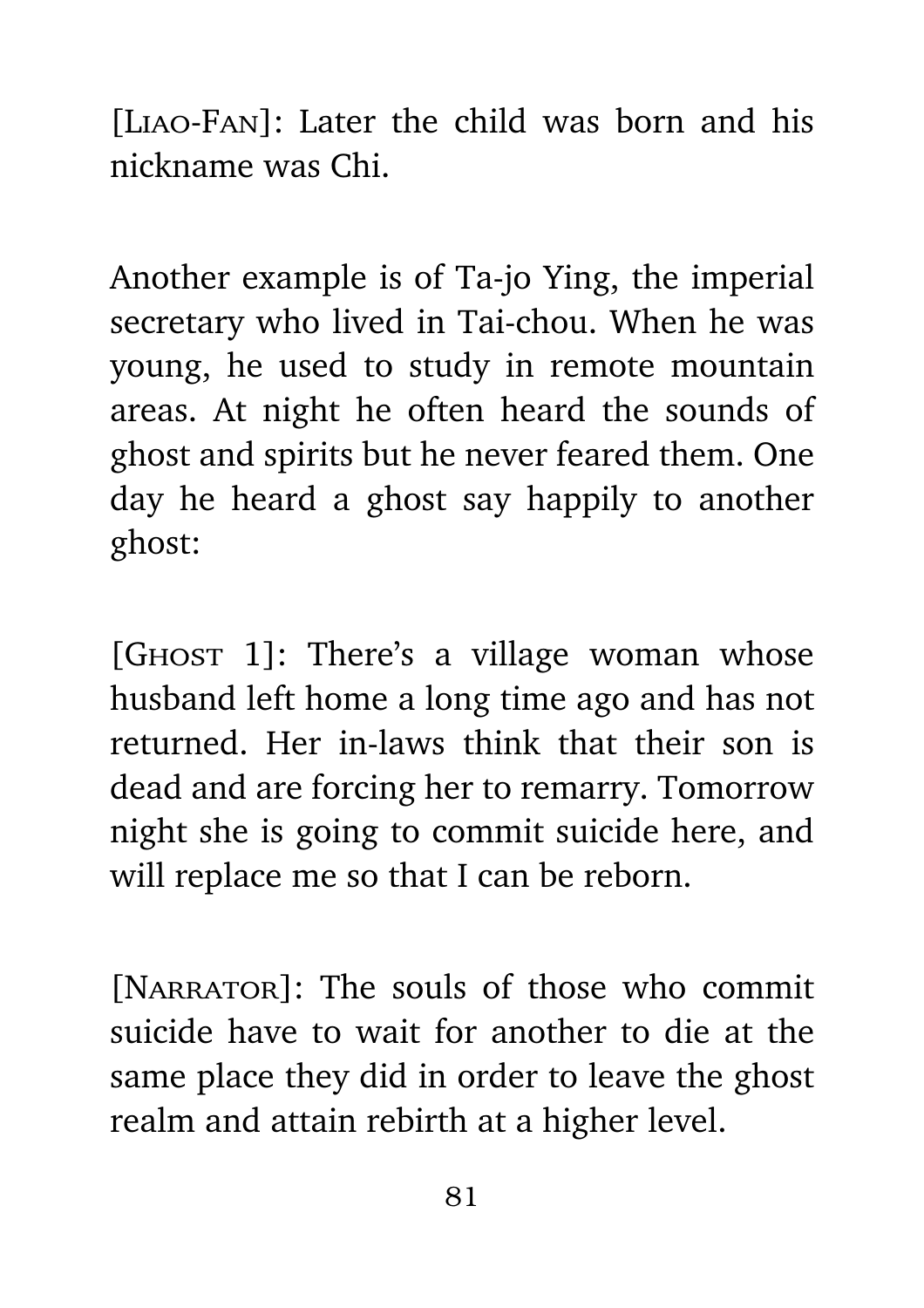[Liao-Fan]: Mr. Ying heard this and immediately set out to sell his parcel of land. He attained four Bans of silver and made up a letter from the daughter-in-law's husband and sent it to her home along with the silver. The father-inlaw noticed that the letter was not in his son's handwriting, but examined the silver and said:

[FATHER-IN-LAW]: The letter may be a fake, but the silver's not. Besides, who would send us this much money? Perhaps our son is truly alive and well, and we should not force our daughter-in-law to remarry.

[Liao-Fan]: Therefore the daughter-in-law did not commit suicide and her husband returned home after all. Mr. Ying heard the ghosts converse again:

[GHOST 1]: Humph! Originally I was able to leave this place for rebirth, but my chance got messed up by Mr. Ying!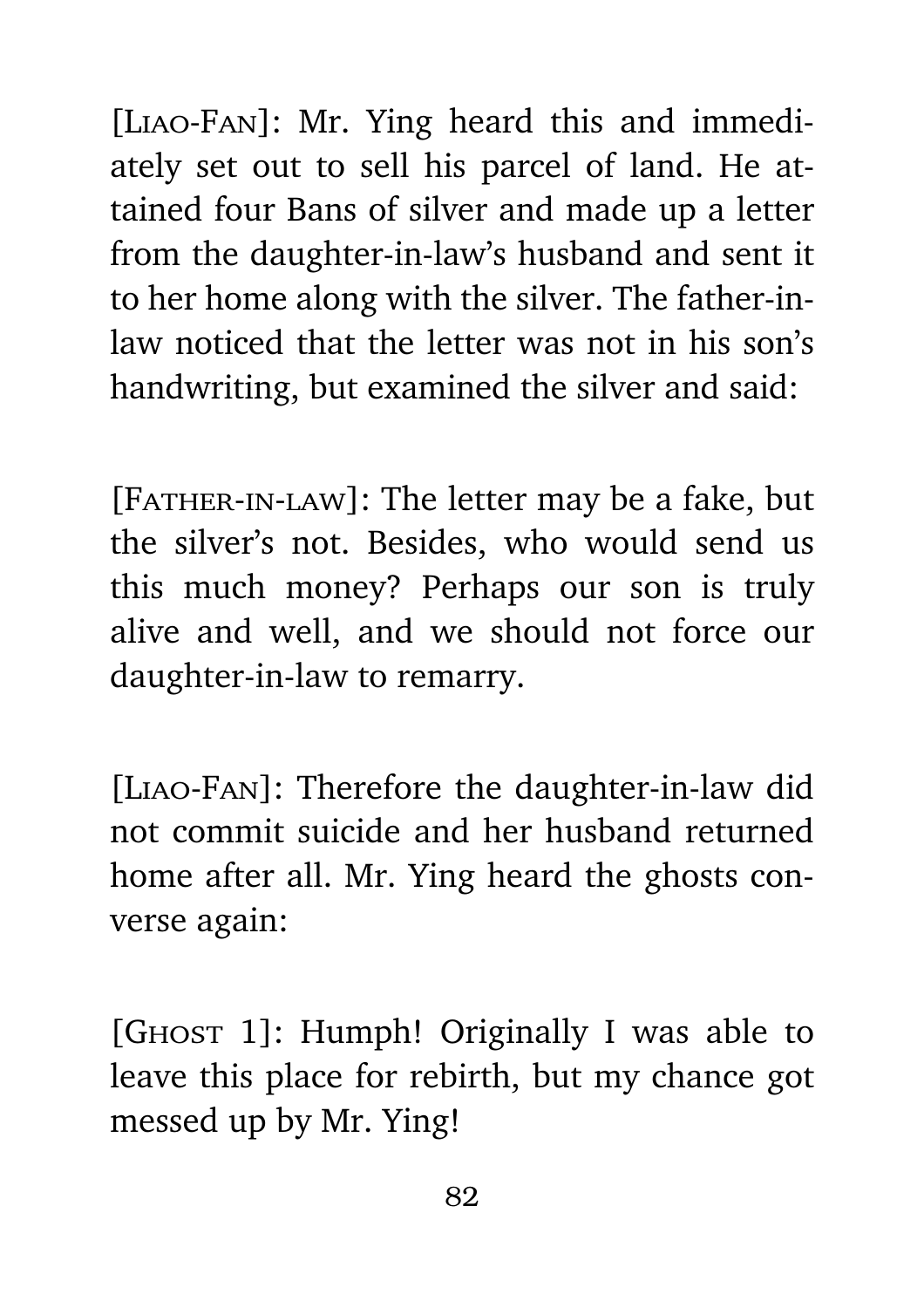[GHOST 2]: Why don't you inflict some harm on him?

[GHOST 1]: No, I can't. His goodness and virtue has been recognized by the gods and he's going to receive a prominent position in the future. How can I harm him?

[Liao-Fan]: Mr. Ying heard this and became even more diligent in practicing kindness and accumulating merit. Whenever there was a famine, he would use his own money to buy food for the poor and needy and was always eager to help those in emergencies. When things did not go his way, he always reflected within himself rather than complain of the outside conditions. Even today, his descendants are still very prominent.

There was another person, Feng-chu Hsu, who lived in Changso, Chiangsu Province, whose father was very wealthy. Whenever there was a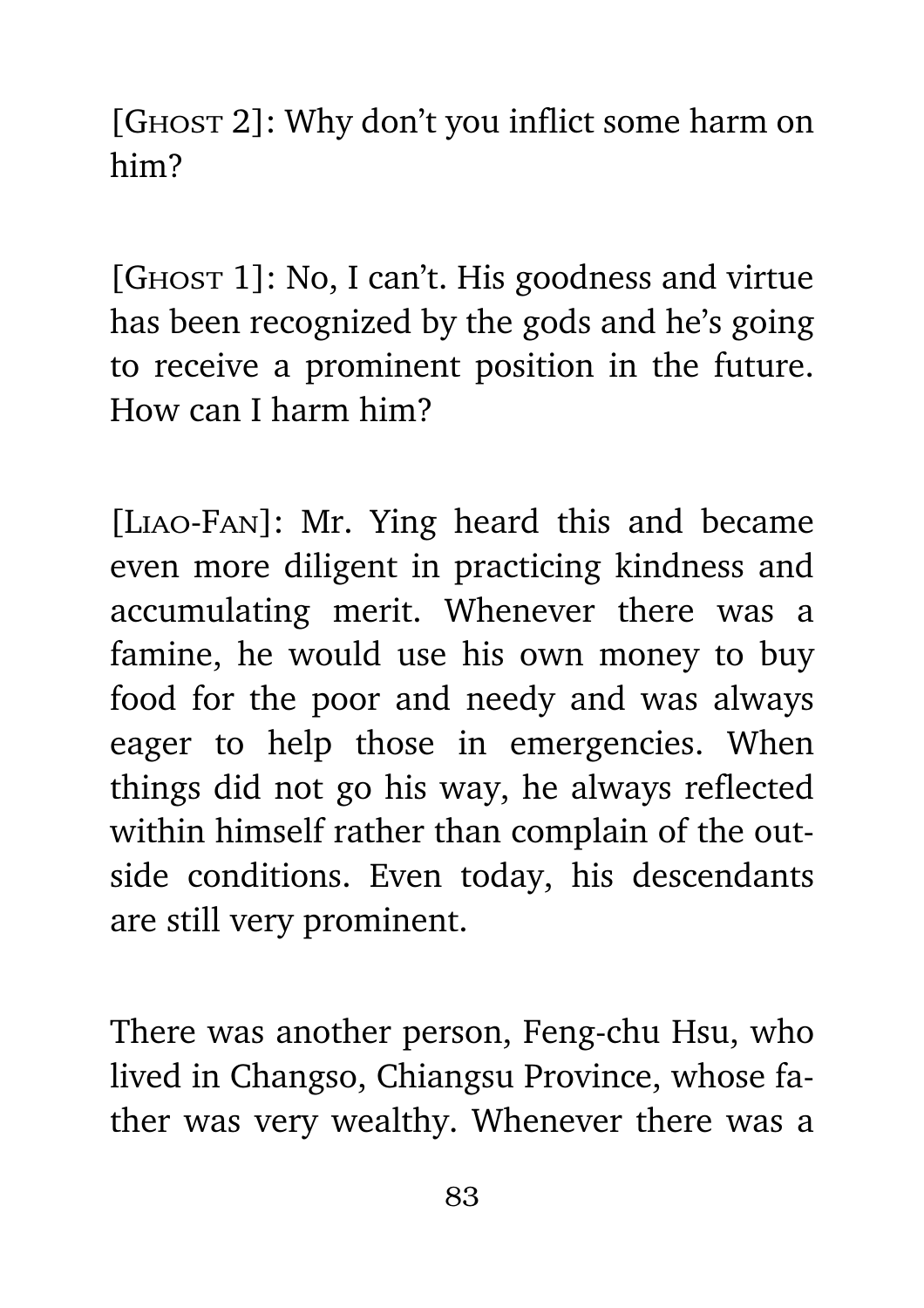famine, his father would donate his own grain and all the rent on the rice fields to the poor. One night he heard ghosts singing outside his home:

[GHOSTS]: No kidding! No kidding! A person of the Hsu family is going to pass the imperial exam!

[Liao-Fan]: This went on for several days and sure enough, that year his son Feng-chu passed the imperial exam. From then on, he was even more diligent in doing good deeds and accumulating merit. He often fixed bridges and took care of travelers and monks. One day he heard the ghosts sing again:

[GHOSTS]: No kidding! No kidding! A person in the Hsu family is going to pass an even higher level of the imperial exam!

[NARRATOR]: And sure enough, Feng-chu passed the higher exam and became the governor of two provinces.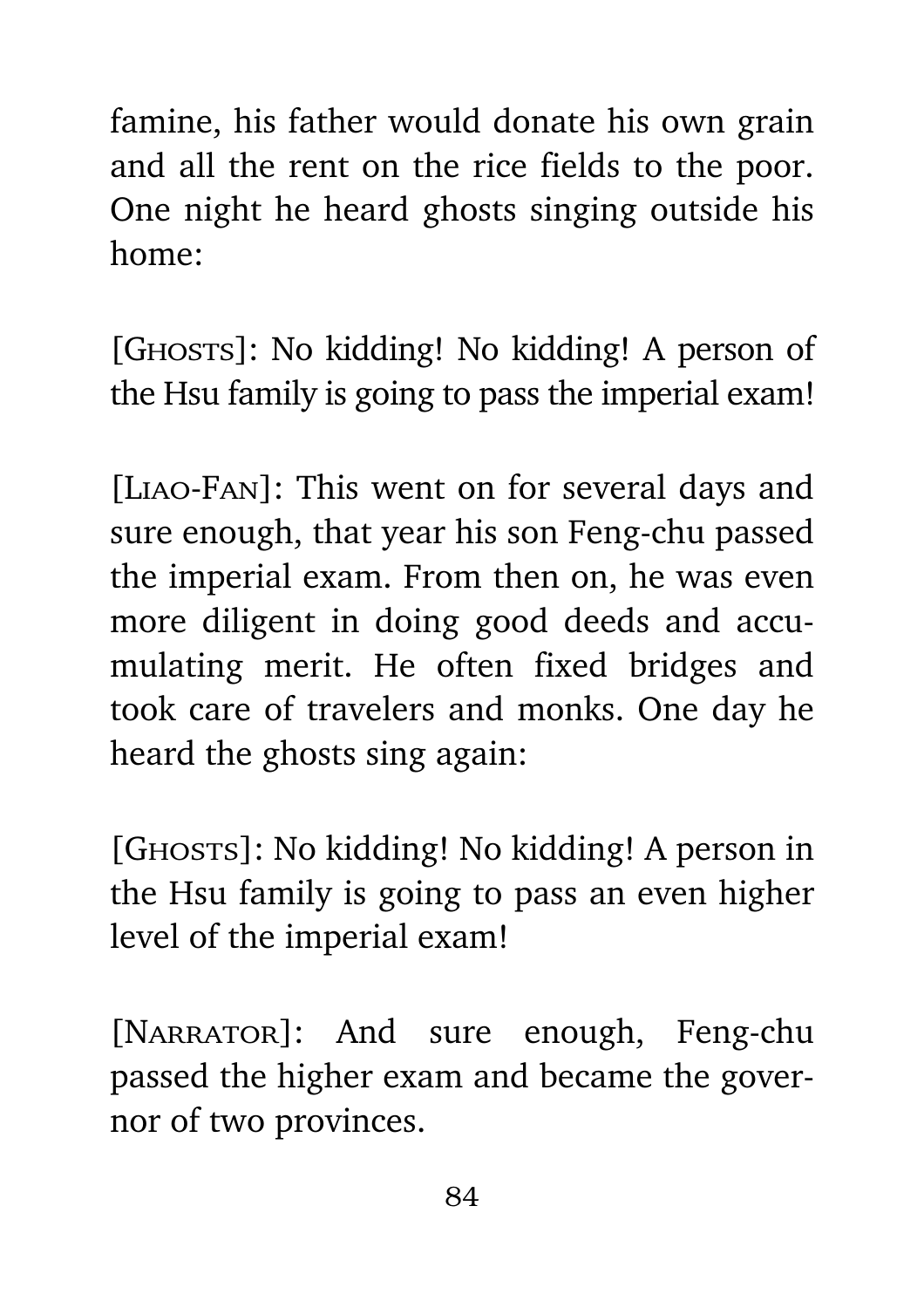[Liao-Fan]: Another example is Kung-hsi Tu who lived in Chia-shing, Chehkiang Province. Mr. Tu used to work in the courthouse and would spend nights in the prison cells, talking with the inmates. Whenever he found anyone to be innocent, he would write a classified report to the judge, informing him of innocent cases. The judge would then question the prisoners accordingly and clear the case.

[NARRATOR]: Through Mr. Tu's effort, ten innocent people were released, and all of them were extremely grateful to him. Soon after, Mr. Tu also made a report to the Imperial Judge saying:

[MR. Tu]: If even in the Imperial City there are so many innocent imprisoned, there must be many more throughout the nation. I recommend that the Imperial Judge send investigators to check the prisons for innocent people every five years. The sentences can be reduced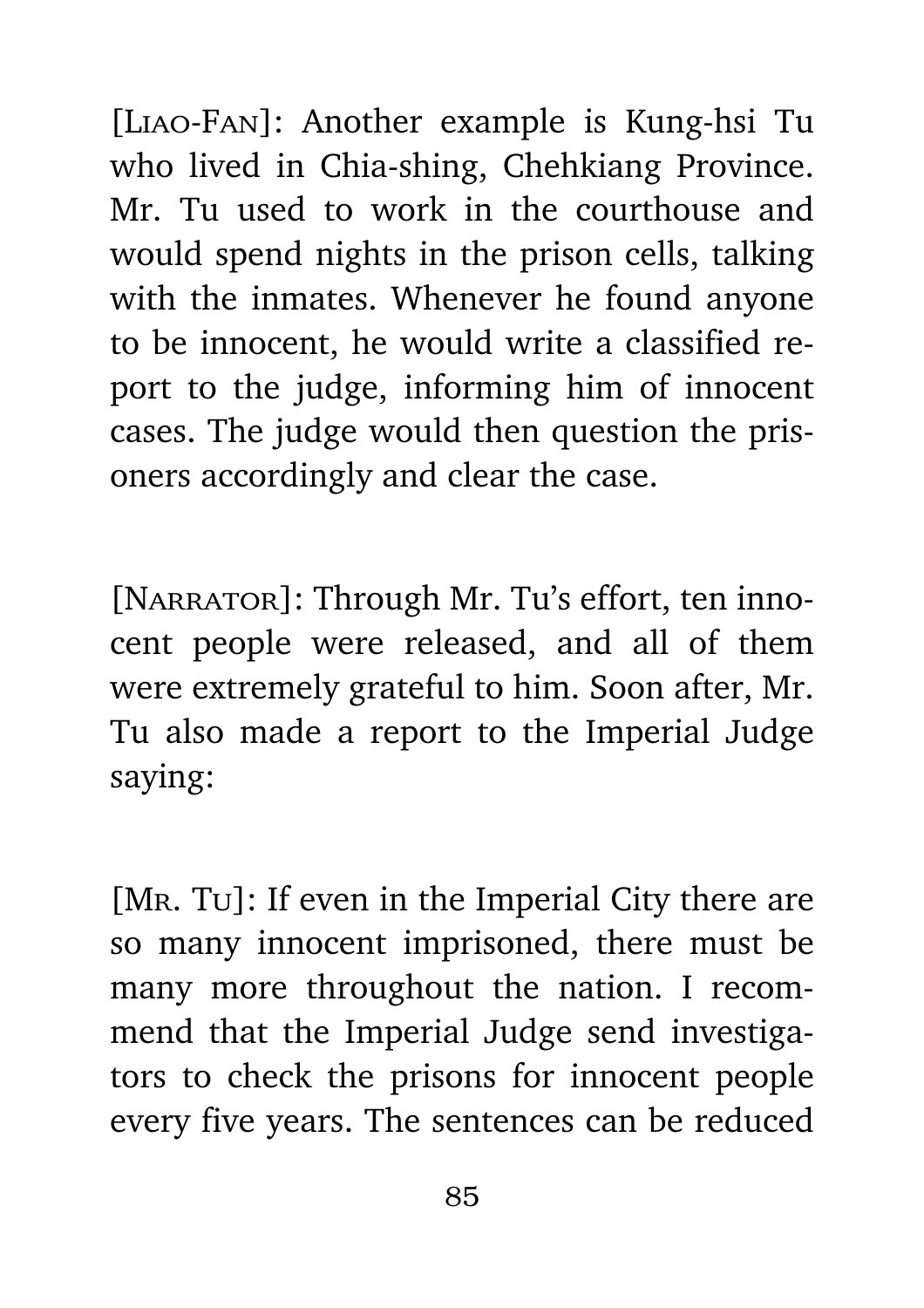or canceled in order to prevent the innocent from remaining in prison.

[Liao-Fan]: The Imperial Judge took his request to the Emperor, who agreed to Mr. Tu's suggestion. Mr. Tu was chosen as one of the special agents in charge of reducing sentences for those who might be innocent. One night he dreamed of a heavenly being who came to him and said:

[Heavenly being]: You were not supposed to deserve a son in this life, but this act of reducing prison sentences for innocent people is in line with the wishes of the heavens. You will be bestowed with three sons and they will all attain high positions.

[Liao-Fan]: Soon after that, his wife gave birth to three sons who all became prominent men in society.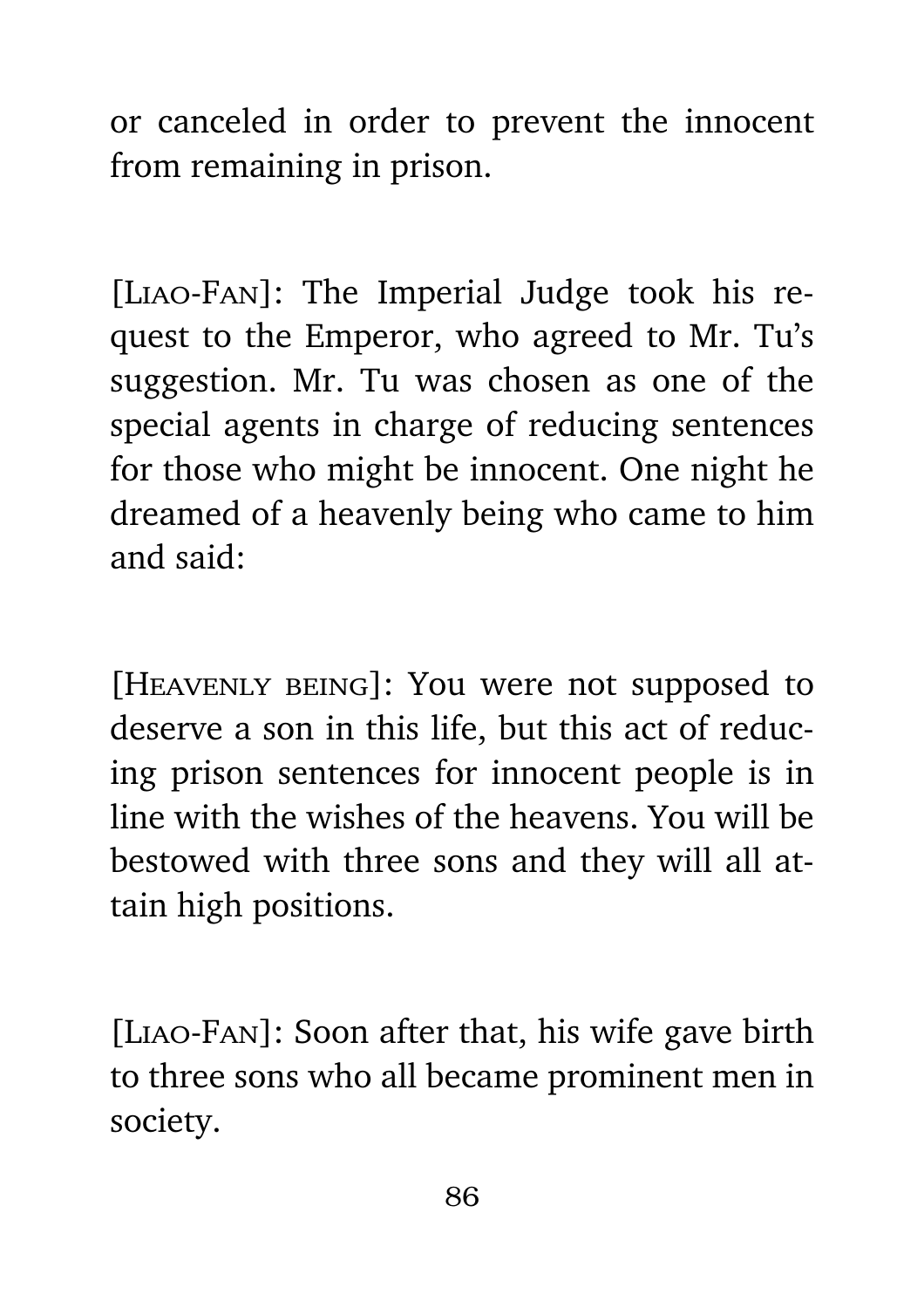Another example of attaining good outcomes from practicing kindness is Ping Bao, who lived in Chia-shing. Ping was the youngest of the seven sons of the magistrate of Chih-chou, Anhui Province. He was sought into marriage by the Yuan family at Ping-hu Prefecture and was a good friend of my father. Ping Bao was very knowledgeable and talented, but he was never able to pass the exams.

[NARRATOR]: He put his time into studying the teachings of Buddhism and Taoism instead.

[Liao-Fan]: Once, while traveling to Lake Liu, he came to a village and saw a temple in desperate need of repairs. He saw that the statue of Kuan Yin Bodhisattva stood wet from the rain which leaked through the roof. Ping took out all his money and gave it to the abbot of the temple, asking him to please use it to restore the temple. The abbot replied: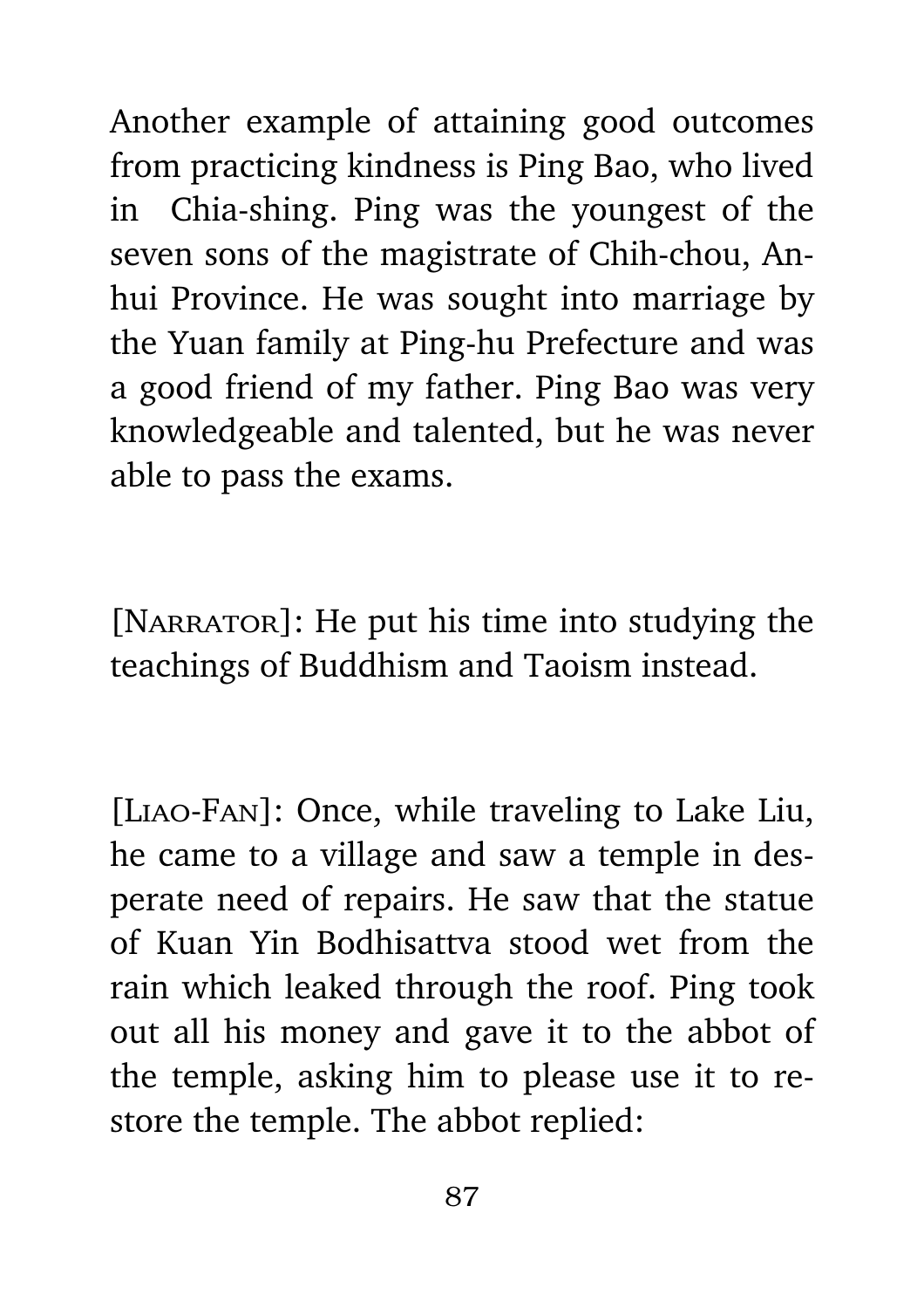[ABBOT]: It will be a very big project, I'm afraid this amount is not enough to complete your wish.

[Liao-Fan]: Ping Bao then took out all his luxurious belongings and handed them to the abbot. His servant tried to persuade him into keeping his best outfit, but he refused, saying:

[Ping Bao]: It does not matter to me. As long as the statue of Kuan Yin Bodhisattva remains undamaged, I do not care if I have to go without clothes.

[Liao-Fan]: The abbot, with tears in his eyes, exclaimed:

[ABBOT]: To give up money and clothing is not a difficult deed to accomplish, but your deep sincerity is truly rare and precious to encounter!

[Liao-Fan]: After the temple was repaired, Ping Bao led his father over to visit and spent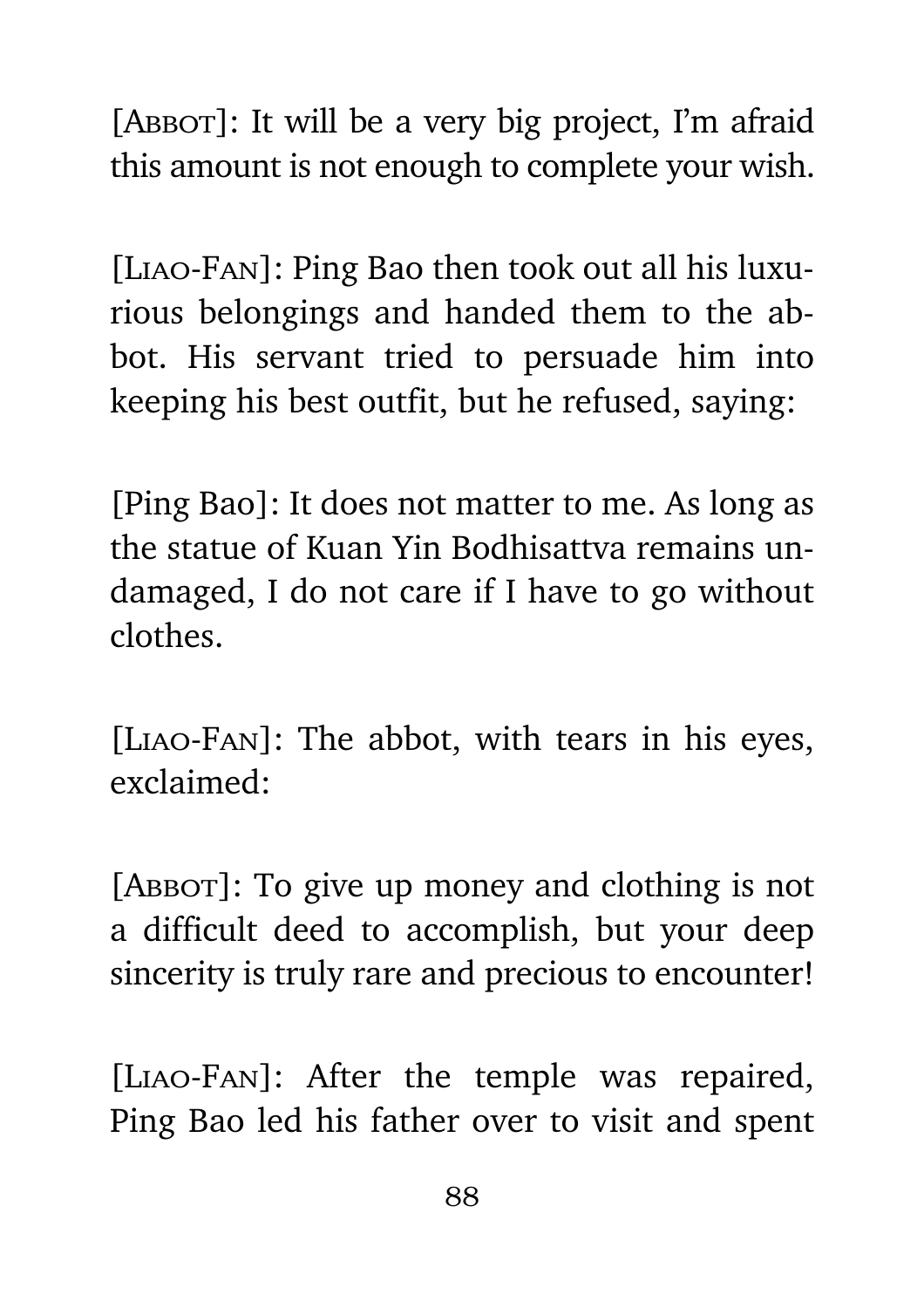the night there as well. That night, Ping dreamed of the Dharma Protector of the temple, Chie-lan, coming to thank him saying:

[Chie-Lan]: Since you have accumulated these merits and virtues, your children and descendants will enjoy having imperial appointments for a long time.

[Liao-Fan]: Later on, his son and grandson both passed high exams and were appointed as imperial officials.

Another example is a person named Li Zhi from Jia-shan prefecture. His father used to be a clerk in the prefectural courthouse. Once, Li's father came to know about an innocent man who was given the death penalty. He attempted to plead this case with his superior. When the prisoner heard about this, he told his wife: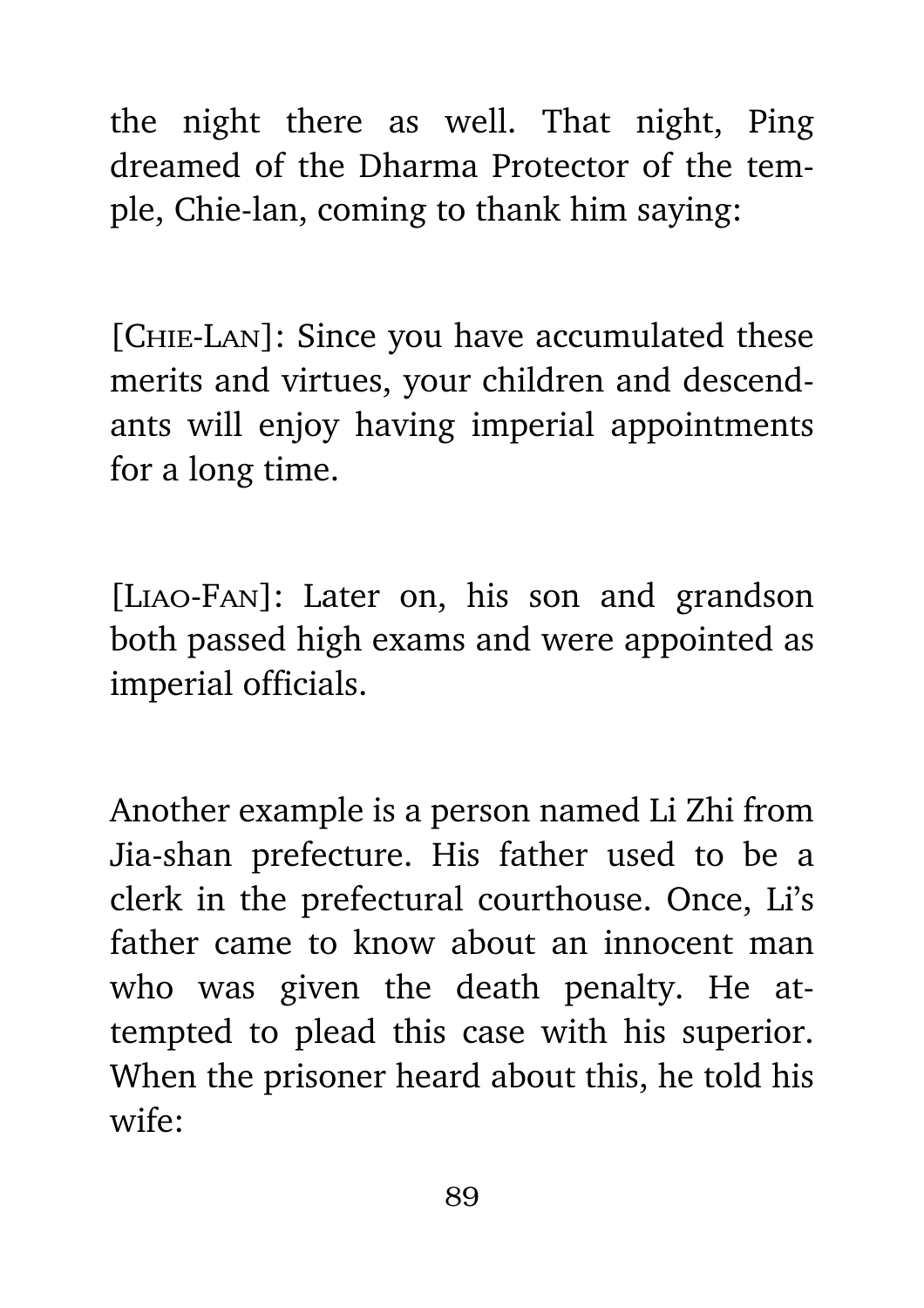[PRISONER]: I am so indebted to this man who has spoken on my behalf, and I have no way of showing my gratitude. Will you invite him over to our house and offer yourself in marriage? Perhaps this will please him and increase my chances to live.

[Liao-Fan]: The wife cried as she listened to his request, for she really did not want to do it. But it was the only way she could help her husband in this time of need. So, the next day when the clerk came to visit, she offered him wine and told him of her husband's wishes. The clerk refused the offer of marriage, but continued with great effort to clear the case. When at last the prisoner was released, he and his wife both went to his house to thank him. The man said:

[Man]: One with such virtue as yours is truly rare to encounter these days, how can I show my gratitude? You do not have a son, please allow me to offer my daughter in marriage to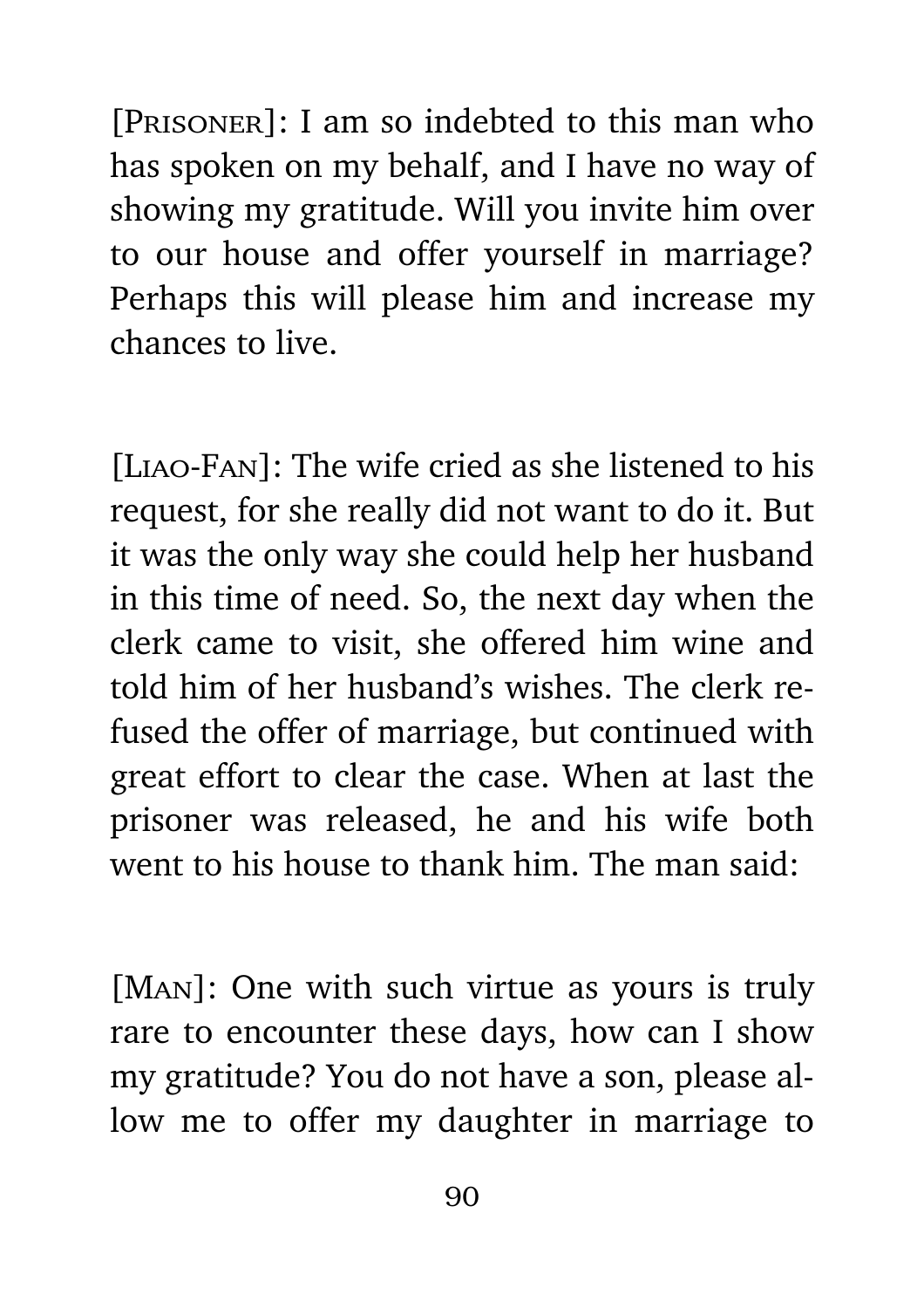you, this is the only way I can repay you. Please accept.

[Liao-Fan]: So the clerk accepted, and soon afterwards, she bore him his son, Li Zhi. Li passed the higher level imperial exam when he was just twenty years old.

[NARRATOR]: Li's son Gao, and grandson, Lu, and great grandson Da-lwun all passed high examinations and received imperial appointments.

[Liao-Fan]: The ten examples above all tell of the different deeds cultivated by different people. Although their actions differ, their intent was the same: to do good. If we were to examine goodness closely, we would find that there are many different kinds.

[NARRATOR]: There is real goodness and false goodness, honest goodness and crooked goodness, hidden goodness and visible goodness,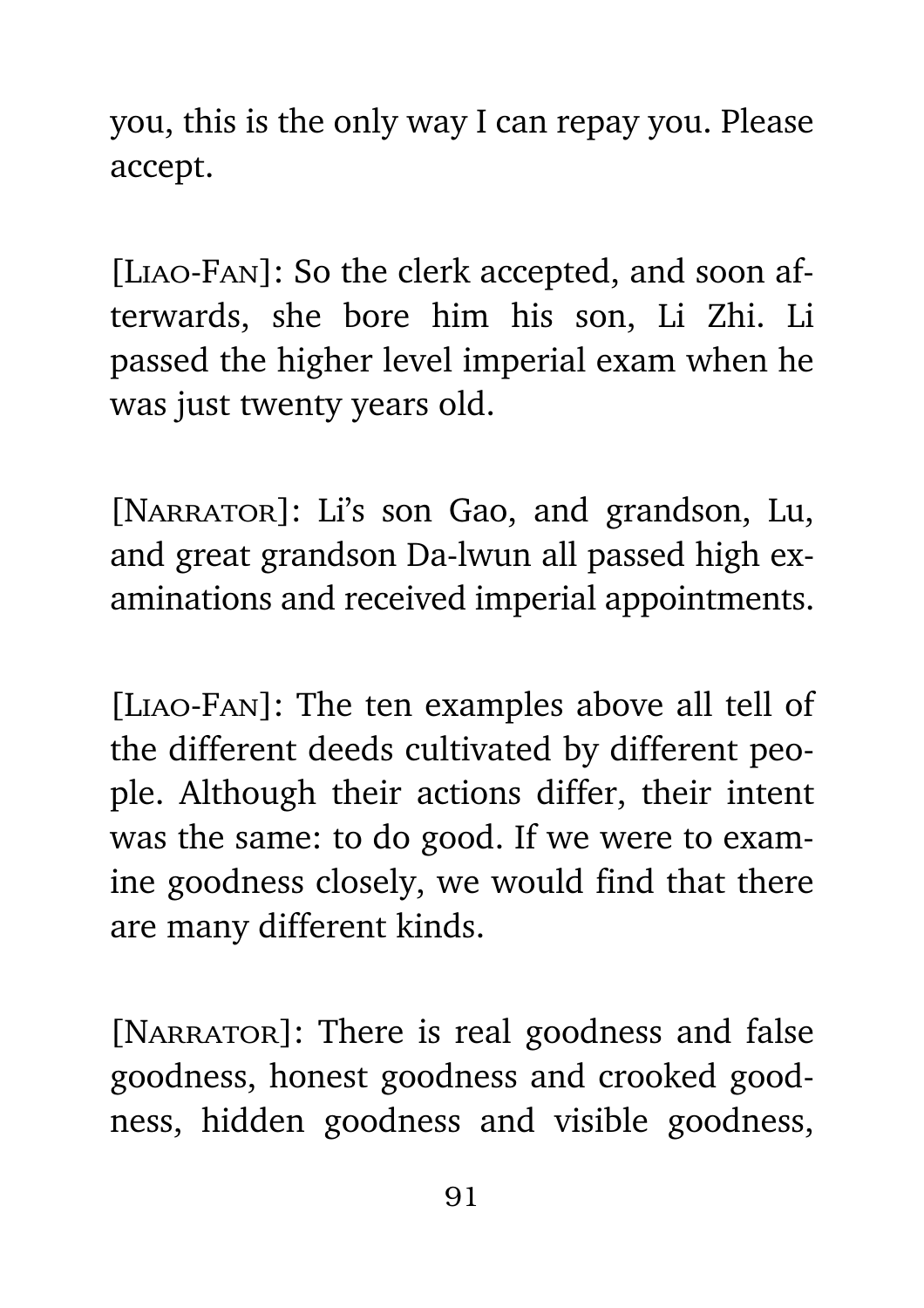seeming goodness and unseeming goodness, improper goodness and proper goodness, half goodness and full goodness, big goodness and small goodness, and finally, difficult goodness and easy goodness.

[Liao-Fan]: These different types of goodness each have their own reason, which should be carefully learned and understood. If we practice kind deeds but do not learn the way to differentiate between right and wrong, we may end up doing harm instead of good. Now I will explain the different types of goodness one by one.

What is real goodness and false goodness? Once upon a time in the Yuan Dynasty, a group of scholars went to pay homage to Master Jung Feng on Tianmu Mountain. They asked:

[SCHOLAR 1]: Buddhist teachings often speak of the retributions for good and evil; they say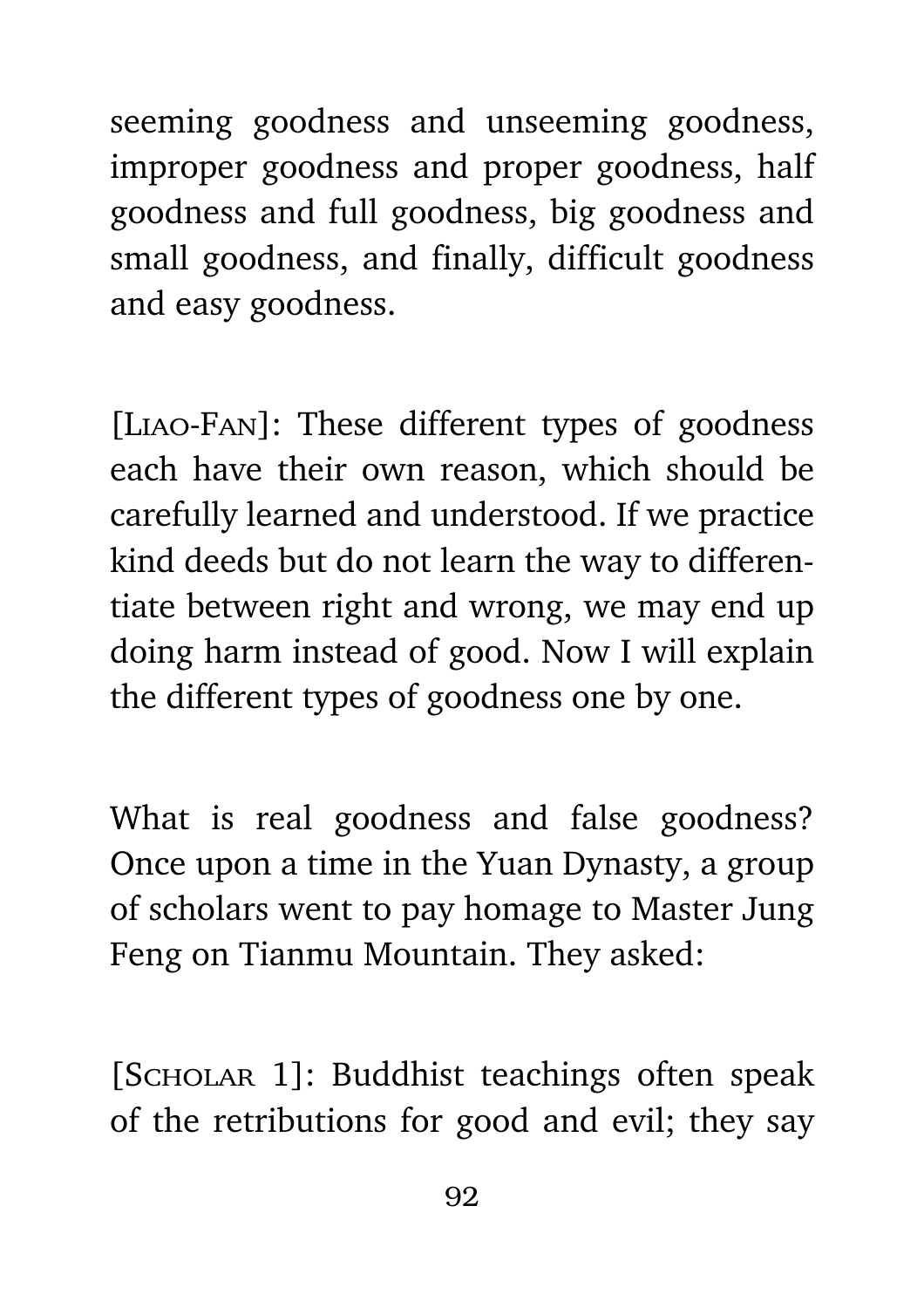it's like the shadow, following the body wherever it goes.

[NARRATOR]: This is to say that doing good will always have its reward, and doing evil will always have its punishments.

[SCHOLAR 1]: Then why is it that there are people who practice kind deeds, but their family and descendants are not prosperous and successful? On the other hand, there are evil and wicked people who do bad things, but their family and descendants do quite well. Where has the law of cause and effect gone to? Is there no standard in the Buddha's teaching?

[Liao-Fan]: Master Jung Feng answered him, saying:

[MASTER J.F.]: Common people are blinded by worldly views, they have not cleansed their minds of impurities, and cannot see with true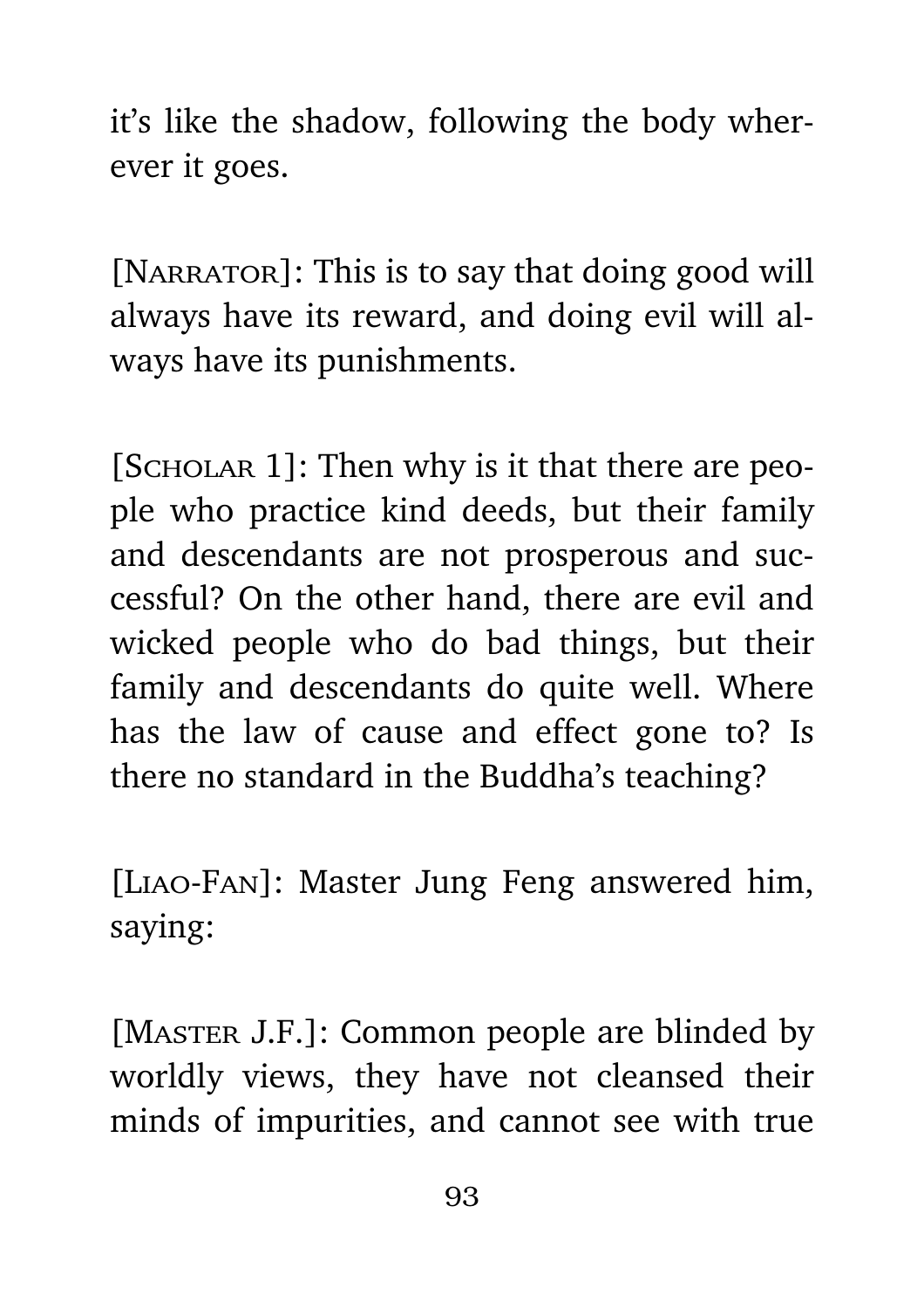perception. Therefore, they look upon true goodness as evil and mistake true evil as goodness. This is very common nowadays! Furthermore, these people do not blame themselves for bad perception on their part, but instead blame the heavens for their misfortunes!

[Scholar 2]: Goodness is goodness, and evil is evil; how can they be mistaken for each other?

[Liao-Fan]: Hearing this, Master Jung Feng asked each of them to express their thoughts on what was good and what was evil. One of them said:

[SCHOLAR 3]: To yell at and beat others is evil, to respect and treat others in a mannerly way is good.

[Liao-Fan]: Master Jung Feng answered:

[MASTER J.F.]: Not necessarily.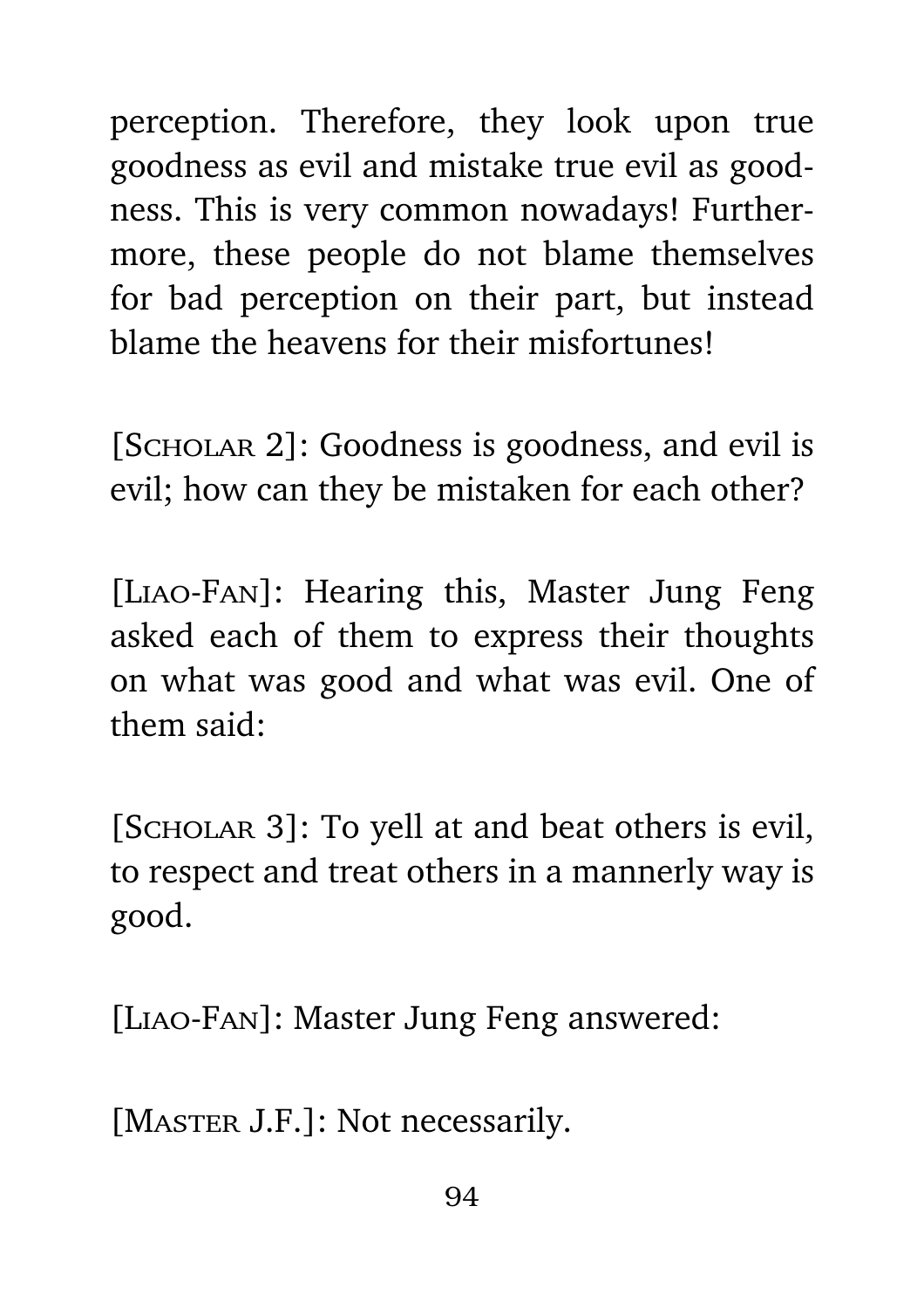[Liao-Fan]: Another scholar said:

[SCHOLAR 4]: Being greedy for wealth and taking another's money is evil, not being greedy and abiding by proper ways is good.

[Liao-Fan]: Master Jung Feng said:

[MASTER J.F.]: Not necessarily.

[Liao-Fan]: The remaining scholars all expressed their own views on what was good and what was evil, but Master Jung Feng still replied:

[MASTER J.F.]: Not necessarily.

[Liao-Fan]: Since Master Jung Feng disagreed with all of their views on good and evil, they decided to ask the Master himself. They asked: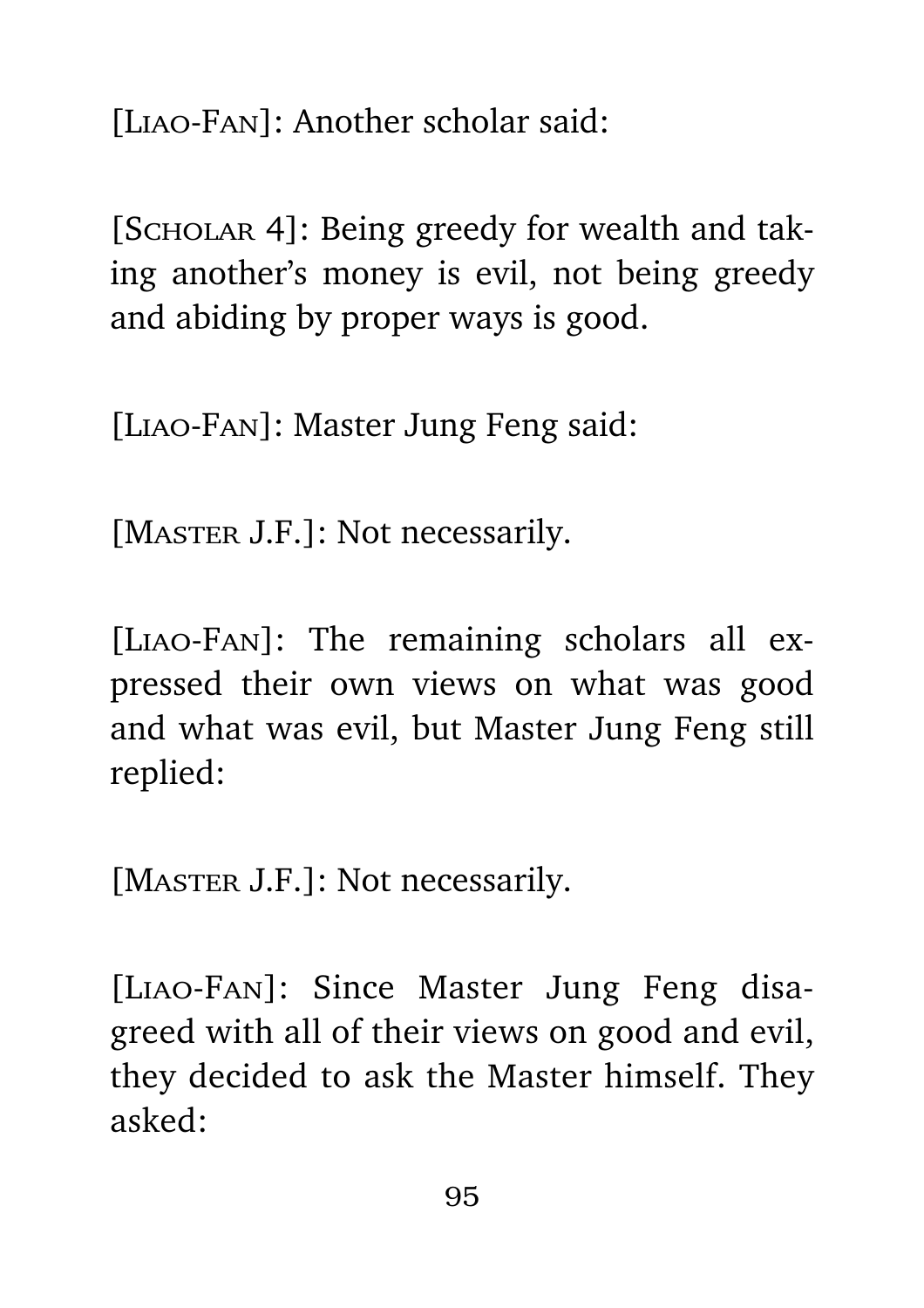[SCHOLAR 1]: So what is really considered good, and what is really considered evil?

[Liao-Fan]: Master Jung Feng told them:

[MASTER J.F.]: To do things with the intention of bringing benefit to others is good, to do things for the sake of oneself is evil. If what you do is for the sake of benefiting another, then it does not matter if you yell at or beat him, that is still considered good. If your intention is for self-benefit, then regardless of your appearance of respect and courtesy, it is still considered evil. Therefore, when one practices kind deeds with the sole intention of benefiting others, this is considered as benefiting the public, and if it's public, then it is real goodness. If you only think for yourself while doing kind acts, then that is considered private benefit, and that is false goodness. When kindness springs from within the heart, it is real goodness. When one does good just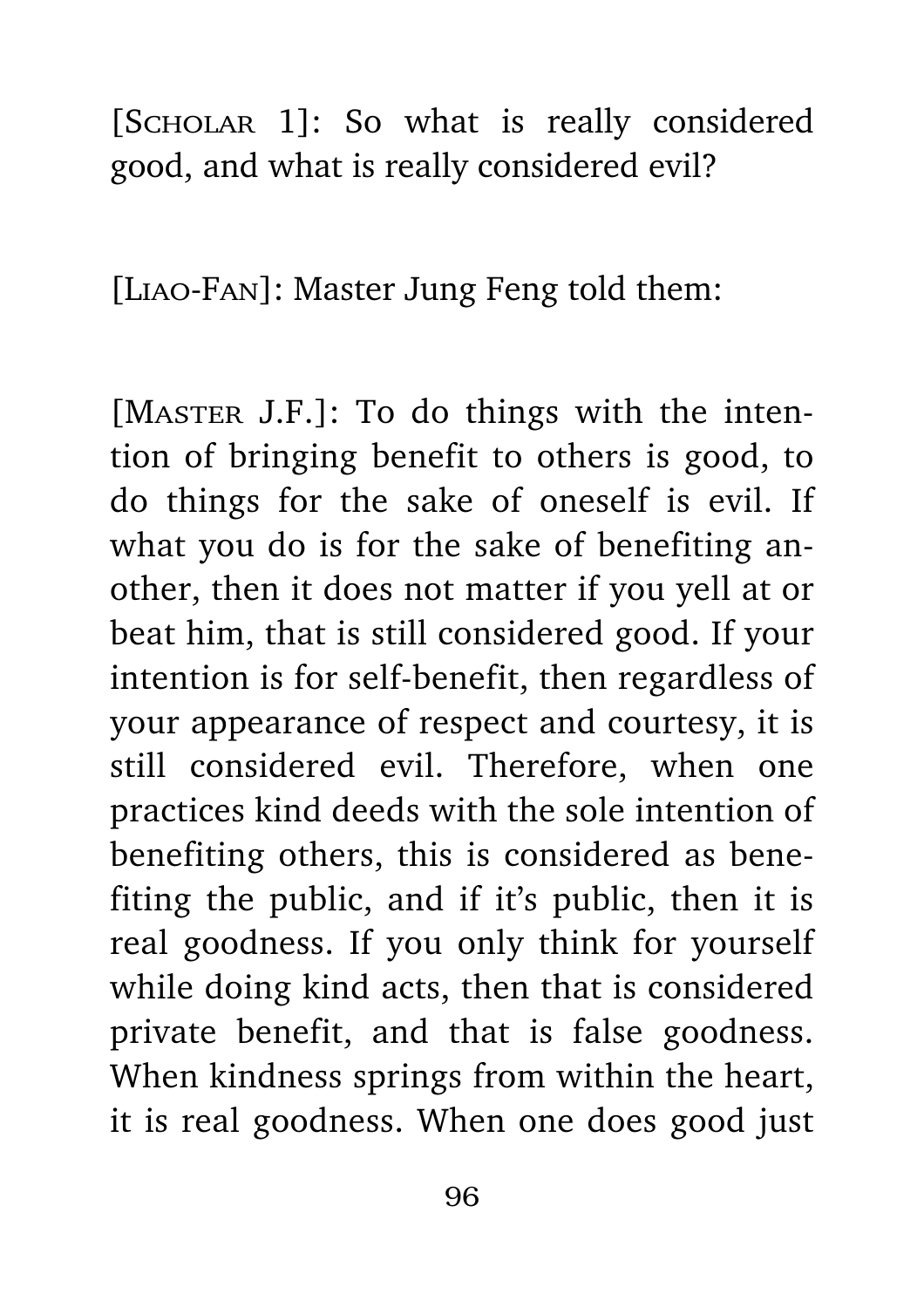for the sake of doing a good deed, then it is false. Also, when one does good without expecting anything in return, it is considered real goodness. When one practices kind deeds for some other purpose than to benefit others, it is false. These differences should all be scrutinized by those who wish to practice true kindness.

[Liao-Fan]: What is honest goodness and crooked goodness? People nowadays often look upon a conservative and nice person as a good and kind person. However, the ancient sages and saints have shown that they prefer those who are courageous and hold high goals for themselves

[NARRATOR]: This is because those with courage and high goals are easier to teach and guide, and will someday reach accomplishment in life, while those who are overly careful and conservative will never amount to anything.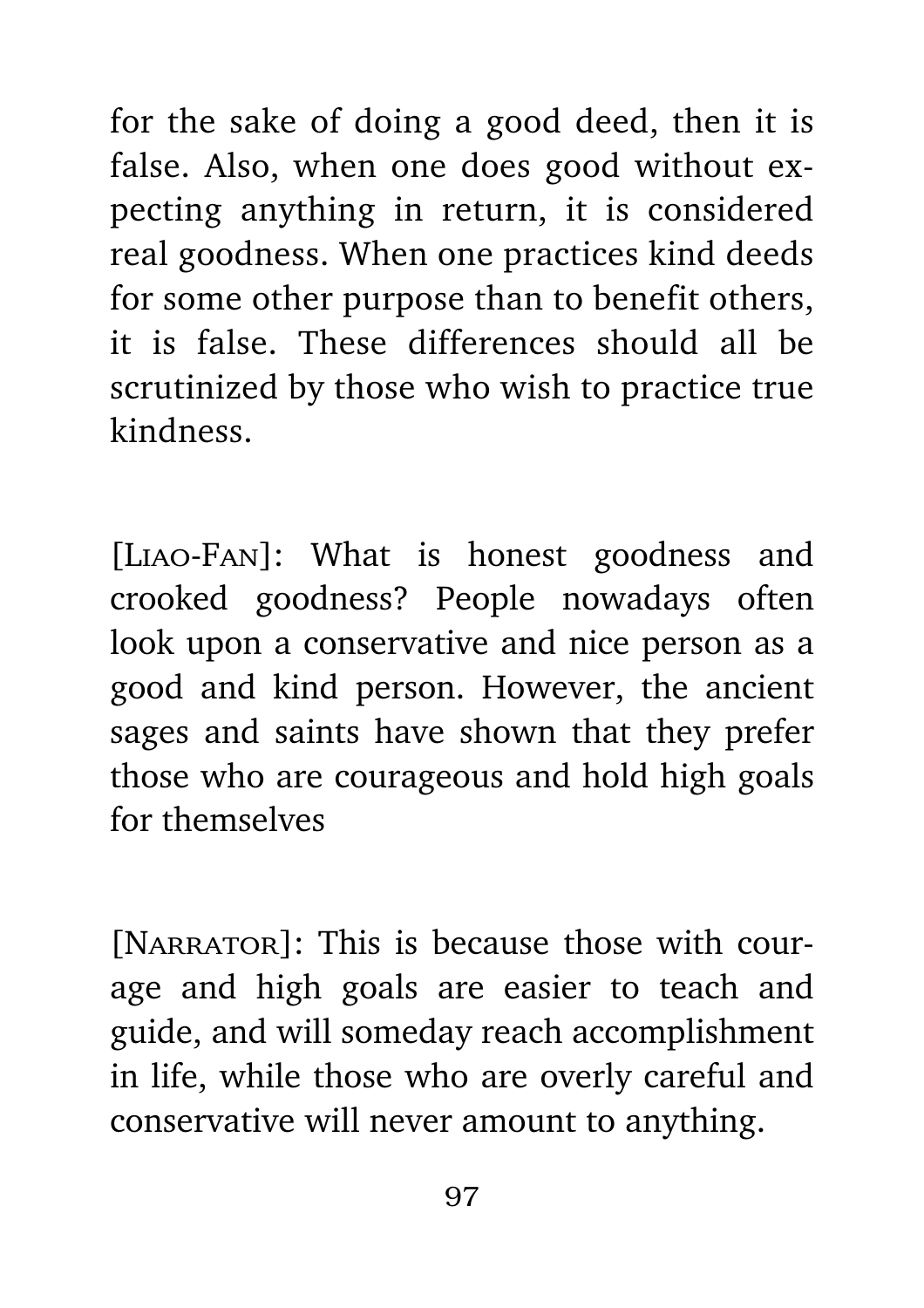[Liao-Fan]: As for those who appear to be conservative and careful in their everyday actions, they may be liked by all, but because of their weak personality, they easily go along with everything, unable to think for themselves. Sages often speak of them as thieves of virtue. From this we can see that the viewpoint of common folk greatly differs from that of the saints and sages.

[NARRATOR]: What common people may view as goodness, the saint in fact proclaims to be evil. What appears to be evil to the common people, the saint perceives as true kindness.

[Liao-Fan]: This applies to other matters as well. Heaven, earth, gods and spirits all look upon good and evil from the same viewpoint as the sages. The kind man finds himself rewarded for his kind deeds, and the wicked man suffers for his evil-doings. Whatever the sages perceive as right, they too see the same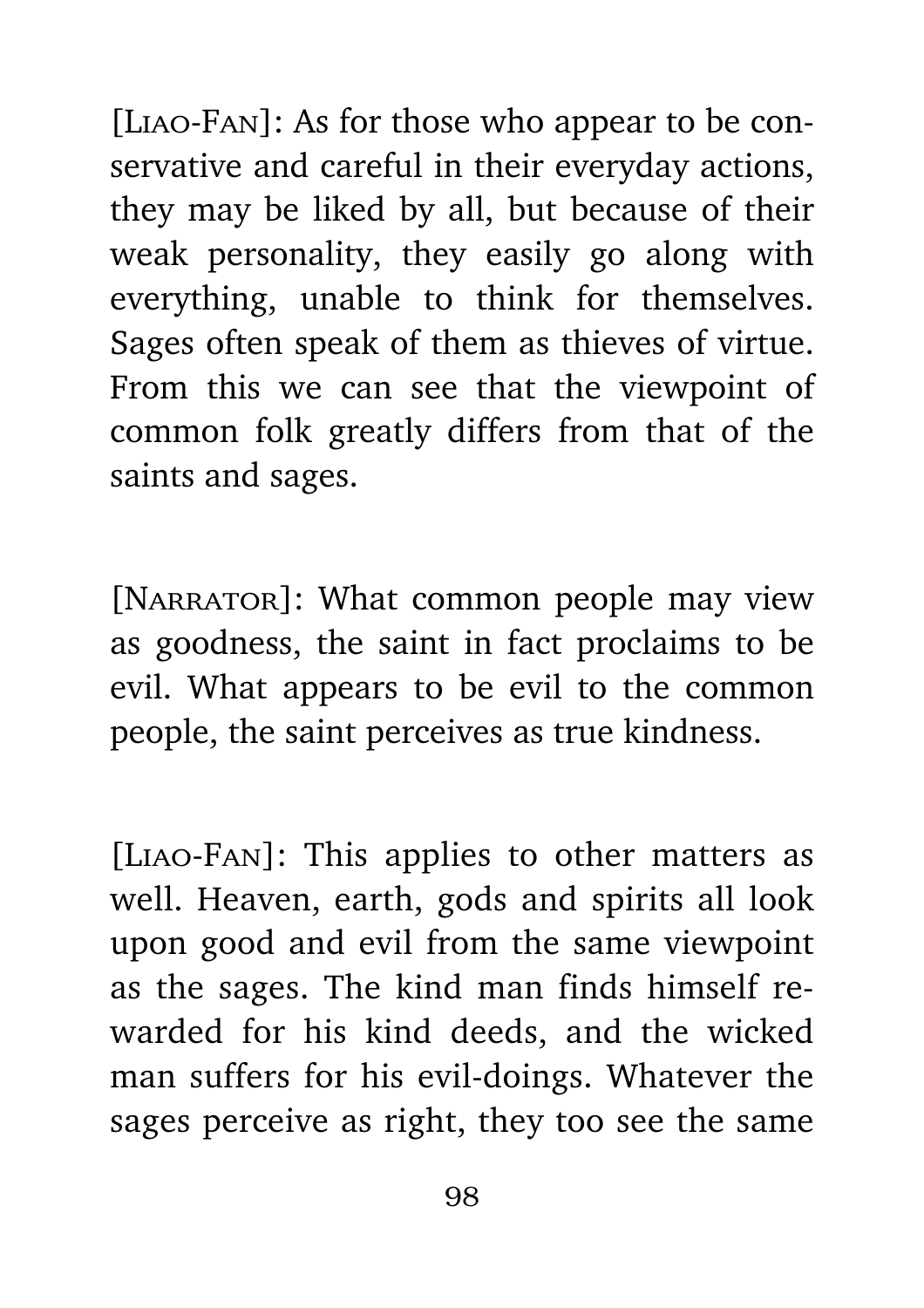way. They do not view things from the same perspective as do commoners. Therefore, those who wish to accumulate merit must not be deceived and affected by the sights and sounds of the world, and should practice with a true and humble heart, not for the purpose of pleasing others and acquiring respect. One must protect one's heart from deviant and impure thoughts.

[NARRATOR]: Honest goodness comes from the thought of helping all others, and crooked goodness arises from the thought of greed, in wishing only to please people. In harboring love for others, this is being honest, and in harboring thoughts of hatred and jealousy, this is being crooked. Honest goodness is when one is respectful, and crookedness is when one acts without sincerity.

[Liao-Fan]: These should all be carefully differentiated.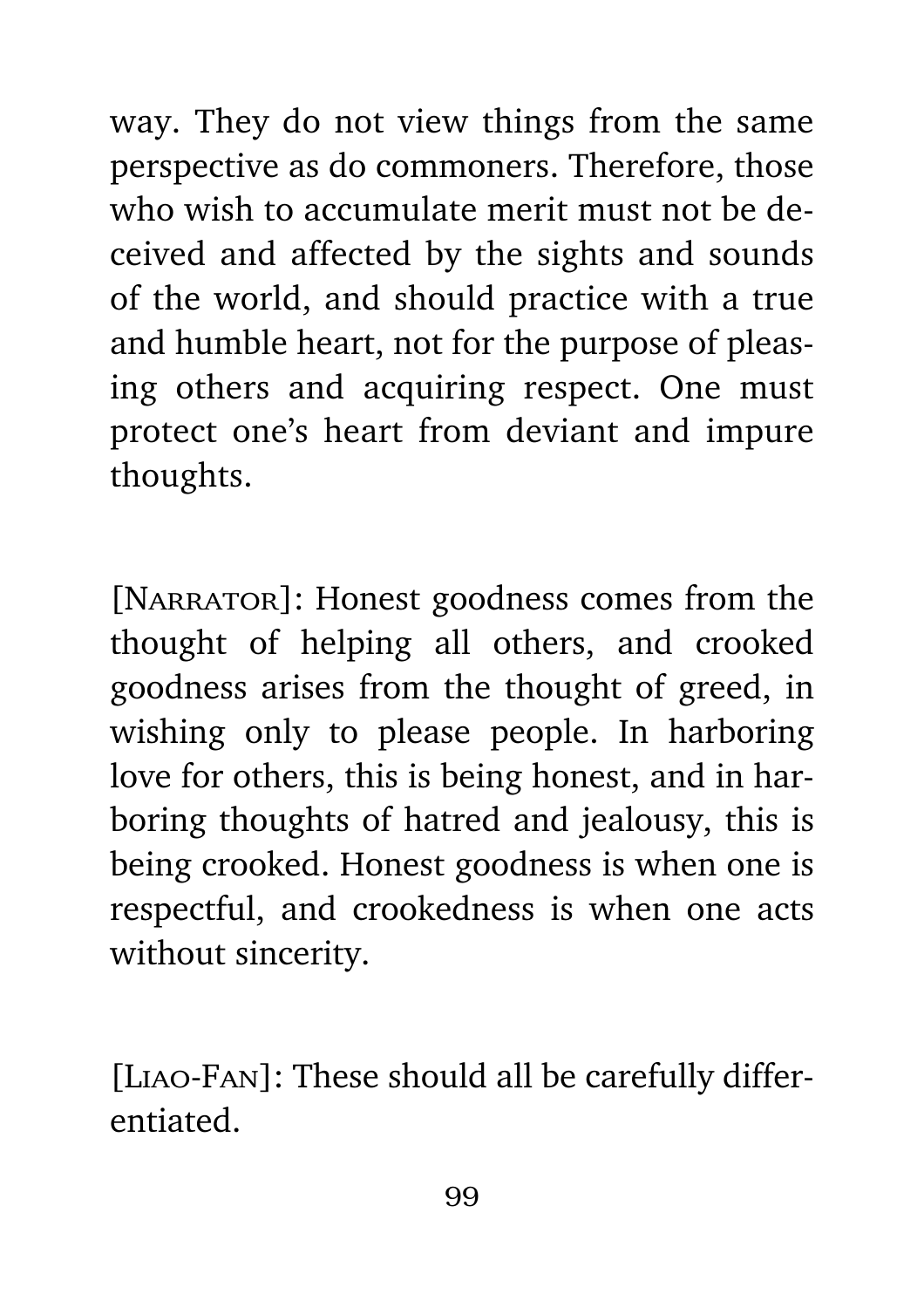What is hidden goodness and visible goodness?

[NARRATOR]: When one does something good and people know about it, it is called visible goodness. When one does something good and no-one knows about it, it is called hidden virtue.

[Liao-Fan]: Those with hidden virtues will naturally be known by the heavens and will be rewarded. Those who practice visible goodness are known by people, and they enjoy fame.

[NARRATOR]: Fame itself is a fortune, but fame is not favored by heaven and earth, for heaven and earth do not like those who seek fame.

[Liao-Fan]: We can see that those who have great fame but lack the virtues supporting it will eventually encounter some kind of unthinkable adversity. A person who truly has not done any wrong but continues to be falsely ac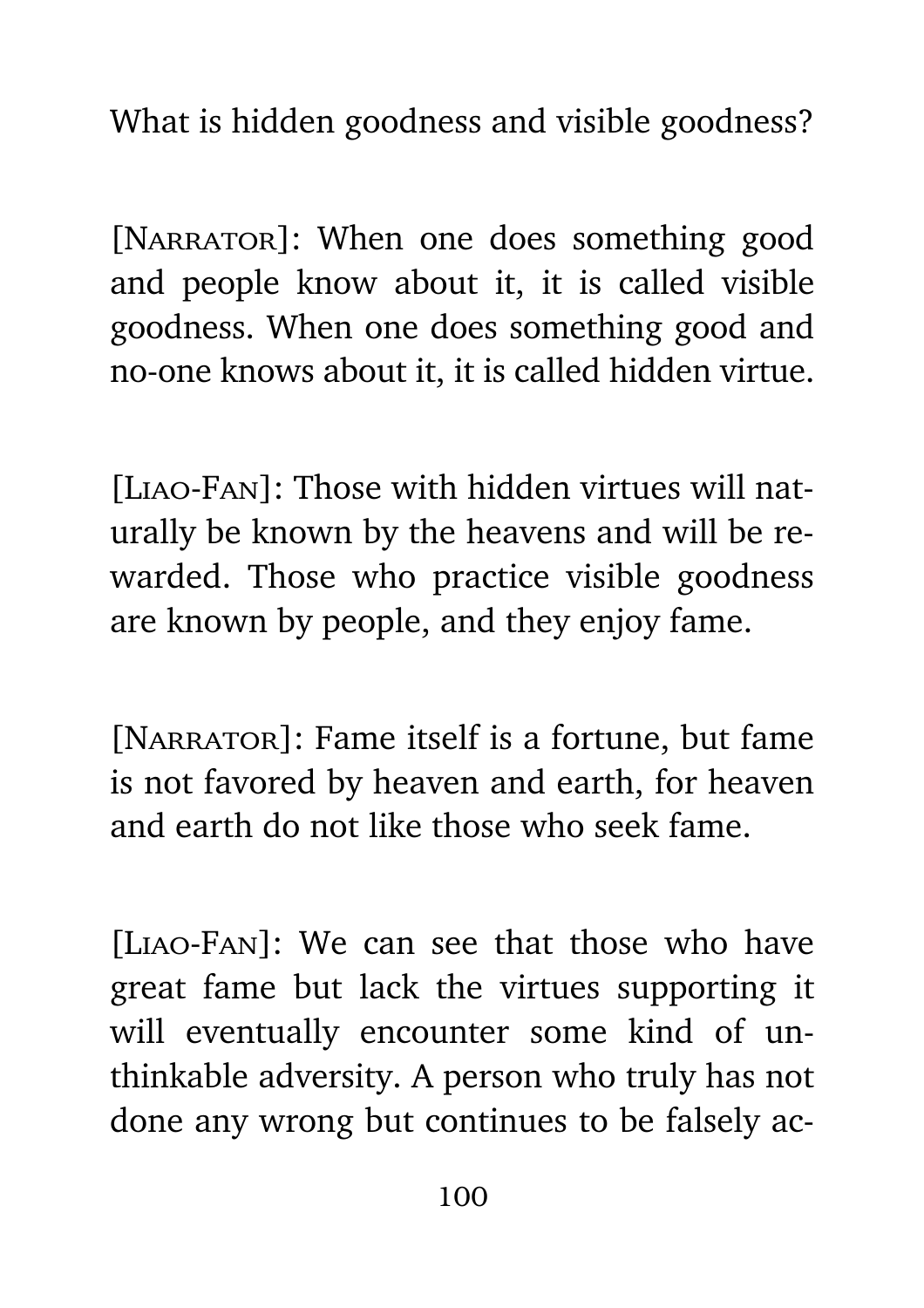cused by others will have descendants who will suddenly become prosperous and successful.

[NARRATOR]: From this, we can see how important it is to know the minute differences between hidden and visible goodness. We cannot afford to mistake them!

[Liao-Fan]: In performing good deeds, there is also what seems to be goodness but is actually not, and what does not appear to be goodness but actually is. For example, in the Spring-Autumn Period, there was a country named Lu. Because there were other countries which took their citizens as slaves or servants, the country of Lu made a law which rewarded those who paid the ransom to regain the freedom of their fellow citizens. At that time, Confucius had a very rich student named Dz-gong. Although Dz-gong paid for the ransom to free his people, he did not accept the reward for doing such a deed.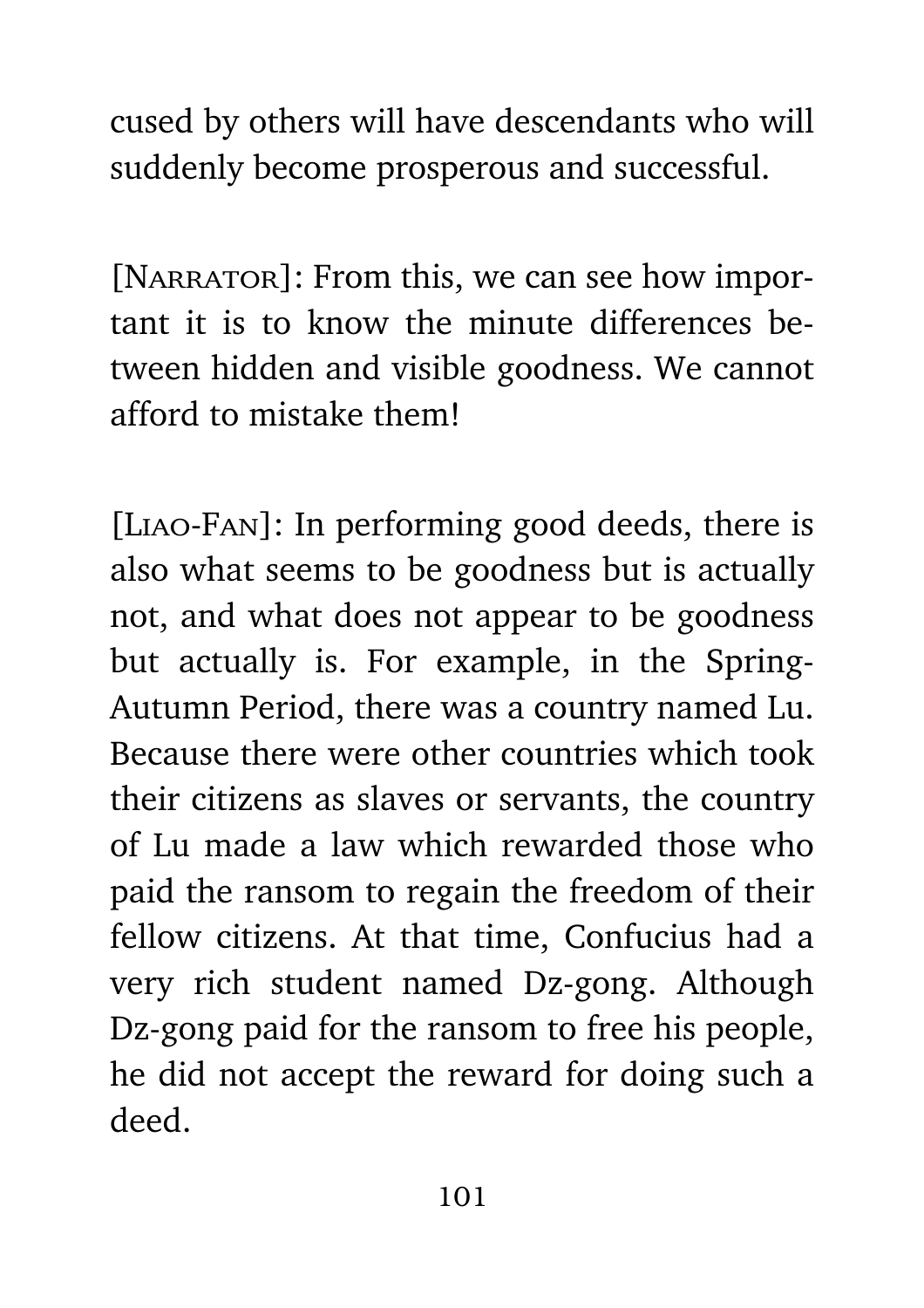[NARRATOR]: He did it out of good intention, seeking only to help others, and not for the reward money.

[Liao-Fan]: But when Confucius heard this, he was very unhappy and scolded him saying:

[CONFUCIUS]: You acted wrongly in this matter. When saints and sages undertake anything, they strive to improve the social demeanor, teaching the common folk to be good and decent people. One should not do something just because one feels like it. In the country of Lu, the poor outnumber the wealthy. By refusing the reward, you lead others to think that accepting the reward money is being greedy, thus, all the poor people and others who do not wish to appear greedy will hesitate to pay for ransom in the future. Only very rich people will have a chance to practice this deed. If this happens, no one will pay the ransom to free our people again.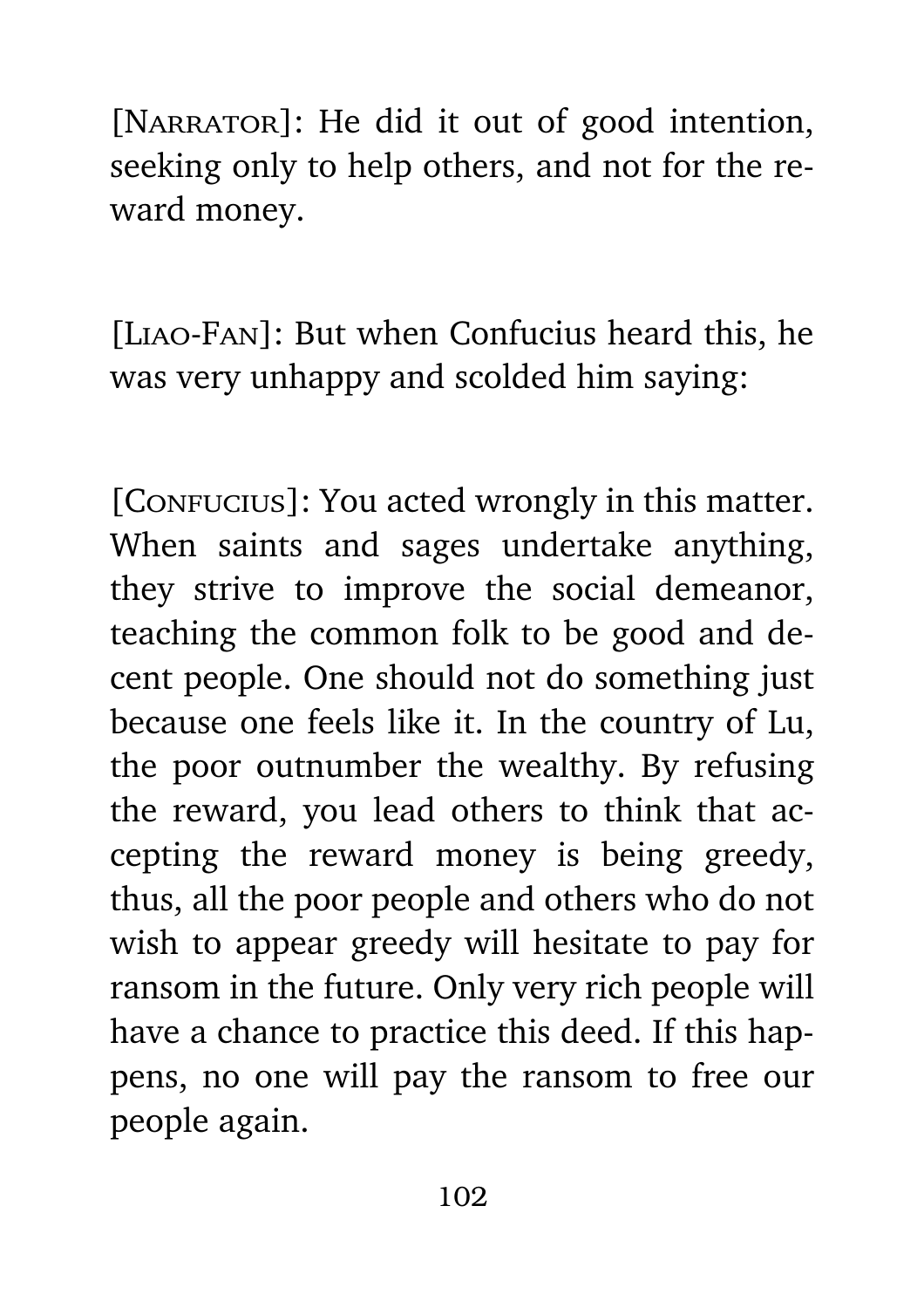[Liao-Fan]: Another student of Confucius, Dzlu, once saw a man drowning in the river, and went forth to rescue him. Later, the man thanked him by giving him a cow as a token of gratitude. Dz-lu accepted his gift. Confucius was happy when he heard this, and said:

[CONFUCIUS]: In the future, people will be willing and eager to help those who are drowning in deep waters or lakes.

[Liao-Fan]: If we look from the view of common people, Dz-gong, who did not accept the reward money, was good; and Dz-lu, who accepted the cow was not as good. Who would have known that Confucius praised Dz-lu instead and scolded Dz-gong? From this we can see that those who practice kind deeds must not only look at the present outcome…

[NARRATOR]: ...but should also consider the act's effect in the long run.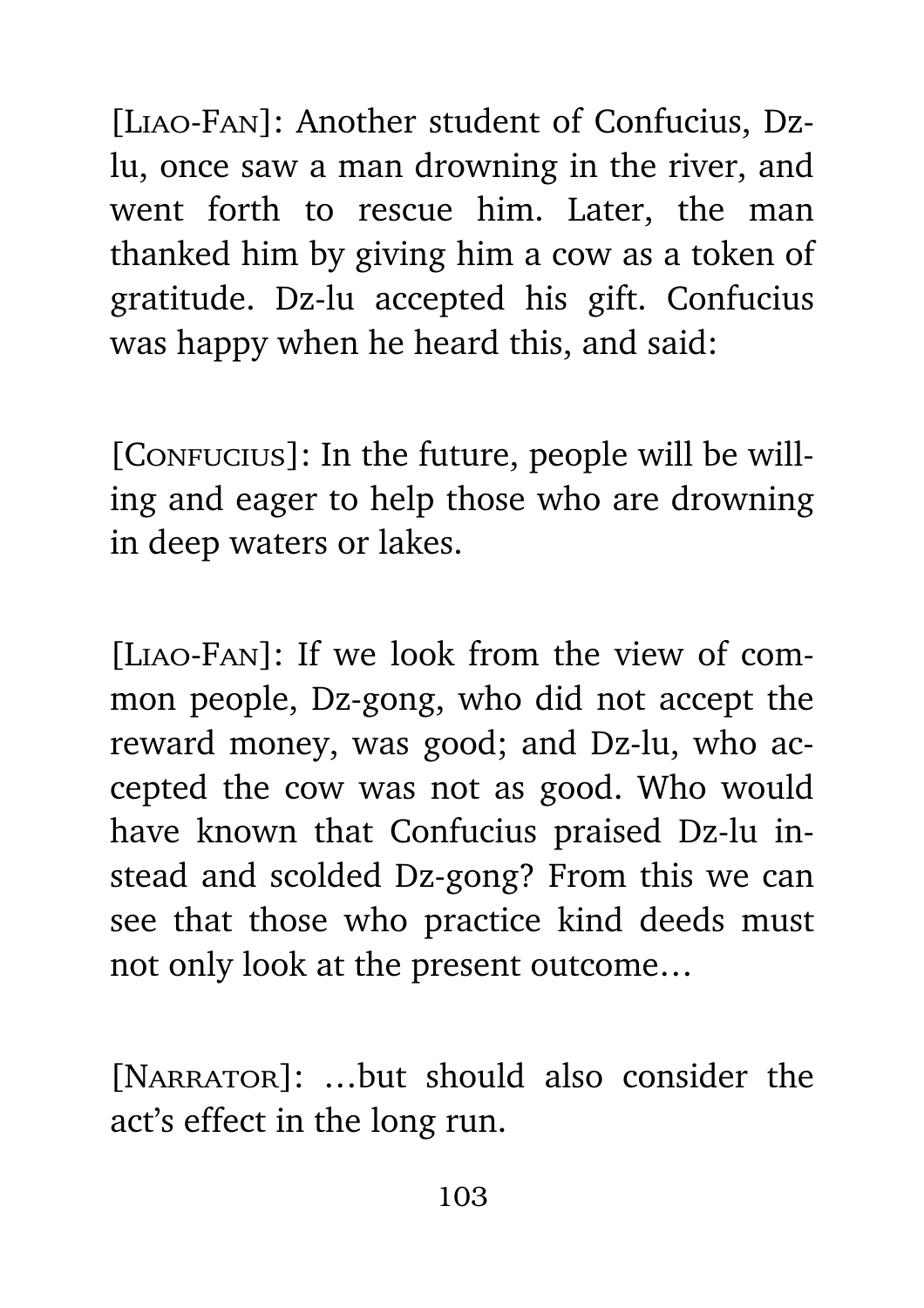[Liao-Fan]: One should not only consider one's own gain and loss…

[NARRATOR]: ...but should look to see the impact made on the public.

[Liao-Fan]: What we do right now may be good…

[NARRATOR]: ...but with passing years it may inflict harm upon others.

[Liao-Fan]: Therefore, what seems like goodness may in fact be the opposite, and what appears to be the opposite of goodness, may someday turn out to be goodness done after all.

There are other examples of what appears to be goodness but actually is not. For example: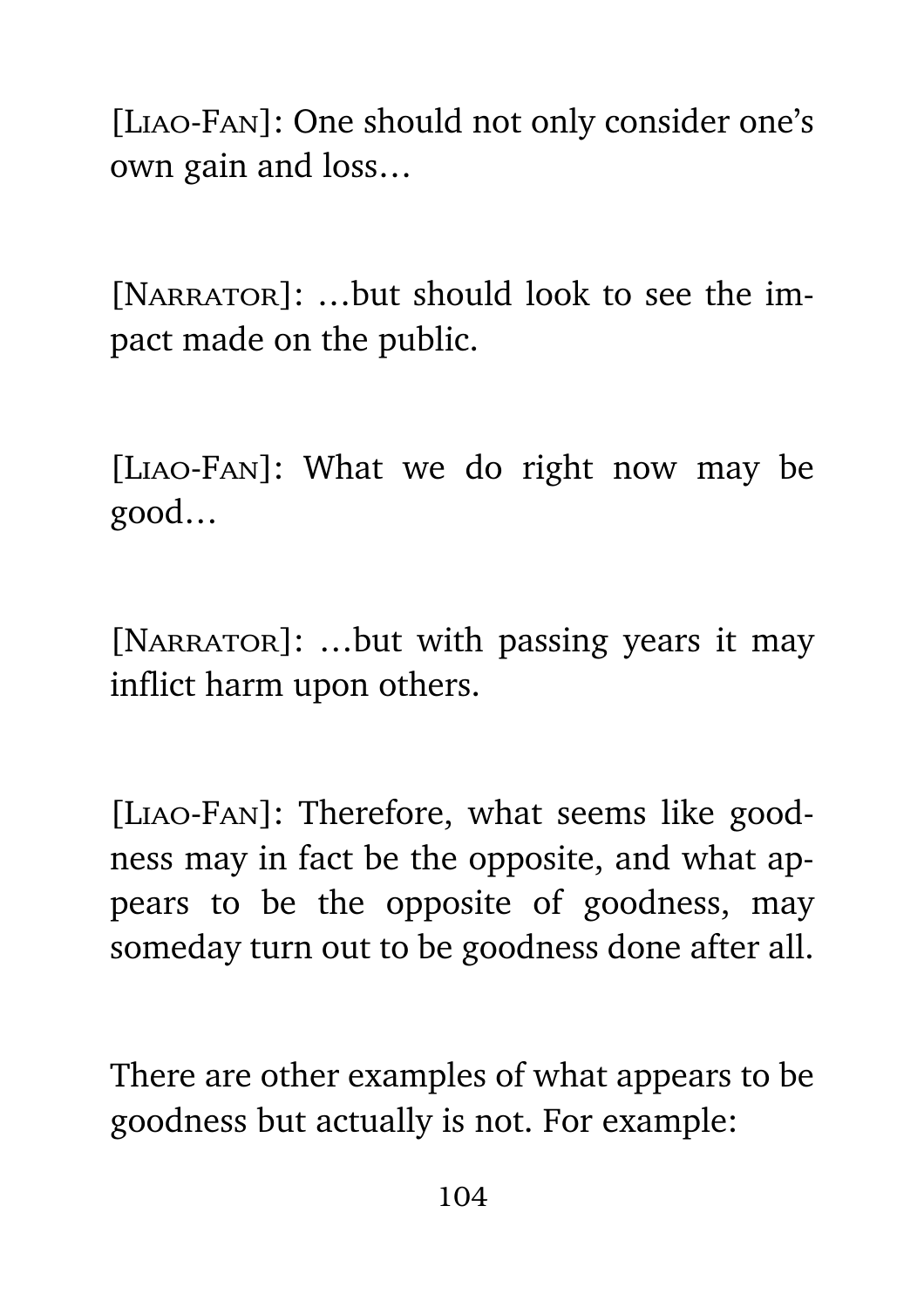[NARRATOR]: There are many things that people ought to do, but sometimes these things prove to be better left undone. Forgiveness is a virtue, but it cannot be used without reason and wisdom. If we easily forgive and release a criminal when he has not repented and reformed, we may be letting loose a threat to society, causing more harm than good. In this case, forgiveness would be improper, and the man would be best left in his cell.

[Liao-Fan]: Everyone ought to have manners, but they should be carried out with good measure. Overdoing your courtesy to others can result in making them proud and arrogant. In this case, it would not be a good thing.

[NARRATOR]: Keeping to one's word is a virtue, but if one causes bigger trouble through keeping a small promise, then that would be considered improper also.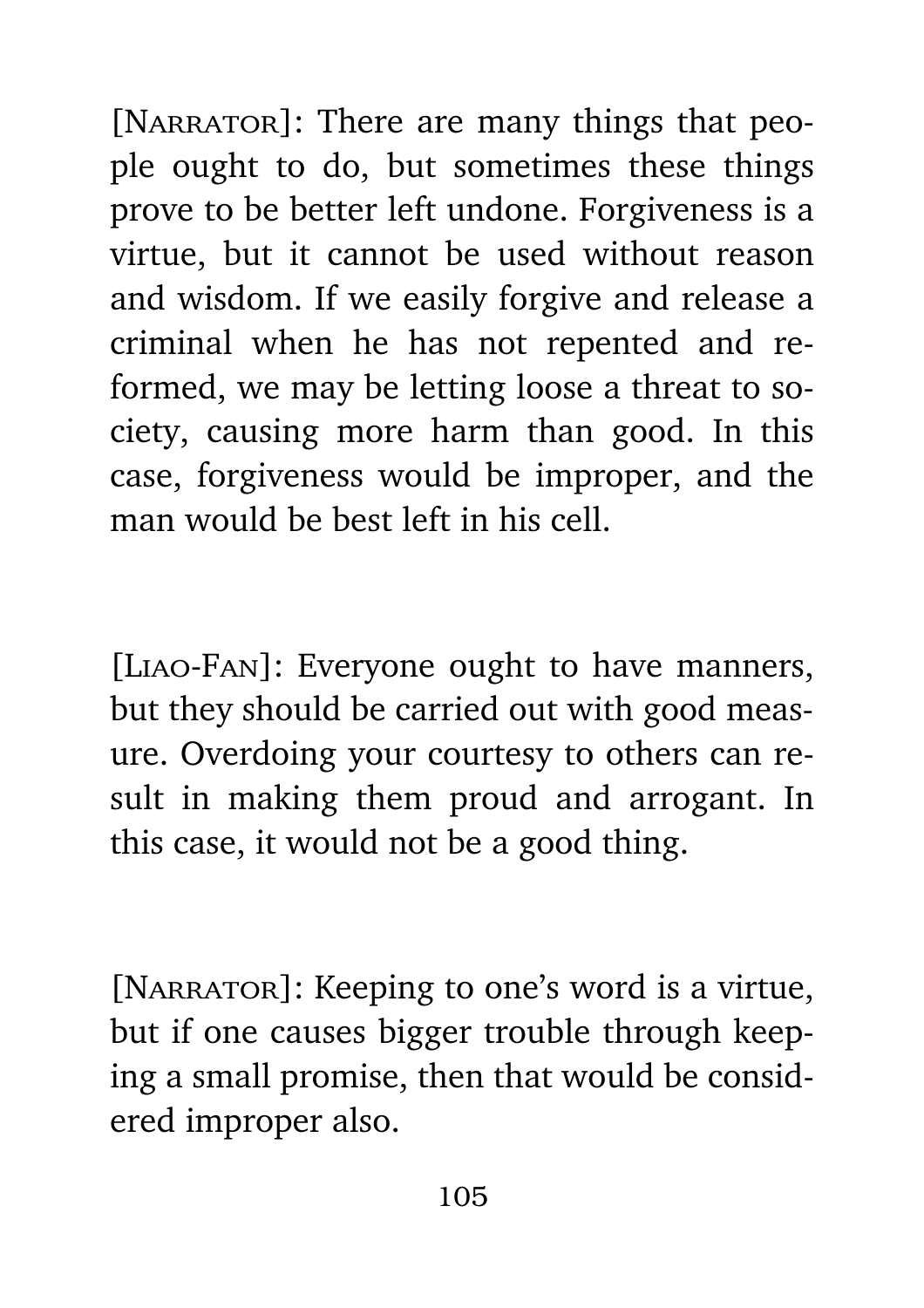[Liao-Fan]: Being loving and compassionate is a wonderful trait, but if compassion is carried out by allowing anything to be done, then the spoiled person would be daring and unrestrained, causing greater harm and trouble in the future. This would be most unmerciful.

[NARRATOR]: These are all examples of what appears to be goodness but actually is not, and should be thoroughly contemplated.

[Liao-Fan]: What is improper goodness and proper goodness? In the Ming Dynasty, there once was a prime minister named Wen-yi Lyu, who was a just and lawful man. When he grew old he retired to his hometown, where he was loved and respected by all the people. Once, a drunken villager went to his home and proceeded to insult him. Mr. Lyu was not angered by his words but instead told his servant:

[Mr. Lyu]: This man is drunk; let's not give him a hard time.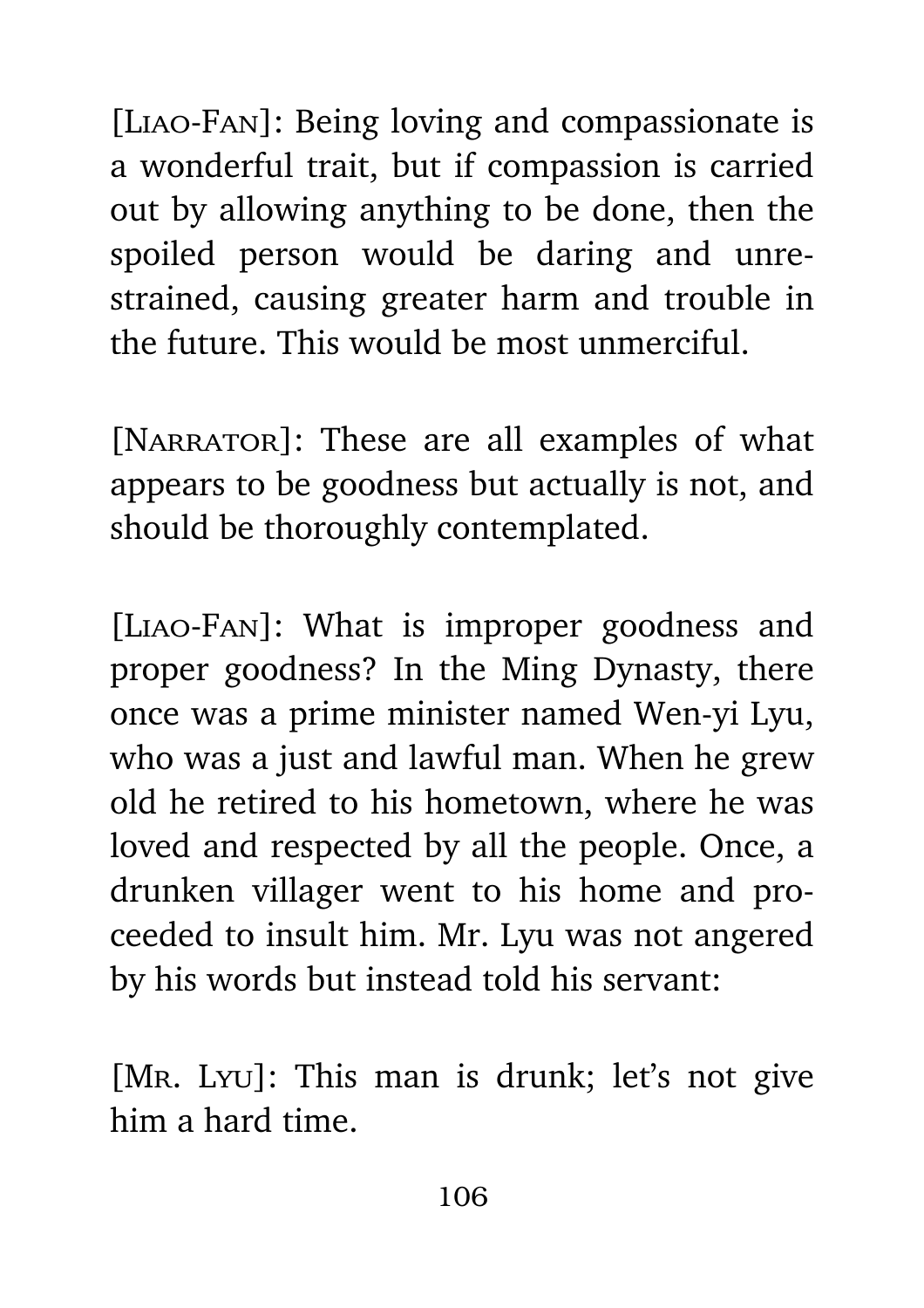[Liao-Fan]: With this, he closed the door and ignored the onslaught of insults. A year later, the same man committed a grave crime and was sent to jail with the death sentence. Upon hearing this, Mr. Lyu said with great remorse:

[MR. Lyu]: If I had taken him to the authorities for punishment that day when he came to insult me, perhaps this would not have happened. A little discipline then could have prevented the great harm done now, and might have saved him from certain death. At that time, I was only thinking of being kind, and unknowingly nurtured a daring and outrageous character. Since nothing came from his deed of insulting a prime minister, he grew bold and went on committing the crimes which later brought him the death penalty.

[Liao-Fan]: This is an example of doing something bad while having good intentions.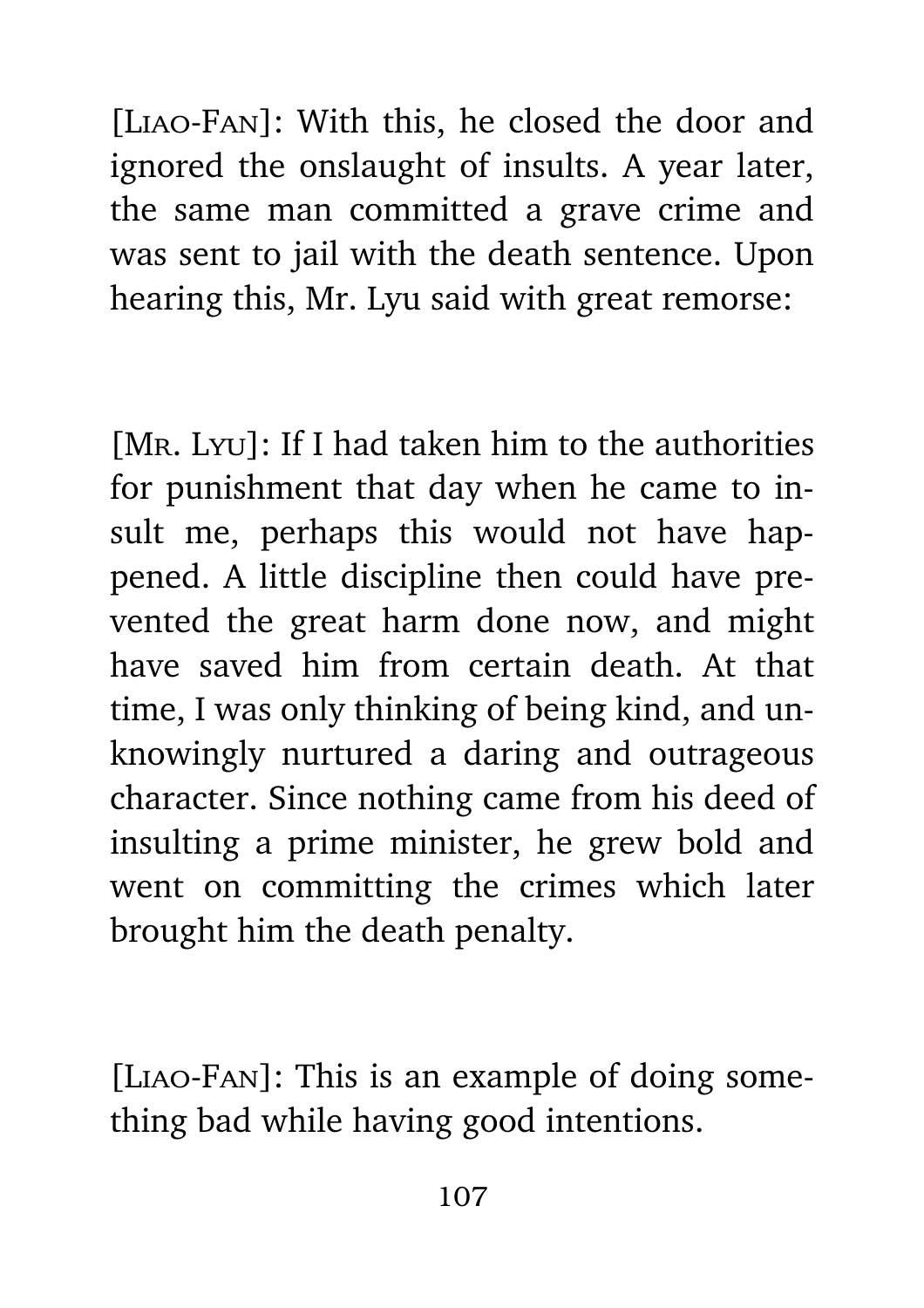There is also an example of those who did good when they in fact intended otherwise. Once, a famine ravished the land, and people stole food from others in broad daylight. A rich family reported their stolen losses from the marketplace to the authorities, but the government did not want to get involved, and did nothing to stop the people. Eventually, the people grew more daring and chaos was imminent. So, the rich family took the law into their own hands and proceeded to catch and punish those who stole from them. In this way, peace returned to the land and the people stole no more from one another. It was with selfish intentions that the rich family acted, but the result of their deeds actually did everyone a great benefit.

[NARRATOR]: Therefore, we all know that goodness is proper, and evil is improper; but remember that there are cases where deeds done out of good intention resulted in evil, and deeds done with evil intentions resulted in good. This is saying that although the intention was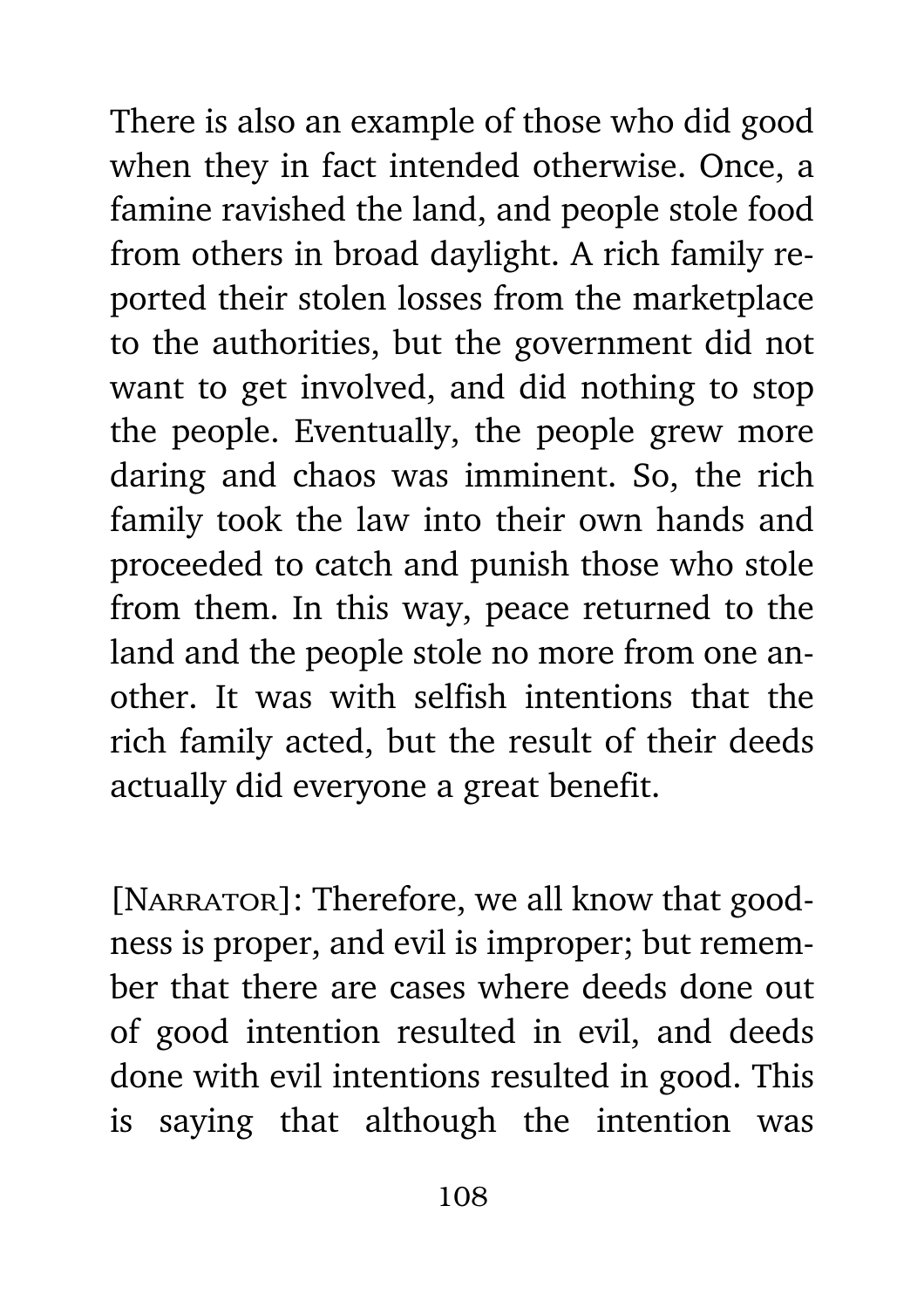proper, it resulted in the improper, and can only be said as the 'improper within the proper'. However, there is also the case when the improper was intended but resulted in the proper. This is called the 'proper within the improper'.

[Liao-Fan]: Everyone ought to know and understand this.

What is half goodness and full goodness? In the *I Ching*, *Book of Change* it is said:

[NARRATOR]: When a person does not accumulate kind deeds, he or she will not attain good fortune. When one does not accumulate evil deeds, he or she will not bring about great adversity.

[Liao-Fan]: The accumulation of kind and evil deeds greatly determines our future. If we are diligent in doing kind deeds, it is like collecting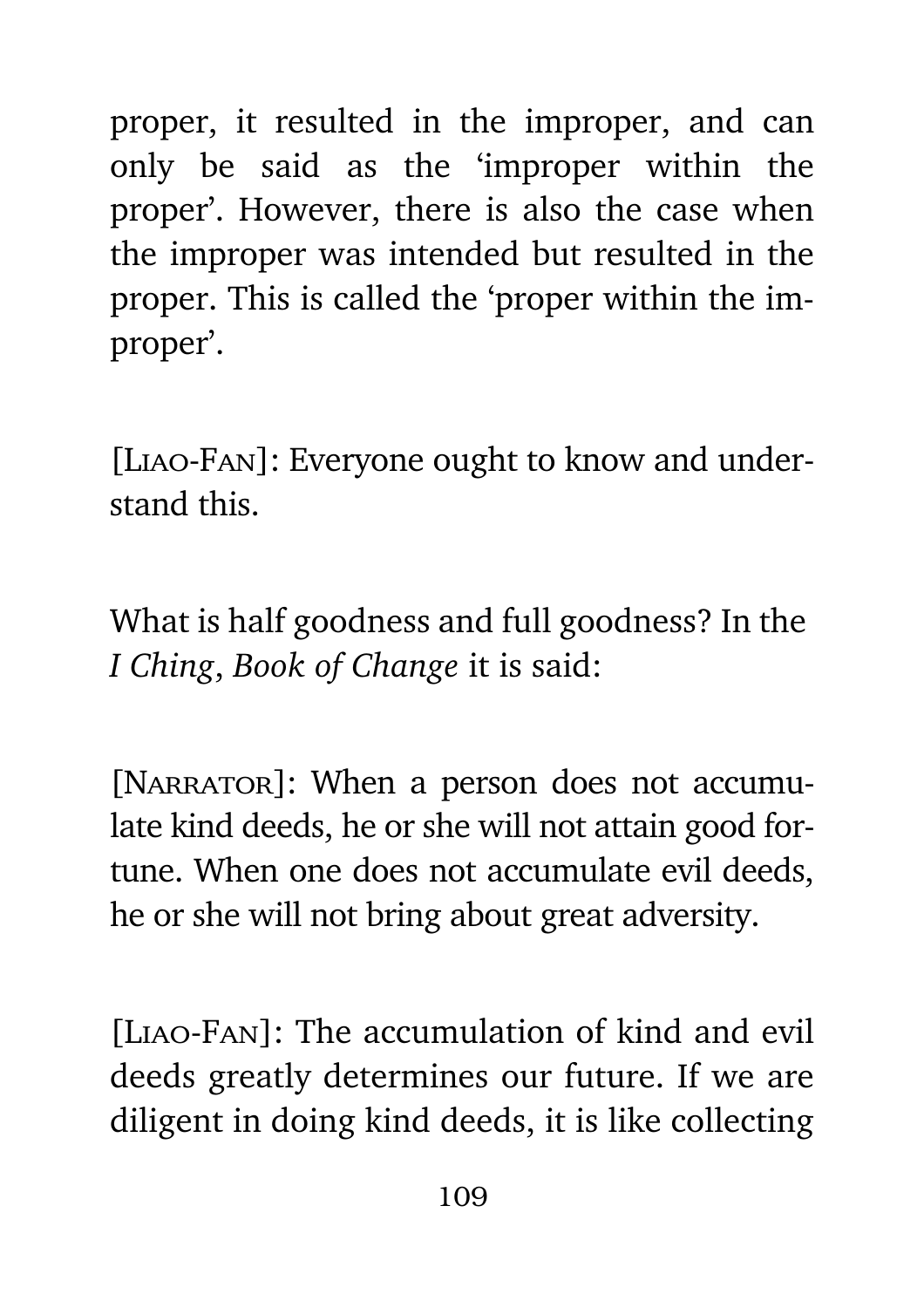things in a container, and with diligence, it will soon be full, and we will have our reward of good fortune. If we are eager in the accumulation of evil deeds and gather that with great diligence, then the container of evil will soon be full and disasters will surely befall. If we are somewhat lazy in our collecting, either in kindness or evil, then the container will be left half filled, and neither good fortune nor adversity will come swiftly. This is one explanation of half goodness and full goodness.

Once there was a poor lady who went to visit a Buddhist temple, and wished to make a donation. However, she was so poor that she had only two cents, so she gave these to a monk. To her surprise, the temple's abbot himself came forth to help her repent for past offenses and dedicate her merits in front of the Buddha. Later on, the same lady was chosen to enter the imperial palace and became a concubine to the emperor. Clad in her riches, the lady once again went to the temple to donate, this time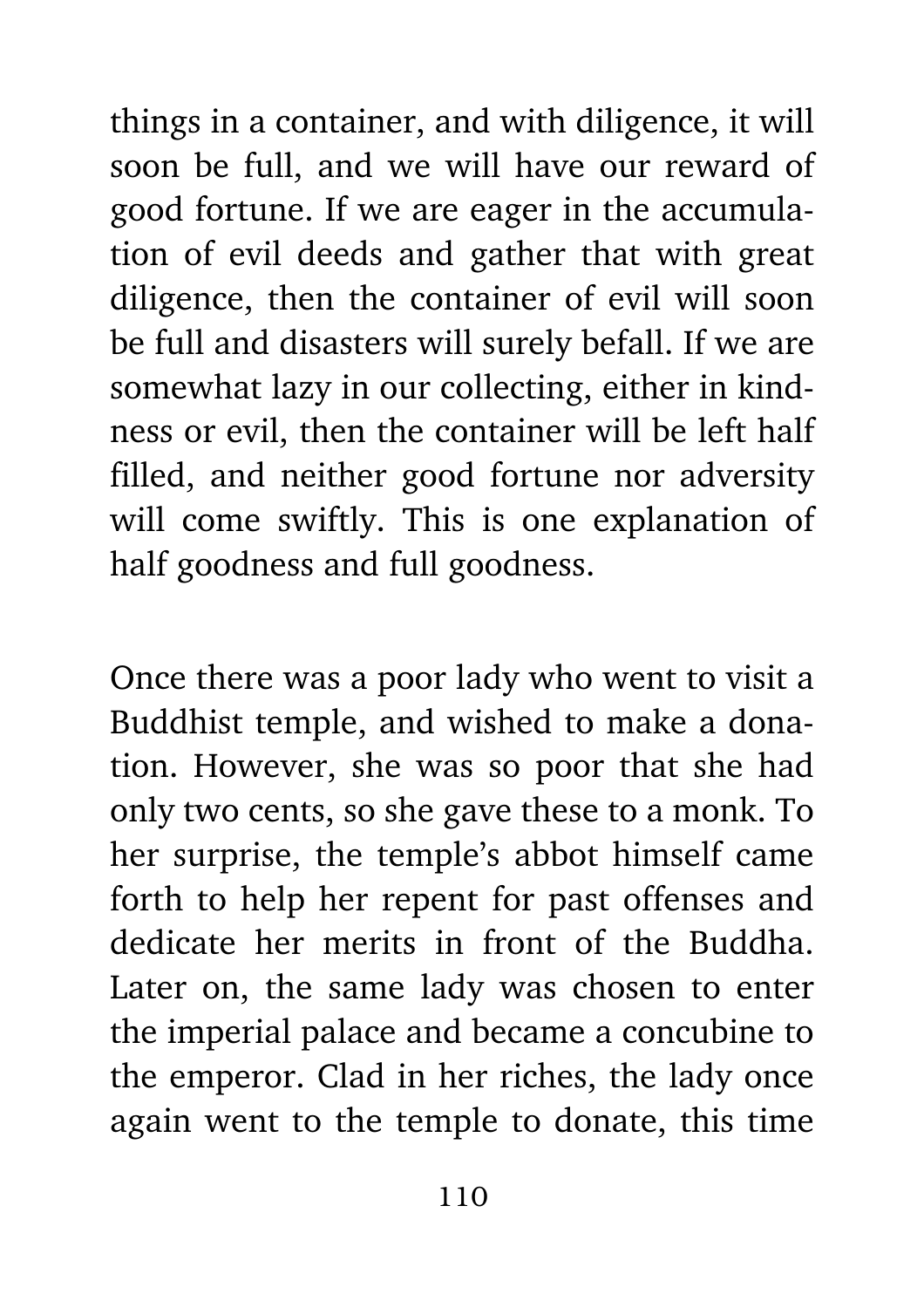bringing thousands of silver pieces to give. To her dismay, the abbot only sent his disciple to help her dedicate her merits. The lady did not understand, and so questioned the abbot:

 $[$ LADY $]$ : In the past, I only gave two cents in donation, and the Abbot personally helped me repent; today I come with great wealth to give, and the Abbot will not help me perform my dedication, why is it so?

[Liao-Fan]: The abbot answered her saying:

[ABBOT]: Though the money you gave in the past was scant, it came from a true and sincere heart, and it was necessary for me to repay your sincerity by personally performing your dedications. Today, although your donation is manifolds more, the heart of giving is not quite as true and sincere as before. Therefore, it is fitting and enough that my disciple perform your dedications for you.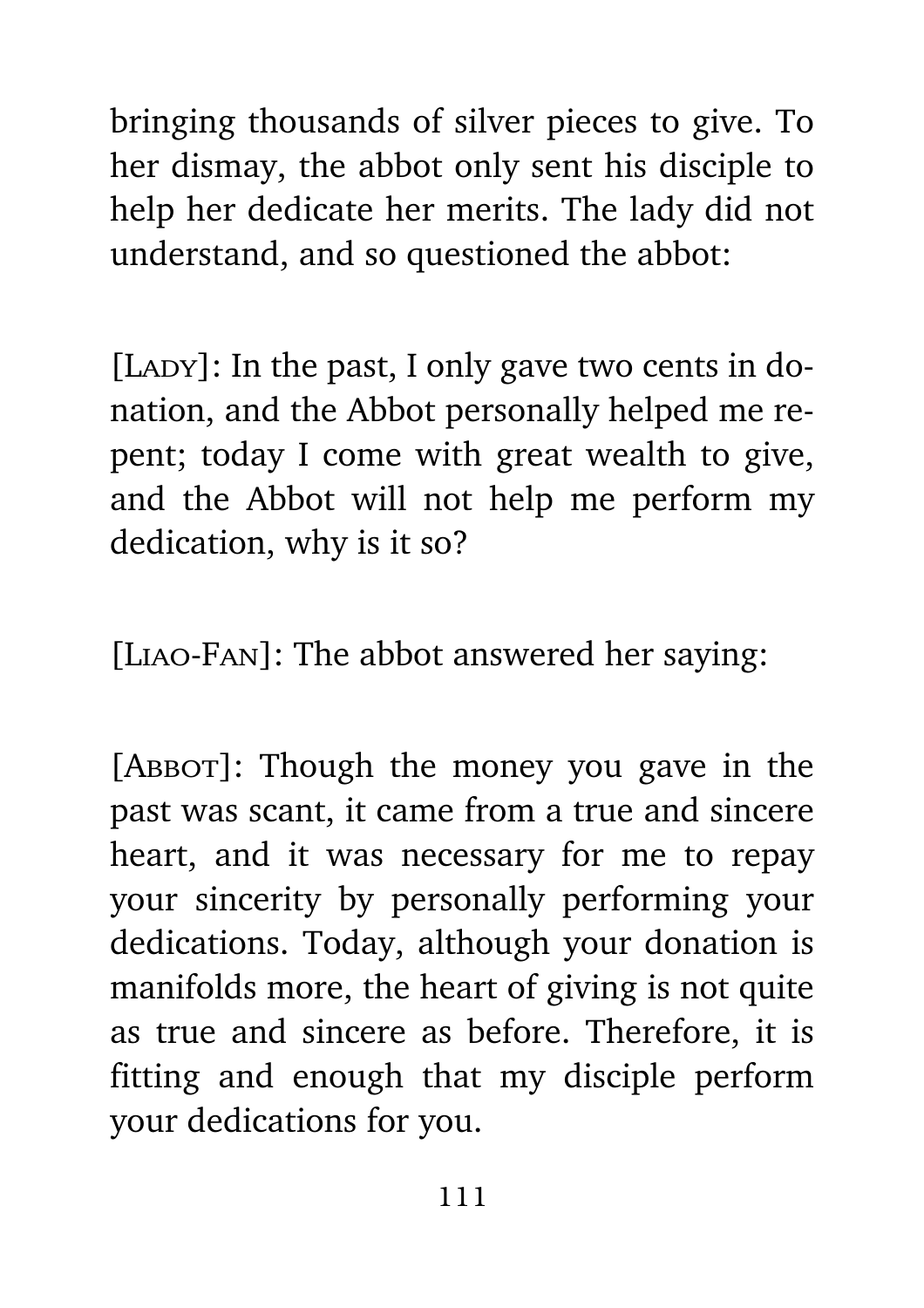[Liao-Fan]: This is the example of how thousands of silver pieces are only considered as half goodness, and two cents as full.

Another example is of Li Jung, an immortal of the Han Dynasty. He was teaching his student, Dong-bing Lyu, the art of transforming steel into gold. They would use this gold to help the poor. Dong-bing asked his teacher:

[Dong-bing]: Will the gold ever change back to steel again?

[Liao-Fan]: Li Jung answered him saying:

[Li Jung]: After five hundred years, it will return to its original form.

[Liao-Fan]: Dong-bing then said: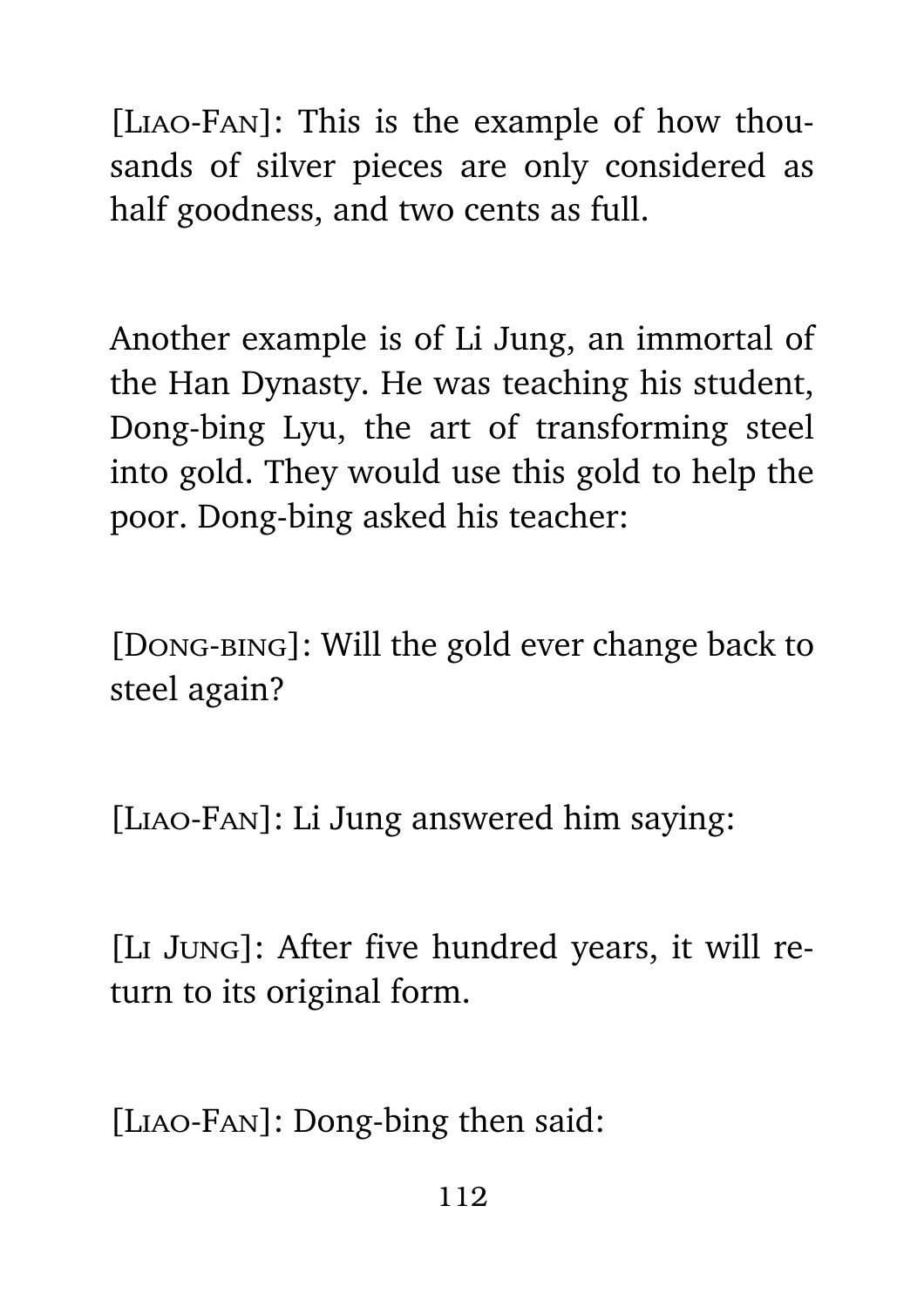[MR. Lyu]: In this case, I don't want to learn this art, it will harm those who possess the gold five hundred years from now.

[Liao-Fan]: In actuality; Li Jung was only testing the goodness of his student's heart, and happy with the results, he said:

[Li Jung]: To become an immortal, one must complete three thousand virtuous deeds. What you have just said came from a truly kind heart; your three thousand deeds are fulfilled!

[Liao-Fan]: This was another example of half goodness and whole goodness.

When we perform a kind deed, it is best if we can do it out of our innermost sincerity, not seeking rewards or noting in our minds how much we have done. If we practice thus, then all our good deeds will reach fulfillment and success. If, instead, we always think of the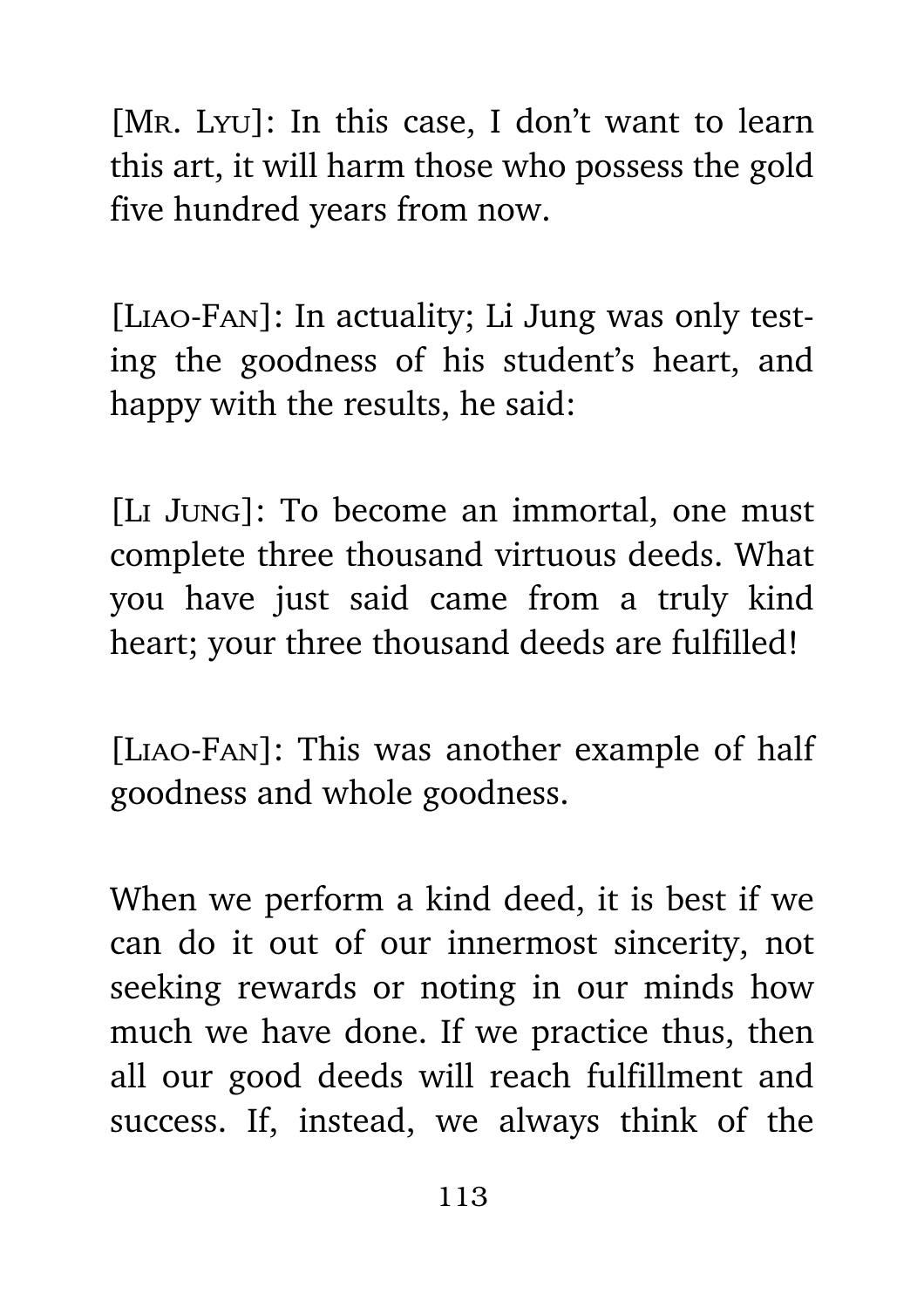deeds we have performed, looking for a reward of some kind, then no matter how diligently we practice in an entire lifetime, the deeds will still be considered as half goodness.

[NARRATOR]: For example, when we donate money to the poor, we can practice what is called 'pure donation'. In this type of giving, we do not linger on the thought of 'I', who is giving; or dwell on the importance of the object I am giving away; or think of who the receiver is. We are simply giving, and it is out of true sincerity and respect. When we give with 'pure donation', then one dou of rice can bring boundless fortune, and the merit from giving one cent can wipe away the sins from a thousand kalpas.

[Liao-Fan]: If we always keep in mind the good we have done, and expect rewards for our actions, then even a donation of two hundred thousand gold pieces would still not bear us the reward of a fully good fortune. This is an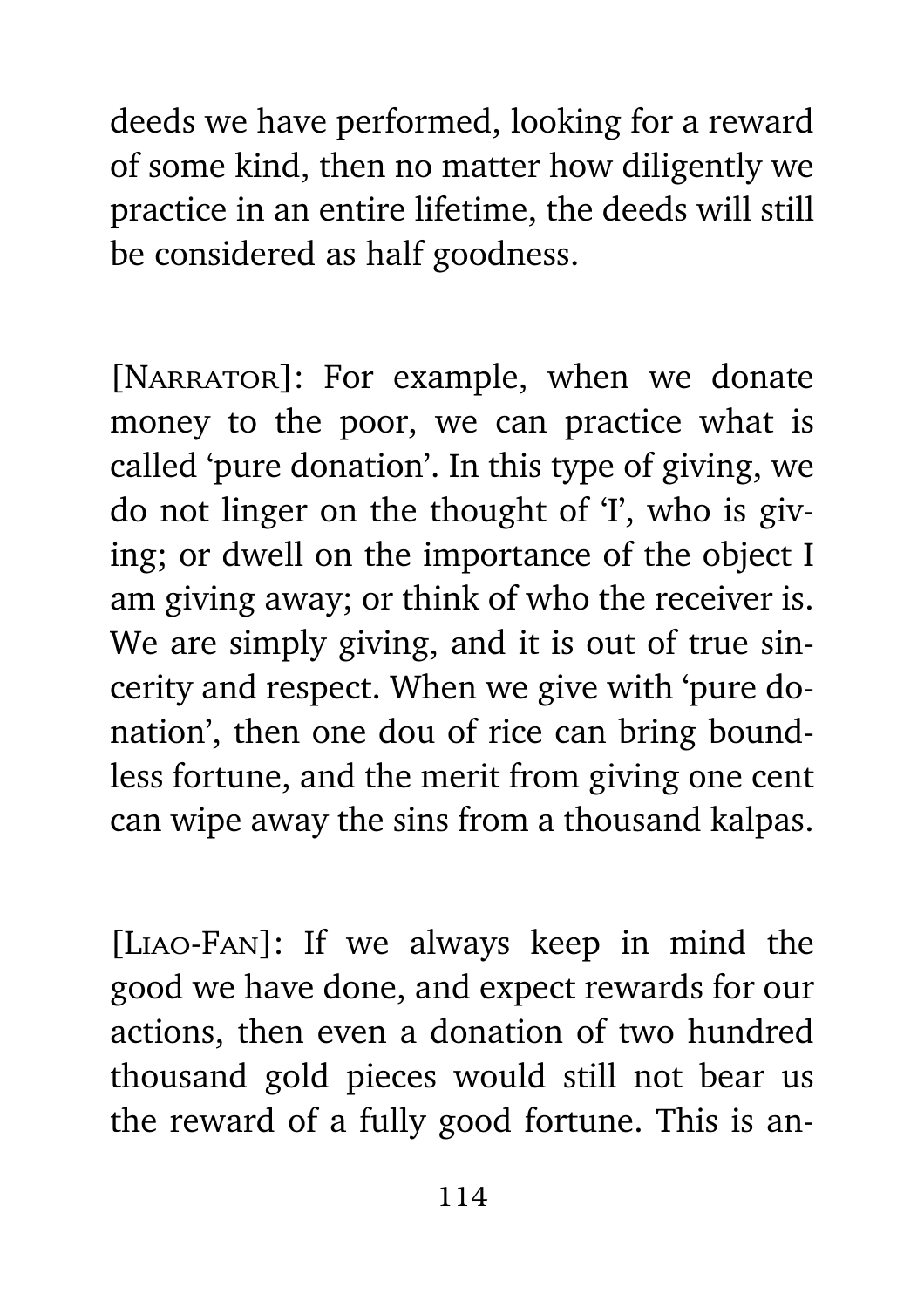other way of explaining half goodness and full goodness.

What is big goodness and small goodness? Once there was a high ranking official named Jungda Wei, who was led into the spirit world to be judged for his good and bad deeds. The judge there ordered for his records of good and evil to be brought out. When the records arrived, Jung-da was astounded at the courtyard full of his bad records, and at the single scroll which contained his good deeds. The official then ordered for the two to be weighed on the scale. Surprisingly, the bad records which had filled the courtyard were lighter than the single scroll of good deeds, which was only as thin as a chopstick. Jung-da asked the judge:

[JUNG-DA]: I'm barely forty years old, how could I have committed so many wrongdoings?

[Liao-Fan]: The judge answered him, saying: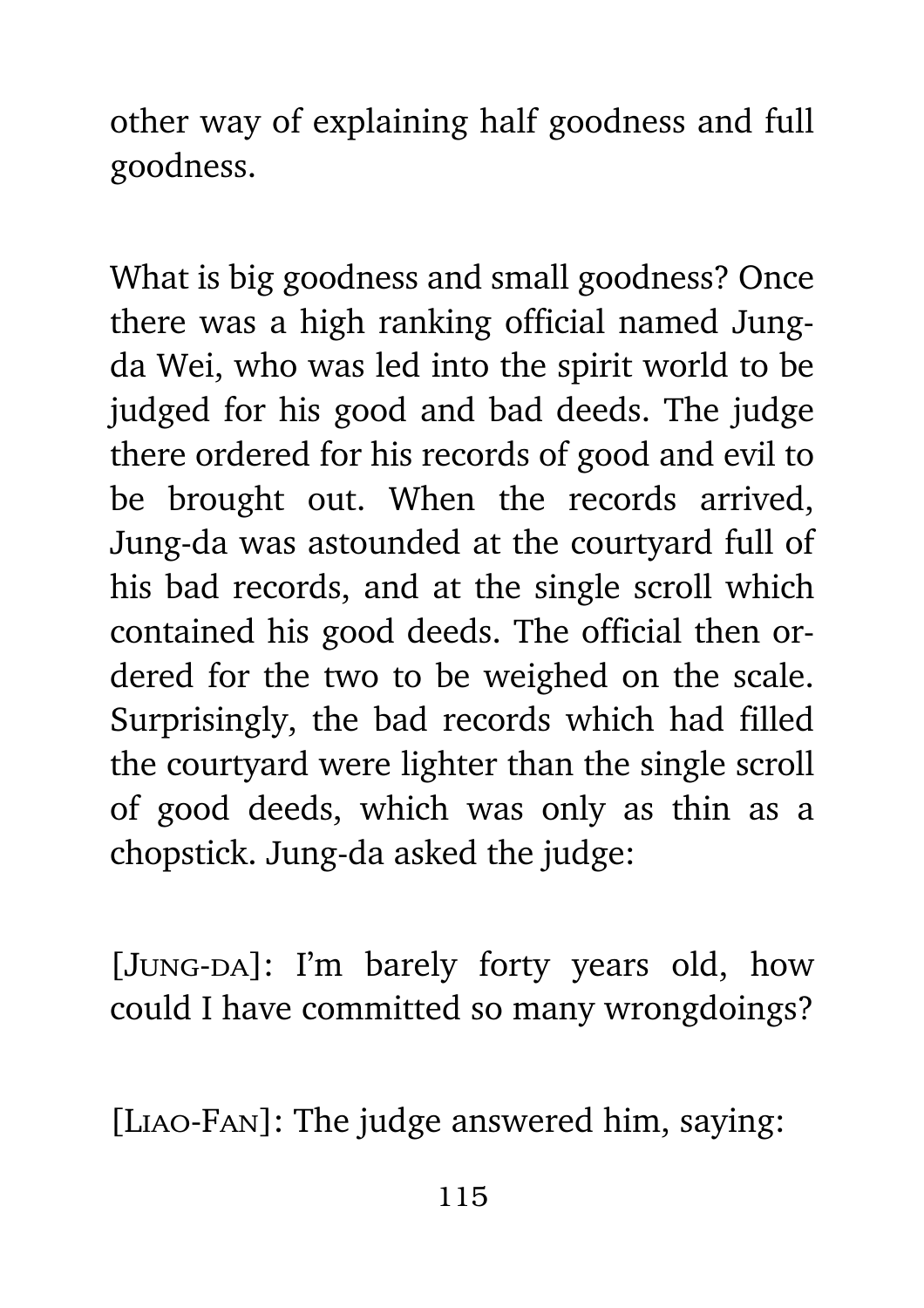[Judge]: When you give rise to a single thought that is improper, it is considered a bad offense there and then, it does not have to be carried out through action to be counted as a wrong. For example, when you see a pretty lady and give rise to improper thoughts, that is considered an offense.

[Liao-Fan]: Jung-da then asked him what was recorded in the single scroll of good deeds which outweighed the evil deeds. The judge replied:

[JUDGE]: Once the Emperor planned to build a great stone bridge, and you proposed against the project due to the hardship and toil it would cause the tens and thousands of people needed for the work. This is a copy of your proposal to the Emperor.

[Liao-Fan]: Jung-da said:

[JUNG-DA]: I did make the proposal, but the Emperor dismissed it and began the project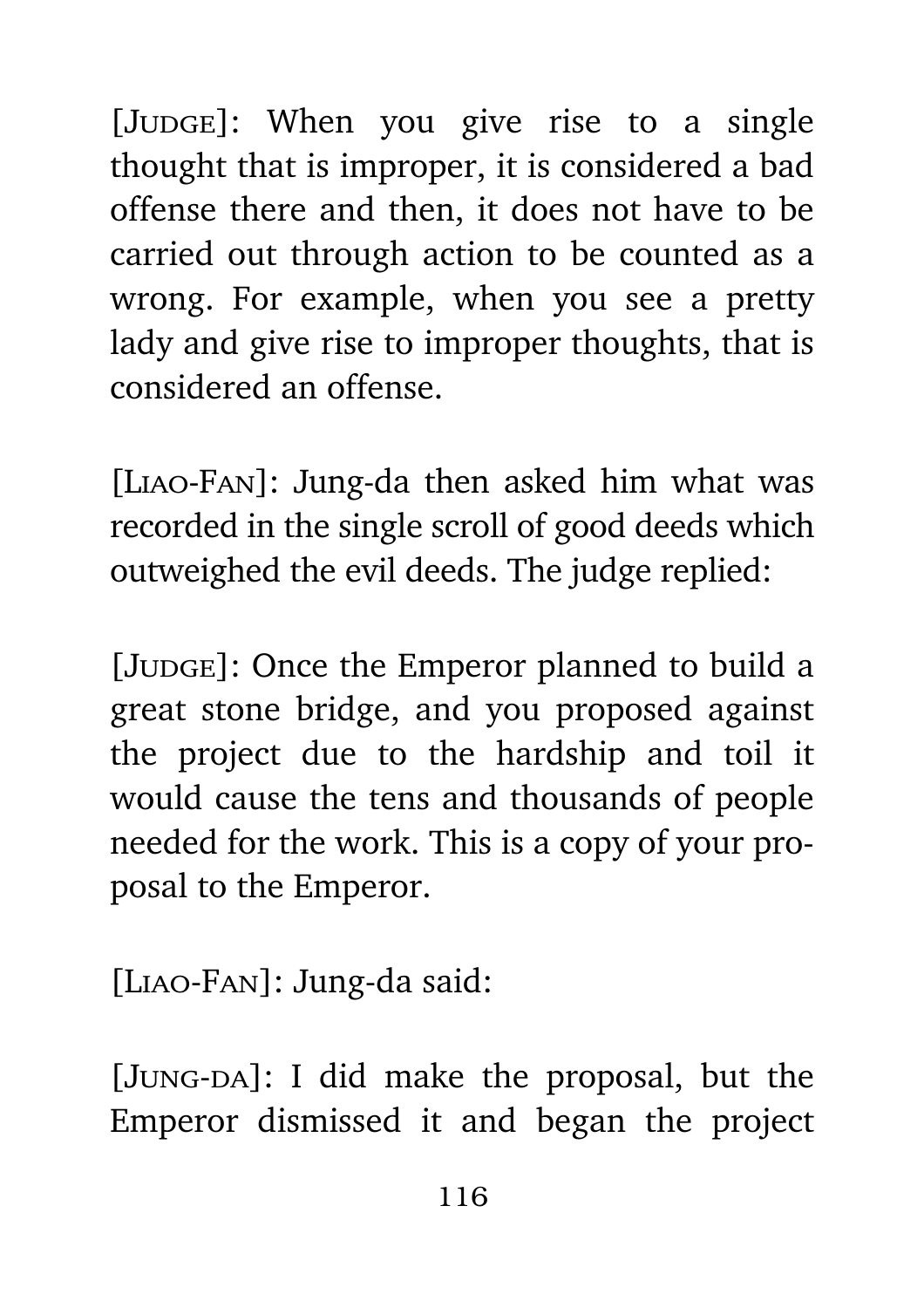anyway. My proposal had no effect on the matter at all, how can it bear so much weight against my numerous offenses?

[Liao-Fan]: The judge replied:

[JUDGE]: Although the Emperor did not take your suggestion, that one thought of kindness you bore for the tens and thousands of people was very great. If the Emperor had listened to you, then the good performed would be even greater.

[Liao-Fan]: Therefore, when one is determined to do good for the benefit of all people, then a small deed can reap great merits.

[NARRATOR]: If one thinks only about benefiting oneself, then even if many deeds of kindness are performed, the merit would still be small.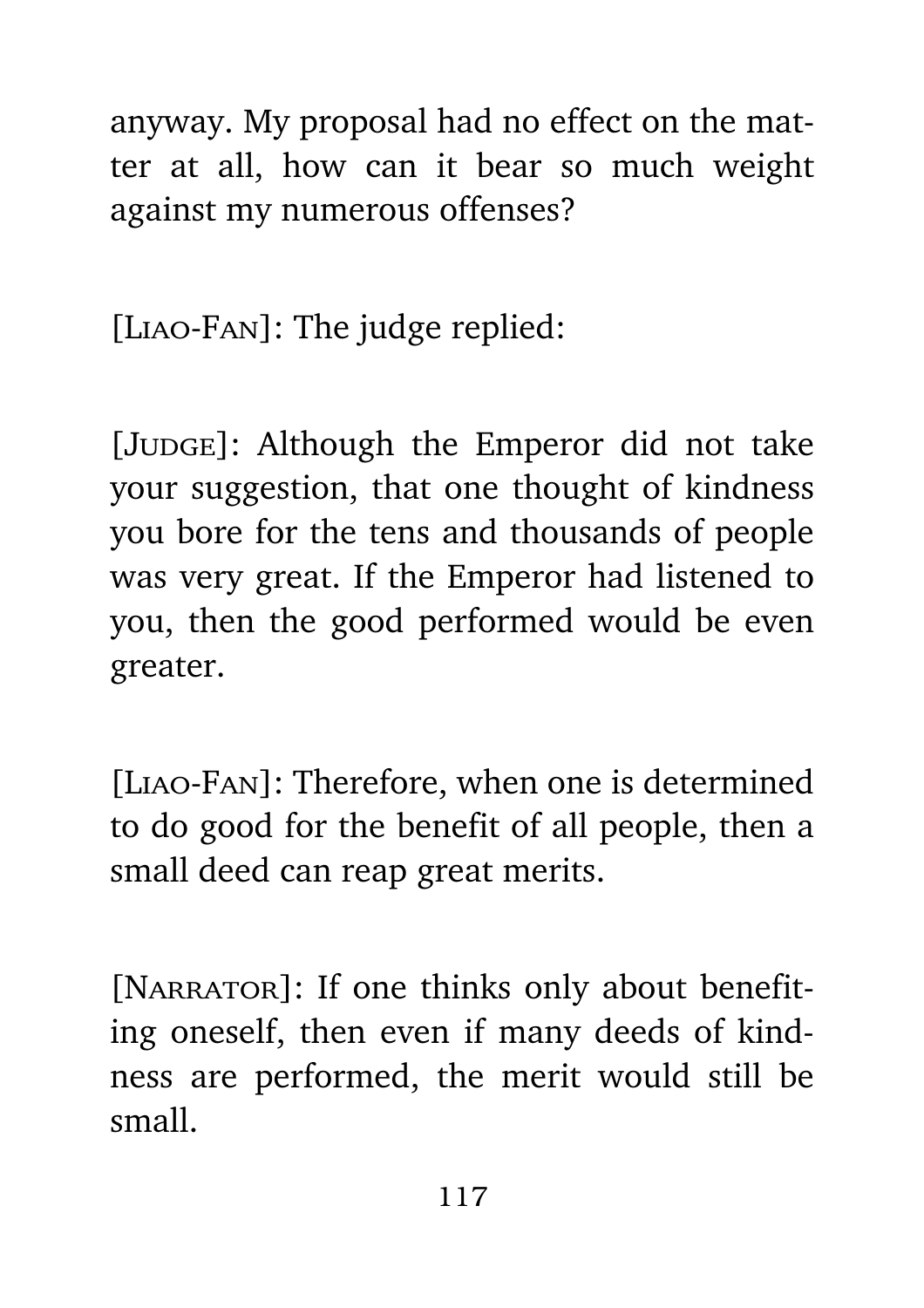[Liao-Fan]: What is difficult goodness and easy goodness? The knowledgeable scholars of the past used to say:

[SCHOLAR]: When one wishes to conquer one's greed and desires, one should start with the most difficult to overcome.

[Liao-Fan]: Fan-chr, a student of Confucius, once asked his teacher how to cultivate one's humanity to its fullest. Confucius replied:

[Confucius]: Start with what's most difficult to practice.

[Liao-Fan]: What Confucius meant by the most difficult, was to sever the selfish mind, and one should practice that by conquering what is most difficult for oneself to conquer. We should practice like the old teacher, Mr. Su of Chiangshi, who gave two years worth of salary to a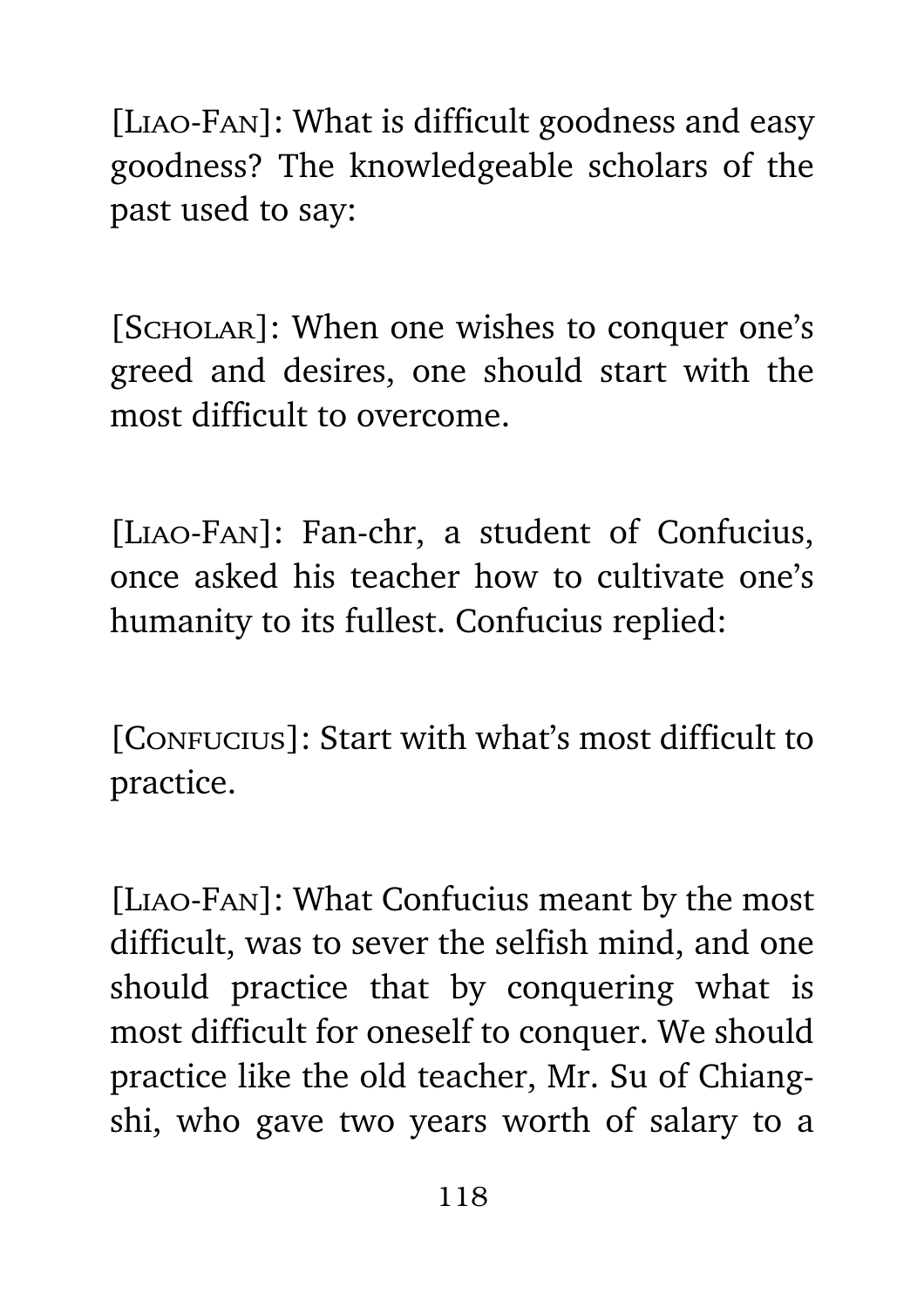poor family who owed money to the government. Thus he saved them from being torn apart should the husband be taken to prison.

[NARRATOR]: Another example is Mr. Jang from Her-bei; Mr. Jang saw an extremely poor man who had to mortgage his wife and child, and had no money for their redemption. If he was unable to pay for their return, the mother and child could both lose their lives.

[Liao-Fan]: Therefore, Mr. Jang gave his ten years of savings to the poor man so the family could be reunited.

[NARRATOR]: Such examples as Mr. Su and Mr. Jang are rare, for they have given what is most difficult to give, and what others could not sacrifice, they did so willingly.

[Liao-Fan]: Another example is Mr. Jin from Chiangsu Province. He was old and without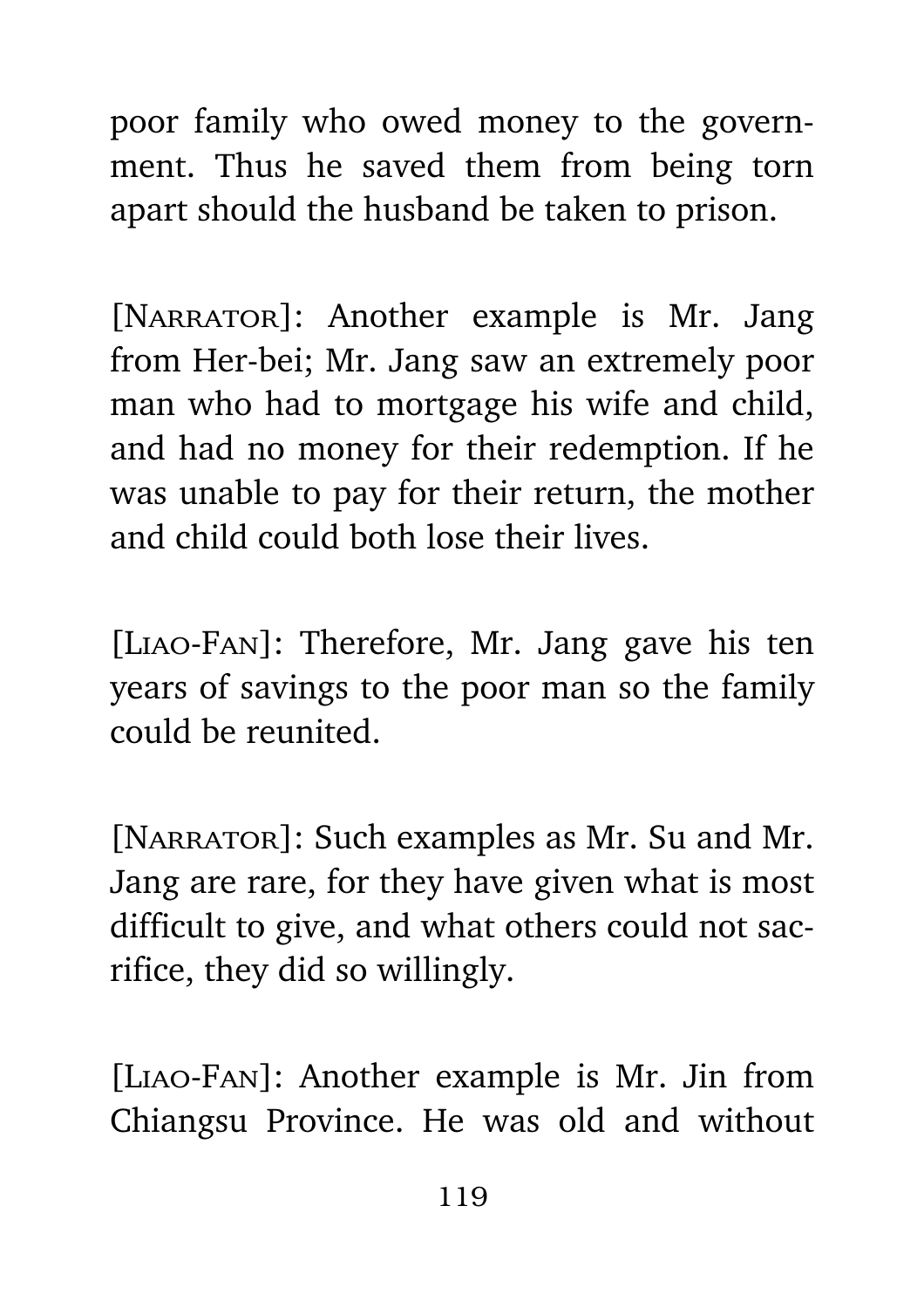any sons, so his neighbor offered their young daughter in marriage to him, to give him descendants to carry on his lineage. But Mr. Jin could not bear to ruin the otherwise bright and long future of this young girl, and so refused the offer and sent her back home.

[NARRATOR]: This is another example of being able to overcome what is most difficult to conquer in oneself. Therefore, the heavens showered down fortune which was especially good for these three old men.

[Liao-Fan]: It is easier to accumulate merit and virtue for those who have money and power than for those who are poor. But if one refuses to cultivate kindness even when it's easy and when one has the chance to do so, then it would truly be a shame. For those who are poor and without prestige, doing kind things for others is a great difficulty, but if in this difficulty one can still manage to help others, then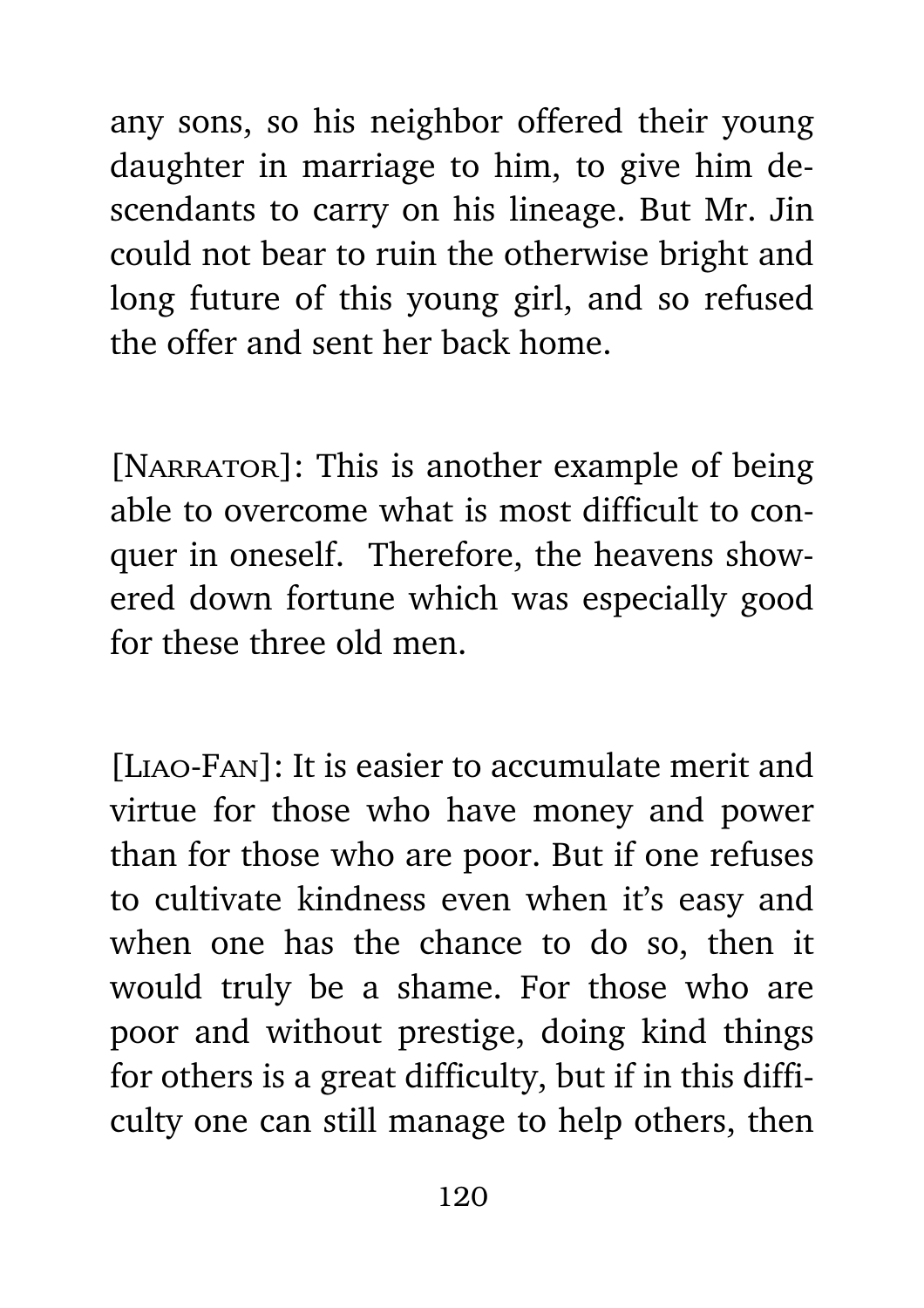it is a great virtue, and the merits gained would be boundless.

In being a moral person and dealing with affairs, we should help others whenever the opportunity presents itself. You should know that helping others is not such an easy task, and that there are many ways to do it. In short, the ways of helping others can be simplified into ten important categories. The first is 'supporting the practice of kindness'.

[NARRATOR]: When we see people trying to do a little kindness, we should assist them in their deeds and help their kindness grow. When we see others who wish to do good but cannot accomplish it on their own, we should lend a hand and help them succeed. This is the way we can cultivate 'supporting the practice of kindness'.

[Liao-Fan]: The second category is 'harboring love and respect'.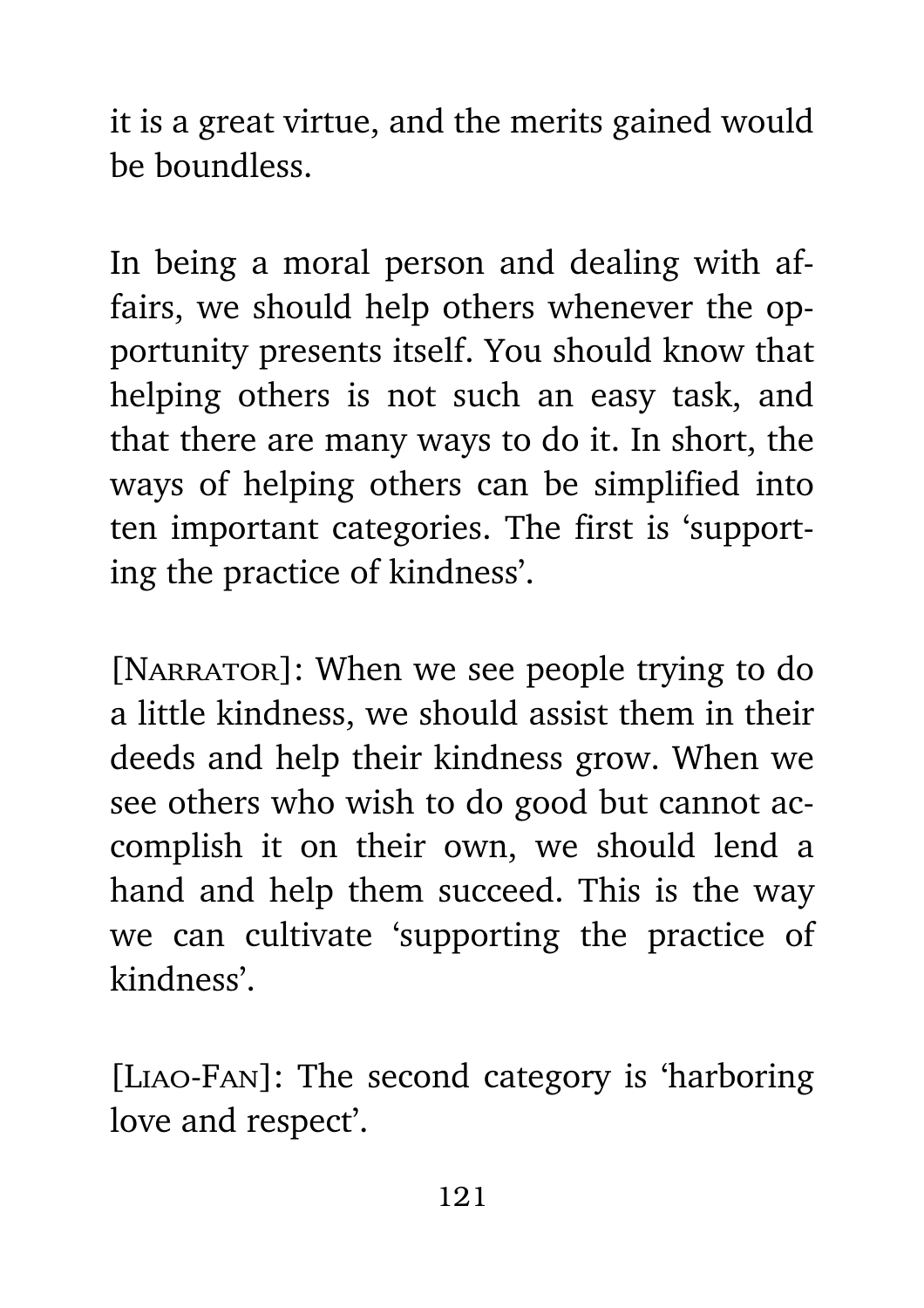[NARRATOR]: We should harbor respect towards those who are more knowledgeable, older, or of higher status than we are. For those who are younger, less fortunate, or of lower status, we should harbor a mind of loving care.

[Liao-Fan]: The third category is 'helping others succeed'.

[NARRATOR]: When we see a person who is considering whether or not to do a good deed, we should persuade him to put all his effort into doing it. When others meet with difficulties in practicing kindness, we should help think of ways to overcome the difficulty and guide them to success. We must not be jealous at the accomplishments of others, nor try to sabotage their good acts.

[Liao-Fan]: The fourth category is 'persuading others to practice kindness'.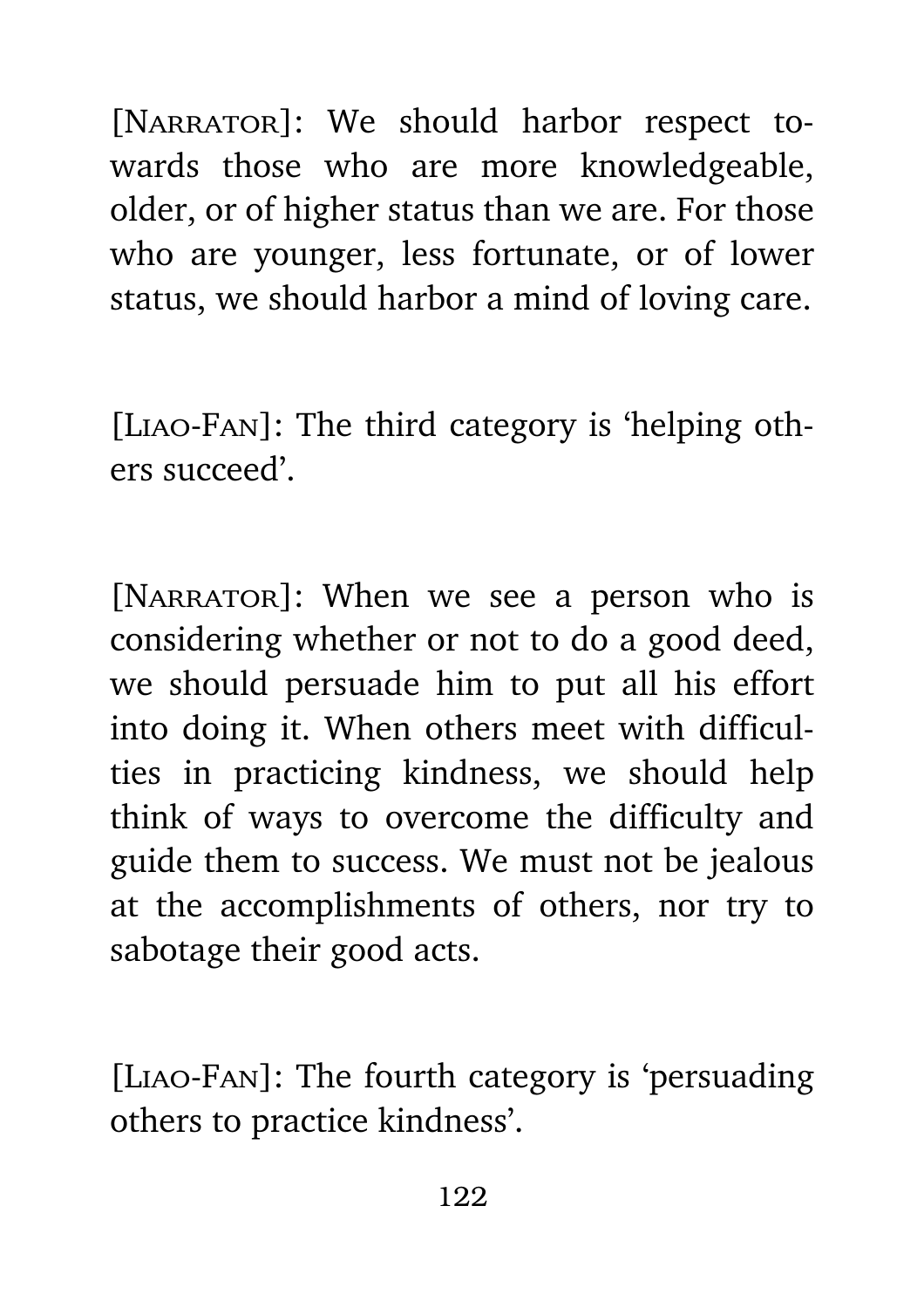[NARRATOR]: When we meet a person who is doing evil, we should tell him that doing evil will only result in great suffering and painful retribution, and that he should avoid doing so at all costs. We should tell people who refuse to practice kindness or are only willing to practice a little kindness, that doing kind deeds will definitely have its rewards, and that kindness not only has to be cultivated, but must be cultivated constantly, and on a large scale.

[Liao-Fan]: The fifth category is 'helping those in desperate need'

[NARRATOR]: Most people tend to give when there is no need to give and refuse to give when there really is a need. When we meet people who are in great difficulties, emergencies, or dangers, we should lend them a hand and help in whatever way we can to bring them out of their difficult times. The merits accrued from helping others in times of desperate need are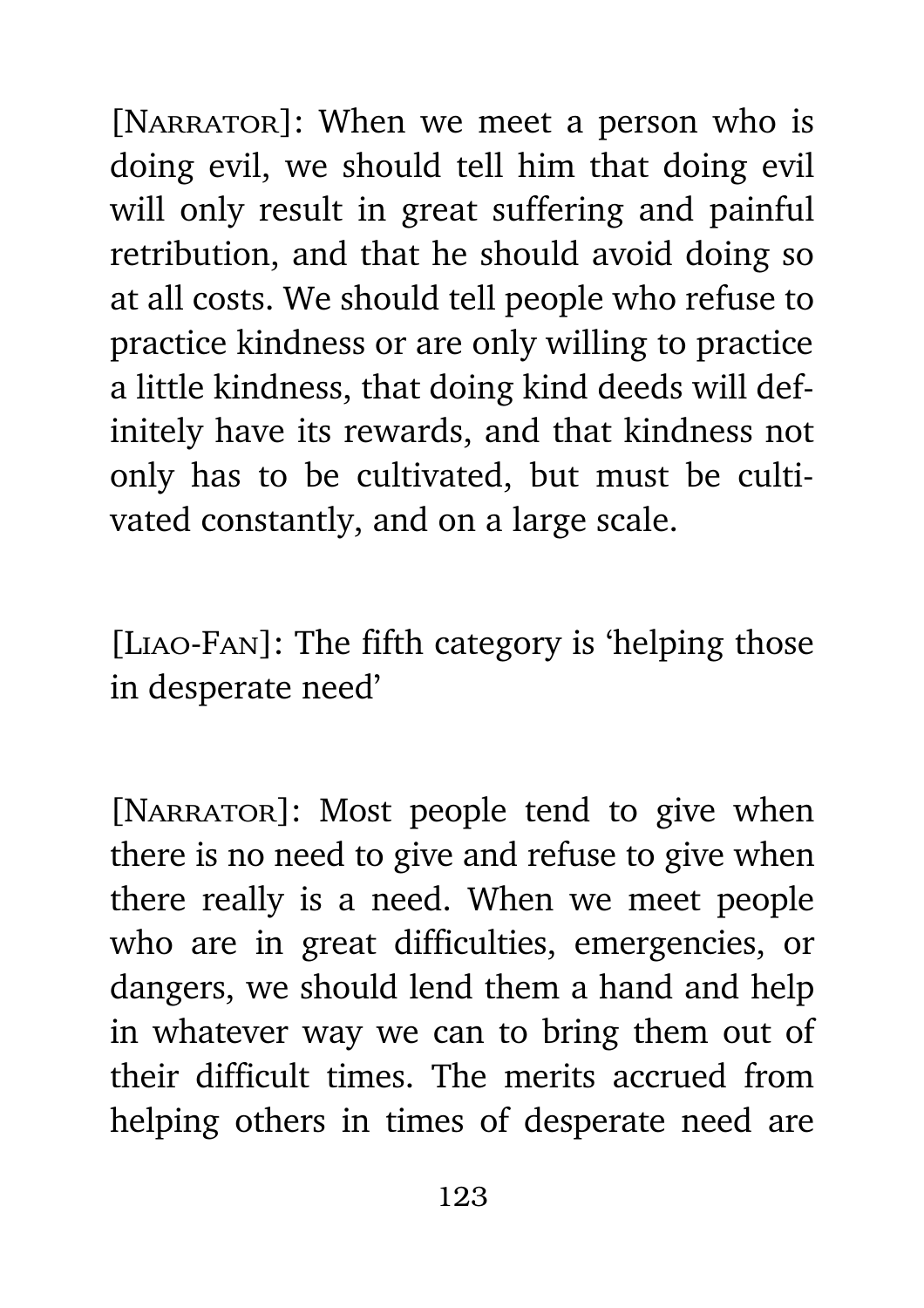boundless indeed. However, one should not become proud and conceited for doing such deeds.

[Liao-Fan]: The sixth category is 'developing public projects for the greater benefit of the people'.

[NARRATOR]: Projects which will bring great benefit to the public usually have to be performed by those with great influence and power. If a person has this capacity, such as rebuilding the water system or assisting a disaster area, then he ought to do it for the benefit of the general public. Those without such influence and power can do great deeds, too. For example, when one sees a small leak in the dam, one can use pebbles and dirt to stop the water and prevent disastrous flooding. Though this act may be small, the effect will not go unnoticed.

[Liao-Fan]: The seventh category is 'giving through donation'.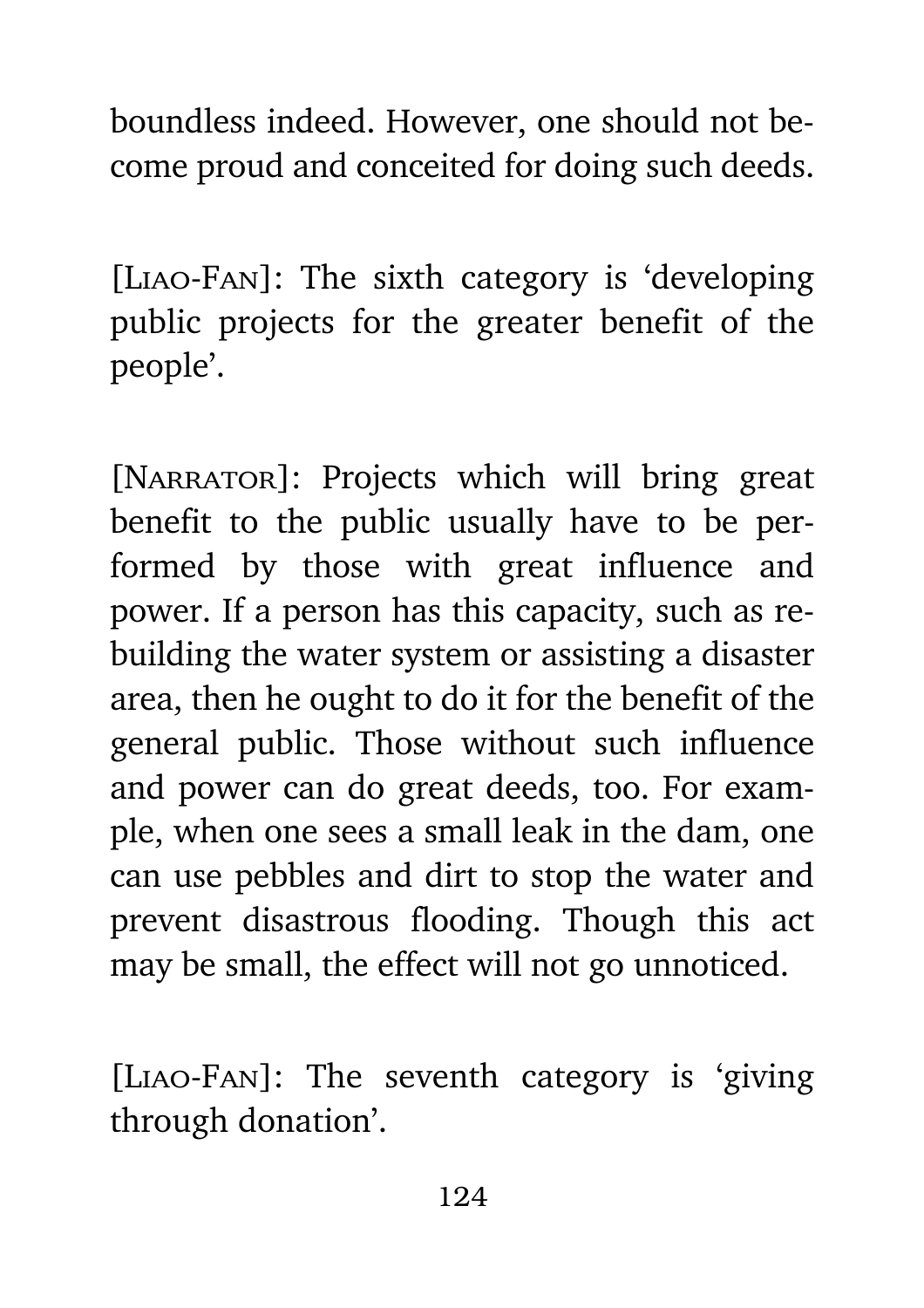[NARRATOR]: People of this world love, seek, and even die for money. Who is actually willing to help others by giving their own money away? When we recognize the difficulty involved in donation, we can come to appreciate the rarity of the man who willing to give for the purpose of helping others in need. He is an even greater man in the eyes of the poor. According to the law of cause and effect, 'those who give will in turn receive', and 'those who refuse to give will not receive'. When we cultivate one share of kindness, we will receive one share of fortune, there is no need to worry about having nothing left when we give to help others.

[Liao-Fan]: The eighth category is 'protecting the proper teachings'.

[NARRATOR]: This is referring to the teachings of different religions. We must be able to differentiate between proper religions and deviant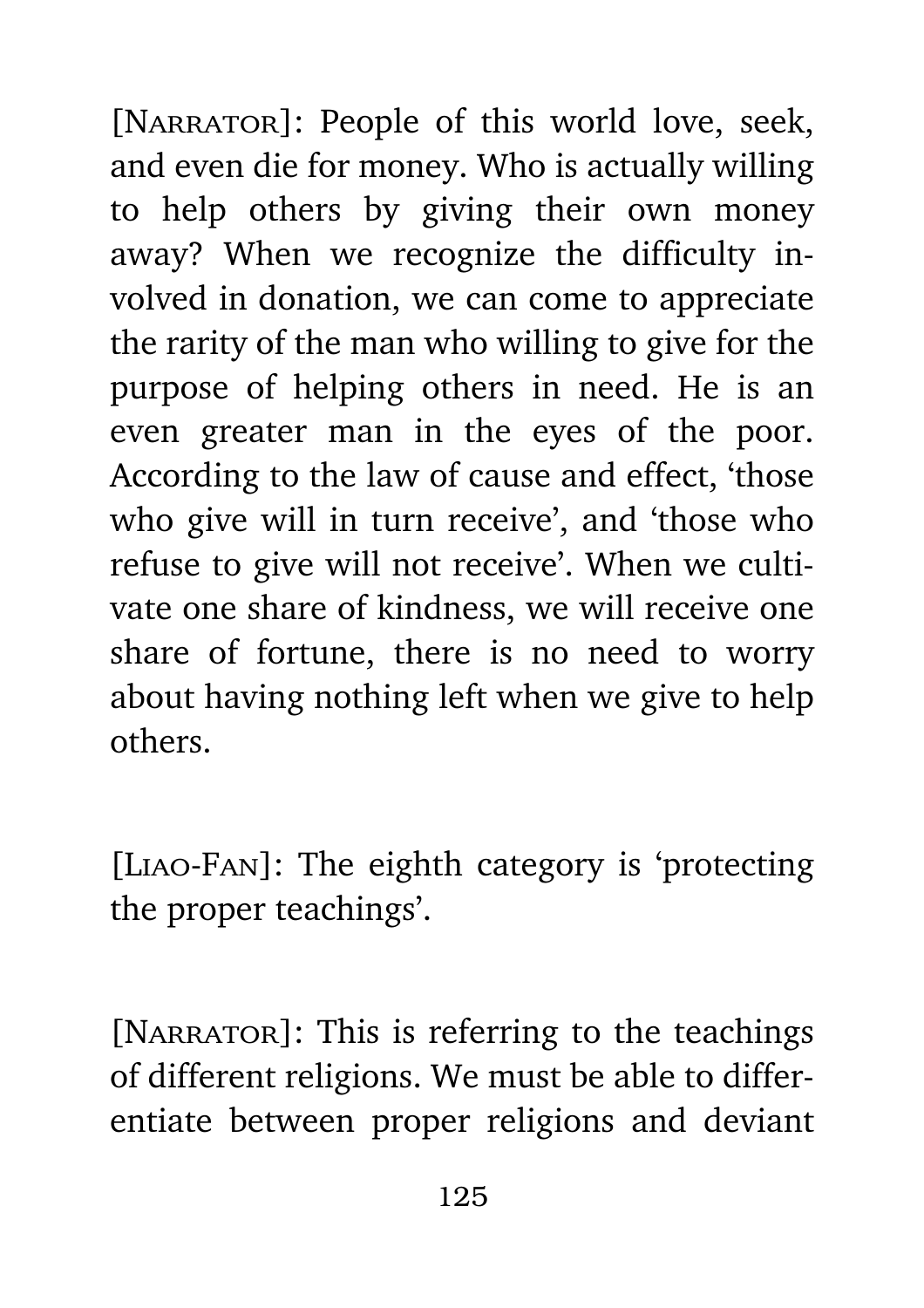religions, and between proper teachings and deviant teachings. The teachings of deviant religions do great harm to people's minds and hearts, and naturally should be abolished. On the other hand, teachings with proper wisdom and views, such as that of Buddhism, which promotes kindness and goodness in society, should be supported. If one happens to see others in the act of destroying such proper teachings, one must put forth a complete effort to protect and uphold these teachings.

[Liao-Fan]: The ninth category is 'respecting our elders'.

[NARRATOR]: Anyone who is deeply learned, knowledgeable, has high prestige, or is older than us is considered to be an elder, and should be highly regarded and respected.

[Liao-Fan]: The tenth category is 'loving and cherishing all living things'.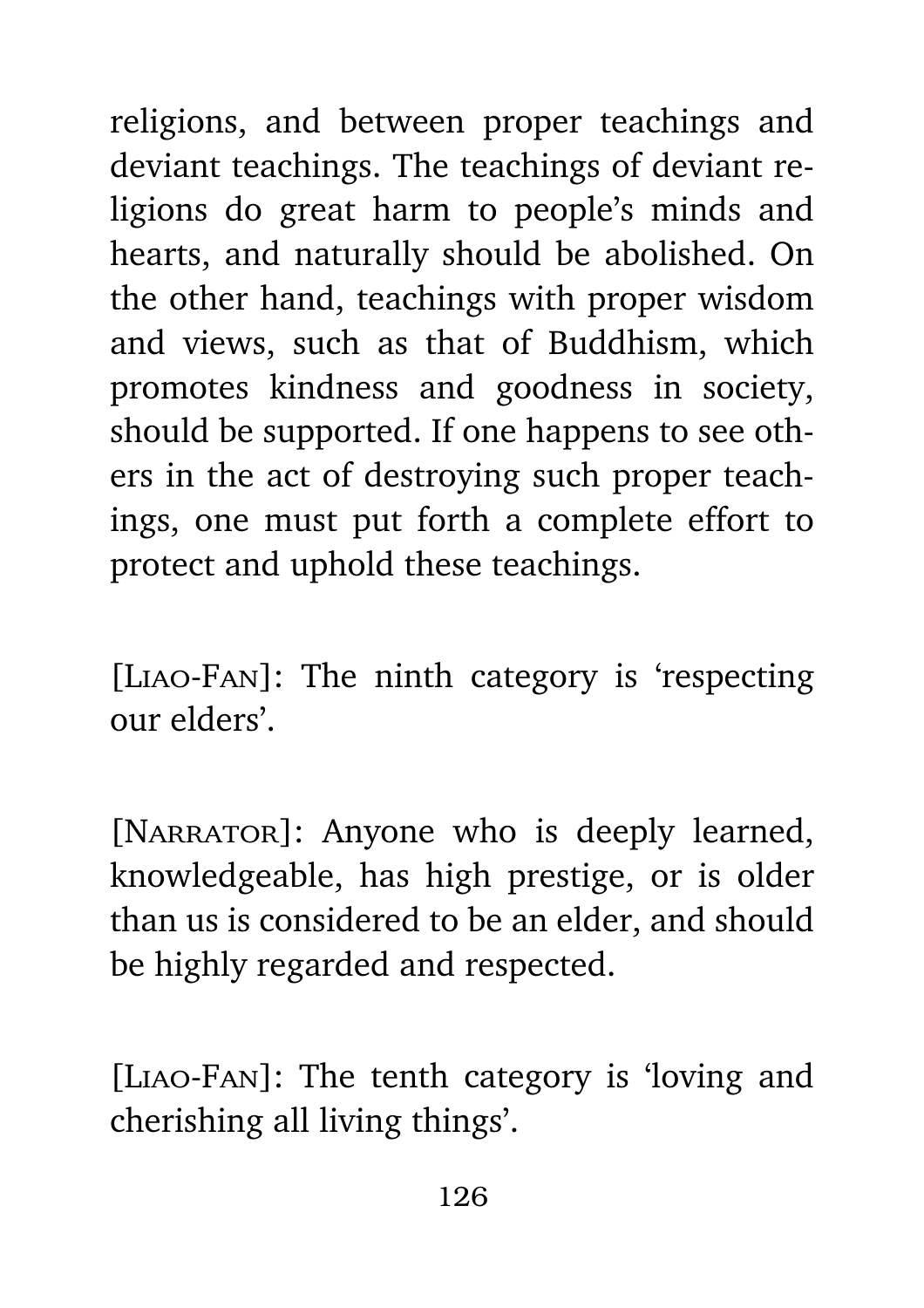[NARRATOR]: We should feel sympathy for all living creatures, even the tiny ants, who know of suffering and are afraid to die. How can we kill and eat living beings and not feel the least sorry? Some people even say that these things were meant for human consumption, but there is no logic in this argument, and it is only an excuse for those who desire meat.

[Liao-Fan]: I have only explained the above ten categories in summary, now I will explain each in detail and example:

What is meant by "supporting the practice of kindness"? In the Yu Dynasty, there once was an emperor by the name of Shwun. One day, before he became emperor, Shwun was watching some fishermen on Lake Lei-ze. He noticed that all the younger and stronger fishermen took the spots where the water was deep and the fish were abundant, while the older and weaker fishermen were left with the rapids and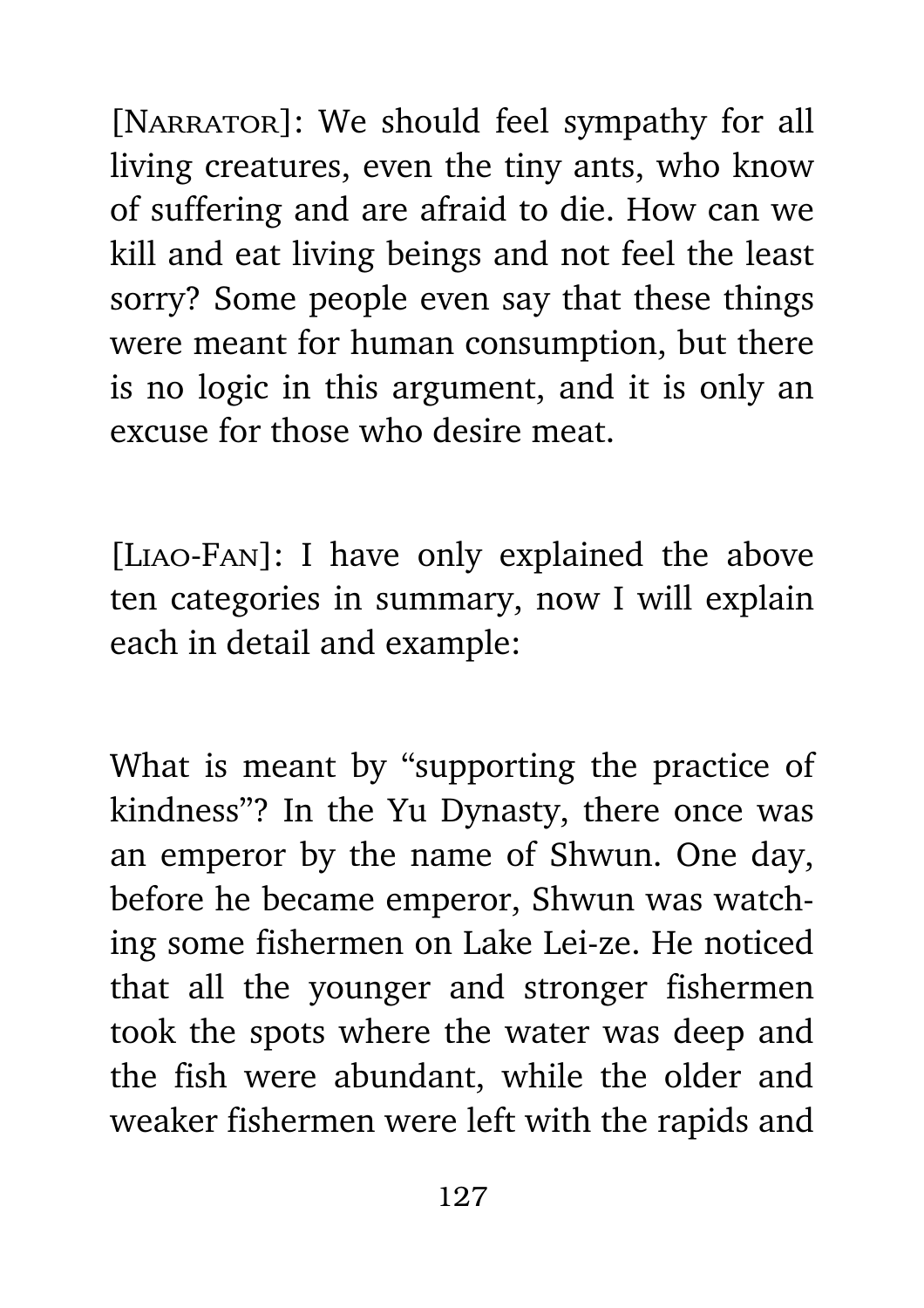shallow water, where there were very few fish. When Shwun saw this situation, he felt sympathy for the older and weaker fishermen, and thought of a way turn the situation around. He decided to join in the fishing party to set an example for the others. Whenever he saw fishermen plunder good fishing spots, he would conceal their faults and never even spoke of their selfishness. When he saw those who were humble and yielding, he praised them everywhere he went and even followed their humble and polite ways. Shwun stayed and fished like this for a whole year until the other fishermen got into the habit of yielding good fishing spots to others.

[NARRATOR]: This story of Shwun is only an example to show how a person influences others through his actions, and not through his speech. It is not meant to encourage people to fish, because fishing is an act of killing. Please refrain from sports which take the lives of others.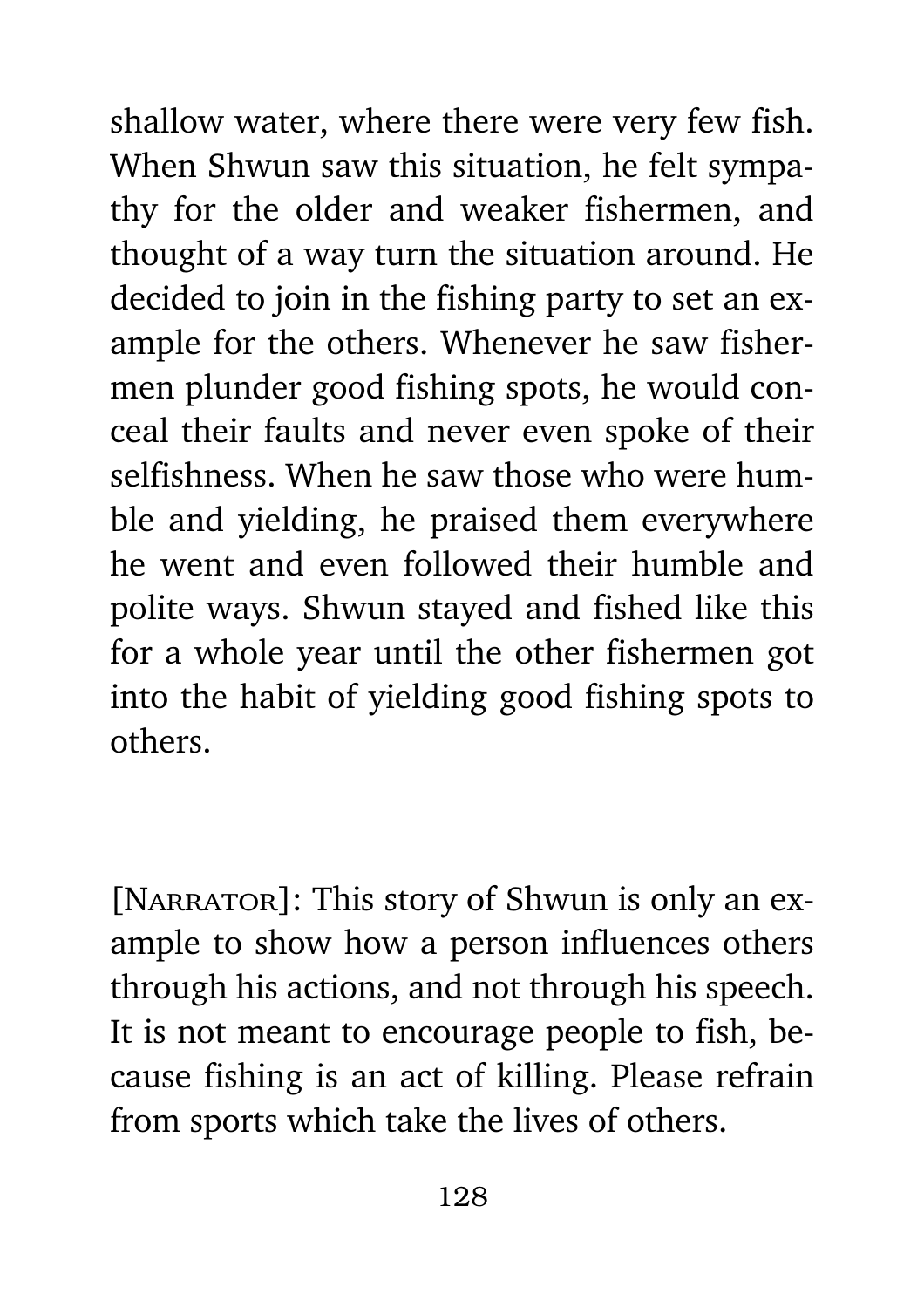[Liao-Fan]: A wise and intelligent man such as Shwun could have easily influenced others with a few words of advice. Why didn't he just say something instead of personally joining the gathering? You should understand that Shwun didn't want to use words, but preferred to set an example for others through his own actions. Shwun wanted those fishermen to feel ashamed of their own selfish behavior and change on their own accord. This really shows how deep and sincere was Shwun's wish for others to practice kindness.

In today's era of low morality, social breakdown, and loss of proper thinking, it is most difficult to find a good standard of behavior. Therefore, when those around us have shortcomings…

[NARRATOR]: ...we should not use our good points to highlight their deficiencies.

[Liao-Fan]: When the other person is unkind…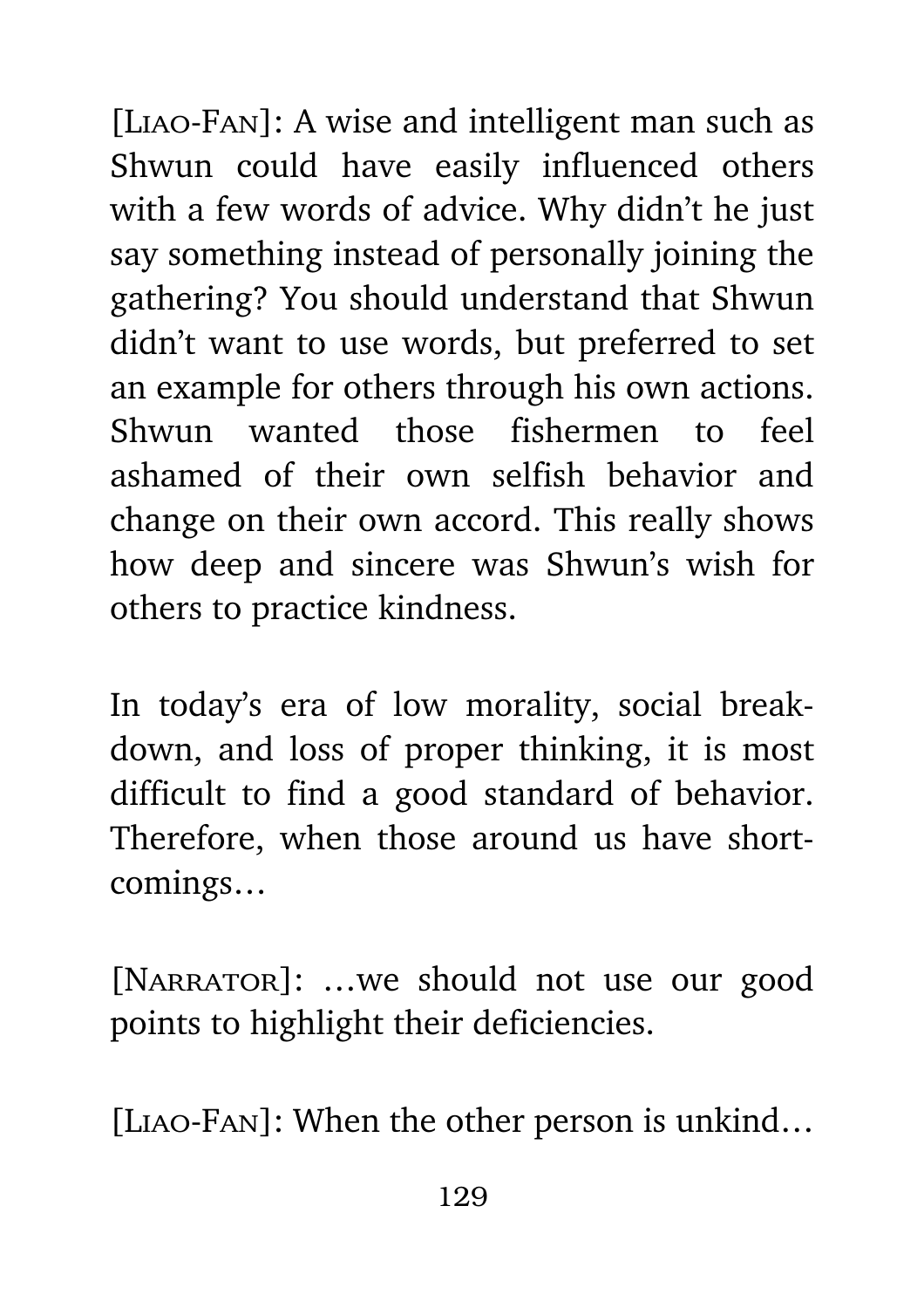[NARRATOR]: ...we should not use our kindness to measure or compare ourselves to them.

[Liao-Fan]: When others are not as capable as we are…

[NARRATOR]: ...we should not purposely surpass them with our abilities.

[Liao-Fan]: Even when we are intelligent and competent, these skills should be kept hidden and not boasted of. Instead, we should behave even more humbly than ever. We should look upon our skills and abilities as unimportant, false, and unreal. When someone makes a mistake, we should tolerate it and conceal it, giving them a chance to reform without losing their self-respect. When we let the person keep his dignity, he will be even more careful of his actions in the future. When we see strengths and kindness in others, we should learn from them, praise them, and make their goodness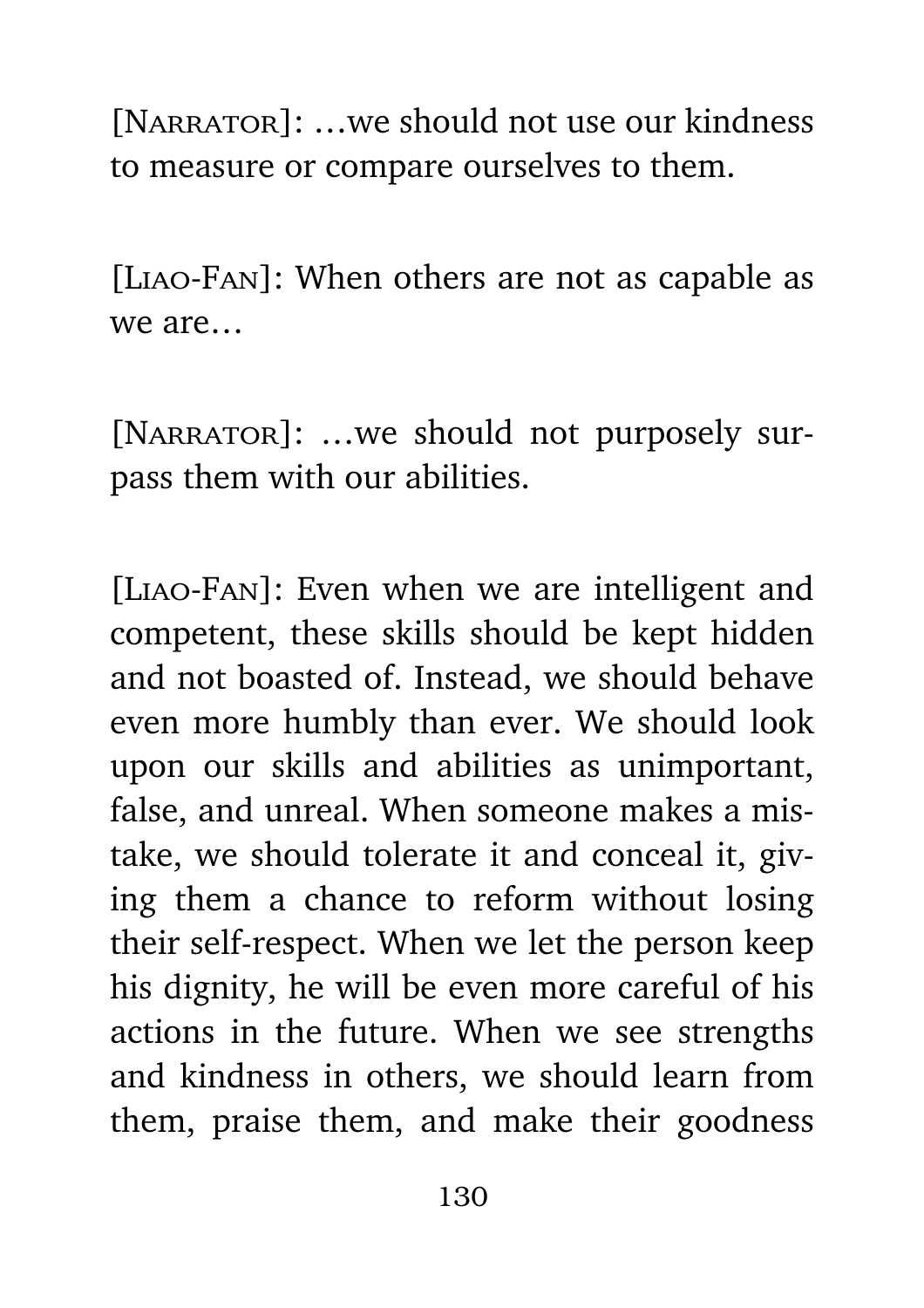known to others. In daily life, we should refrain from speaking and acting with selfish intentions, but instead seek to benefit society and the public, We can make beneficial laws and regulations for the public to follow.

[NARRATOR]: These are the qualities of a great man, since he thinks of the public welfare as being more important than his own.

[Liao-Fan]: What is meant by "harboring love and respect for others"? Sometimes it is hard to tell from appearance whether a person is a gentleman or a scoundrel, since scoundrels can pretend to be gentlemen. The difference lies in their intentions: A gentleman's intentions are good, and a scoundrel's intentions are wicked. There is a great distance between the two, and they are as different as black and white. Mencius has said:

[Mencius]: The difference between gentlemen and common people lies in their intentions.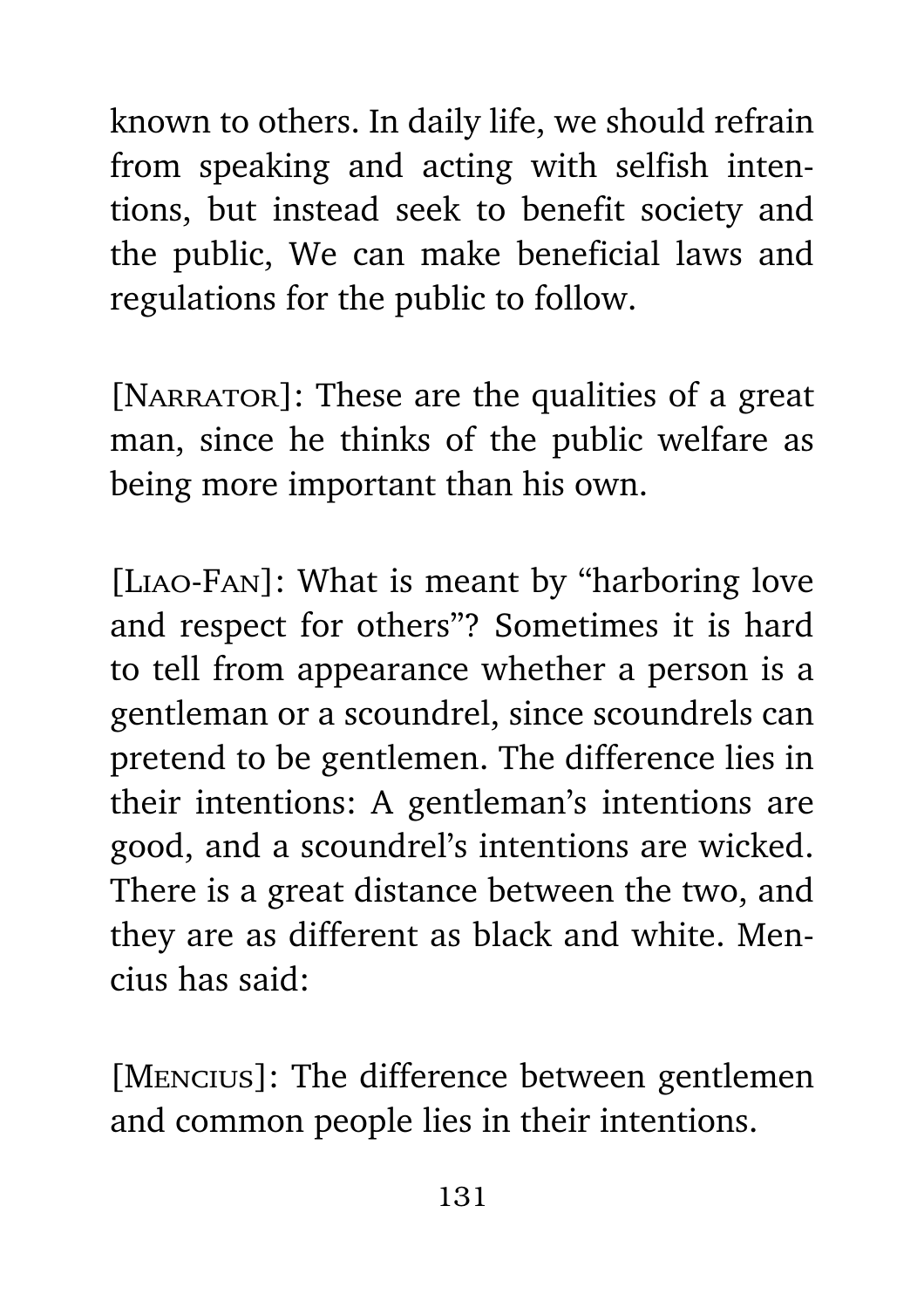[Liao-Fan]: A gentleman's heart is only filled with love and respect for others. There are thousands of different types of people in this world, some close to us, some strangers, some in high class and some in low, some smart while others are not, and some virtuous and some sinful, but nevertheless, they are our fellow man. They are like us, alive in flesh and blood, and they have feelings. There isn't a single person whom I should hate and disrespect. When your hearts are full of love and respect for others, it is the same as if your heart is full of love and respect for the saints and sages. When you understand others, it is the same as if you understand the saints and sages. Why?

[NARRATOR]: Because all the saints and sages want the people on this earth to lead happy, productive lives.

[Liao-Fan]: Therefore, if we can love and respect people and make them peaceful and happy, we are doing the job of a saint or sage.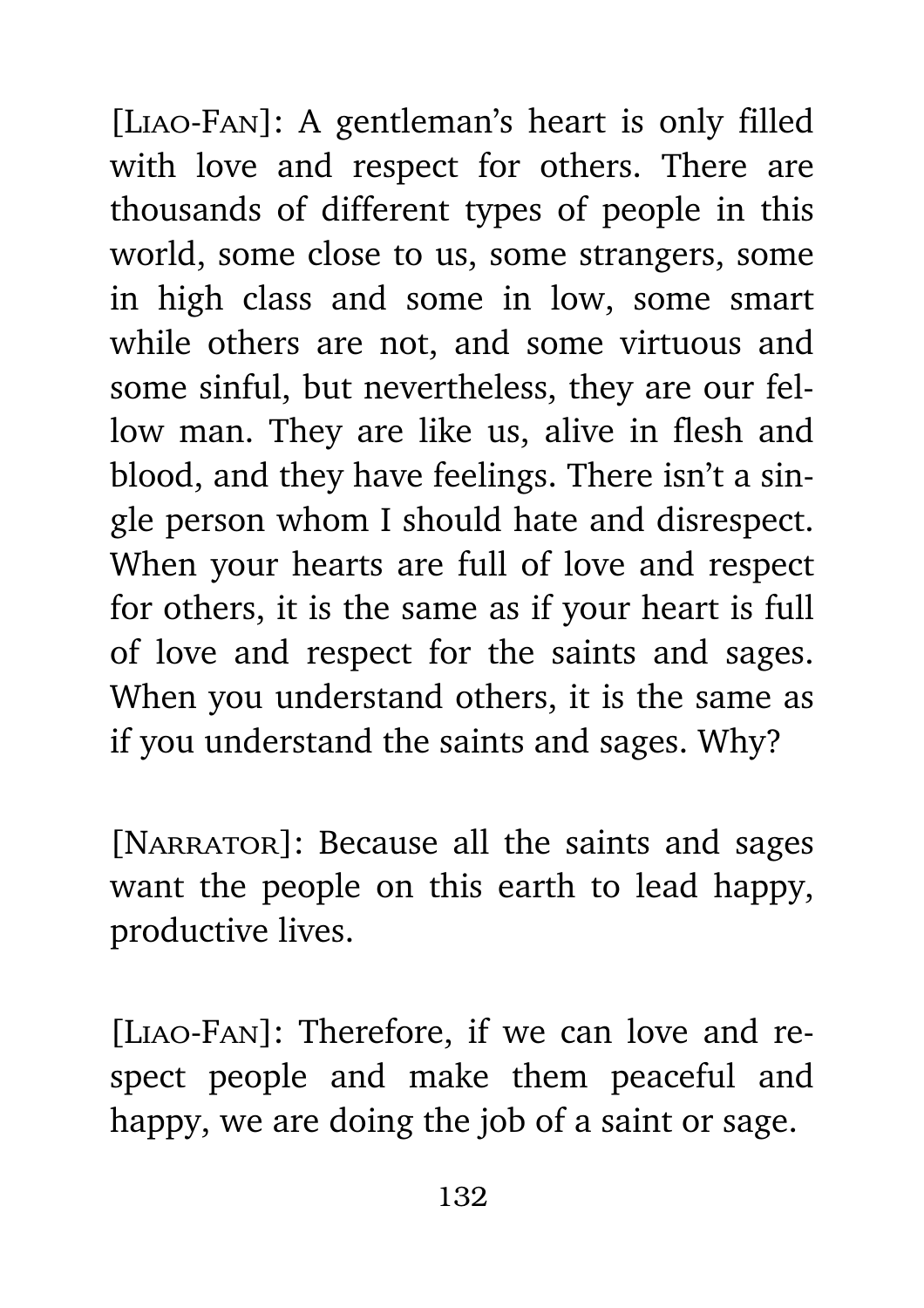What is meant by "helping others to succeed"? If we cast away raw jade, then this stone would be like any other worthless stone.

[NARRATOR]: But if we were to carve and polish it, it could be transformed into a priceless jewel.

[Liao-Fan]: It is the same with people. A person needs to be taught and guided, just as jade needs to be carved and polished. When we see someone whom we feel has good potential doing a good deed or working towards a proper goal, we should guide, support, praise, and encourage him, helping him succeed in his endeavors. If he is ever wrongly accused by another, you should try to clear his name and share his burden of slander. Only when you have helped him stand on his feet and be a part of good society would you have fulfilled your share of responsibility in helping others to succeed.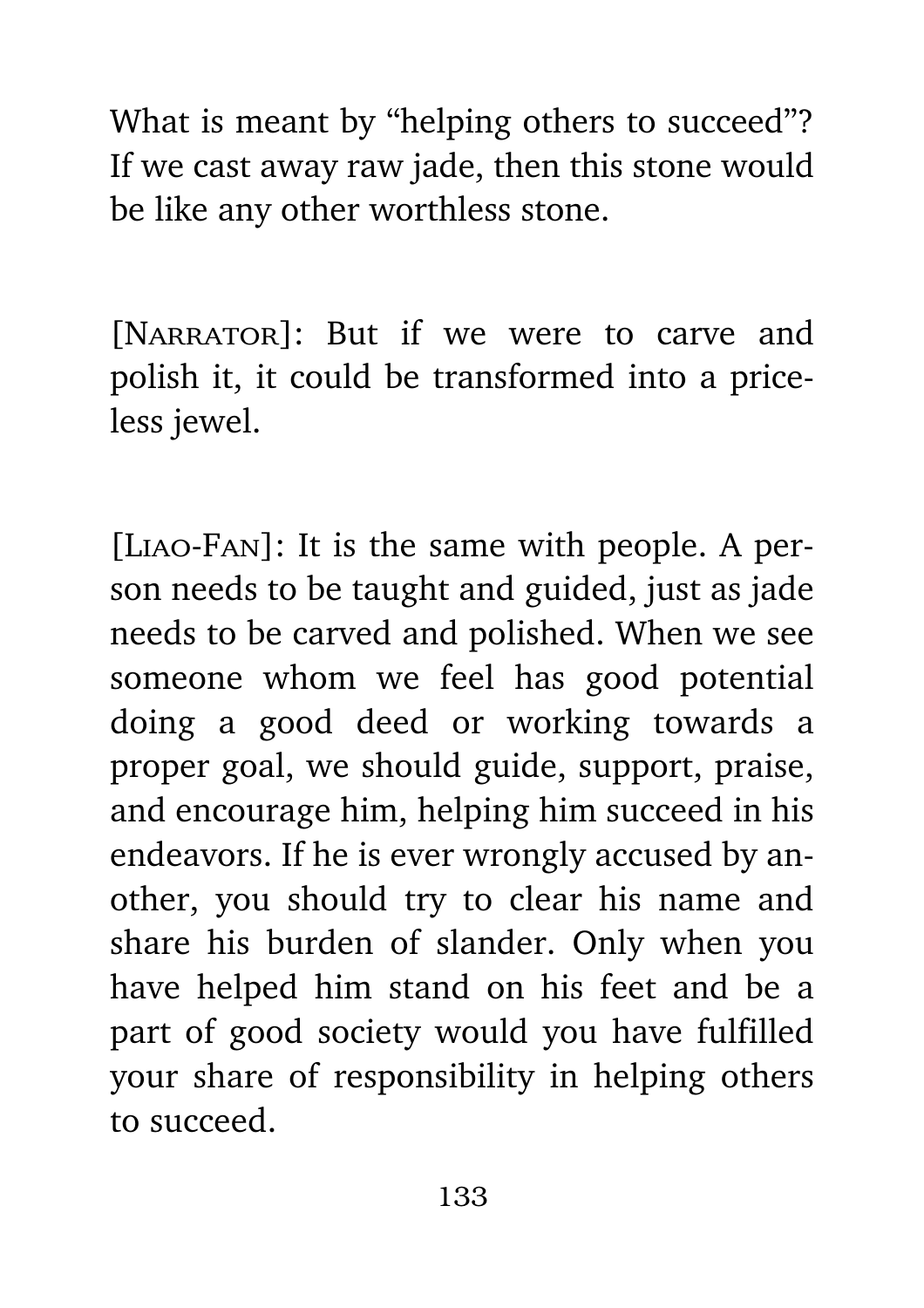Most people dislike those who are different from them, such as a scoundrel versus a gentleman, and a bad person versus a good person. In villages there are usually more bad people than virtuous ones.

[NARRATOR]: Since there are always more bad people around, a good person is often being taken advantage of; therefore a good person often has a hard time standing on his own.

[Liao-Fan]: Frankness and modesty are the usual characteristics of good people, they do not care much for their appearance. On the other hand, an average uneducated person often only pays attention to another's outer appearance. They like to gossip and make accusations; so, striving to do good turns out to be quite a challenge. A good person can easily be wrongly accused. When this happens, it is entirely up to the goodness and virtue of an elder to correct the actions of those who are bad and guide them back to the right track.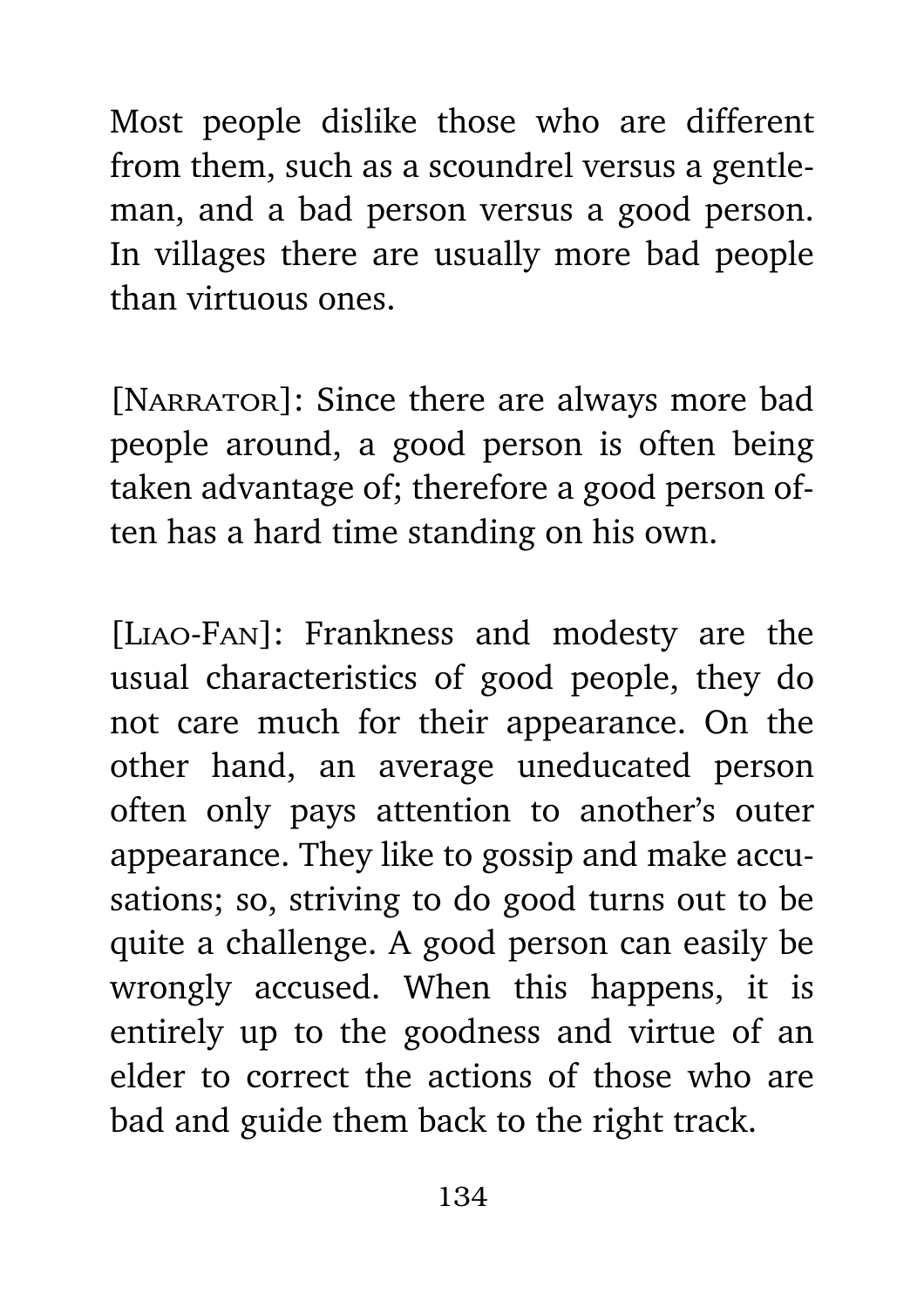[NARRATOR]: It is also up to these elders to protect and help those who are good and need to stand on their own. The highest merit is achieved by those who can preserve good and get rid of evil.

[Liao-Fan]: What is meant by "persuading others to practice kindness"? As humans, we all have a conscience, but chasing after wealth and fame has kept us constantly busy and forgetful of our good conscience. We have become willing to stoop very low as long there is something to be gained from it. When a friend is about to ignore his good conscience to do something unworthy, we must remind and warn him, hoping to wake him from his muddled state of mind.

[NARRATOR]: It is like waking up someone when they're having a nightmare, it is up to us shake them into reality. When a person is undergoing a long spell of depression, we have to pull him out of it and help him clear his mind.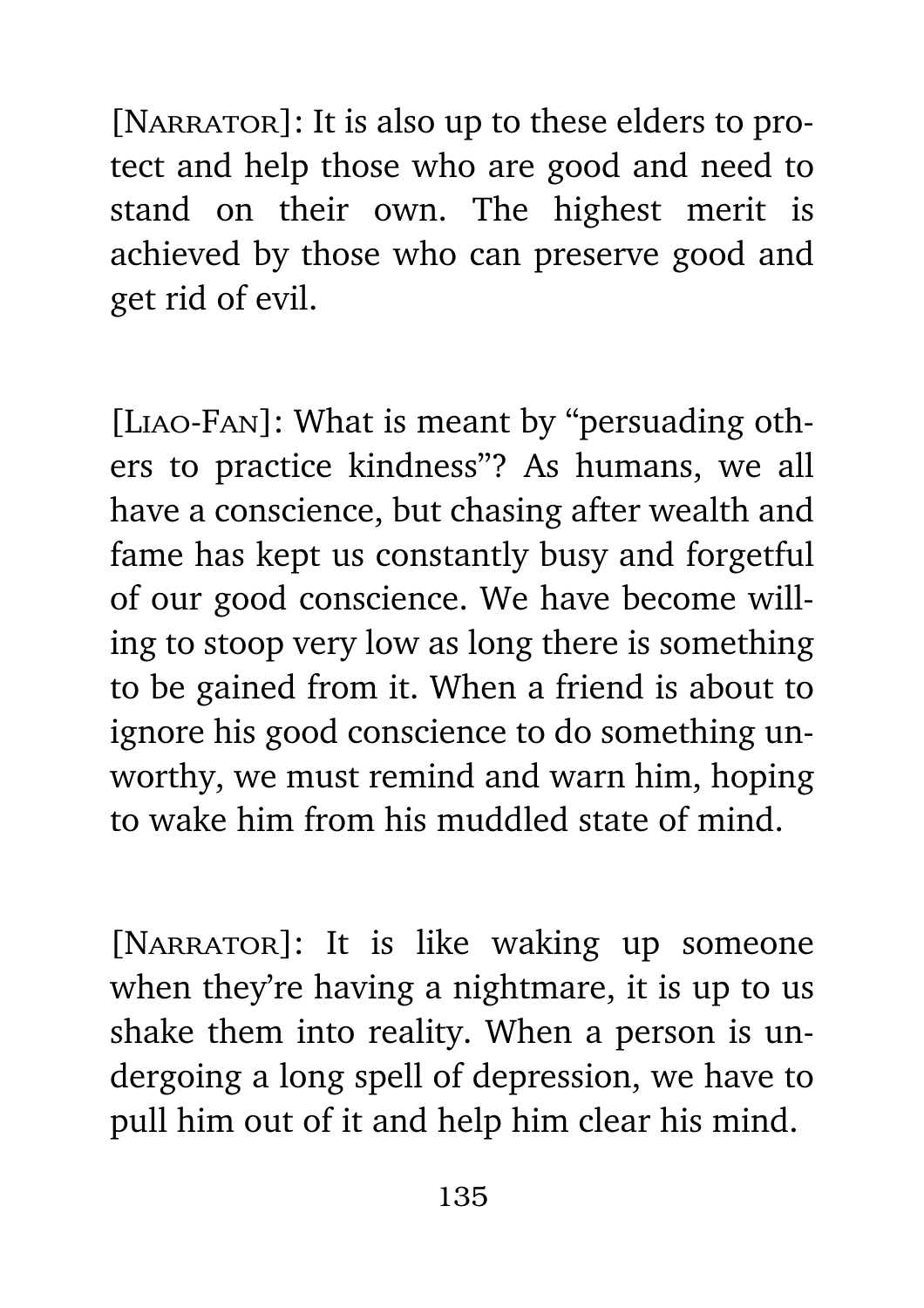[Liao-Fan]: You are most virtuous if you can treat your friends with such kindness. A scholar named Han once said:

[Scholar Han]: By word of mouth, one can only persuade and influence another momentarily. It is easily forgotten with the passing of time and events. No one else would have heard what you have said. If you can persuade and influence others through written works, your words can be passed on for hundreds of generations around the world. Therefore, writing to promote virtue is an act of great speech, and is a most virtuous deed.

[Liao-Fan]: Here we talked about how we can persuade others by word of mouth and by writing books to promote virtue. Compared with the previous category of helping others to succeed, this is much more direct and obvious. However, the treatment of an illness with the right medicine sometimes proves to have special effects; therefore, we should not give up.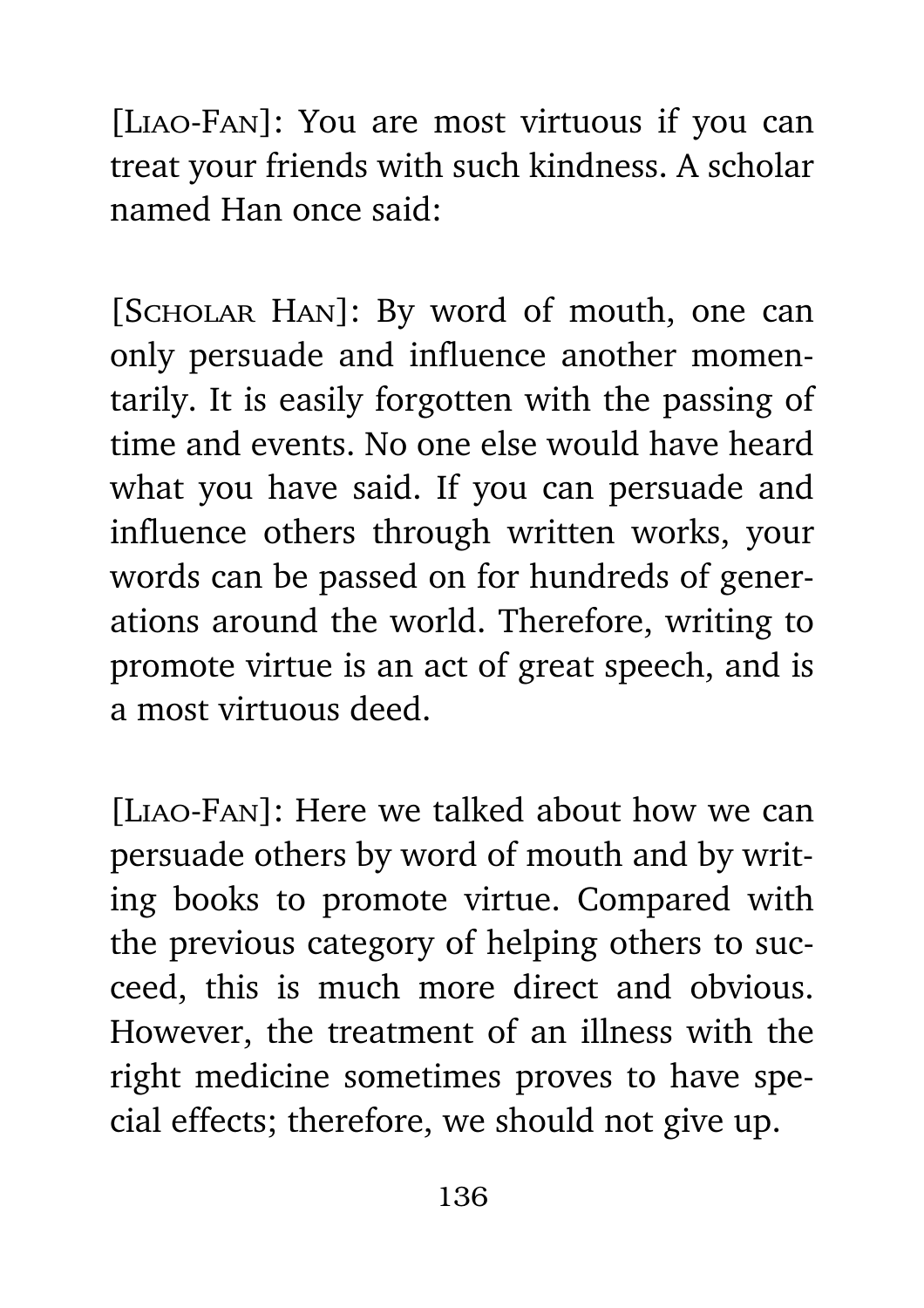[NARRATOR]: It is also important how we do it. For instance, if a person is too stubborn, you should not persuade him with words. If you do, then you are wasting both your words and energy. If a person is gentle and willing to listen, but you fail to persuade him, then you have just missed a golden opportunity to do good. Either way is because you are not wise enough to tell the difference. You should then reflect to see what you did wrong so next time you will do it right and won't waste any more words or lose another opportunity.

[Liao-Fan]: What is meant by "helping those in desperate need"? During one's lifetime, a person will often suffer from serious problems, financial troubles, or separation from loved ones. If we meet someone like that, we should help that person as if we are the one who is experiencing the suffering. We should immediately come to his aid. If a person has been wrongly accused or convicted, we should plead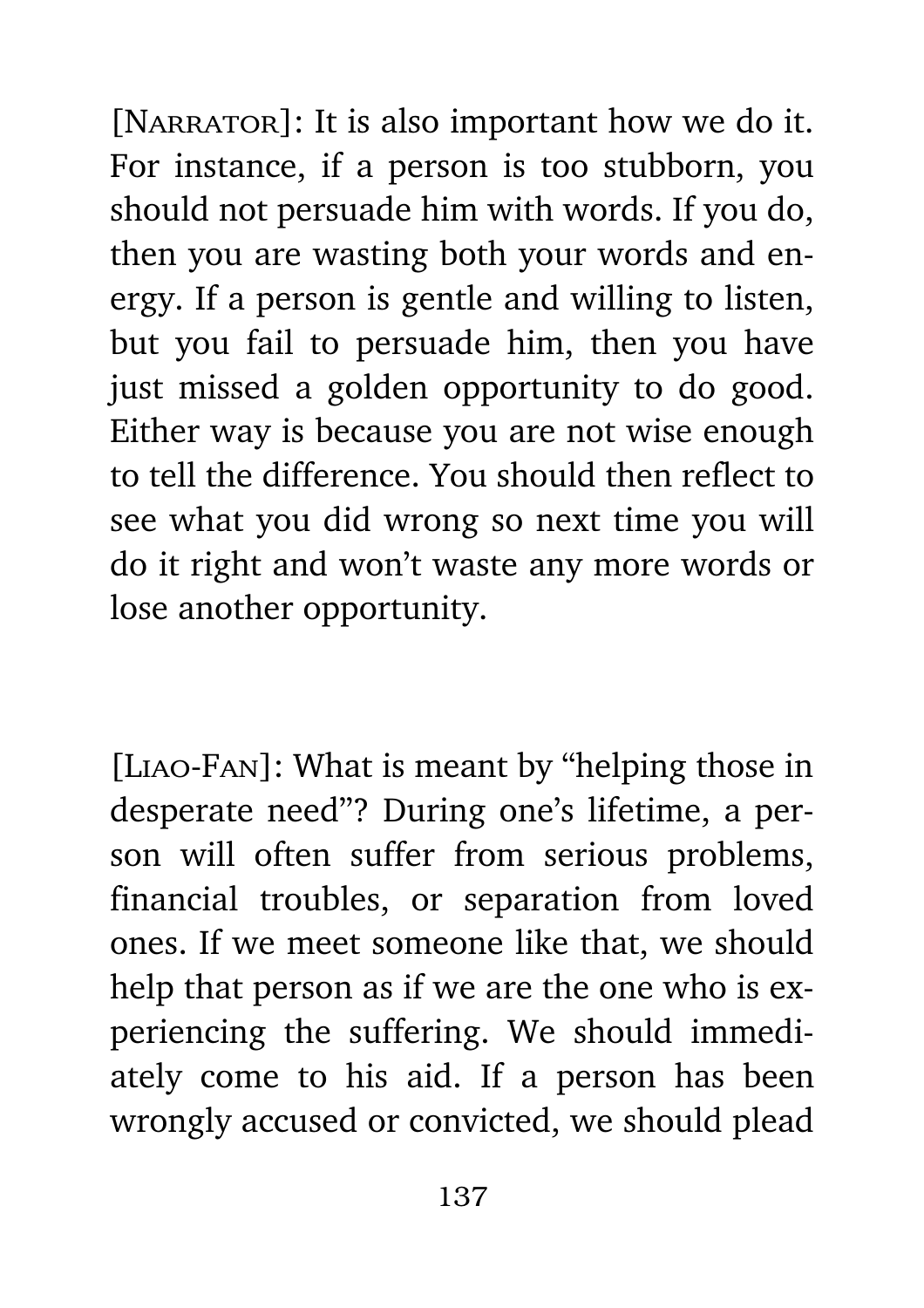for this person's innocence as well as aid him in any way we can. Scholar Suai once said:

[SCHOLAR SUAI]: It does not matter whether a favor is big or small; what counts is that it's done at a time when others need it most.

[LIAO-FAN]: What humane words!

What is meant by "developing public projects for the greater benefit of the people"? Small construction works are needed for villages and big construction jobs are needed for cities. Public projects are anything that needs to be constructed for the public welfare…

[NARRATOR]: ...such as: irrigation systems for farmland, dams or bridges, or giving food and water to those who are hungry or thirsty.

[Liao-Fan]: Whenever you have the opportunity, you need to persuade others to put out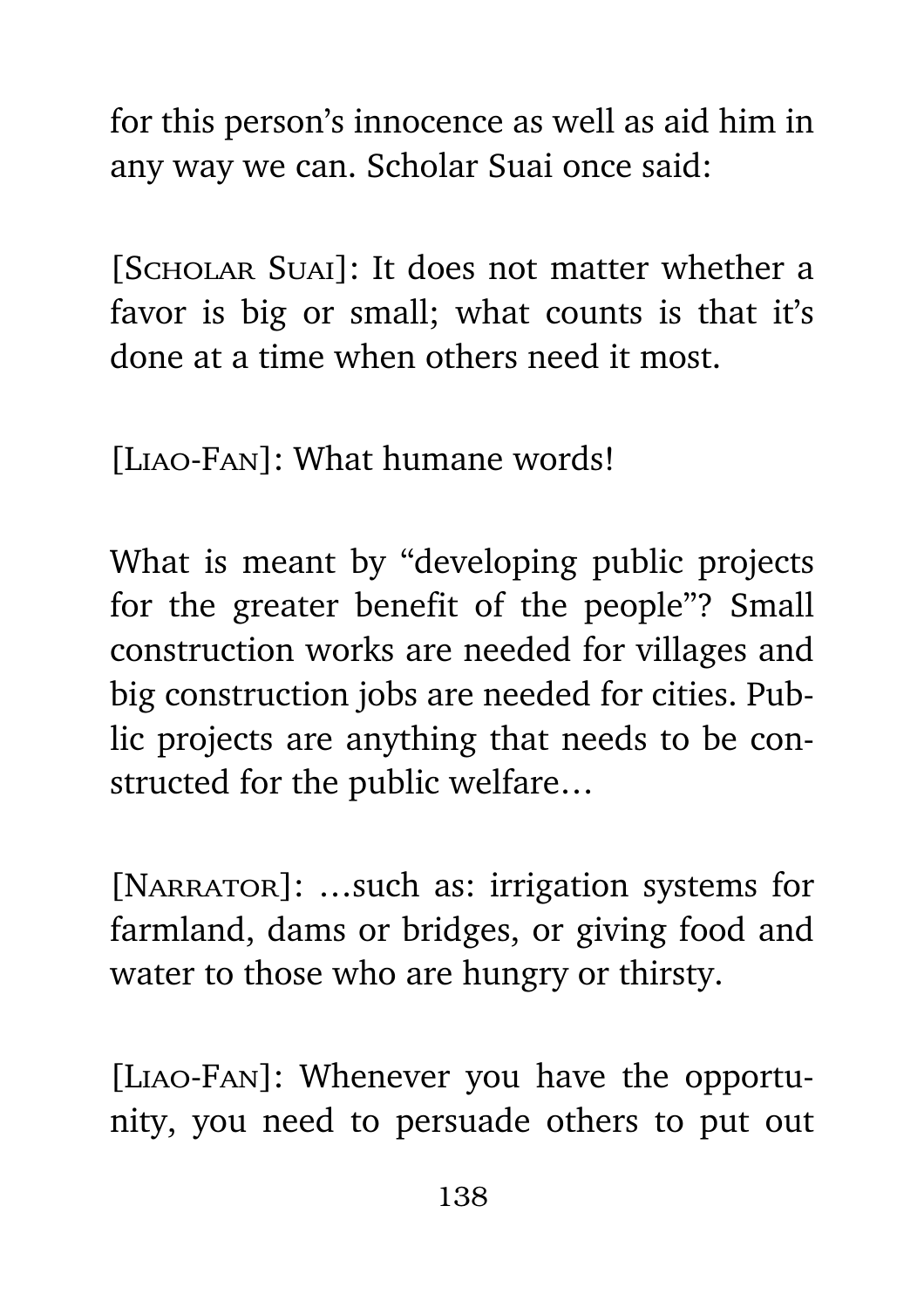their share of effort as well. Even when others slander or talk behind your back, you should not be deterred. Don't be afraid of what others might say about you, and don't get scared when the job gets tough. You should not let people's jealousy and hatred shake your resolve to do kind deeds.

What is meant by "giving through donation"? In Buddhism, giving is considered foremost in all practices of kindness. When one truly understands the meaning of giving and is willing to give away all his worldly belongings, even to the point of donating parts from his own body, then he is walking the way of the Buddha. A person who understands this principle would be willing to give away anything, even to the point of donating his eyes, ears, nose, tongue, body, and mind.

[NARRATOR]: For instance, in a past life, Shakyamuni Buddha offered his own body as food for a hungry tiger.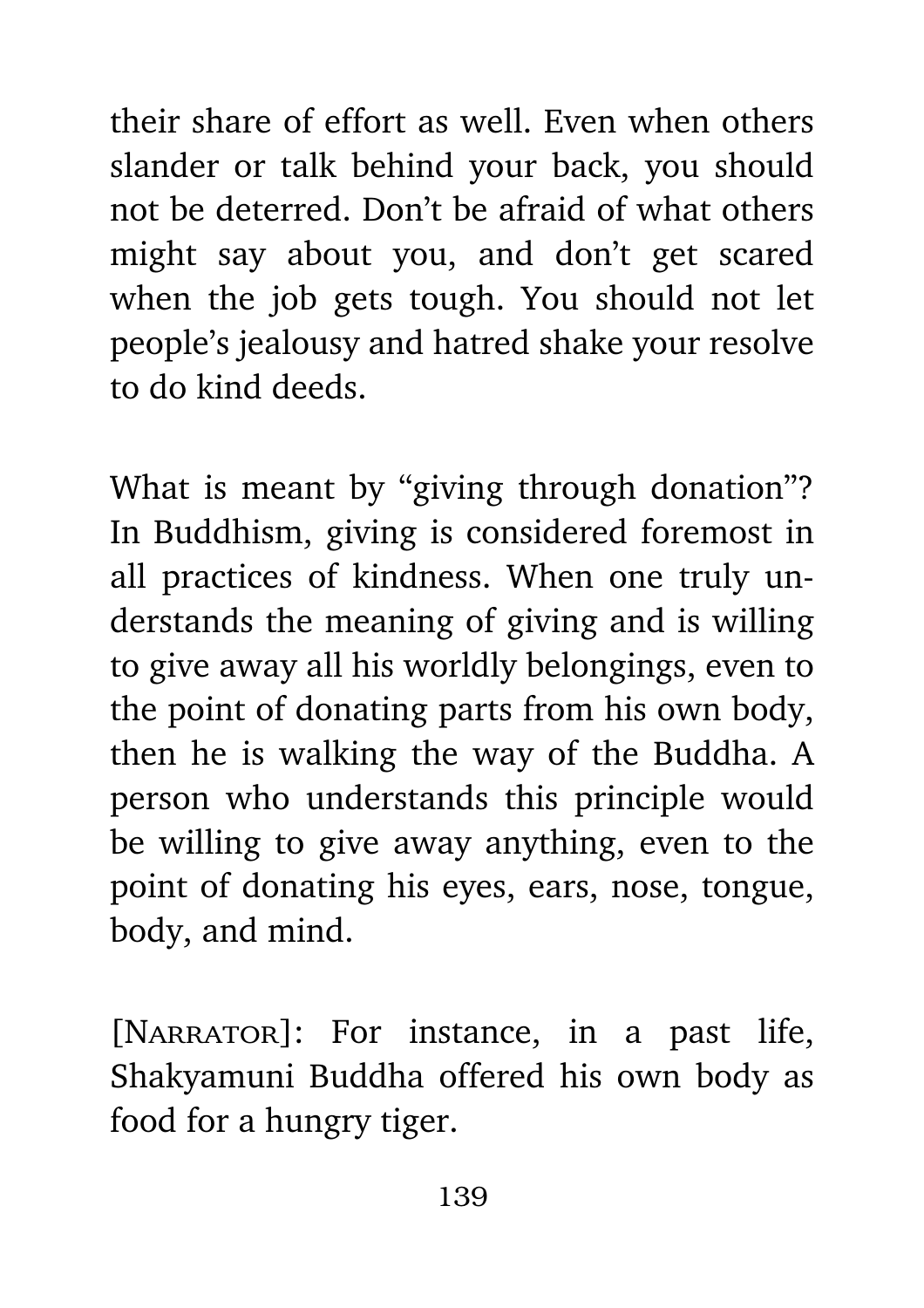[LIAO-FAN]: One can also give away sight, sound, smell, taste, touch, and dharma. There is nothing a person cannot give away if he or she's willing.

[NARRATOR]: If a person can do this, then he is on his way to gaining purity of mind and body. He will have no worries or afflictions; just like the Buddha.

[Liao-Fan]: When we find ourselves unable to give away everything, we can start by donating money. Worldly people treat their clothing and food as dearly as their lives. Therefore, monetary donation is most important for them.

[NARRATOR]: When we practice giving without hesitation, we can cure miserliness and at the same time help others in need.

[Liao-Fan]: However, it is not an easy thing to do. It's a difficult task at first, but will become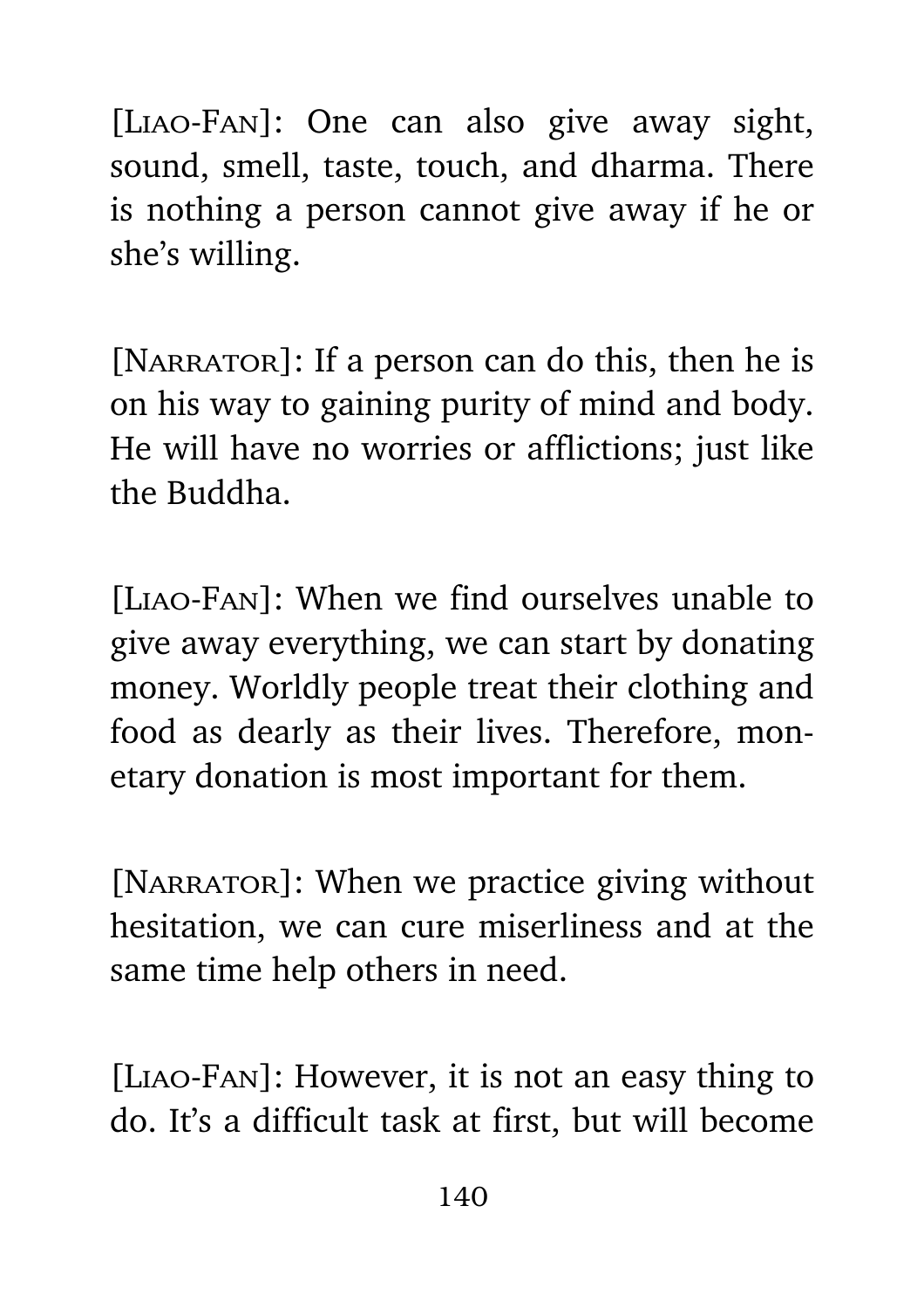natural the more we give. From cultivating giving, peace of mind can be attained, and then there is nothing you cannot give away.

[NARRATOR]: This is the best way to cure a bad case of selfishness and an opportunity to change our attitudes toward money and worldly possessions.

[Liao-Fan]: What is meant by "protecting the proper teachings"?

[NARRATOR]: For millions of years, the proper teachings of religion have been a standard of truth and a spiritual guide for all living beings.

[Liao-Fan]: If we don't have good doctrines, how can we join in and support the interplay of heaven and earth? How can people of all walks of life succeed in their endeavors without a standard to live by? How would we be able to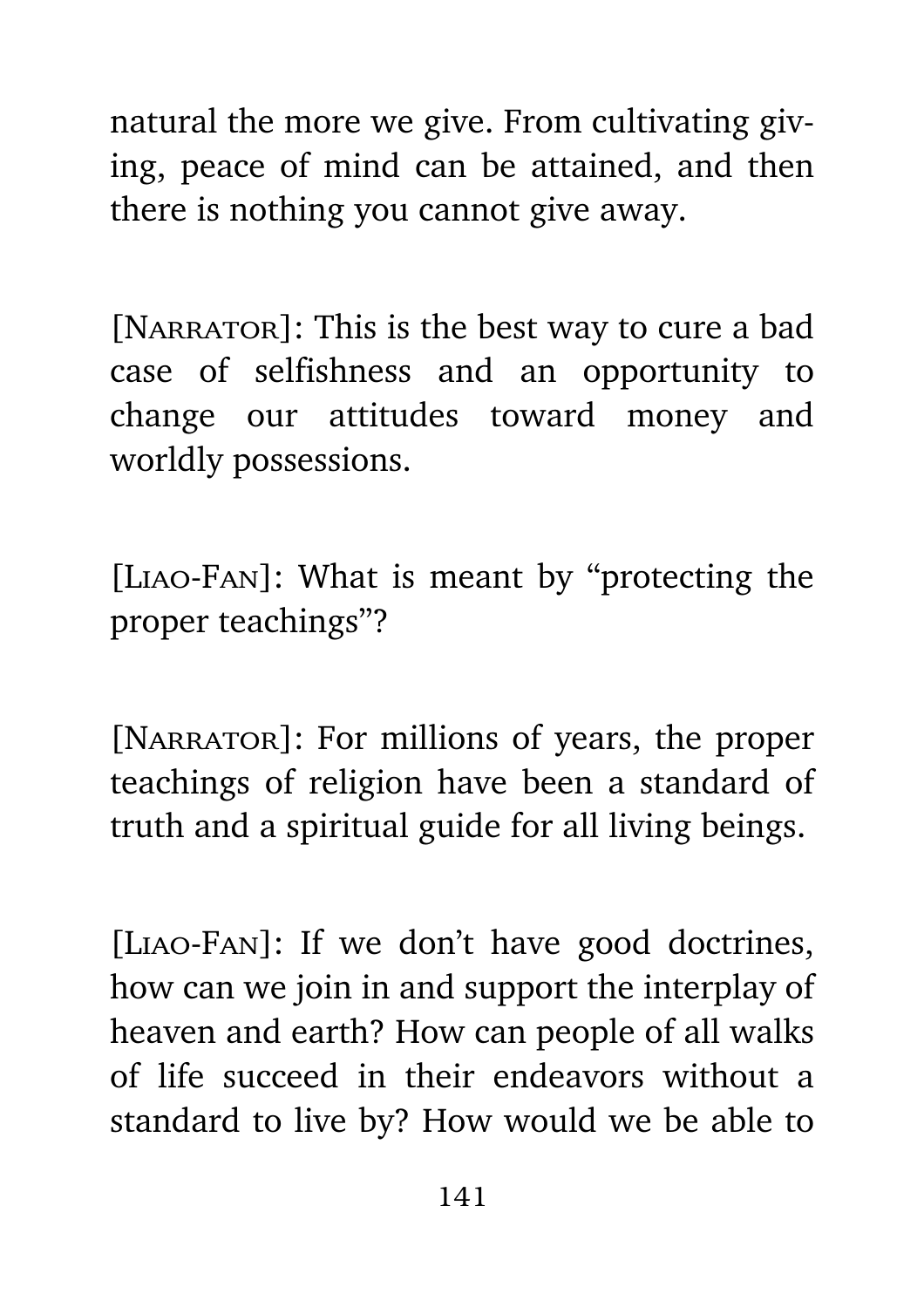escape from delusion and life's bondages? How would we create and arrange worldly affairs and transcend the cycle of birth and death?

[NARRATOR]: These all depend on good and proper teachings as the lighted path.

[Liao-Fan]: Therefore, whenever you see temples, memorials of past saints or sages, pictures of sages, or Buddhist texts, you should be respectful. If they are in need of repair, you should repair and put them back in order. We should especially tell people about the teachings of Buddha and widely spread the proper teachings. We should let others know of its value, in this way we are also showing our gratitude towards the Buddhas and sages. We need to do all we can to make this goal come true.

What is meant by "respecting our elders"? We should make an extra effort in showing our attention and respect towards parents, elder sib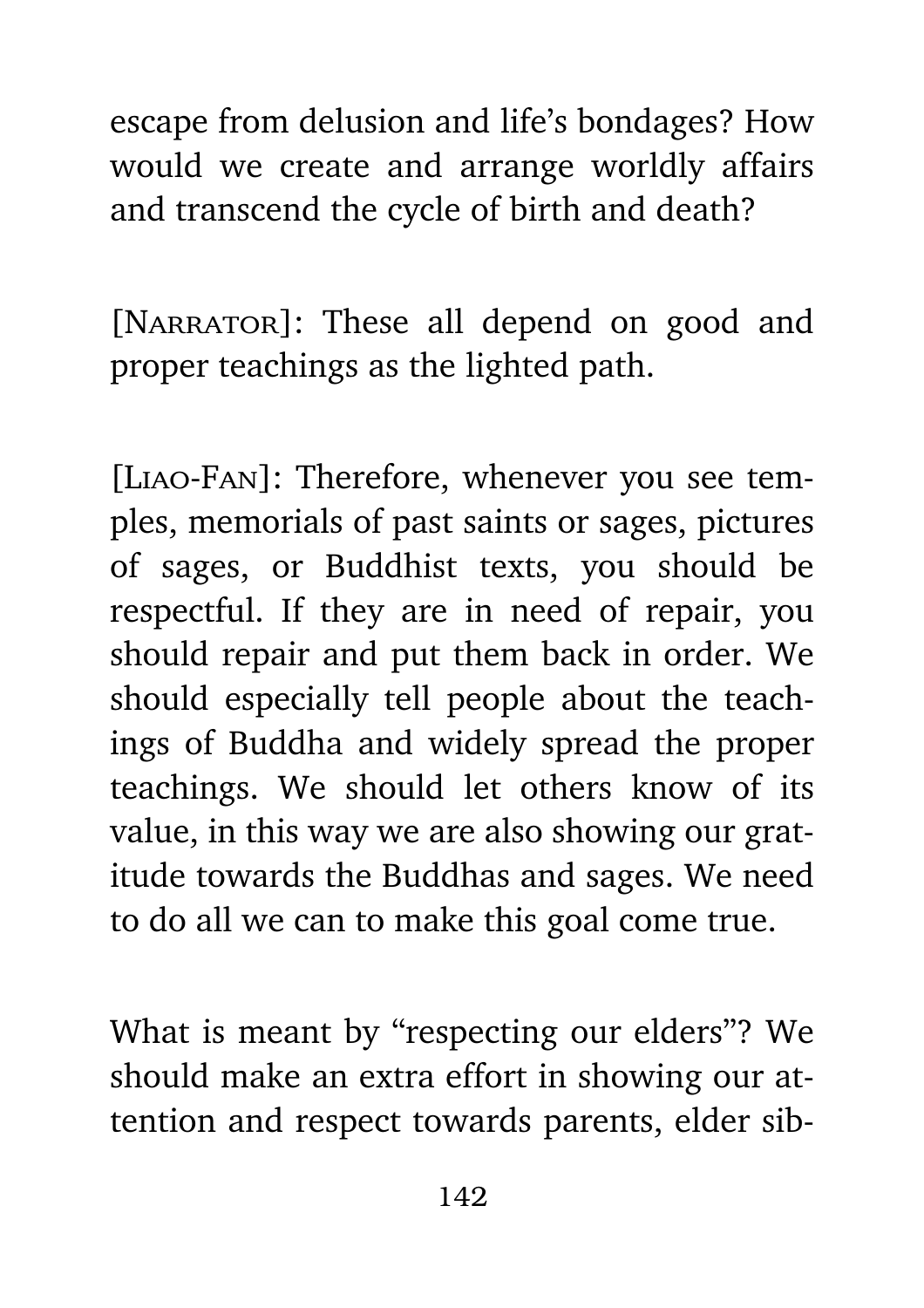lings, the governor, our superiors, or any elders of high virtue, prestige, and learning.

[NARRATOR]: When taking care of parents at home, we should do it with love in our hearts and a gentle, accommodating appearance. We should not raise our voice but maintain a peaceful bearing. As we cultivate these virtues, they will become a part of us, and we will change into a mild-mannered person. This is the way we can touch the hearts of heaven and evoke a response.

[Liao-Fan]: When carrying out deeds for our superiors or the government, we should follow the rules even when we aren't obliged to. We shouldn't try to slack off just because our superiors don't know what we are doing.

Before we convict someone of a crime, regardless of whether the crime is serious or not, we should investigate carefully and handle the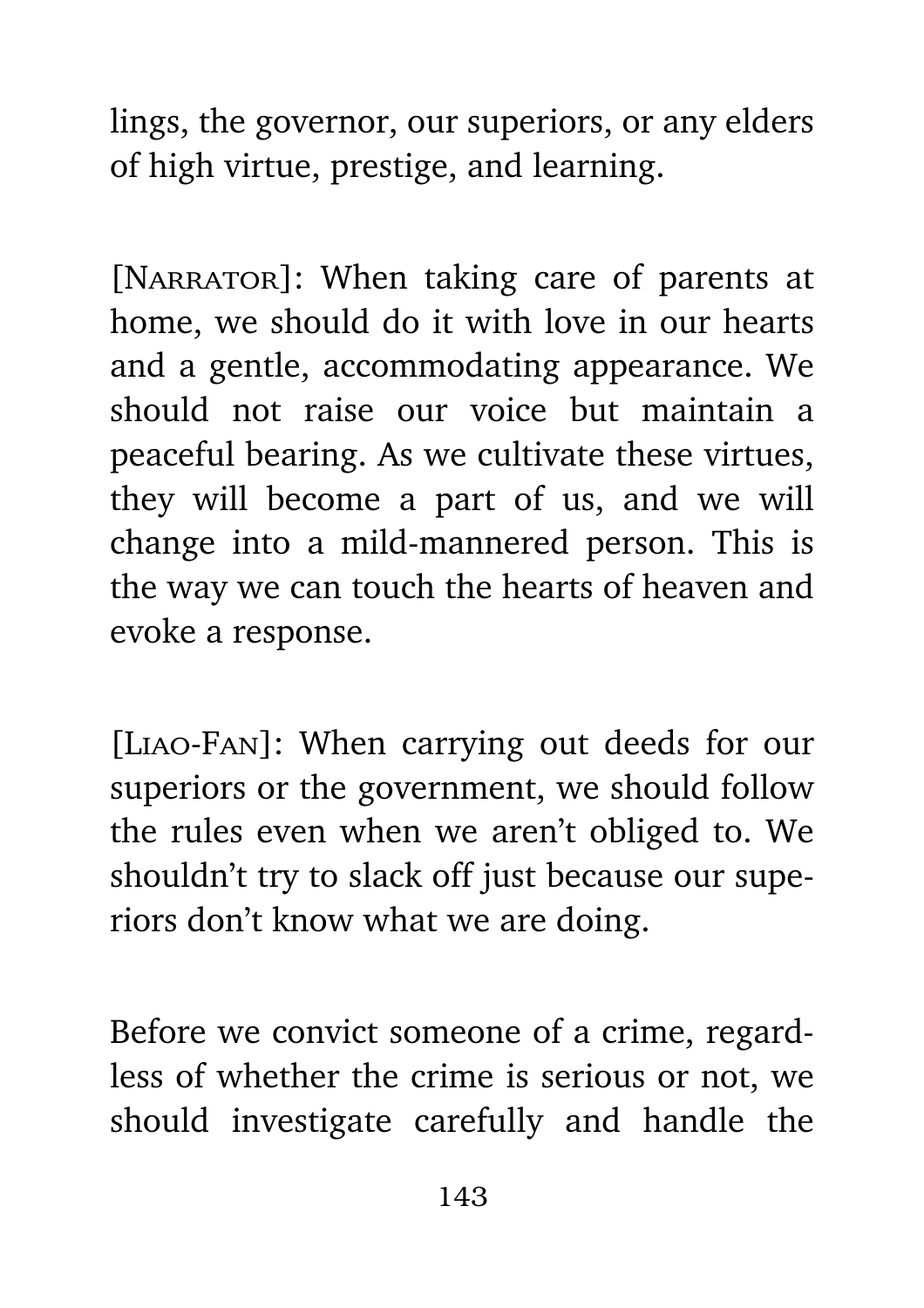case with justice. We should not abuse the power and rights given to us by our superiors.

[NARRATOR]: When you face the emperor, you should respect him with the same respect as if you were facing the heavens. This is the correct behavior handed down from our ancestors. It has a direct and important effect on your hidden goodness.

[Liao-Fan]: Look at all the families who practiced loyalty and filial piety. Their descendants prosper for a long time and have bright futures. Therefore, we should follow their example and practice with caution.

What is meant by "loving and cherishing all living things"? We should know that a heart of compassion is what makes a man. Mencius once said: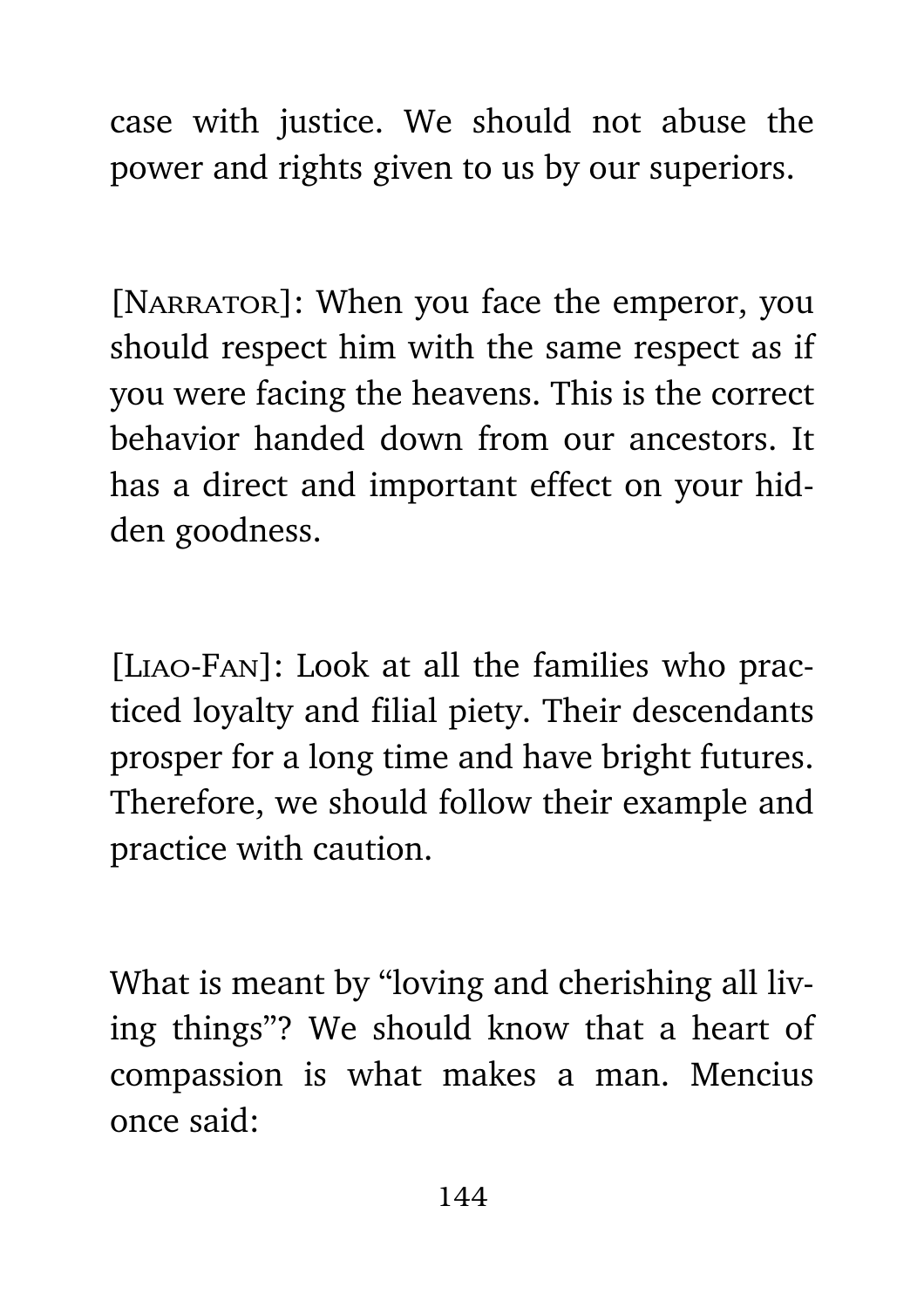[Mencius]: A man is not human if he does not feel compassion.

[Liao-Fan]: A person in search of the virtue of mercy and kindness looks out for his heart of compassion. A person who wants to accumulate merits also cultivates a compassionate heart. A person with compassion is a kind, virtuous, and merciful person, while one without compassion for others is unkind and without morals. It stated in *The Ethical Code of the Chu Dynasty*:

[NARRATOR]: In January, when most animals are bearing young, female species are not to be used for sacrificial purposes.

[Liao-Fan]: Mencius once said:

[Mencius]: A gentleman will not live near the kitchen.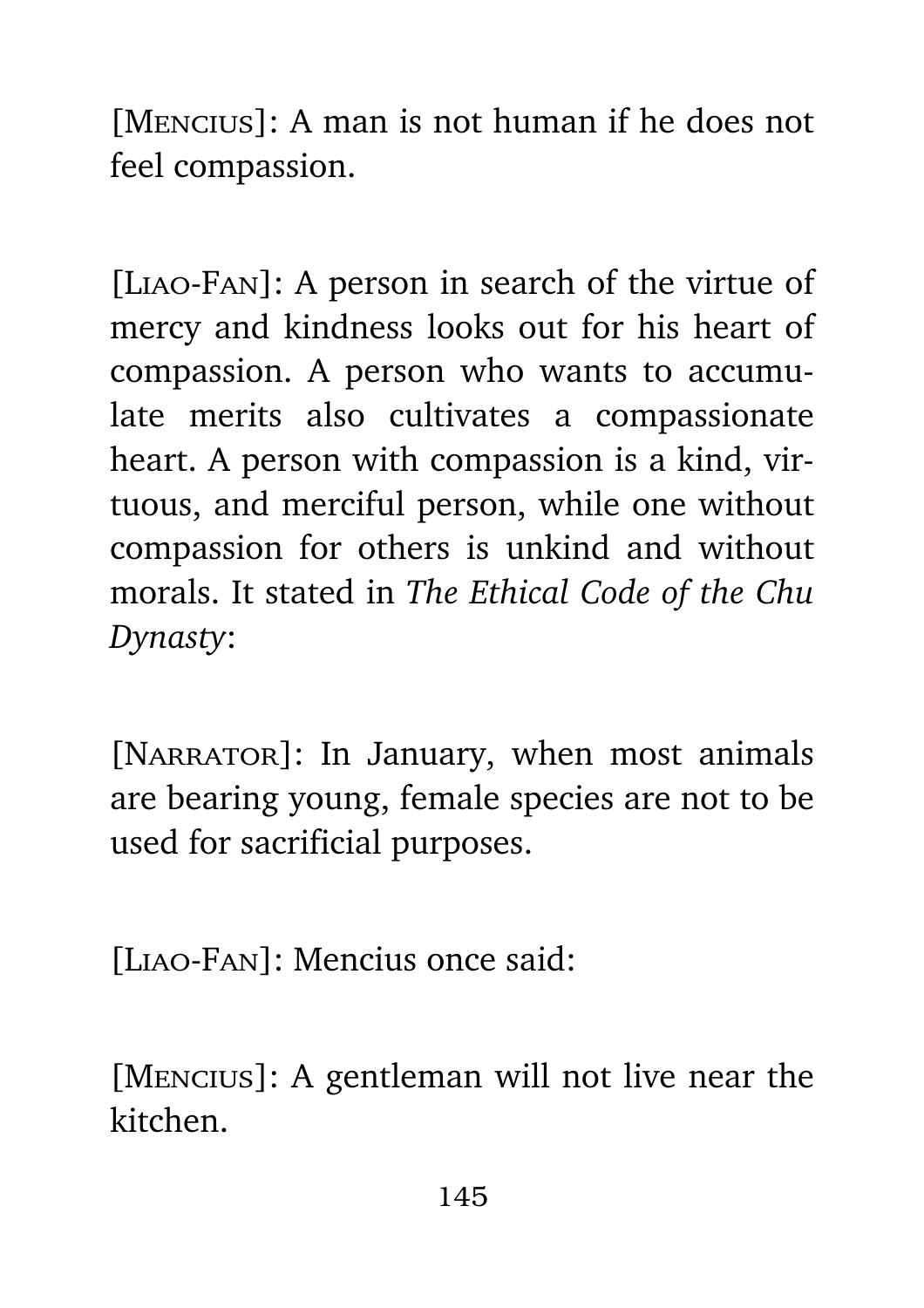[Liao-Fan]: This is to protect a compassionate heart, since a lot of slaughtering is done in the kitchen. Therefore, our forefathers did not eat meat under four circumstances: First is if they heard the killing, second is if they saw the killing, third is if the animal was raised by them, and fourth is if the animal was killed for their sake. If you are not vegetarian but wish to cultivate compassion, then you can learn from our ancestors by eating less meat.

[NARRATOR]: According to the Buddha's teachings, living beings are born as animals as a result of having accumulated bad karma in their previous lives. After they pay their dues in retribution, they can be born as humans again. If they are willing to cultivate themselves as men, they can even become Buddhas. The meat I eat today may be the flesh of a future Buddha. The animal we see today may have been a man in previous lives. It is possible then that this animal was my parent, wife, son, relative or friend. Presently, I am human and they are ani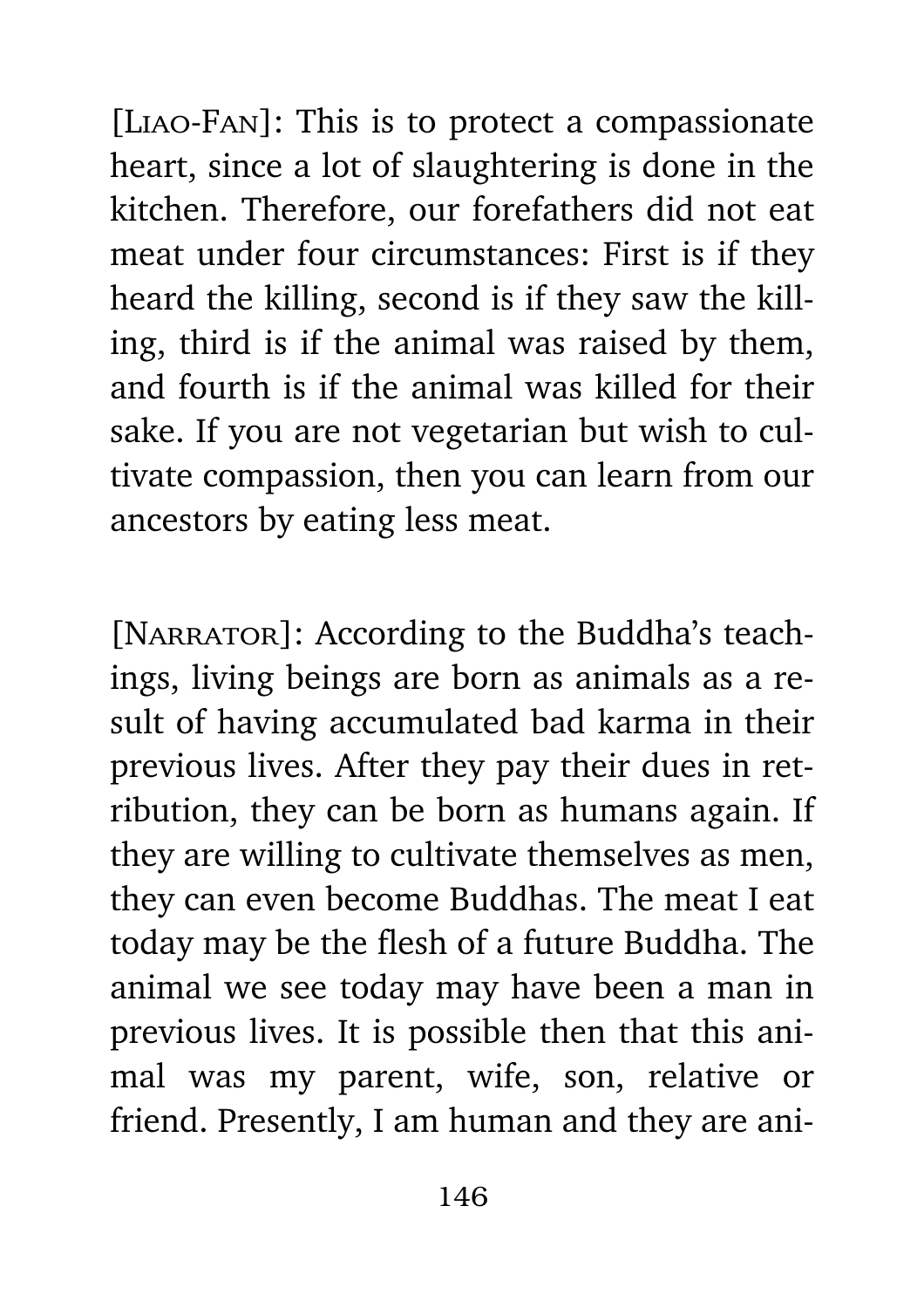mals. To kill and eat them would be making enemies of those I used to love. If I eat them today, perhaps in the future they will become human again while I become an animal due to my sins of killing. In their revenge, I will have to undergo the same suffering of being killed and eaten. When we think thus, how dare we kill? How can we swallow a morsel of that flesh? Besides, even if the meat does taste good; the taste only lasts from the mouth to the throat. After we swallow, there is nothing left to taste. There is no difference between eating meat and vegetables, why would you want to kill when there's no good behind it?

[Liao-Fan]: Even if you cannot quit eating meat altogether, you should still try to gradually reduce your meat intake until vegetarianism is accomplished. In this way, you can reach a higher state of compassion within your heart. We should refrain from killing any living creature, even insects. Man makes silk from the co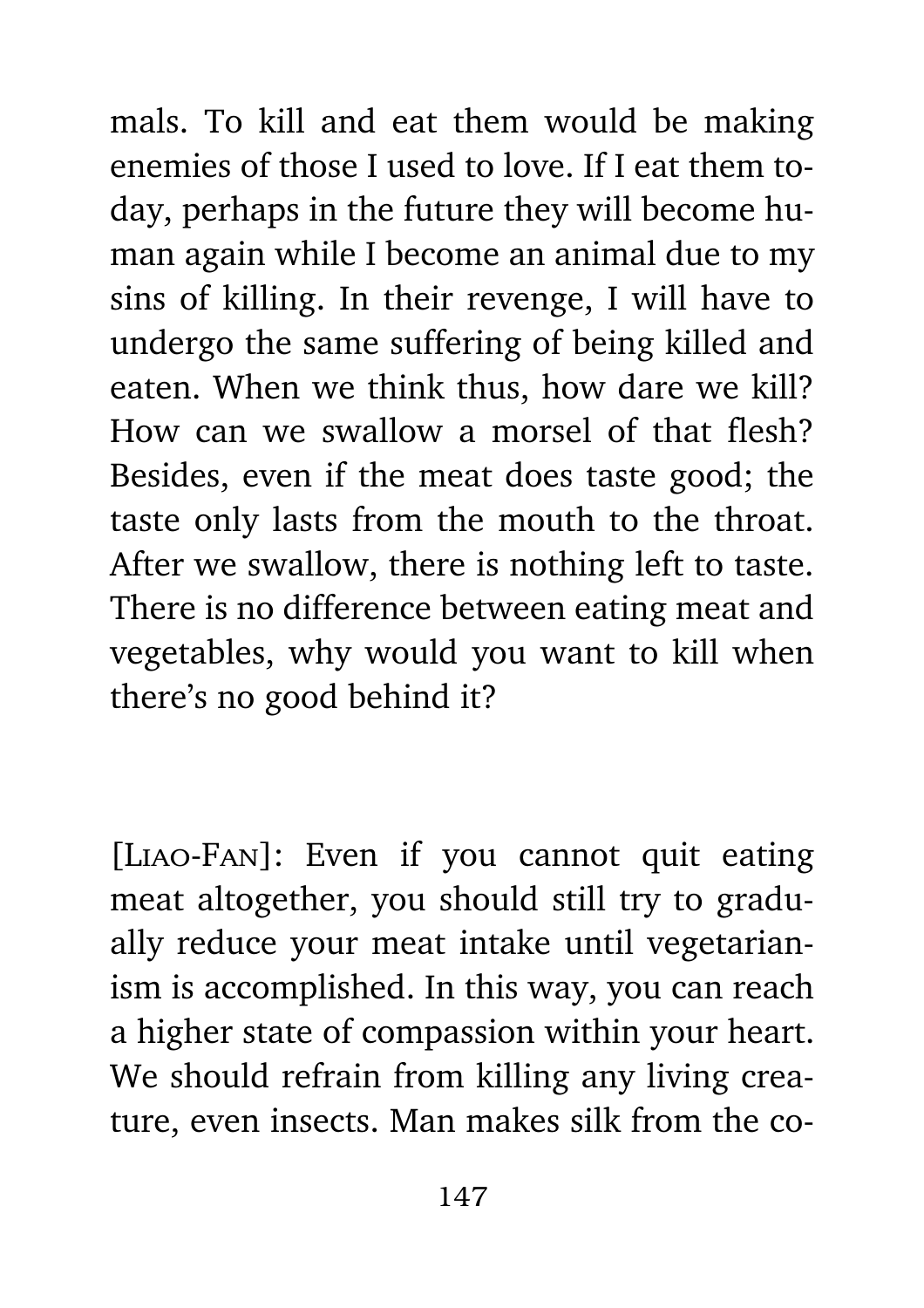coons of silkworms. The cocoons have to be boiled in water first, with the silkworms inside.

Think about it, how many silkworms lose their lives in the process? When we cultivate the land for farming, how many insects have to be killed? Are you aware of the cost of lives involved in our, everyday food and clothing? We kill to support ourselves. Therefore, we should be conservative and cherish the food and clothing we have. To waste them would create the same sin as killing. How often have we unknowingly harmed or stepped on a living creature? With a little awareness, we can prevent this from happening. Tung-pwo Su, a great poet from the Sung Dynasty once wrote:

[NARRATOR]: 'For love of the mice, we often leave them some rice; In pitying the moth, we won't light the lamp.'

[Liao-Fan]: What a kind and compassionate statement!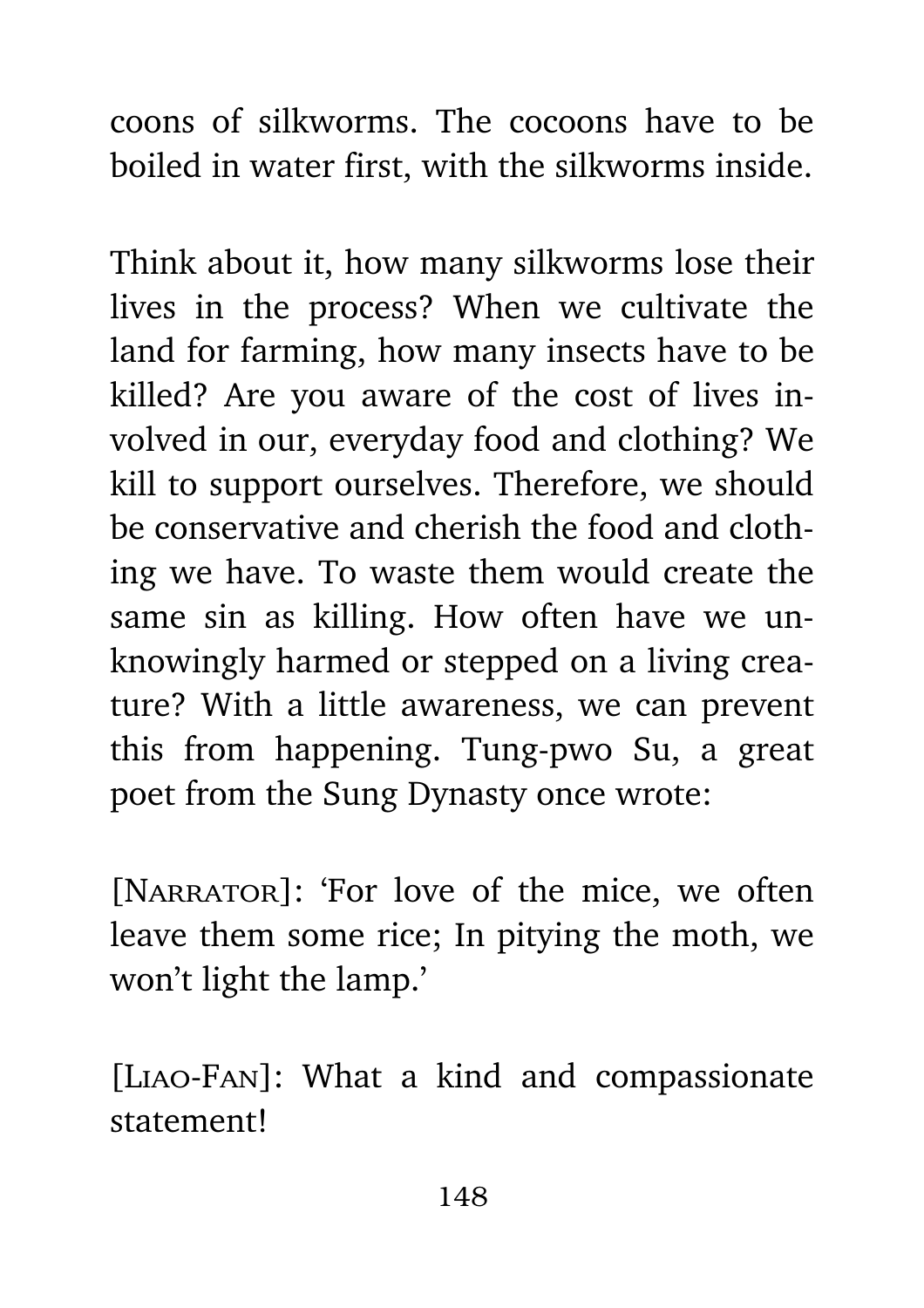There are infinite types of goodness, I cannot mention them all. As long as you can expand on the ten previous categories, you can make them into a multitude of good deeds and virtues.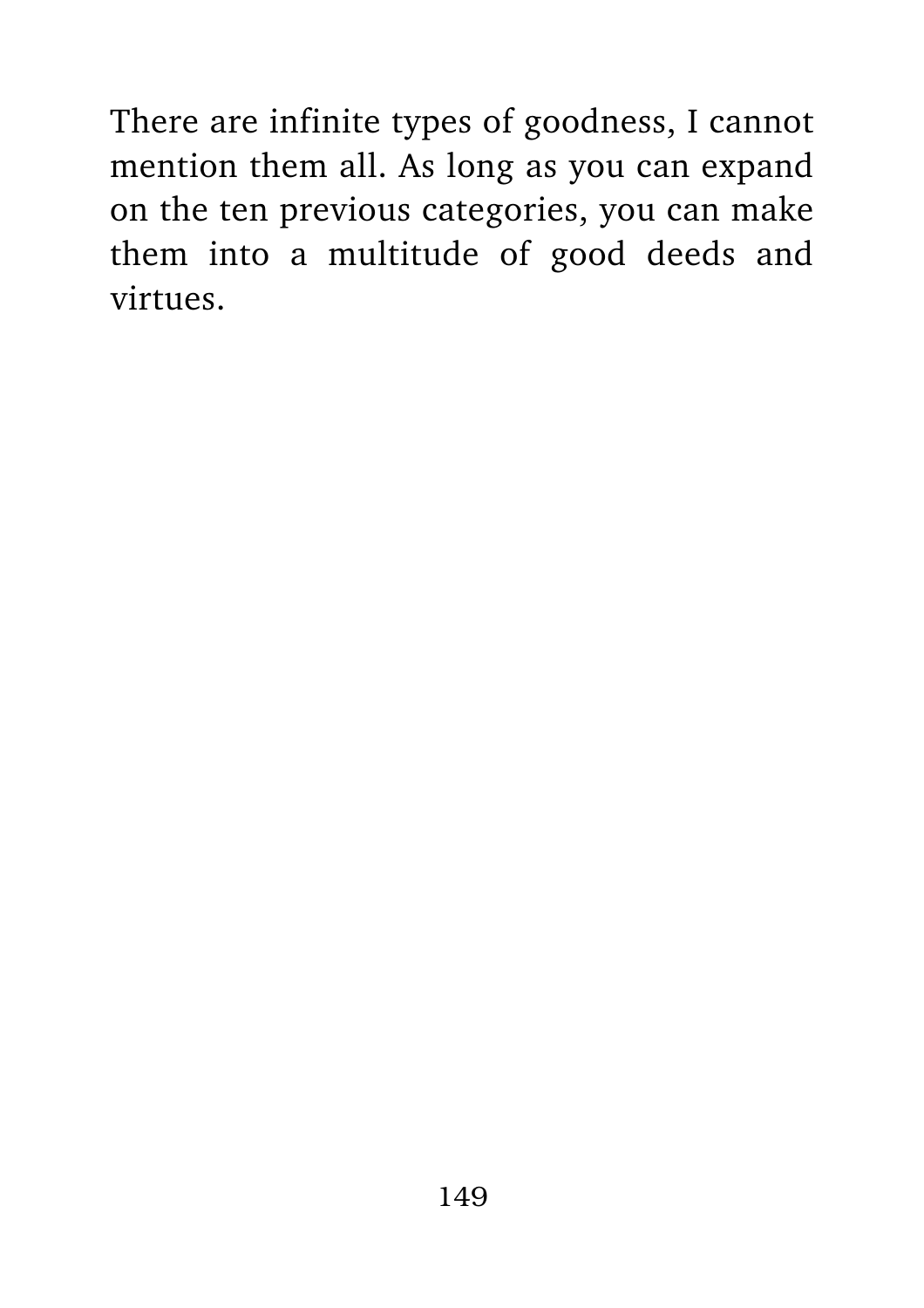## The Fourth Lesson: THE BENEFIT OF THE VIRTUE OF HUMILITY.

[Narrator]: *The third lesson taught us the ways to accumulate kind deeds. Naturally*, *it would be best if people would practice kindness*, *but as humans*, *we are social beings. It is impossible to not come into contact with others in society*; *therefore*, *it is important to know the ways to improve ourselves in dealing with others. The best way to do this is to follow the virtue of humility. A humble person in society receives support and trust from the general public. If a person understands the virtue of humility*, *he is the person who also understands the importance of constant self improvement. This constant self improvement not only includes the search for higher knowledge*, *but also encompasses the need to be more humane*, *better performance in daily duties*, *and improved communication with friends. Many bene-*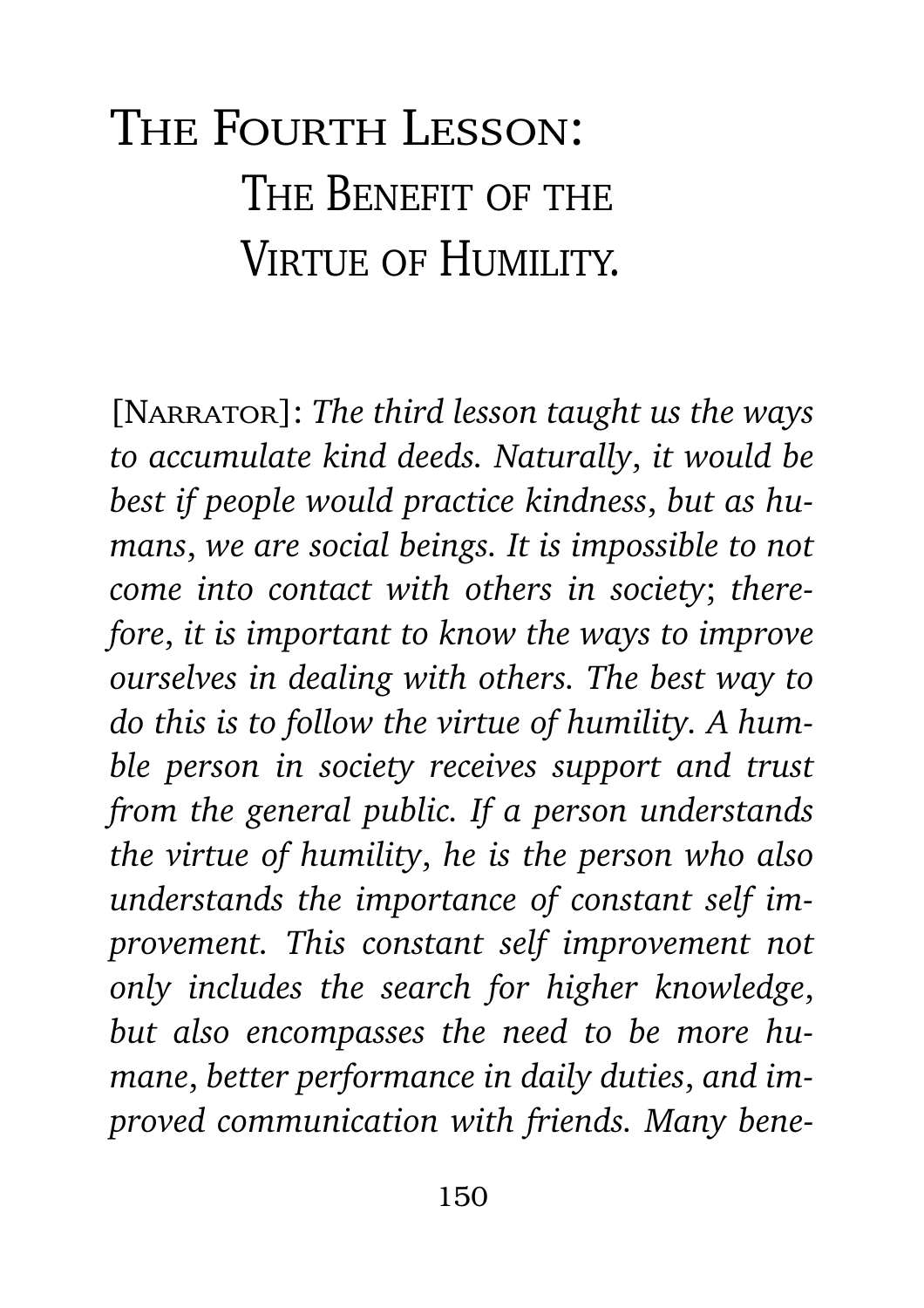*fits and rewards result from behaving with an understanding of humility. This lesson focuses on the benefits of virtue and humility*, *proven by Liao Fan*'*s own experiences. You will be greatly benefited if you can thoroughly contemplate and understand these teachings*.

[Liao-Fan]: In the *I Ching*, *Book of Change*, the hexagram of Humility stated:

[NARRATOR]: The law of heaven takes from those who are arrogant and benefits those who are humble. The law of earth will not allow those who are conceited or self-content to always remain that way, but will bring change upon them. The humble will not wither, but shall be replenished, just as flowing water fills up lower places on the ground as it passes by, making up the differences.

The law of spirits and gods bring harm to those who are arrogant and fortune to those who are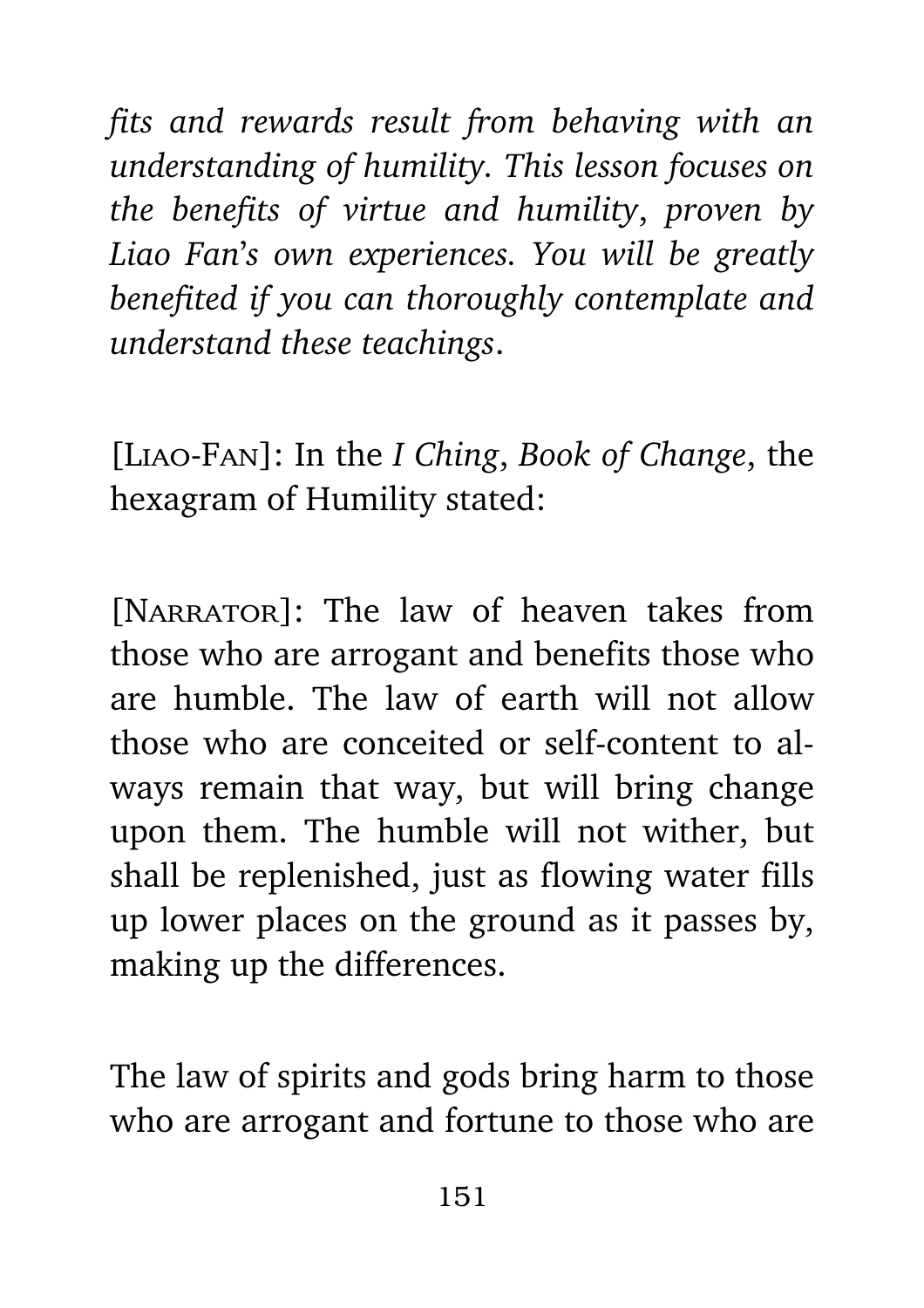humble. Even the laws of men despise the arrogant and like the humble.

[Liao-Fan]: Therefore, heaven, earth, spirits, gods, and people all prefer humility over arrogance. In the *I Ching*, *Book of Change*, the sixtyfour hexagrams talk about the constant changes and interactions of heaven and earth, ying and yang. The book teaches a person how to become more humane. Every hexagram contains both good and bad outcomes. The bad outcomes of a hexagram warn people to stop doing evil and to practice kind deeds. The good outcomes of a hexagram encourage people to diligently improve themselves and strive to be better. Only the Humility hexagram contains all good outcomes and no bad outcomes. The Chinese *Book of History* has also said:

[NARRATOR]: A person's arrogance will bring him harm; and his humbleness will bring him benefit.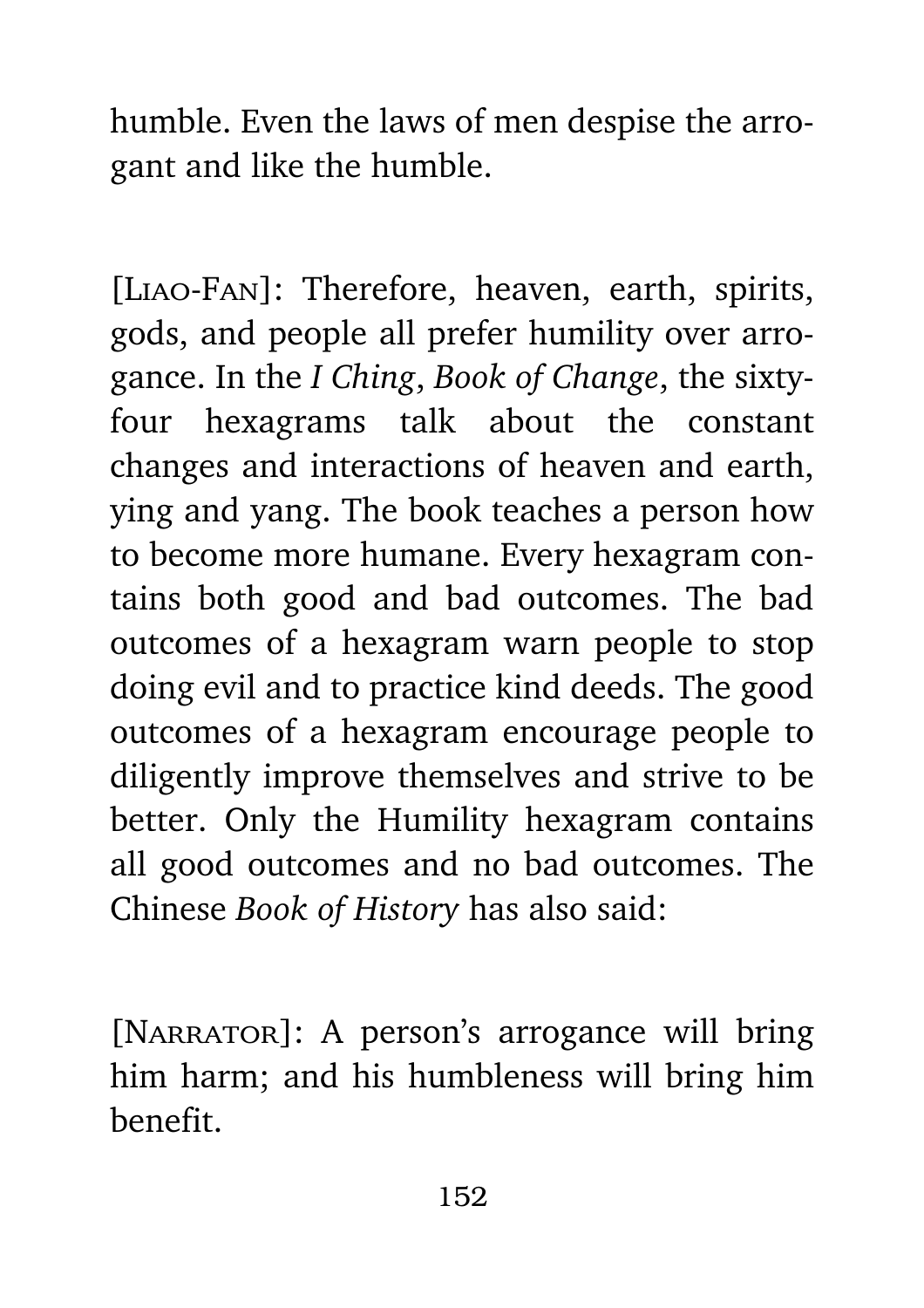[LIAO-FAN]: I often went to take the exams accompanied by others, and every time I would meet scholars who were very poor. I noticed that before they succeeded in passing the exams and became prosperous, their faces showed such humility, peace, and harmony that I felt I could almost hold that quality in my hands.

Several years ago, I took my imperial exam in Beijing. Among the ten applicants from my village, Ching-Yu Ding was the youngest, and extremely humble. I told one of the applicants, Jin-Po Fay; that this young man would definitely pass the exam this year. Jin-Po Fay asked:

[Jin-Po]: How can you tell?

[Liao-Fan]: I said, 'Only those who are humble are qualified to receive fortune. My friend, look at the ten of us; is there anyone as honest, gen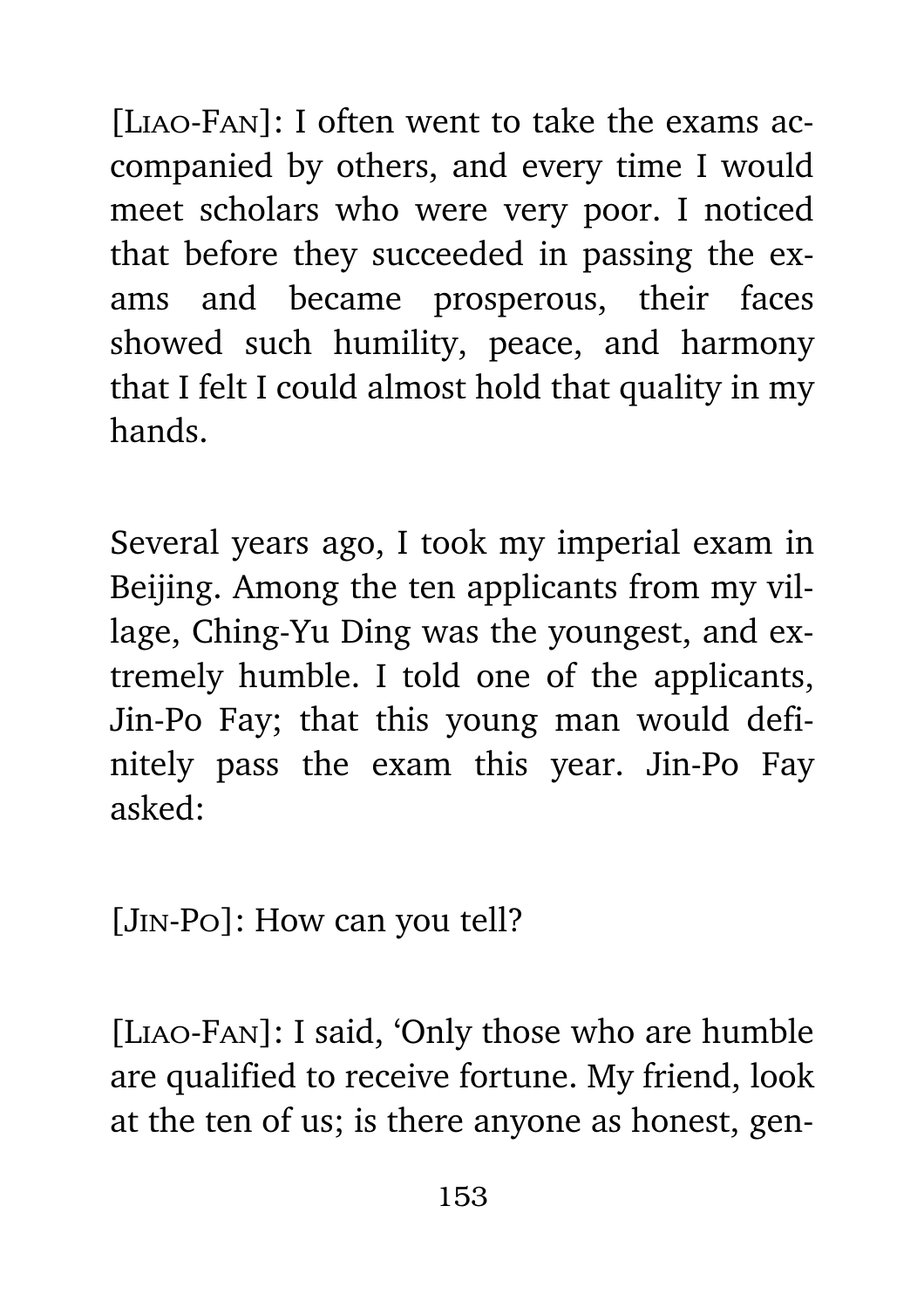erous, and never tries to come in first, as Ching-Yu? Do you see anyone who is always respectful, tolerant, careful and humble like Ching-Yu? Do you see anyone like Ching-Yu, who, when he is insulted, does not talk back, or who, when he is slandered, does not argue? Any person who can achieve such a level of humility will receive protection from the heaven, earth, and spirits. There is no reason he will not become prosperous.'

[NARRATOR]: Sure enough, when the test results came out, Ching-Yu Ding had passed.

[Liao-Fan]: One year in Beijing, I was staying with my childhood friend, Kai-Zhi Fung. I noticed that he always carried himself in a humble way, and had a kind and accommodating appearance. He was not a bit arrogant, which was an immense change from his childhood ways. Kai-Zhi had a friend named Ji-Yen Li who was straightforward and honest. Ji-Yen of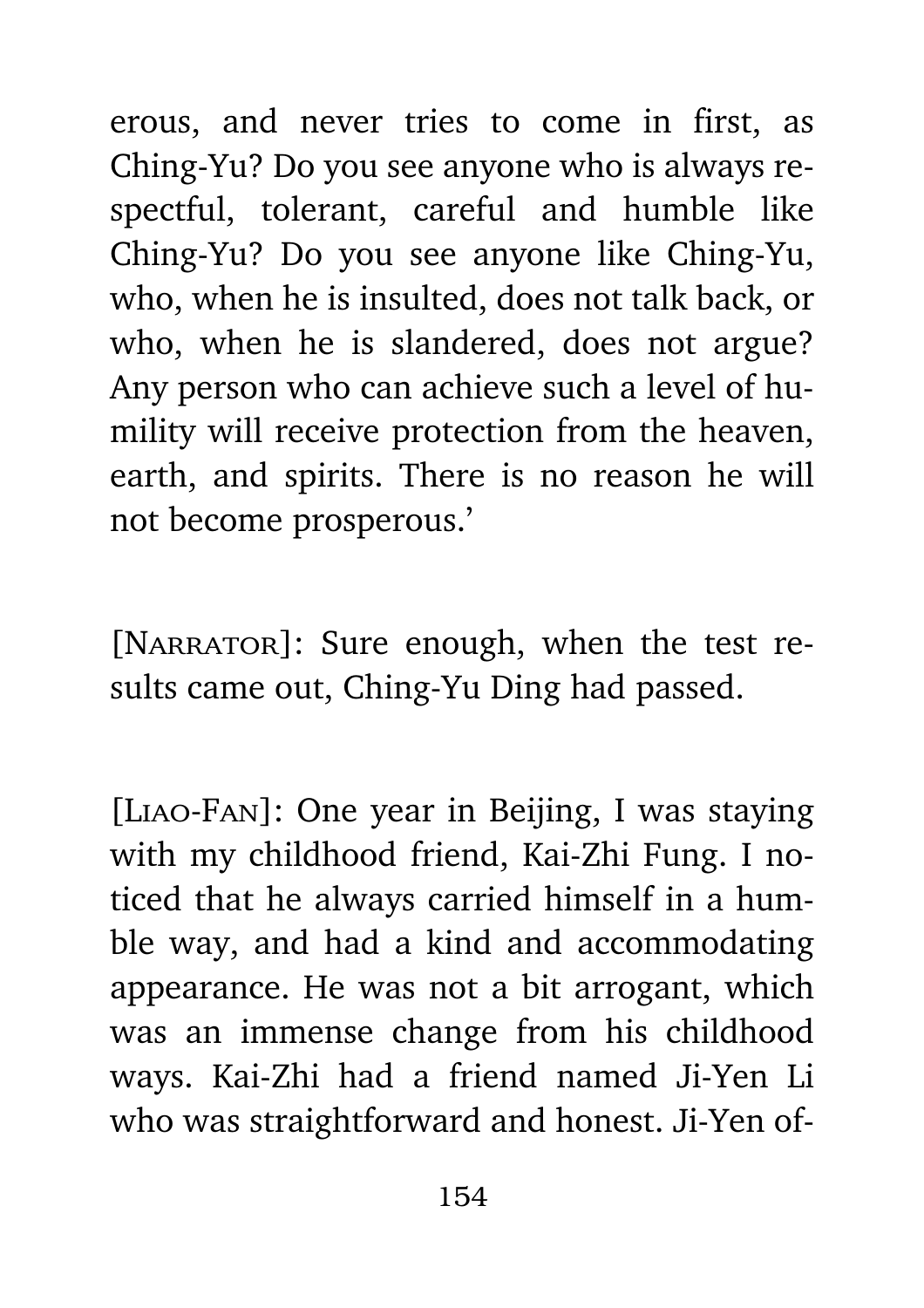ten scolded him on his mistakes, but Kai-Zhi always accepted the accusations calmly without talking back. I told him, "Just as there are signs which warn of coming misfortune, we can see that prosperity comes to those who have cultivated the cause for it. Heaven will help those whose hearts are humble. You, my friend, will definitely pass the imperial examination this year!"

[NARRATOR]: Later on, he indeed passed the exam.

[Liao-Fan]: There was a young man from Santong Province named Yu-Fong Zhou who passed the first level of imperial examinations before he was even twenty. Unfortunately, try as he might, he could not pass the succeeding exams. When his father was moved to another post in the government, Yu-Fong went with him, and came to greatly admire a well-known scholar in that village named Min-Wu Chian. Yu-Fong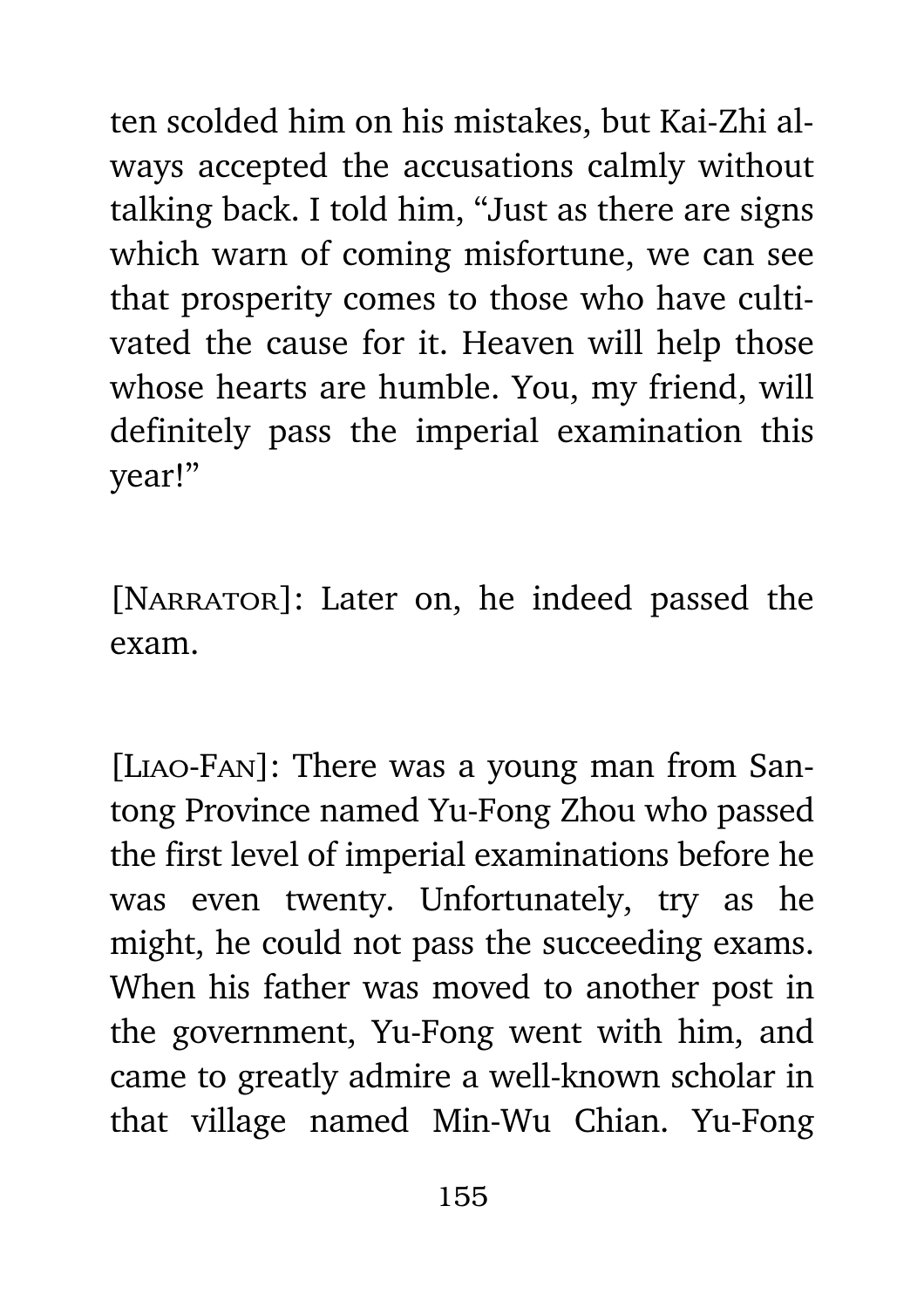brought his own essays to show this man. He had no idea that Mr. Chian would pick up his calligraphy brush and blot out his entire essay. Not only was Yu-Fong not angry, he sincerely accepted all of Mr. Chian's corrections and immediately changed his paper accordingly.

[NARRATOR]: A young man who could be that humble and showed such willingness to improve himself was very rare indeed. The following year, Yu-Fong passed the imperial examination.

[Liao-Fan]: One year, I went to the capital to pay my respects to the Emperor. I met a scholar named Jian-Suo Hsia who had all the qualities of a great man without a trace of arrogance. I felt the intense aura of his virtue and humility all about him. When I returned home, I told my friend, "When heaven wants a person to prosper, it will first bestow him with wisdom. Wisdom can make a person honest and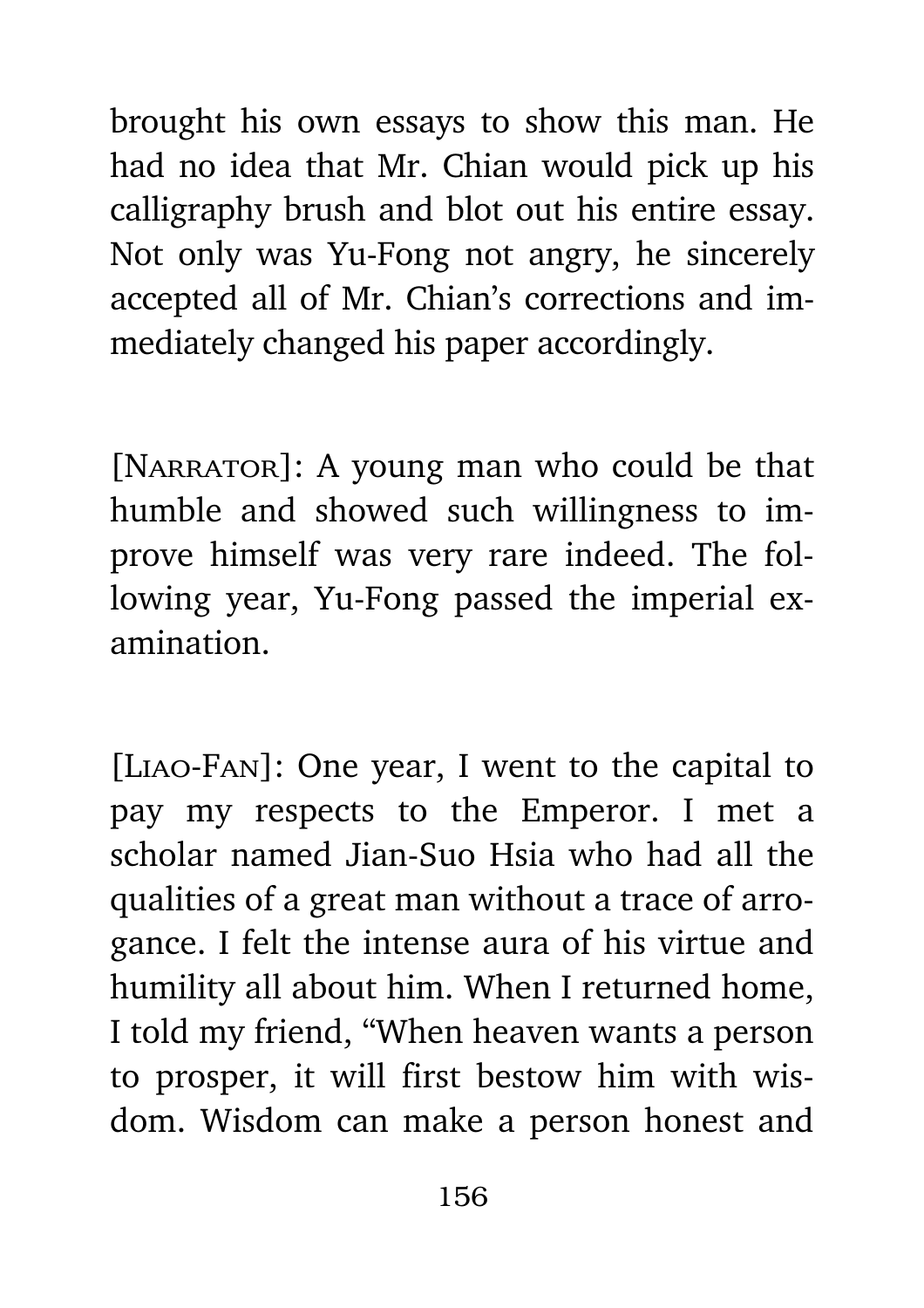well-disciplined. Heaven has already bestowed Jian-Suo with wisdom, or he couldn't be that gentle, kind and good. Surely, heaven will now make him prosperous."

[NARRATOR]: Sure enough, when the test results came out, Jian-Suo had passed the exam.

[Liao-Fan]: There was a scholar named Wei-Yan Chang from Jiang-ying who was very learned and wrote good essays. He was also very well-known among many scholars. One year he took his exam at Nanking and stayed at a Taoist temple. When the test results were posted, he found that he had not passed the exam. He became furious and loudly accused the examiner of being blind for not recognizing his obvious talents. At that time a Taoist monk stood by smiling, and Wei-Yan immediately directed his anger towards the monk. The monk said to him:

[Monk]: Your essay must not be good!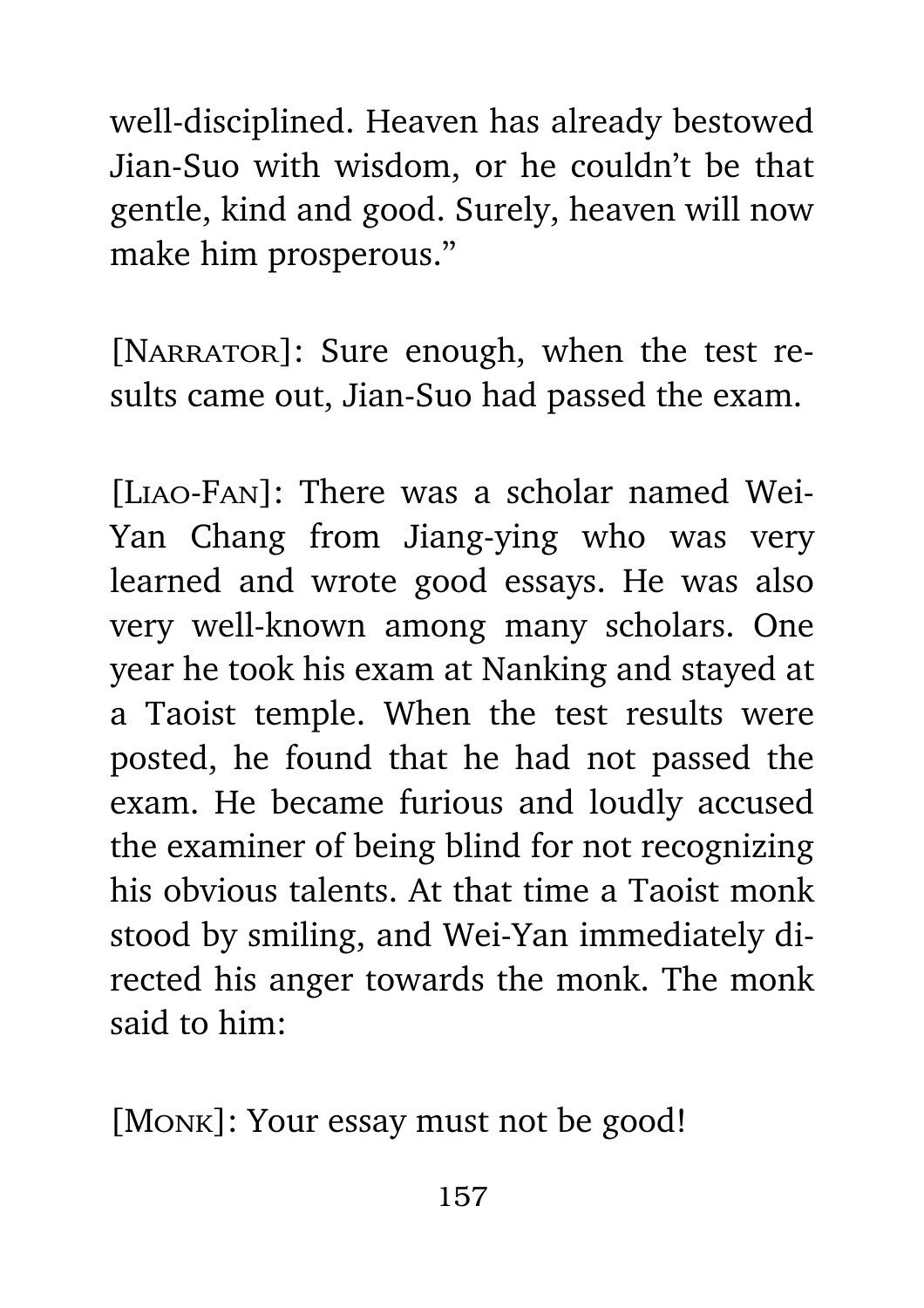[Liao-Fan]: Wei-Yan got even angrier and said:

[Wei-Yan]: How do you know it's not good when you haven't even read it?

[Liao-Fan]: The monk said,

[Monk]: I often hear people say that the most important element in writing good essays is a peaceful heart and harmonious temperament. Your loud and angry accusations of just now clearly show that your mind is certainly not at peace and your temperament is violent. How could you possibly write good essays?

[Liao-Fan]: Wei-Yan obliviously submitted to the Taoist's words and in turn asked him for his advice. The Taoist said:

[Monk]: Whether you pass or not depends on your fate. If you are destined not to pass, then no matter how good your paper is, you will still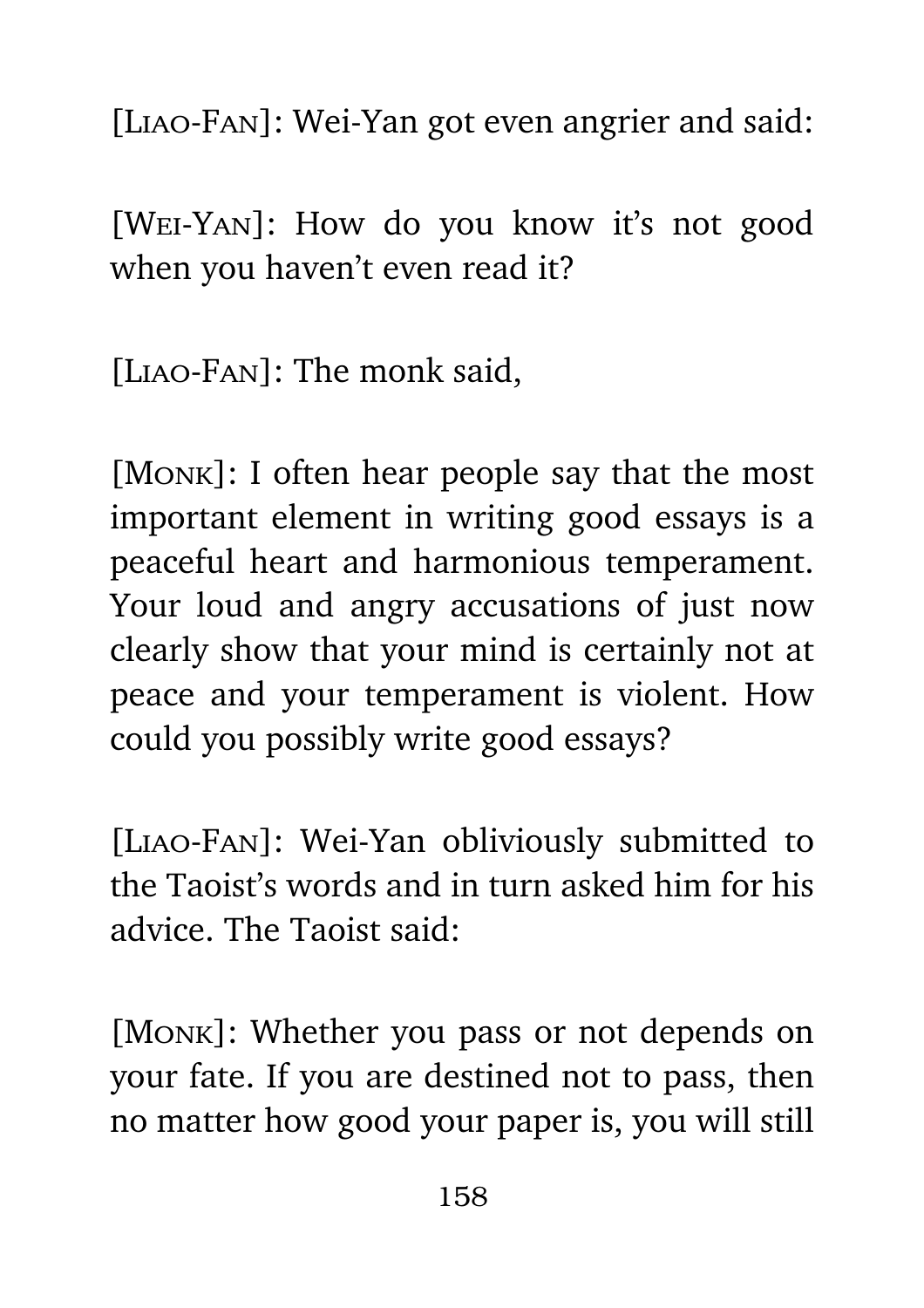fail the exam. You yourself will have to make a few changes!

[Liao-Fan]: Wei-Yan asked:

[Wei-Yan]: How can I change it if it is predestined?

[Liao-Fan]: The monk replied:

[Monk]: Though the power to form your destiny lies in the Heavens, the right to recreate it is in yourself. As long as you are willing to do kind deeds and cultivate hidden virtues, there is nothing you ask for that you will not receive.

[Liao-Fan]: Wei-Yan said:

[Wei-Yan]: I am only a poor scholar. What good deeds can I possibly do?

[LIAO-FAN]: The monk said: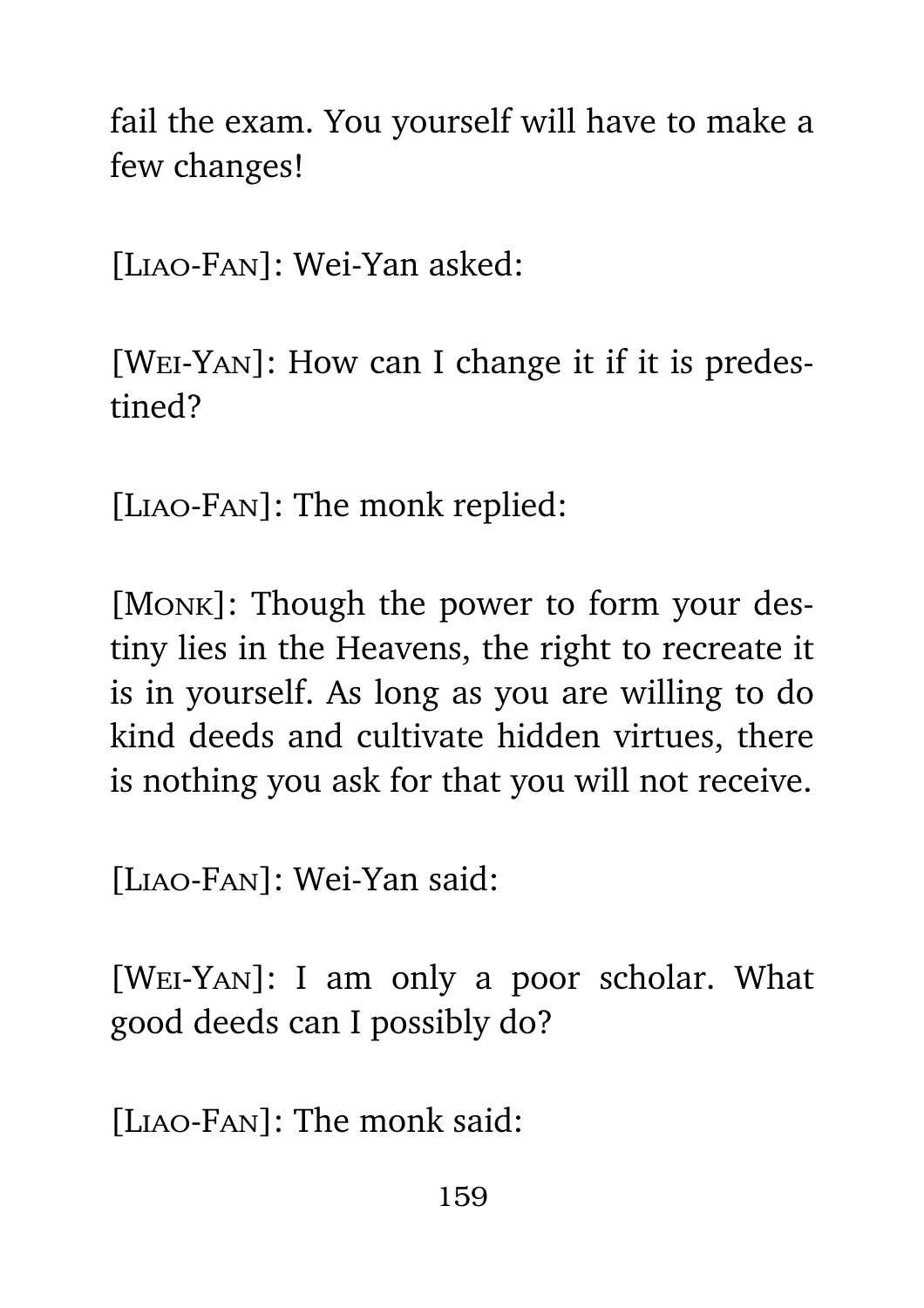[Monk]: Practicing kind deeds and accumulating hidden virtues all stem from the heart. As long as you constantly harbor the intent to practice kindness and accumulate virtues, your merits are infinite and boundless! Take the virtue of humility for example, it does not cost anything; why can't you be humble and reflect on your own essay instead of blaming the examiner for being unfair?

[Liao-Fan]: Wei-Man Chang listened to the Taoist monk, and from then on suppressed his arrogant ways. He became very mindful of his own actions and tried not to make mistakes. Every day he put forth additional effort to do more good deeds and accumulate more merits. Three years later, he dreamed one night that he entered a very tall house, and saw a booklet that contained all the names of the applicants who passed the exam that year. He saw many blank lines. Unable to understand what it meant, he asked the person next to him,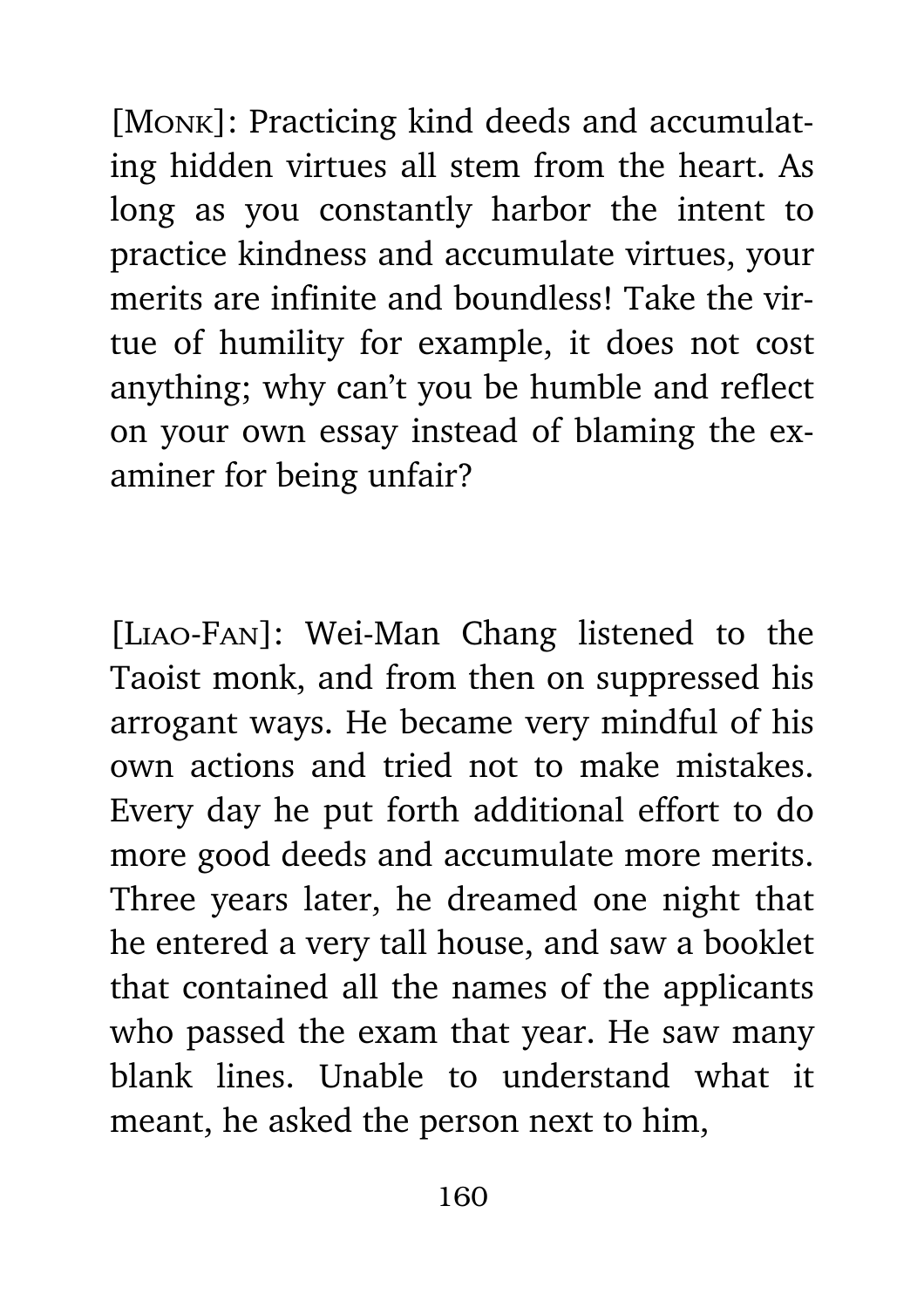[Wei-Yan]: What is this?

[Liao-Fan]: The person replied:

[Person]: This is the booklet that contains all the names of the applicants who passed the exam this year.

[Liao-Fan]: Wei-Yan asked:

[Wei-Yan]: Why does it have so many blank lines?

[Liao-Fan]: The person answered:

[Person]: The spirits of the underworld check on the applicants every three years. Only the names of those who practice kind deeds and do not make mistakes are allowed to appear in this booklet. The blank lines used to bear the names of those who were supposed to pass the exam, but due to their recent offenses their names have been erased.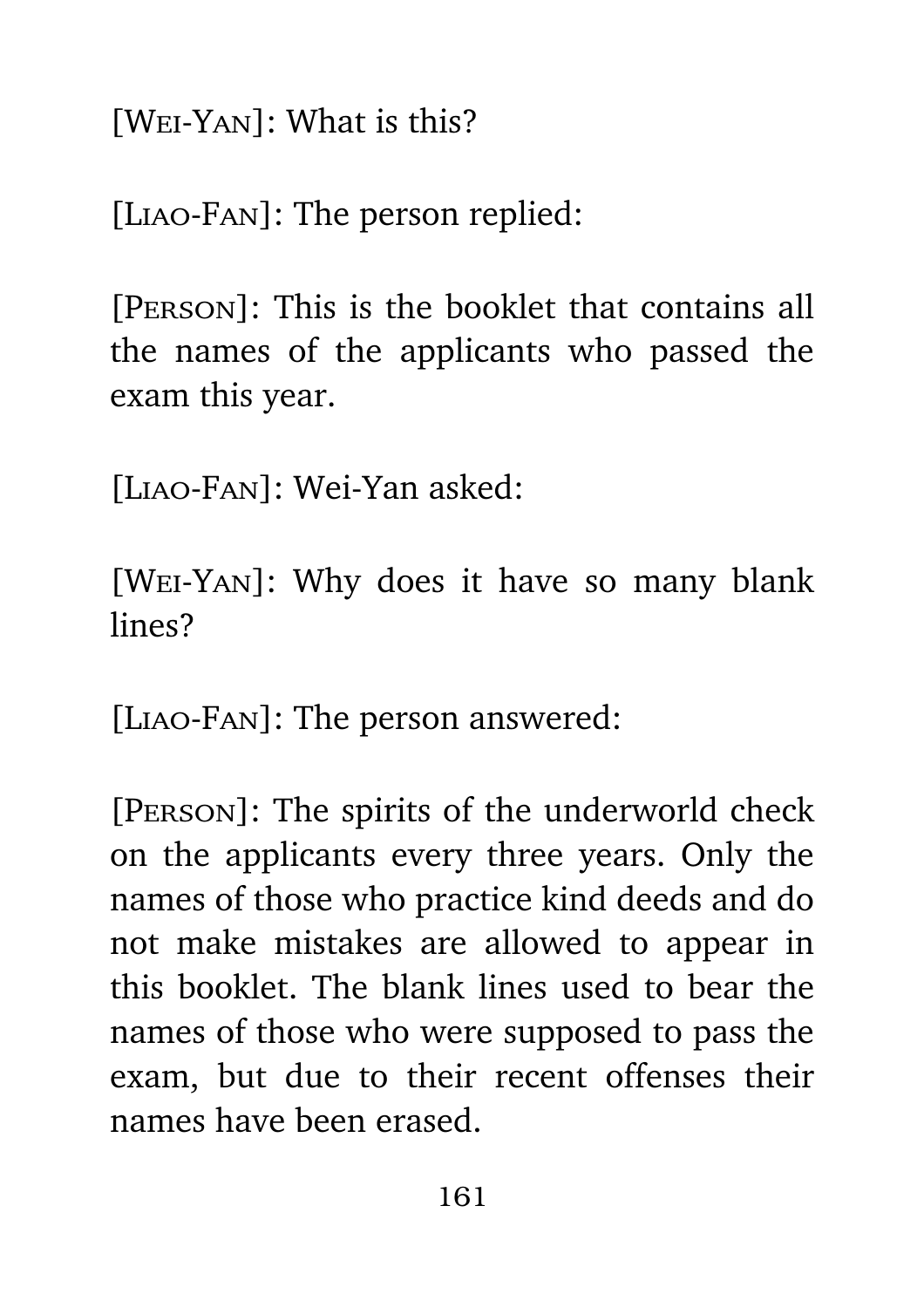[Liao-Fan]: Then, pointing to a line, the person said:

[Person]: Ah-ha, for the past three years you have been very careful and have exerted such self-control that you haven't made any mistakes. Perhaps you should fill this blank. I hope you will cherish this opportunity and take care not to make any mistakes!

[NARRATOR]: Sure enough, Wei-Yan passed the exam that year and placed 105th.

[Liao-Fan]: From the examples given above, we know that spirits and gods are always watching our behavior from above.

[NARRATOR]: Therefore, we must immediately do whatever is beneficial to others and avoid doing whatever is violent, dangerous, and harmful to others.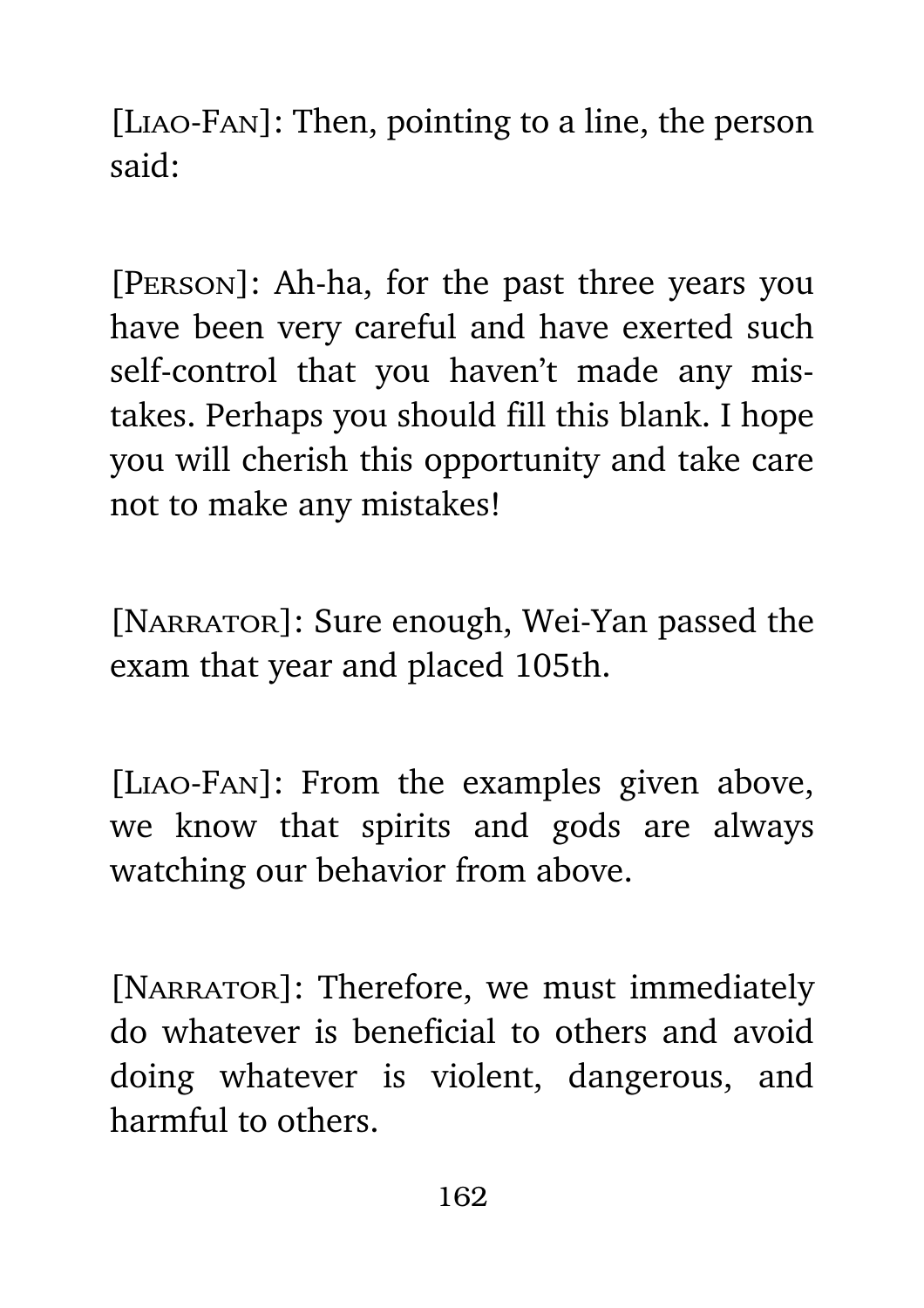[Liao-Fan]: These are all things I can decide for myself. As long as I harbor good intentions; refrain from evil-doings; don't offend the heaven, earth, spirits and gods; humble myself, be tolerant and not arrogant; then the heaven, earth, spirits and gods will constantly have pity on me; only then will I have a foundation for my future prosperity. Those who are full of conceit are definitely not destined to be great men. Even if they do prosper, they will not be able to enjoy their fortune for long. Intelligent people would definitely not make themselves small and narrow-minded and refuse the fortune they are entitled to.

[NARRATOR]: Besides, those who are humble always increase their opportunities to learn. If a person is not humble, who would want to teach him?

[Liao-Fan]: Also, humble people are always willing to learn the strengths of others. When others perform good deeds, the humble person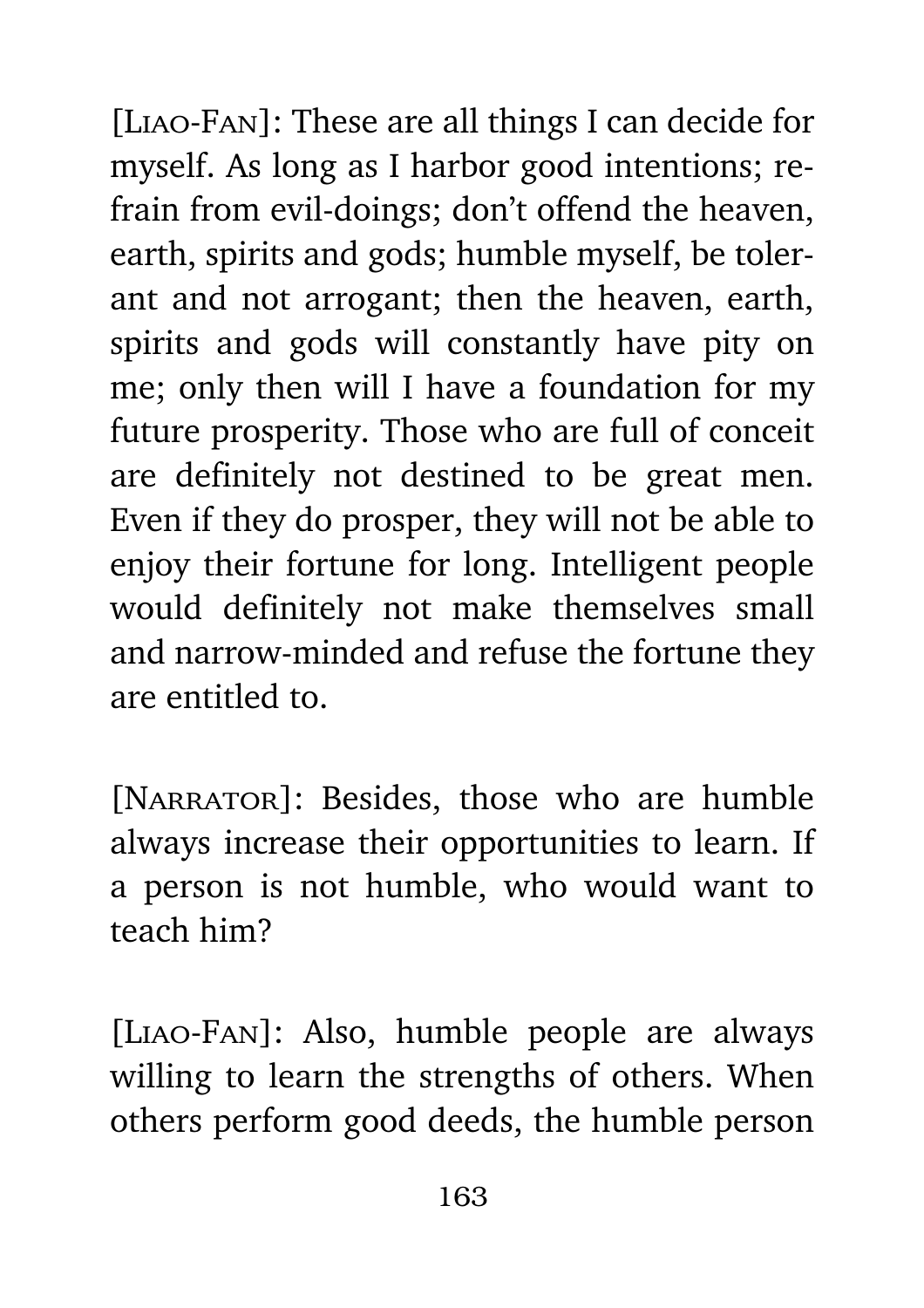will learn and follow their examples. In this way, the kind deeds humble people accomplish are boundless! For those who wish to cultivate and improve upon their virtues, they especially cannot do without the virtue of humility.

The ancients had an old saying:

[NARRATOR]: Those who have their hearts set on attaining success and fame, will surely attain success and fame. Those who have their hearts set on attaining wealth and position, will surely attain wealth and position.

[Liao-Fan]: A person who has great and far reaching goals is like a tree having roots. A tree with roots will eventually sprout into branches, flowers and leaves. A person who has set down great and far reaching goals must humble himself in every thought and try to relieve another's burden even if the occurrence is as insignificant as a speck of dust.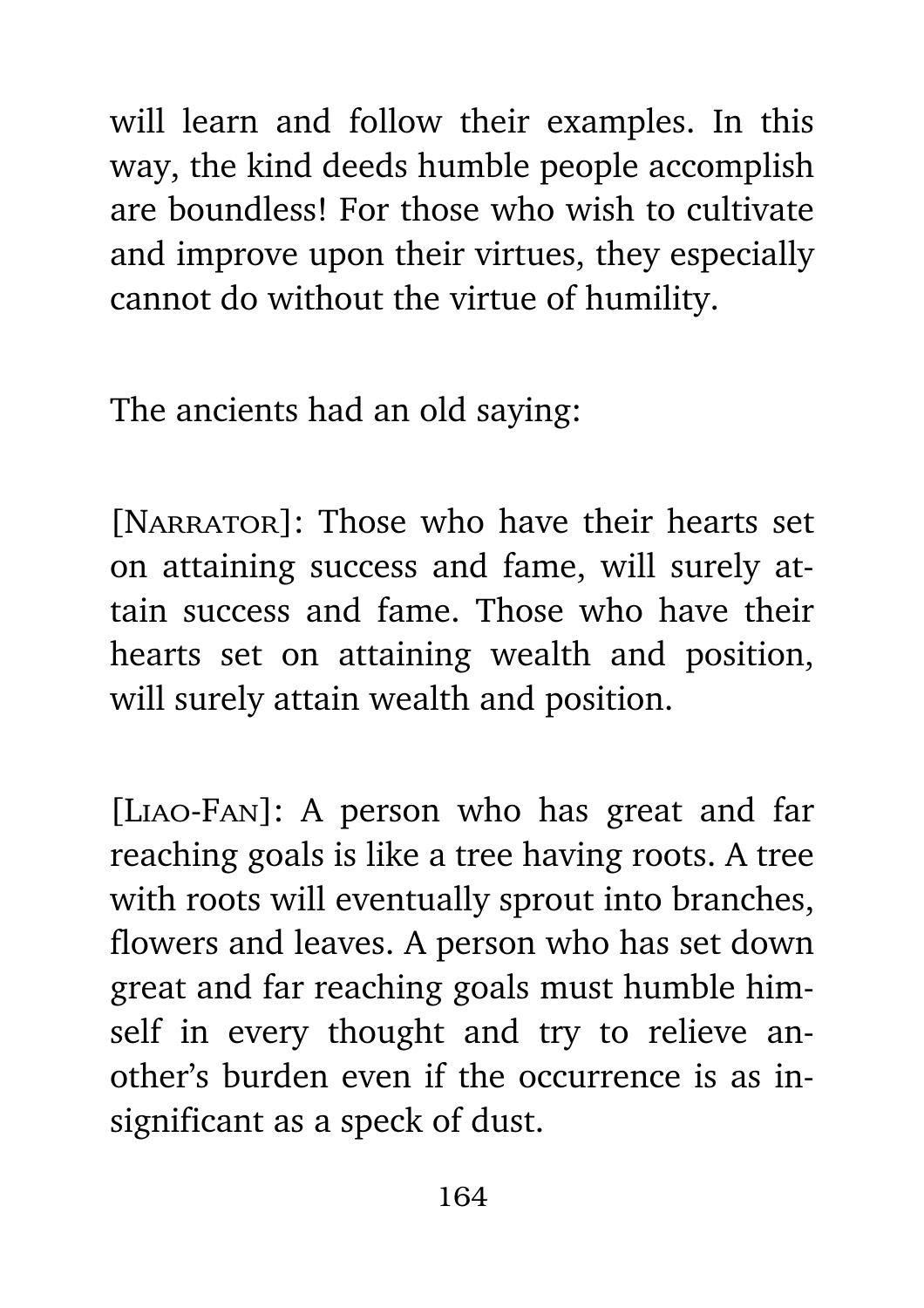[NARRATOR]: If you can reach this level of humility, you will naturally touch the hearts of heaven and earth.

[Liao-Fan]: Furthermore, I am the creator of my own prosperity; if I truly want to create it, I will certainly succeed. Look at the applicants who sought for fame and wealth; in the beginning, they did not harbor a sincere heart; it was only a passing notion. When they fancied it, they sought it. When their interest dropped, they stopped. Mencius once told Emperor Shuan Chi:

[Mencius]: Your Highness has a love for music. But your love for music is only a personal pleasure. If you can expand from the heart which seeks after personal happiness to that of sharing happiness with all your subjects, and make them just as happy as you are, then surely the nation is bound to prosper!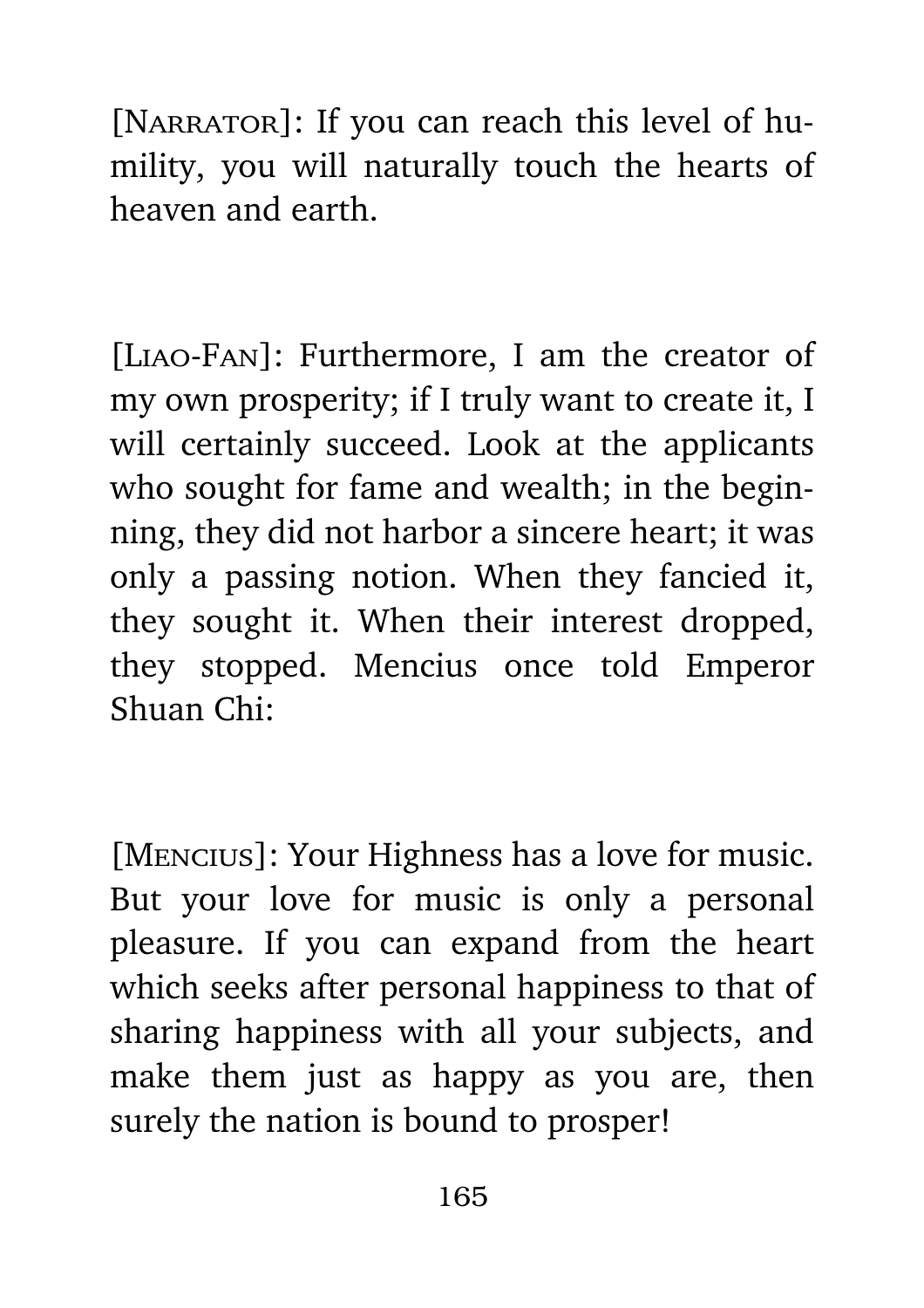[LIAO-FAN]: I think it is the same for those who are seeking to pass the imperial exams. If a person can expand upon the heart which seeks to pass the exams, to that of diligently doing kind deeds and accumulating merits, putting forth his best efforts to improve his character, then both destiny and prosperity are his to create.



## DEAR LISTENERS AND FRIENDS

We hope you have benefited from listening to *Liao-Fan*'*s Four Lessons* and will acquire the same spirit in creating your own destiny. We encourage everyone to do their best in 'refraining from evil and practicing kindness'. The teachings in *Liao-Fan*'*s Four Lessons* can lift the morale of the public and transform our society into one of peace and harmony. We welcome all interested parties to sponsor the distribution of this audio book as teaching material for schools and colleges. Let us all be a part of the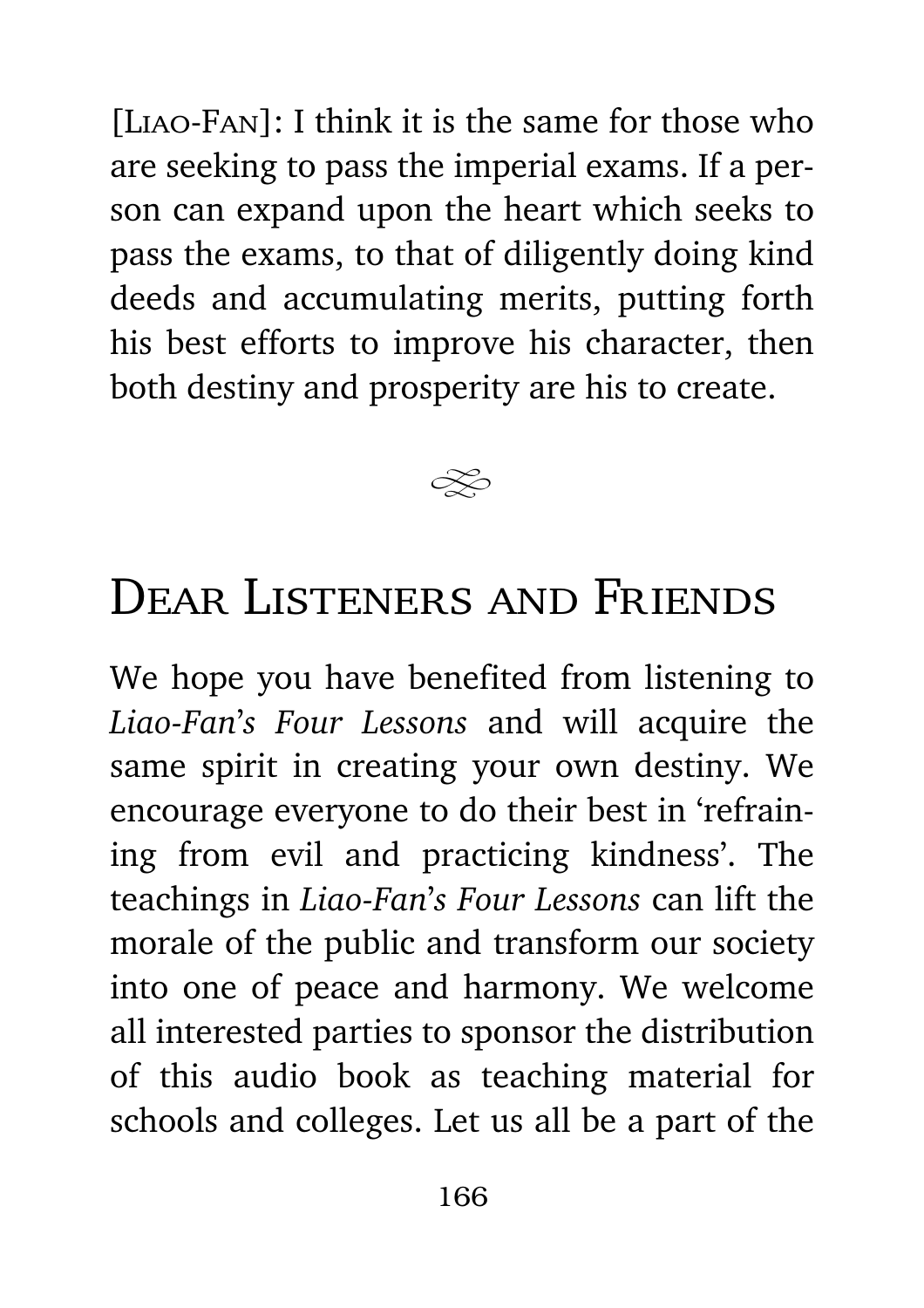rebuilding of our children's morals and virtues. We hereby announce that we do not reserve our copyrights, and welcome all to reproduce and distribute this audio book for the benefit of the general public.

Here at *The Foundation of Liao Fan*'*s Four Lessons*, our goal is to promote the study and practice of these teachings worldwide. Therefore, we will have editions of this book in English, Chinese, etc. Through understanding and practicing these teachings, world peace is possible. We welcome your comments, support, and sponsorship. Thank you very much!

## POSTSCRIPT

by Liao-Fan's Work Team

Congratulations on finishing *Liao-Fan*'*s Four Lessons.* Hopefully it has awakened feelings of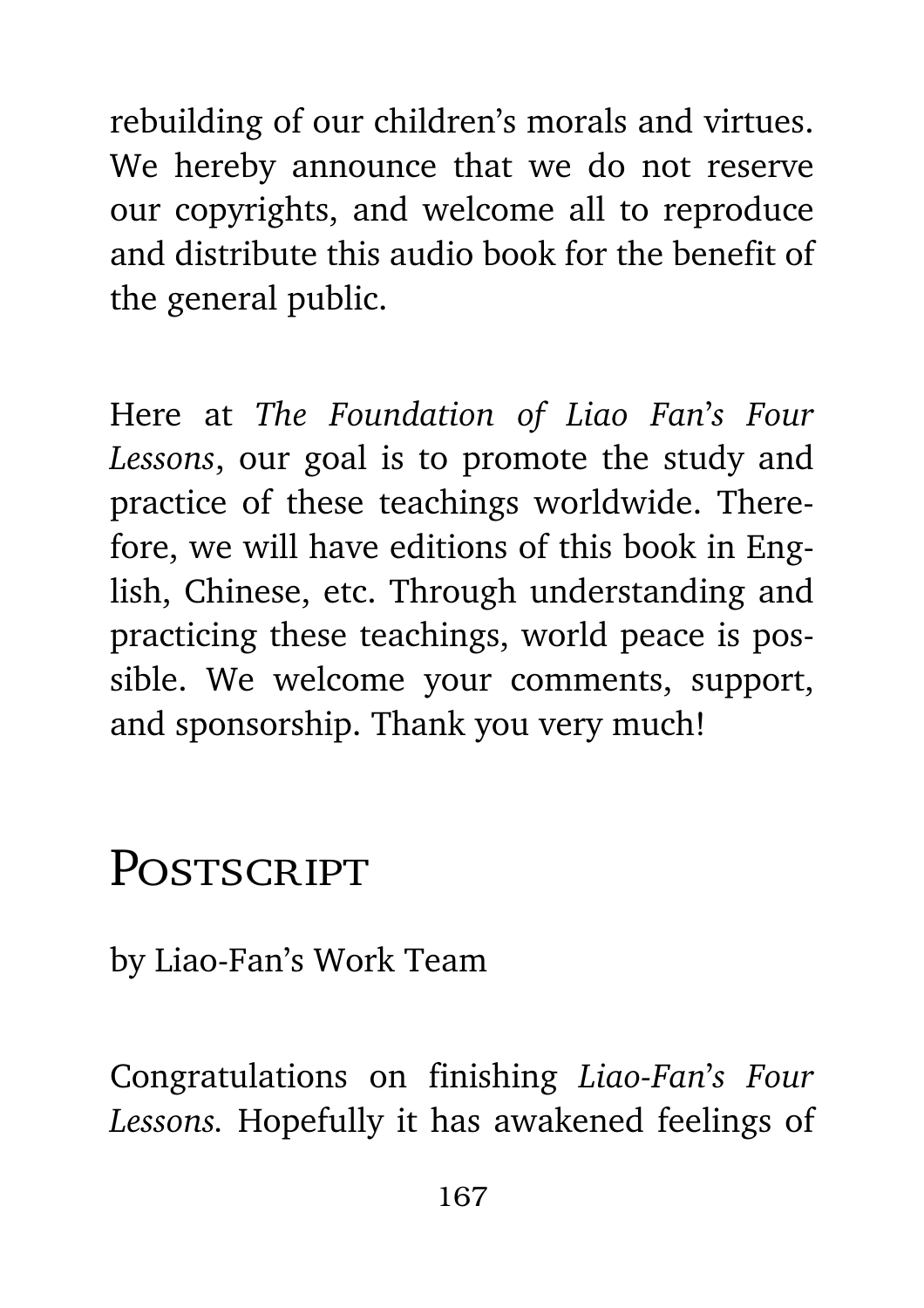joy and virtue in your heart. The primary teaching of Liao-Fan is the accumulating of merit. There is a saying in China, "A person with virtue will keep his accumulated merit while a person without virtue will lose it." The survival and prosperity of the individual, the community and the nation is closely related to the merits generated by all members of the society. It is also said in China, "Those who do not understand the principles of Nature, or the law of cause and effect, will not grow in virtue." The ten principal virtues are:

Generosity, morality, renunciation, wisdom, effort, patience, truthfulness, determination, loving-kindness, and equanimity.

In modern society there are several problems. Hence we must begin a process of purification of the hearts and minds of the individual members of society. We emphatically believe that the teachings of Liao-Fan can stabilize the so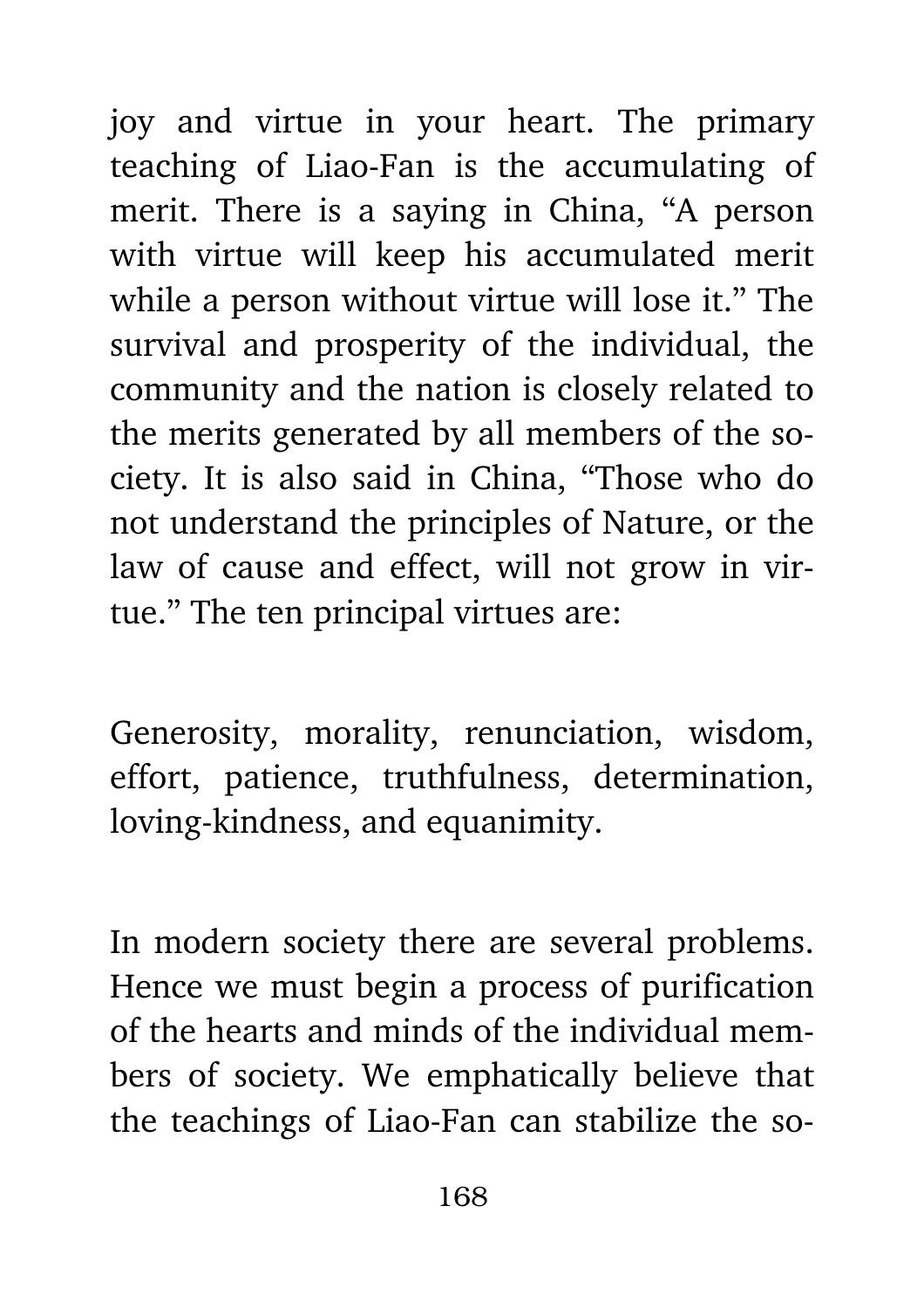cial order and purify the people's minds. It is our great hope that the social elites and the public functionaries will promote the *Liao-Fan*'*s Four Lessons* throughout the world. These tapes and books have been translated, published, and distributed by *The Foundation of Liao-Fan*'*s Four Lessons.* The Foundation's goal is the widest possible spreading of Liao-Fan's teaching, and hence, there are no copyright restrictions. We welcome all interested parties to reprint and disseminate *Liao-Fan*'*s Four Lessons* free of charge. We believe this will have a broad and deep influence on the growth of world peace.

The funding of these books and tapes comes from private donations. The donation for the awakening of mankind is the highest donation. These donations have been given in the spirit of Han Yu, the noted scholar of the Tang Dynasty, who said: "To awaken people once, one uses the mouth; while to awaken mankind for one hundred generations, one writes books."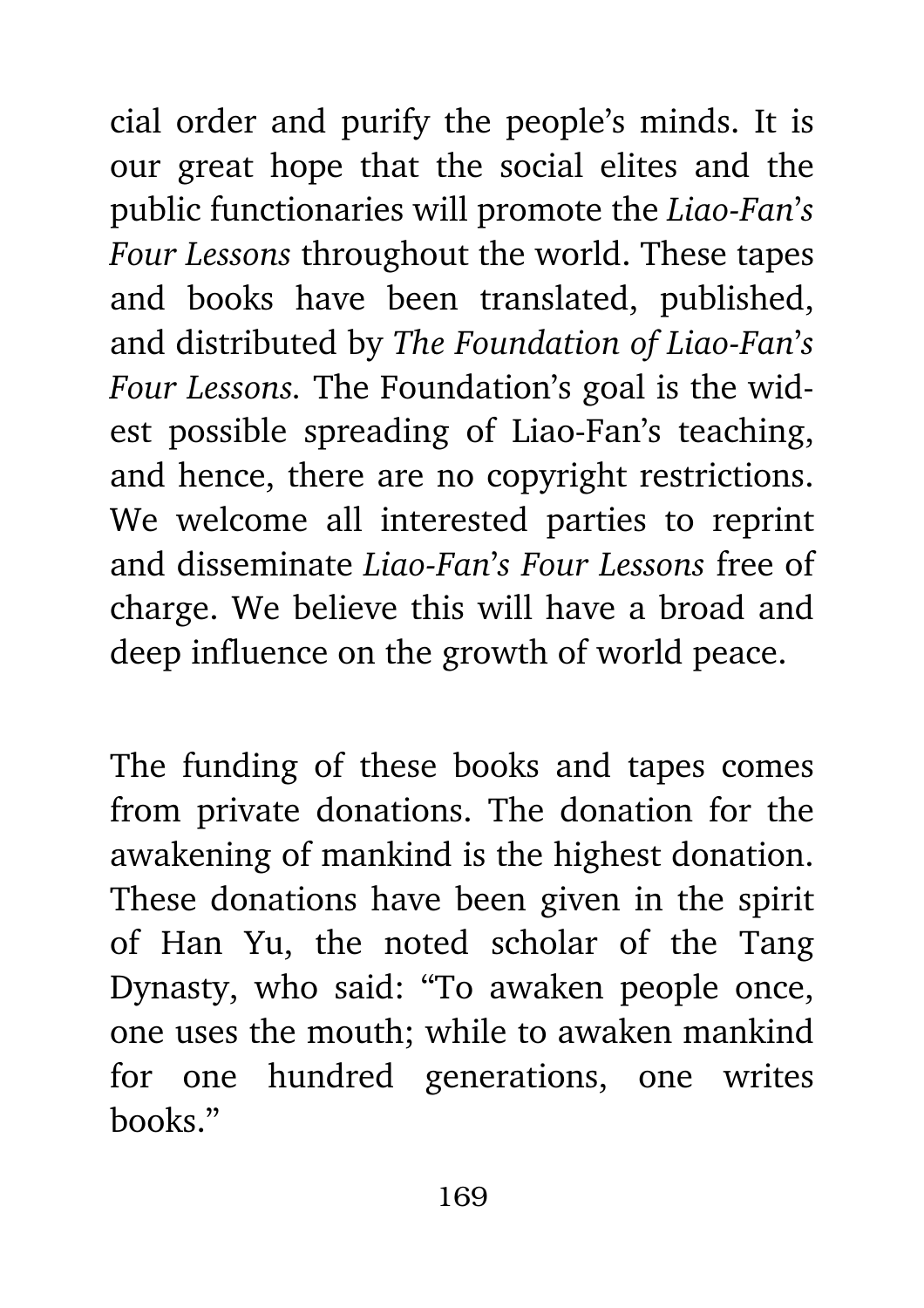For those who want to further study the teachings of Liao-Fan, we highly recommend listening to Ven. Jing Kung's exposition (in Chinese) on 18 audio cassette tapes, which are also produced by the Foundation. Thank you for reading this postscript, and once again I would like to congratulate on your finishing the book.

*May all beings be peaceful and free from suffering.*



Liao-Fan's Four Lessons Audio BookOriginal work by Mr. Liao-Fan Yuan of the Ming Dynasty Interpreted by Mr. Zhi-Hai HuangRe-edited by Liao-Fan's Work TeamSponsored and recorded byThe Foundation of Liao-Fan's Four Lessons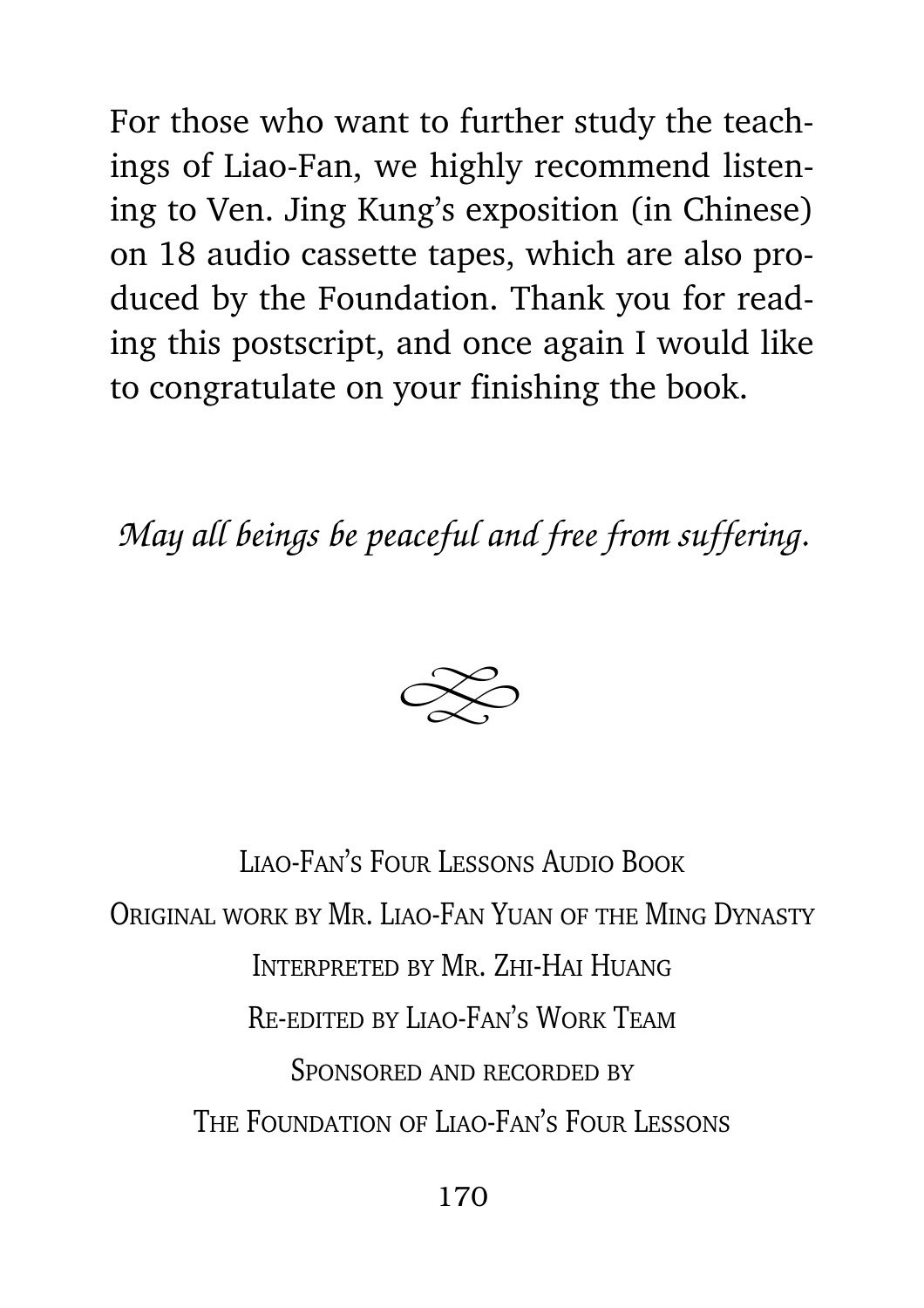## *Mr. Liao-Fan's Historical Timeline*

袁了凡居士年譜 了凡四訓研究學會 编輯小組 1 袁了凡先生,名黄,字坤儀;江南吳江人。 1535 明世宗 嘉靖14年乙未 1549~1550 乙酉 15 童年喪父。學醫。遇孔公。禮郁海谷先生為師。 庚戌 16 縣考十四名……。 1567 明穆宗 隆慶元年 丁卯 33 殷秋溟宗師,申文淮貢。入燕都(北京)。 1569 己巳 35 遊南雍。訪雲谷禪師。……。改號了凡。 庚午 36 禮部考科舉,算該第三,忽考第一。 1570 秋闈 (八月) 中式。 辛未 37 丁敬宇賓,極其謙虛。……。果中式。 1571 了凡先生進京會試,未中。

1577 明神宗

萬曆五年 丁丑 43 與馮開之同處,其虛己斂容。……。會試第一(狀元)。